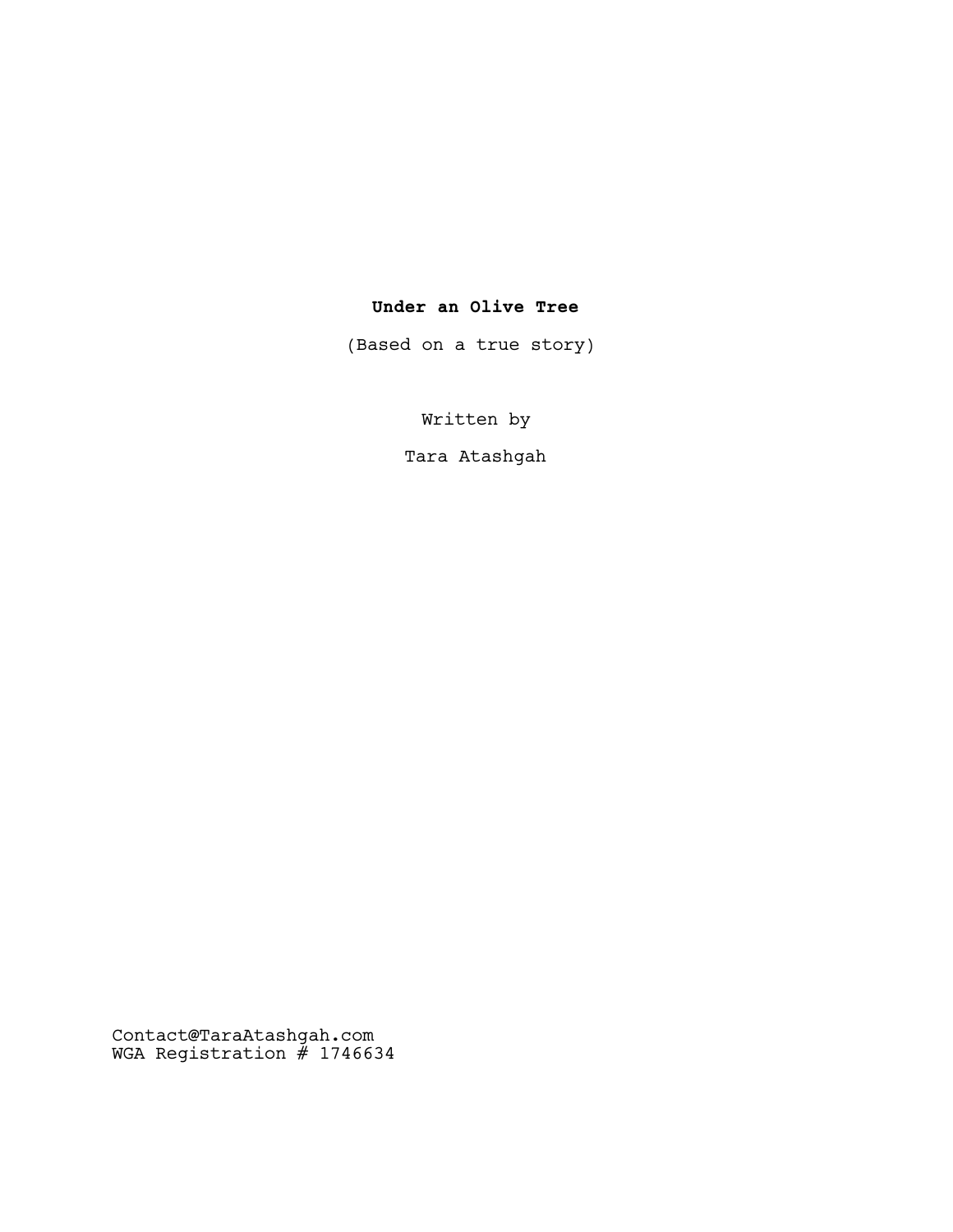MONTAGE:

- Black and white news footage shows the start of the Israeli, Palestinian conflict in 1948.

- The war escalates. People from both sides get killed. Families mourn lost lives as more young men eagerly join to fight the opposite side.

- The conflict continues throughout decades and news footage transitions to modern-day reports of suicide bombings, missiles, home-made bombs, tanks, gun shots, sling rocks, arrests, protests...

EXT. WEST-BANK/ISRAEL - TWILIGHT

A vast green land filled with olive trees, lights up as the sun's first rays break through the dark clouds above. A wide road lays in-between two cities; the minarets of a mosque appear on the hilltop of one city and a Synagogue stands tall on the other.

Over a hill, a single olive tree sways in the wind.

An olive clings to a branch as wind blows through its leaves.

INT. FUAD/ HOSSEIN'S BEDROOM - TWILIGHT

A wooden window overlooks a Palestinian village as dawn breaks. Roosters crow in the distance.

FUAD (6) a thin, Palestinian boy, sleeps on a small bed. The hand of a man rubs his back.

ABDULLAH (40) a bearded Palestinian man with a kind stare, sits beside him.

> ABDULLAH Fuad... Fuad... wake up son.

Fuad continues to sleep.

Across the bedroom HOSSEIN (13), a younger version of Abdullah with sleepy eyes, puts on a torn-up shirt.

> ABDULLAH (CONT'D) Fuad... wake up

Fuad rolls in the bed.

FUAD 5 more minutes.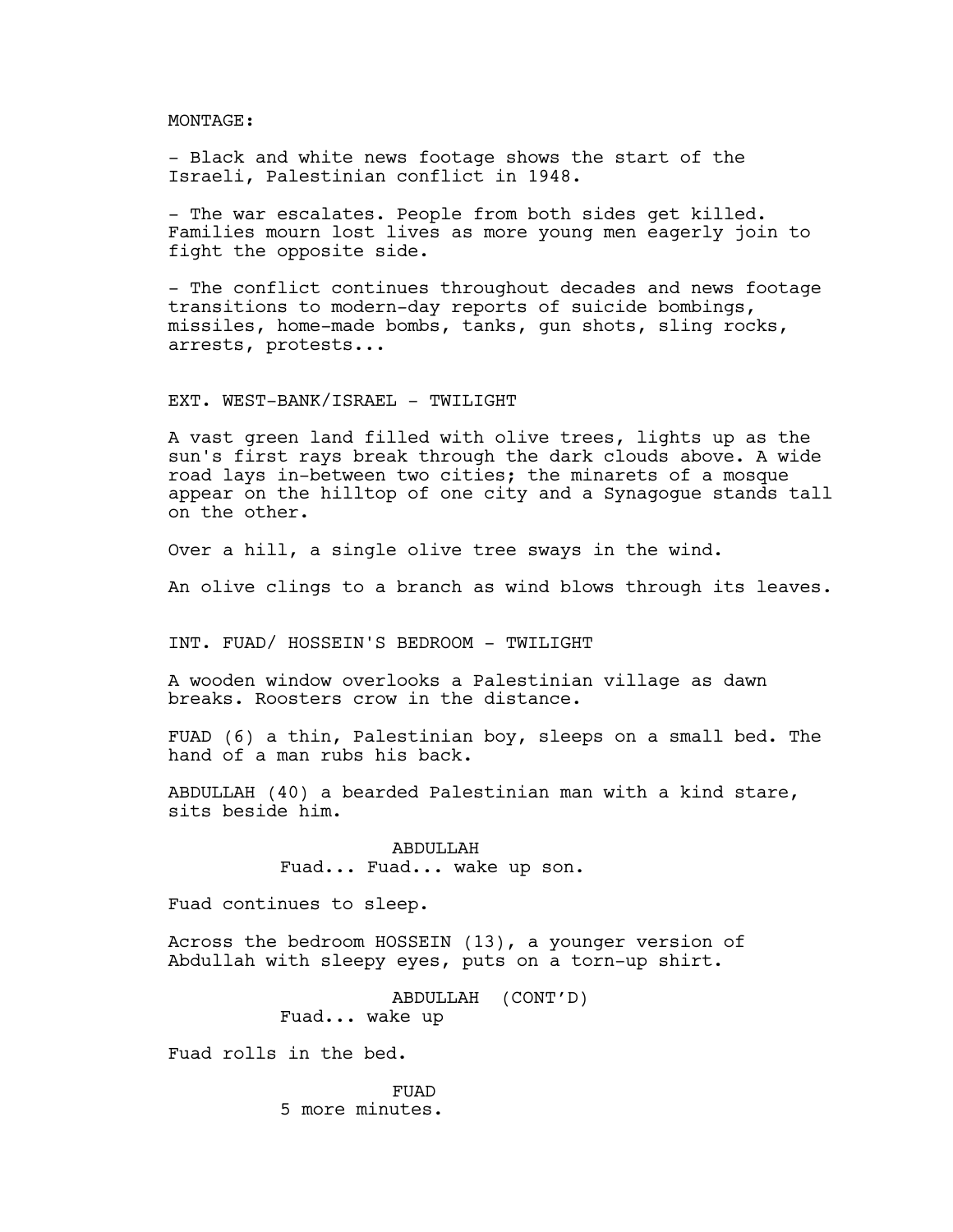ABDULLAH

You already used up all your minutes... You don't have anymore left.

He rubs Fuad's stomach.

ABDULLAH (CONT'D) The olives won't pick themselves.

FUAD Let me just finish this dream, it's really good.

Abdullah and Hossein exchange a look and smirk.

ABDULLAH You have 2 minutes...

Abdullah gets up and exits the room.

A soldier action-figure with a gun sits over Fuad's headboard. Childish stick figure drawings hang on the wall.

On the cluttered desk are bootlegged Terminator 1 & 2 discs with a low quality paper-cover; a few torrented video games, books, notebooks, hair gel...

Hossein pulls his socks up and then throws a pillow across the room. It HITS Fuad who abruptly wakes up and angrily screams, throwing the pillow back at Hossein.

INT. NOOR'S BEDROOM - DAWN

A closet-door shuts to reveal NOOR (16) in the mirror. She has green eyes, thick black hair, cinnamon colored skin and naturally red lips. Noor considers a blue shawl wrapped around her face, takes it off, choosing a green one instead. Satisfied, she walks away.

In the corner of the mirror an old, torn up photograph is pinched. INS: black and white photo of MOM (23), a woman much like Noor with a scarf on. Her and Abdullah (26) sit over a big pile of olives and are laughing.

PHOTO on the wall: Noor (4) along with her Mom (27), proudly stand next to a newly planted olive tree.

PHOTO on the wall: Mom, Abdullah, Grandmother, Grandfather, Noor (10), Hossein (5) and baby Fuad smile at the camera.

PHOTO on the desk: A single black and white photo of Mom.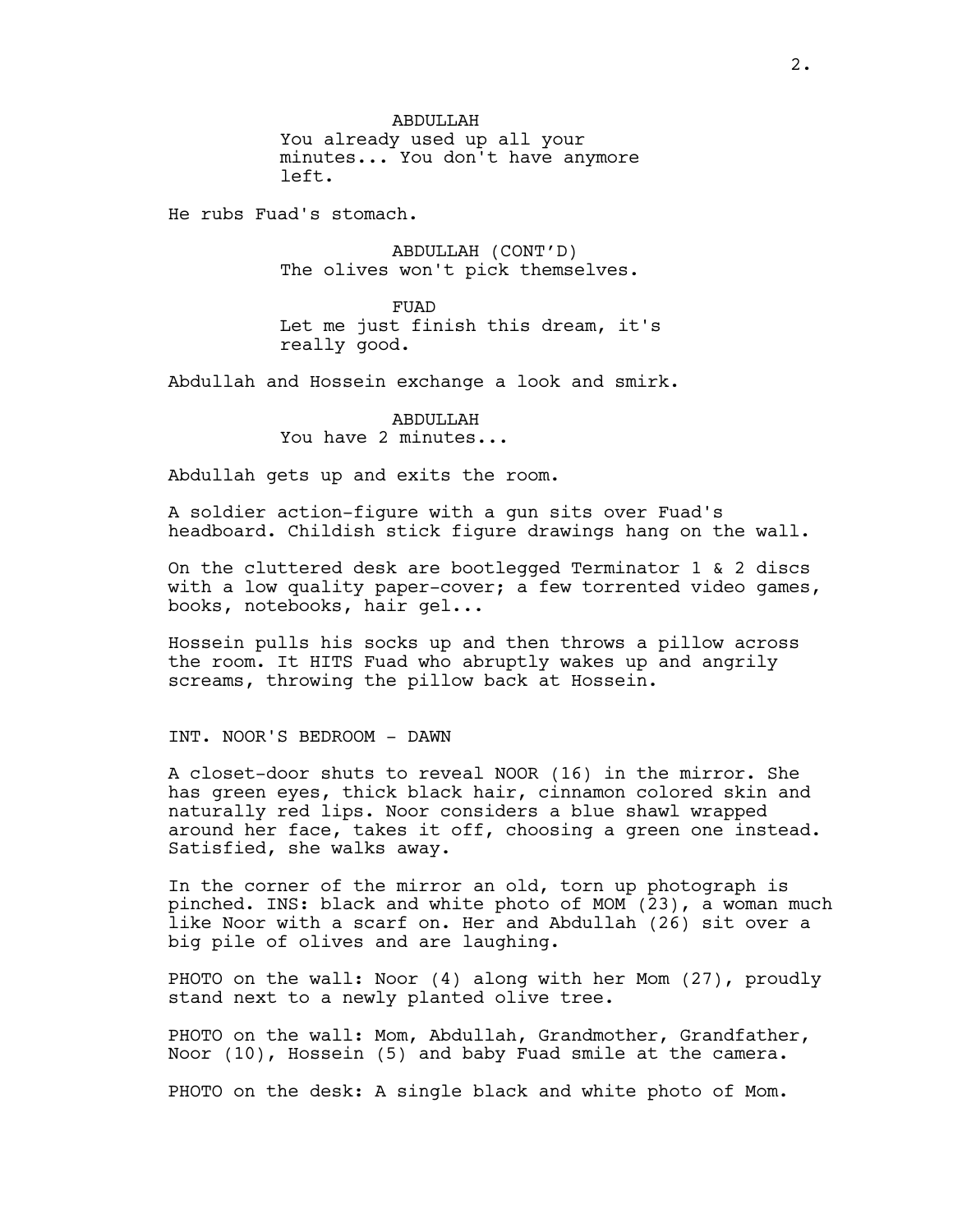A PEACE SIGN mural is drawn next to a thin, tree branch drilled into a wall, acting as a coat-hanger. Noor hangs her blue scarf over it and walks across her bedroom. She picks a few shirts off of the bed and places them in the closet...

INT. KITCHEN - TWILIGHT

A beautiful, wrinkled and chubby GRANDMOTHER (65) peels egg shells over the counter in a narrow kitchen.

She places the eggs in a yogurt container and seals the lid. Grandmother puts a handful of olives in another container and places that along with some bread, into a plastic bag.

She fills up a few small Coke bottles with water from the faucet and wraps a towel around them.

Lunch bags in hand, Grandmother exits the kitchen. An "Allah" sign hangs above the door frame.

EXT. HOUSE - DAWN

GRANDFATHER (70) a tough bearded man and UNCLE ZAID (38) tall and skinny, place wooden ladders in the back of an old pickup truck. Abdullah adds gardening tools to the back and glances at Grandmother.

> ABDULLAH Mom please check and see if the kids are ready.

INT. TRUCK - DAWN

In the backseat, AUNT MONA (30) breast feeds her baby under the shawl and gently rocks her back and forth.

INT. LIVING ROOM - DAWN

Grandmother heads to the boys bedroom as Hossein sprints out laughing. Fuad runs after him with a toy gun.

> GRANDFATHER Boys get in the car.

Noor exits her bedroom. Hossein scans her outfit.

HOSSEIN What are you wearing?

Noor ignores him.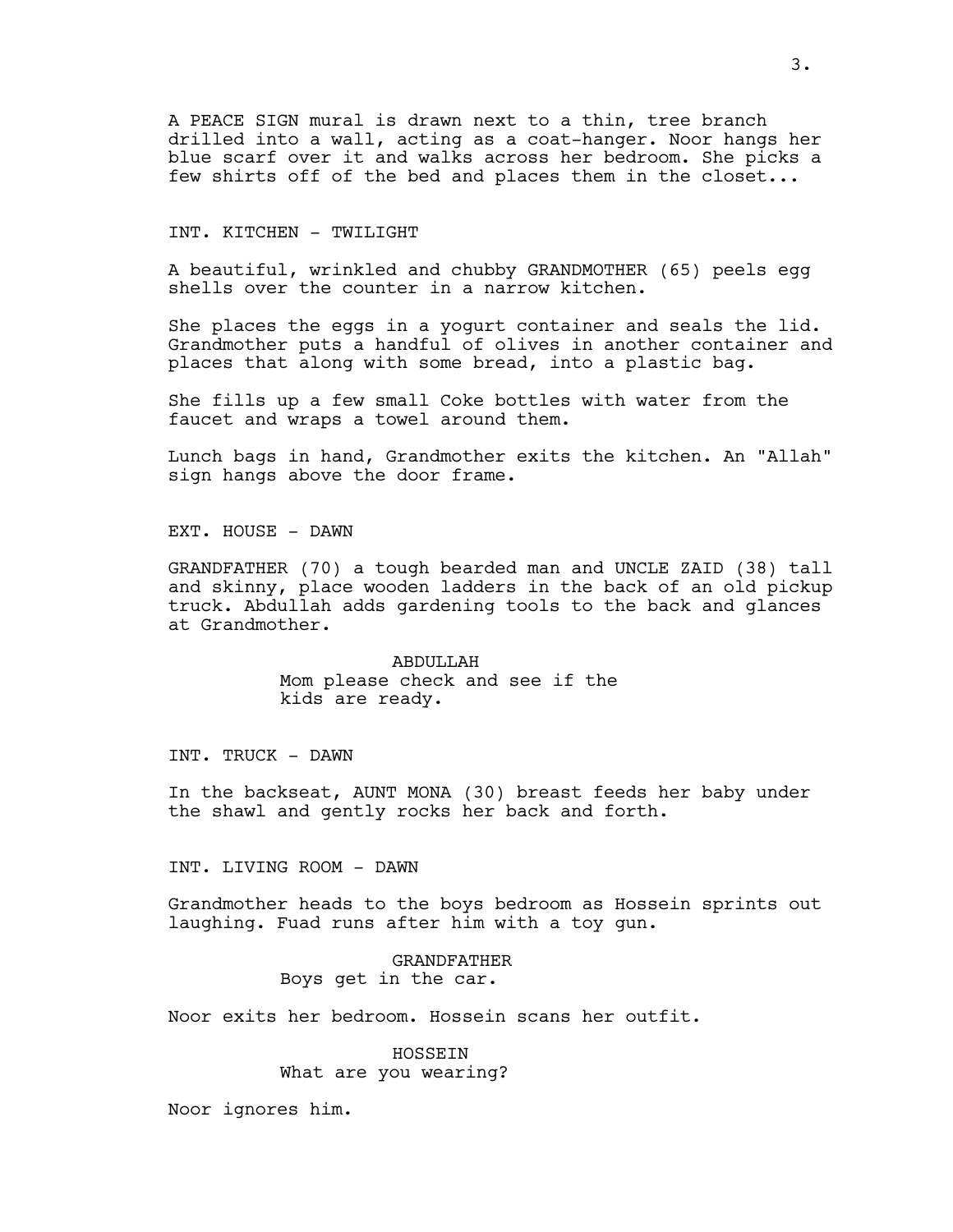HOSSEIN (CONT'D) Why do you always doll up when we go olive picking?

Noor angrily turns to Hossein.

NOOR I'm not "dolled up" but even if I were, you don't tell me what to wear... baby brother.

She storms out of the house.

EXT. COURTYARD - MORNING

Noor walks through the courtyard and exits.

Fuad playfully runs after a chicken in the courtyard. He follows the chicken around a single old olive tree.

Grandmother rallies him outside.

GRANDMOTHER Tie your shoes. Let's go.

They all exit the courtyard and shut the metal door behind them.

EXT. ROAD - MORNING

The family is huddled inside of the blue, broken down truck as they drive down a bumpy road. Noor and Hossein sit in the back of the truck, beside the ladder and the gardening tools.

The car slows down as they reach a roadblock. Noor sits up...

EXT. ROADBLOCK/ ARMY BASE - MORNING

Beside the roadblock is an army base with an Israeli flag on top. The base is surrounded by parked army vehicles and guarded by a few SOLDIERS with rifles in hand.

Abdullah slows the car to a stop. An ISRAELI SOLDIER with a tired face glances inside and signals for them to drive... Abdullah speeds up and continues on the dirt road...

Noor glances at the soldier as they pass him. The soldier waves at the next car...

Noor stares into the distance as she holds her scarf tightly.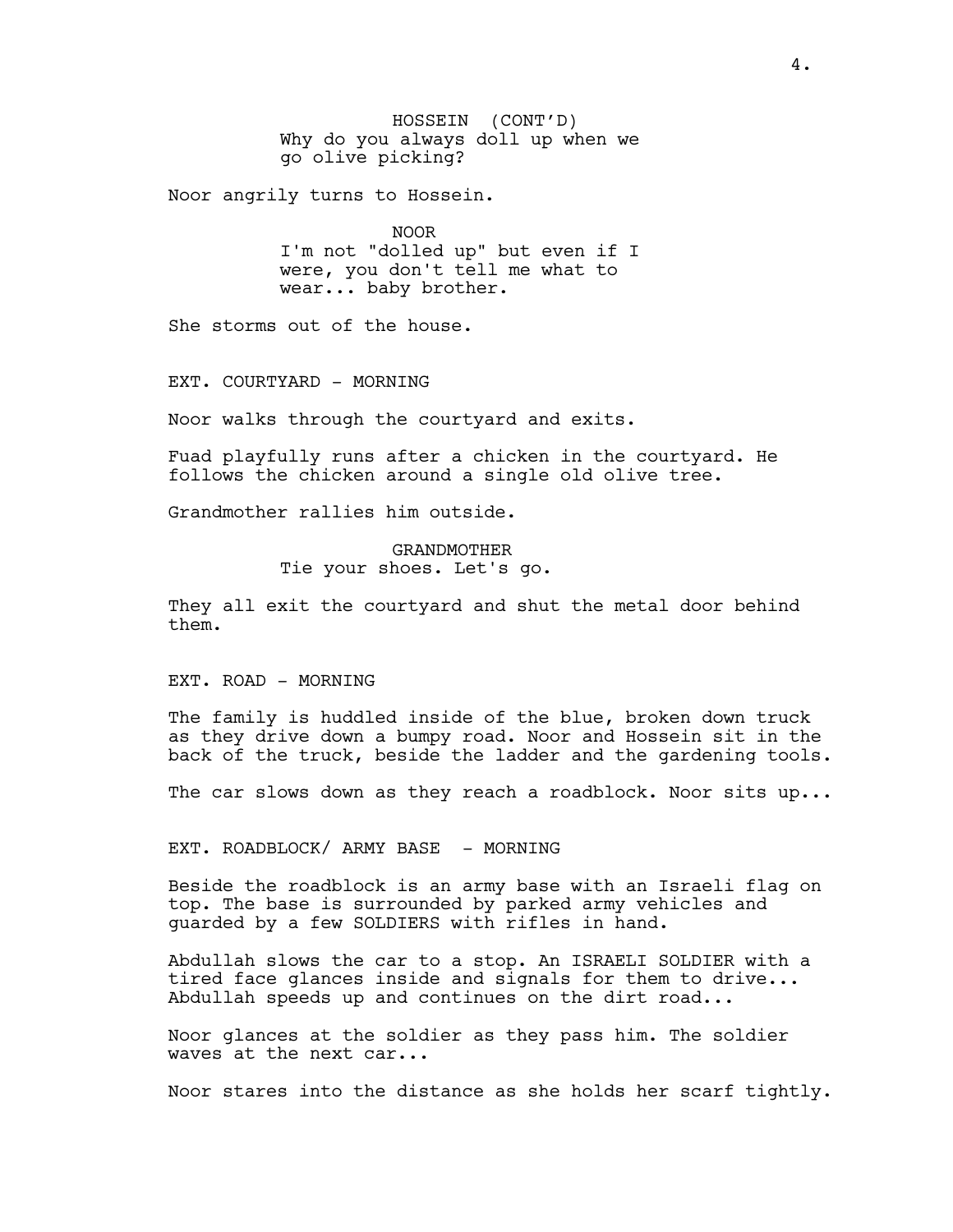A beautiful, blanket of trees cover all of the hills around them. The truck drives towards a heavy field of olive trees.

EXT. OLIVE GROVE - NOON

The truck is parked just off of the dirt road, in an Olive Field. Hossein helps Abdullah empty the tools from the back.

Grandmother and Aunt Mona lay a tarp on the ground.

Noor slowly approaches a certain tree. She slowly raises her hand and strokes the bark.

UNCLE ZAID

Noor?

She turns around to see Uncle Zaid awkwardly handling a big ladder, she runs and helps him.

Later:

Classical Arabic music hangs in the air as Abdullah, from on top of the ladder, skillfully picks ripened olives and tosses them down.

The olives fall on a tarp. The radio leans against a tree near Grandmother and Aunt Mona. They sit cross-legged in front of big a pile of olives and sort through them.

Fuad's eyes carefully follow his grandmother's wrinkled hands, as she lifts olives and blows air into them, sending the branches and leaves out. She dumps them in a bucket.

Fuad copies her.

Aunt Mona smiles at him as she does the same. Her baby sleeps in a basket beside them. Grandfather reaches down and picks up a bucket of olives and walks towards the truck.

He empties the bucket over the rest of the olives in the back of the truck... it's half full.

Perched atop a tree, Noor carefully brushes its branches.

Uncle Zaid hits the branches of another tree with a long stick, and covers his head as olives rain down on him.

Hossein, scissors in hand, observes everyone and slowly puts his scissors down. He sneaks out into the hills.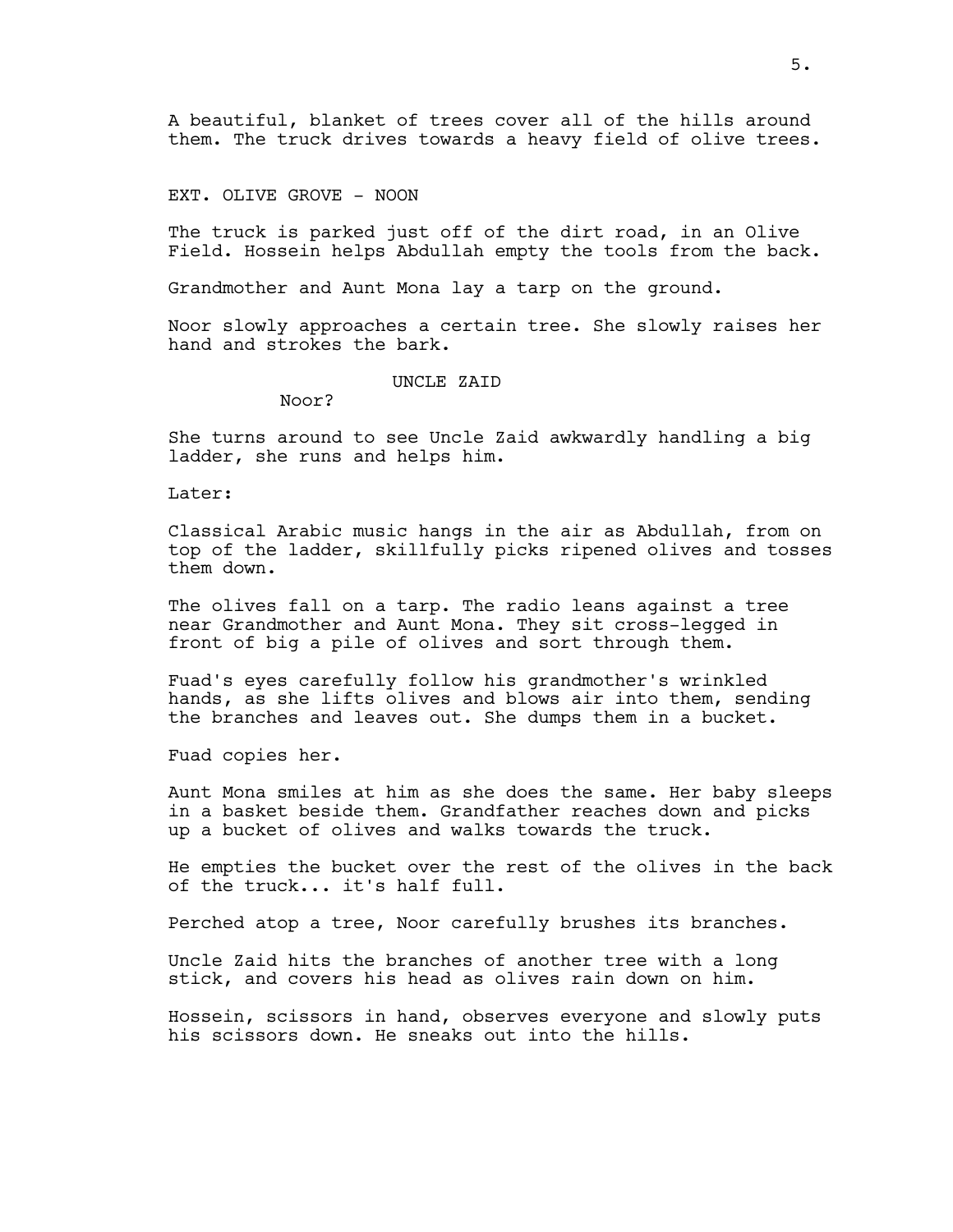EXT. OLIVE GROVE / HILL - DAY

Hossein and his 3 PALESTINIAN FRIENDS shake hands and hug. They all wear matching black and white checked Kufiyyah scarves over their shoulders.

> FRIEND He always drives by here at the same time...

Hossein looks at the empty paved road down the hill.

FRIEND 2 It'll be any minute now.

HOSSEIN Are you sure he's the guy who wrecked our bikes?

FRIEND Yeah... that bastard.

The friend picks up a rock.

FRIEND (CONT'D) I wish I could just break his nose instead.

HOSSEIN Well maybe you can.

Hossein smiles at his friend. They wrap their scarves around their faces, leaving just their eyes exposed.

> FRIEND 2 THERE HE IS...

The boys look at the road. A car appears in the distance driving towards them.

Hossein and the boys fill their pockets with rocks from the ground and pull their slingshots out.

Hossein holds his sling shot up to one eye.... The boys all anxiously wait with their slingshots aimed...

Hossein carefully aims his towards the windshield and waits for the car to get closer. His hand follows the car and...

HOSSEIN

NOW!

They all SHOOT.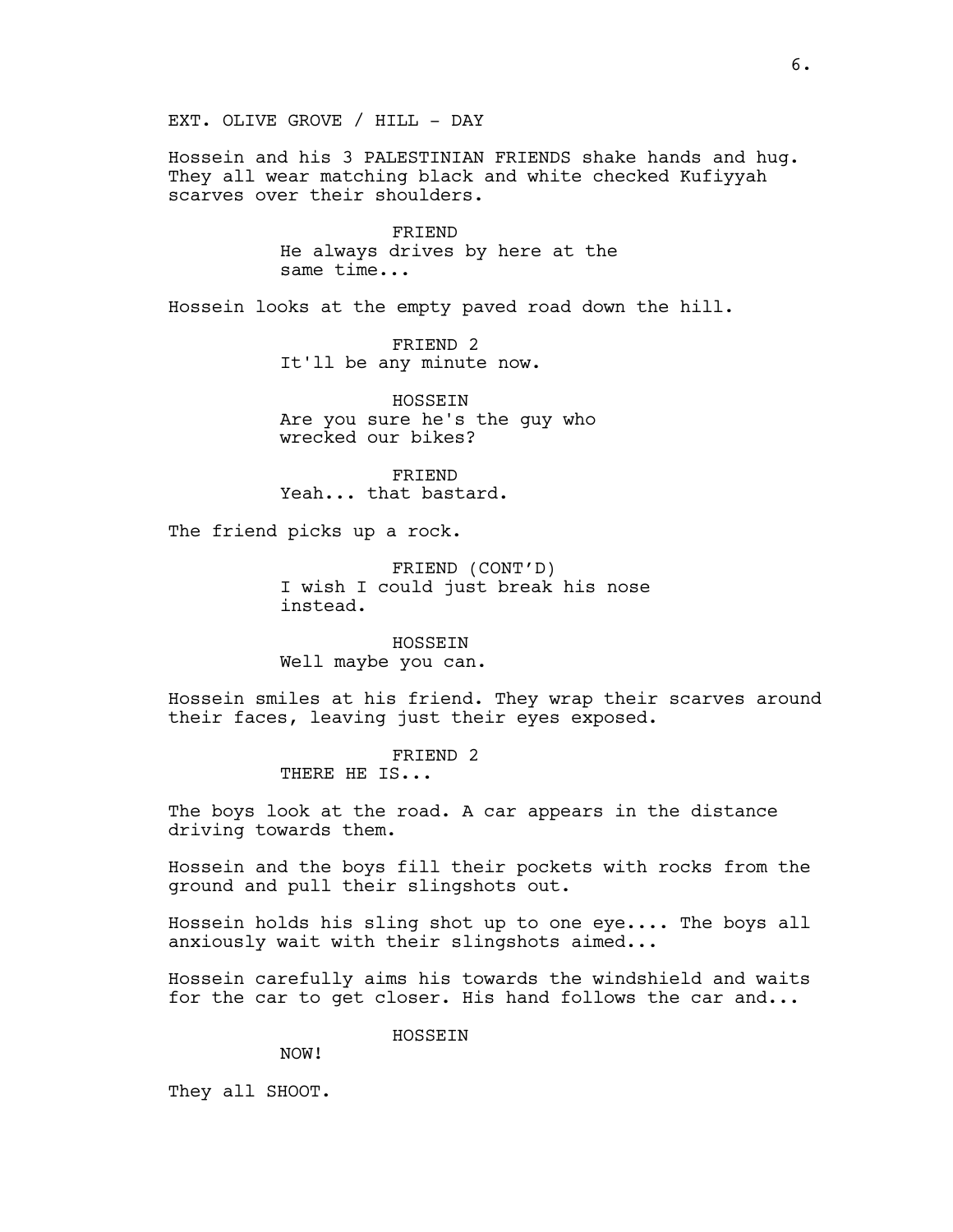ROCKS HIT the car windows and SMASH the glass.

The driver slams on the break as a rock flies through the passenger window...

The boys stop. They stare down at the road...

The car is SMASHED... the door opens and... CIVILIAN MAN exits with a rifle in hand...

HOSSEIN (CONT'D)

GUN!

The boys run as the he SHOOTS...

EXT. OLIVE GROVE - AFTERNOON

Sound of GUNSHOTS echo in the olive field. Abdullah from above the ladder scans the surrounding field. He looks down.

Hossein's scissors are unattended. Abdullah's eyes widen.

EXT. OLIVE GROVE / HILL - DAY

Hossein and his friends run through the trees.

EXT. ROAD - DAY

The Man holds his head, bloodied, and gets back in his car.

EXT. OLIVE GROVE - DAY

Hossein and his friends stop and catch their breath... They high five each other and laugh.

> ABDULLAH (O.S.) (angrily) HOSSEIN!

Abdullah and Uncle Zaid have found them.

UNCLE ZAID Are you boys okay?

They nod their heads.

(MORE) ABDULLAH (angrily) What are you doing? You guys want to get yourselves killed?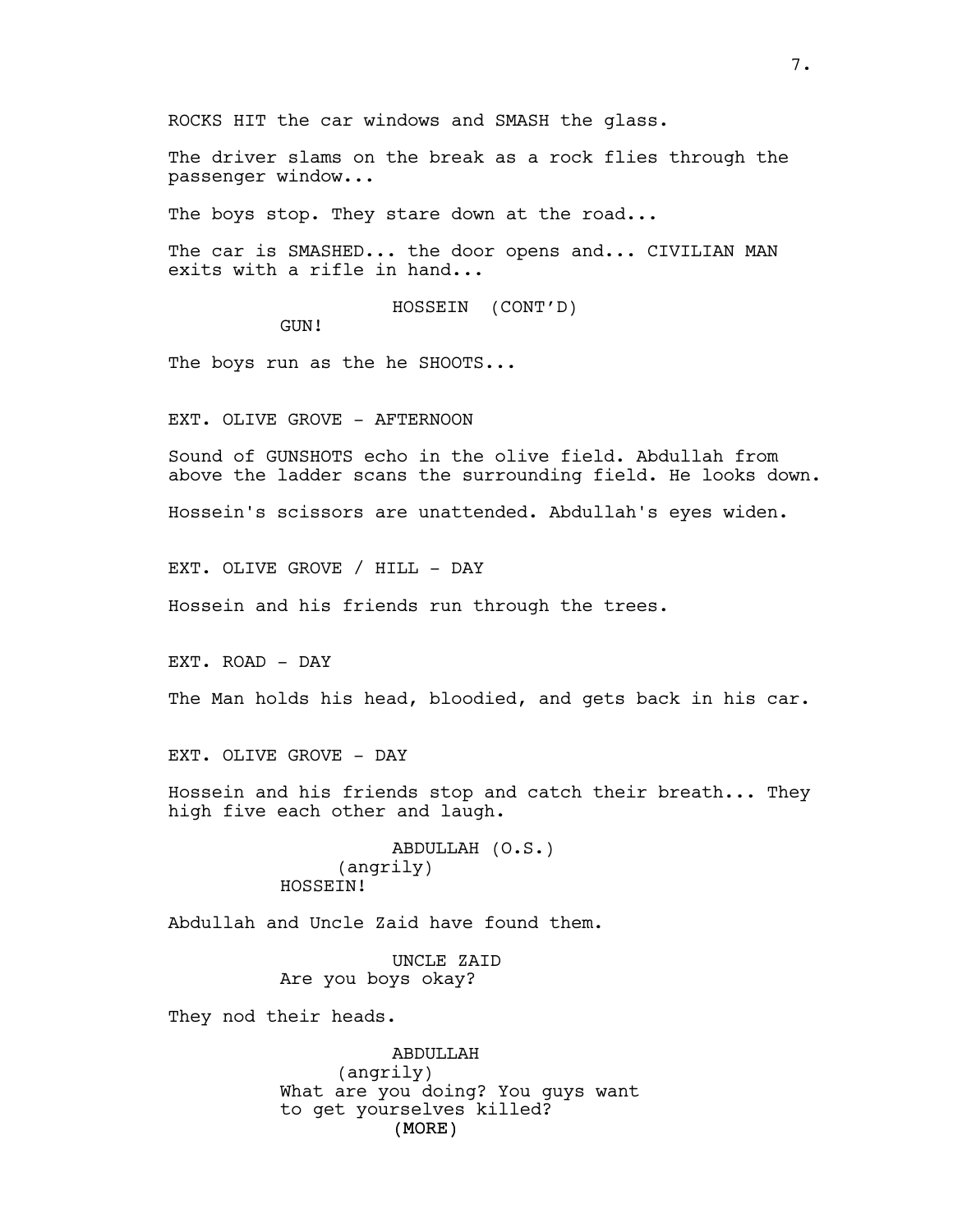### ABDULLAH (CONT'D)

How many times have I told you not to mess with those people.

HOSSEIN

He wrecked our bikes so we wrecked his car. Did you expect us to do nothing?

Uncle Zaid chuckles.

## UNCLE ZAID

It's not like you're doing anything now. You think you're making a BIG difference with your rocks? You want to actually DO something? Become a lawyer... a journalist... a doctor.

Noor, Grandmother, Grandfather and Fuad join.

### GRANDMOTHER

Are you okay?

HOSSEIN YES! Nothing happened. Oh my God. Everyone is so over dramatic.

## ABDULLAH

Alright boys. Disperse and get rid of those slingshots. The soldiers might be looking for people in charge of a wrecked car.

Hossein's friends disperse.

### HOSSEIN

Why do you and Uncle Zaid embarrass me? Why are you two so SCARED of them? You guys use to FIGHT them, what HAPPENED? Now it's MY turn! Why do you try and stop me?

## UNCLE ZAID

We're not scared. We're fathers... with responsibilities. You'll see what I mean when you become a Dad.

### ABDULLAH

Son, nobody is telling you NOT to fight! I just ask that you be SMART about it. Don't go out and throw rocks at someone with a gun, for what? A bike? You're willing to lose your life for a bike?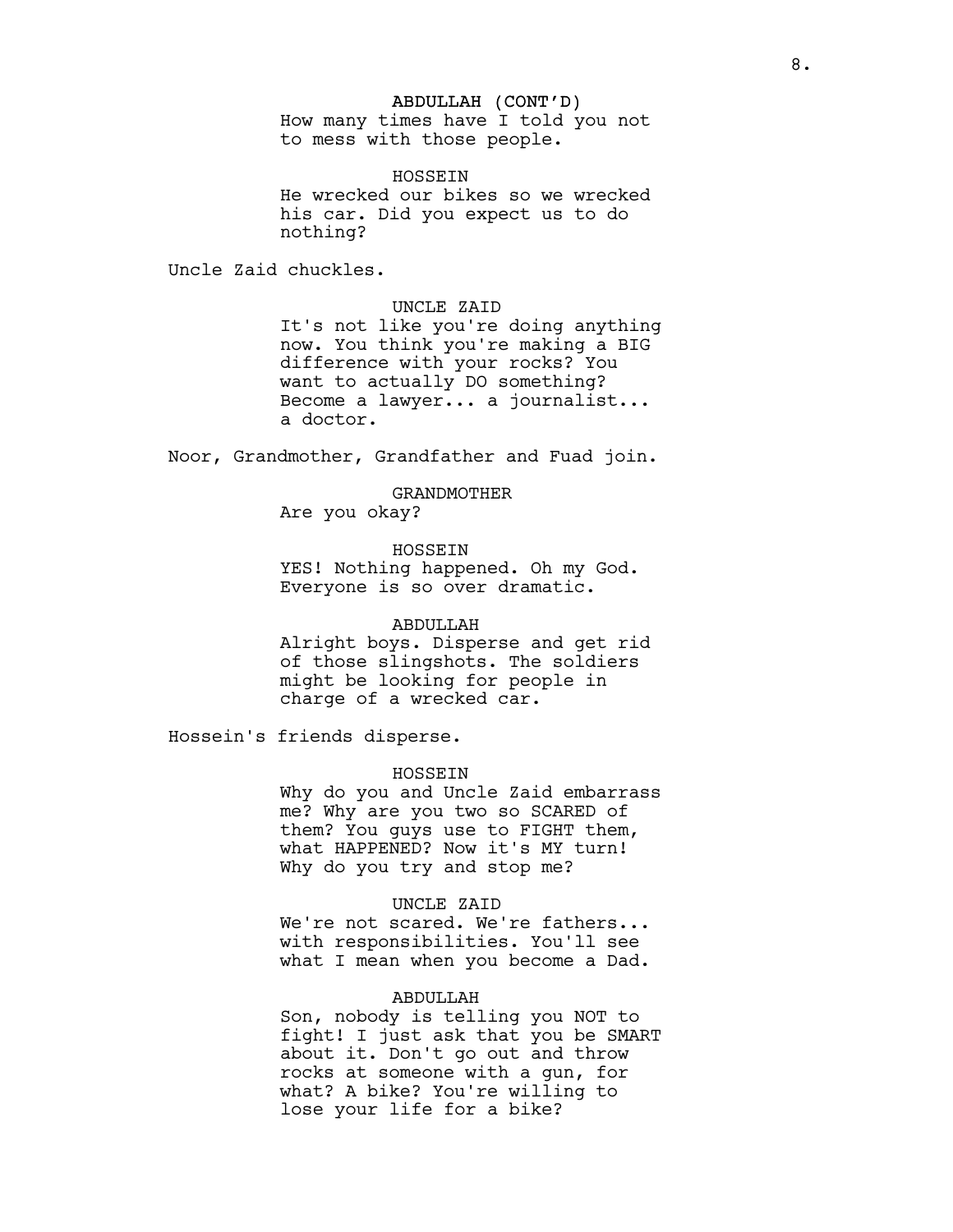HOSSEIN It wouldn't be for a bike. It would be for the cause. For our independence.

Uncle Zaid shakes his head and walks away.

HOSSEIN (CONT'D) And it wouldn't be such an unfair fight if only Grandfather would give me his RIFLE.

Fuad's eyes widens.

FUAD You have a RIFLE?

Grandfather glances at Abdullah (Uh-oh)

FUAD (CONT'D) Where is it? Can I use it? Does it look like my toy gun, but real? Does it have real bullets?

Grandmother pulls Fuad's arm.

GRANDMOTHER He lost the rifle. Help me pack so we can go home.

FUAD Where did he lose it? Can I help find it? ....

Hossein and Noor laugh as Grandmother pulls Fuad away.

NOOR You're terrible at shooting it anyways...

HOSSEIN And you're good?

NOOR Much better than you. Baba, wasn't I a better shooter than Hossein?

ABDULLAH

I don't want you guys to mention the word rifle anywhere and to anyone... We can get arrested for having had one...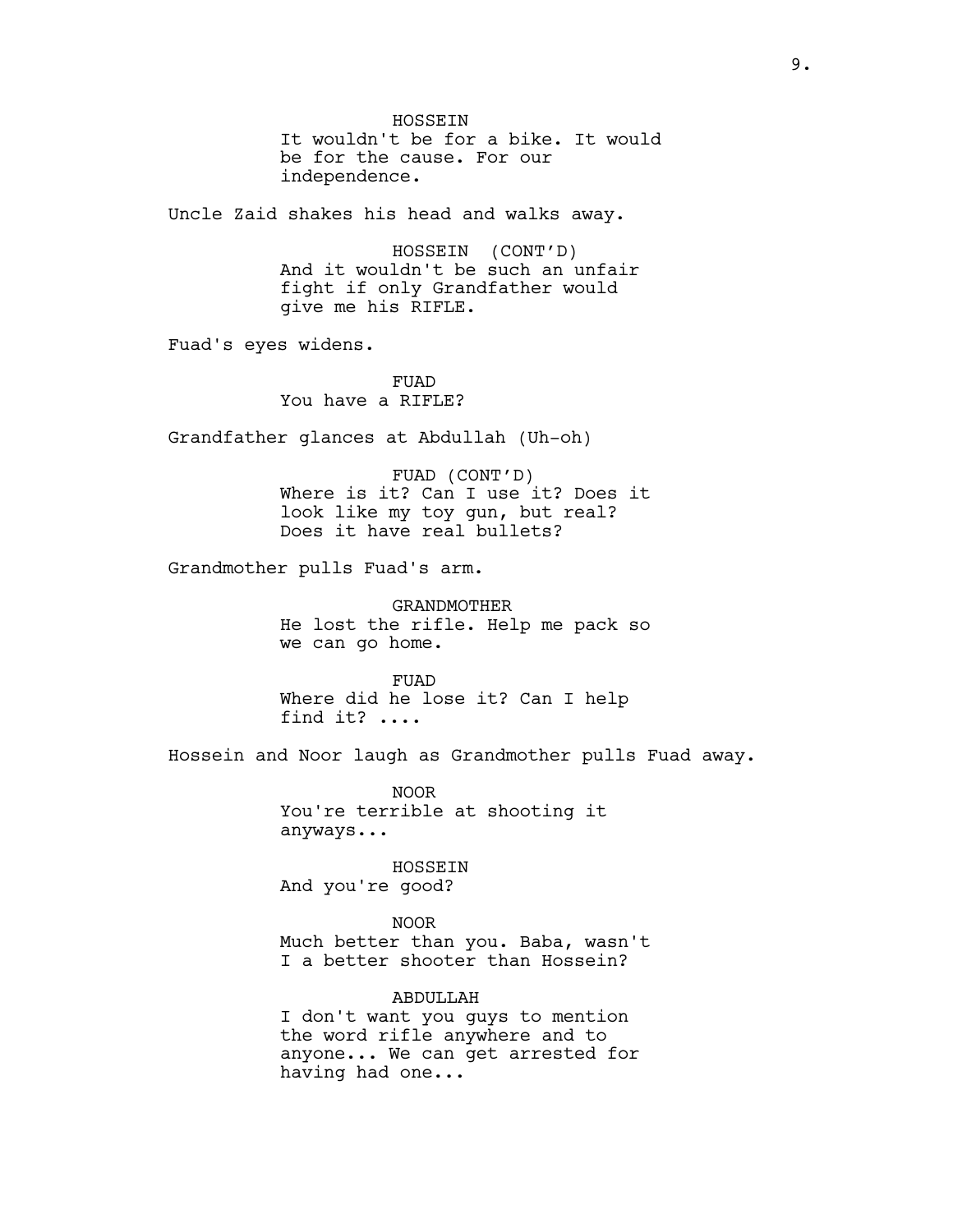### **HOSSEIN** We still have thought... right?

Abdullah sternly stares at Hossein ... and walks back towards the truck...

EXT. TRUCK - DUSK

Noor and Hossein sit over the big pile of olives in the back of the moving truck. Noor opens her scarf and feels the wind in her hair, while Hossein rests his head.

INT. TRUCK - DUSK

While Abdullah drives, Fuad plays on Grandfather's lap.

Grandmother, Uncle Zaid and Aunt Mona are seated in the back. They try to calm the crying baby, Grandmother sings for her.

EXT. ROADBLOCK/ ARMY BASE - DUSK

At the Israeli roadblock, a few young SOLDIERS stand guard by the army base and CRACK UP mid-joke.

LEVI (21) with a cigarette in hand wipes his tears.

LEVI So... so then she runs back here and says... I left a bottle with my chemistry homework in it.

AMIR (18) handsome, light skin, brown eyes, hysterically laughs alongside the other Soldiers.

> LEVI (CONT'D) (with a girl voice) Can I have it back please?

More laughter... They can't stop. The SOUND of a CAR in the distance makes alerts them. Amir takes a deep breath and walks to the road block. Levi, still laughing, takes the last puff of his cigarette and tosses it.

Amir flags the car down. An old car slows down to a hault. Levi approaches the DRIVER as Amir glances through the other windows.

> LEVI (CONT'D) Shalom. Where do you come from?

A PALESTINIAN FAMILY is huddled inside.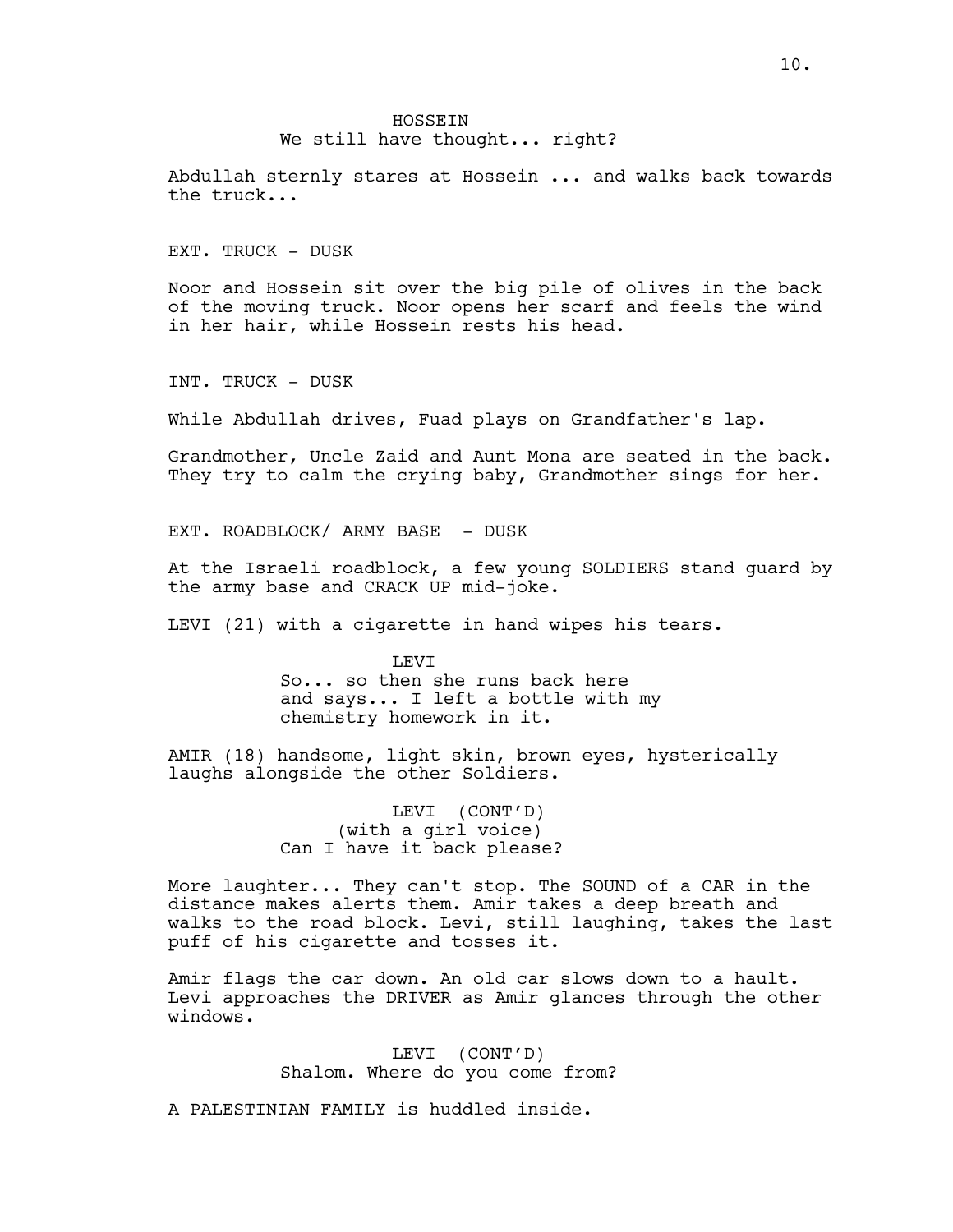Nablos.

LEVI Where are you headed and why?

DRIVER We're going to Arraba to visit my mother. She's sick.

Levi nods his head and looks at everybody.

The family stares back with worry.

LEVI Exit the car, all of you.

Everyone exits, including a little PALESTINIAN GIRL.

LEVI (CONT'D) Make a line. Open your bags, purses, empty your pockets...

As the family does so, Amir gets inside their car with a metal detector. He scans the seats and the glove compartment.

Levi inspects everyone's personal belongings. The little Palestinian Girl stands beside her mother.

Levi notices her and kneels down with a smile.

LEVI (CONT'D) Hi. What's your name?

She frowns and hides behind her mother's leg.

Amir, now checking the trunk, laughs.

AMIR Man you're so ugly, she's scared to look at you.

All the other Soldiers laugh.

Amir shuts the trunk.

AMIR (CONT'D) All good here.

Levi stands up. He signals the family to go.

The family gets back in the car... a Soldier clears the roadblocks.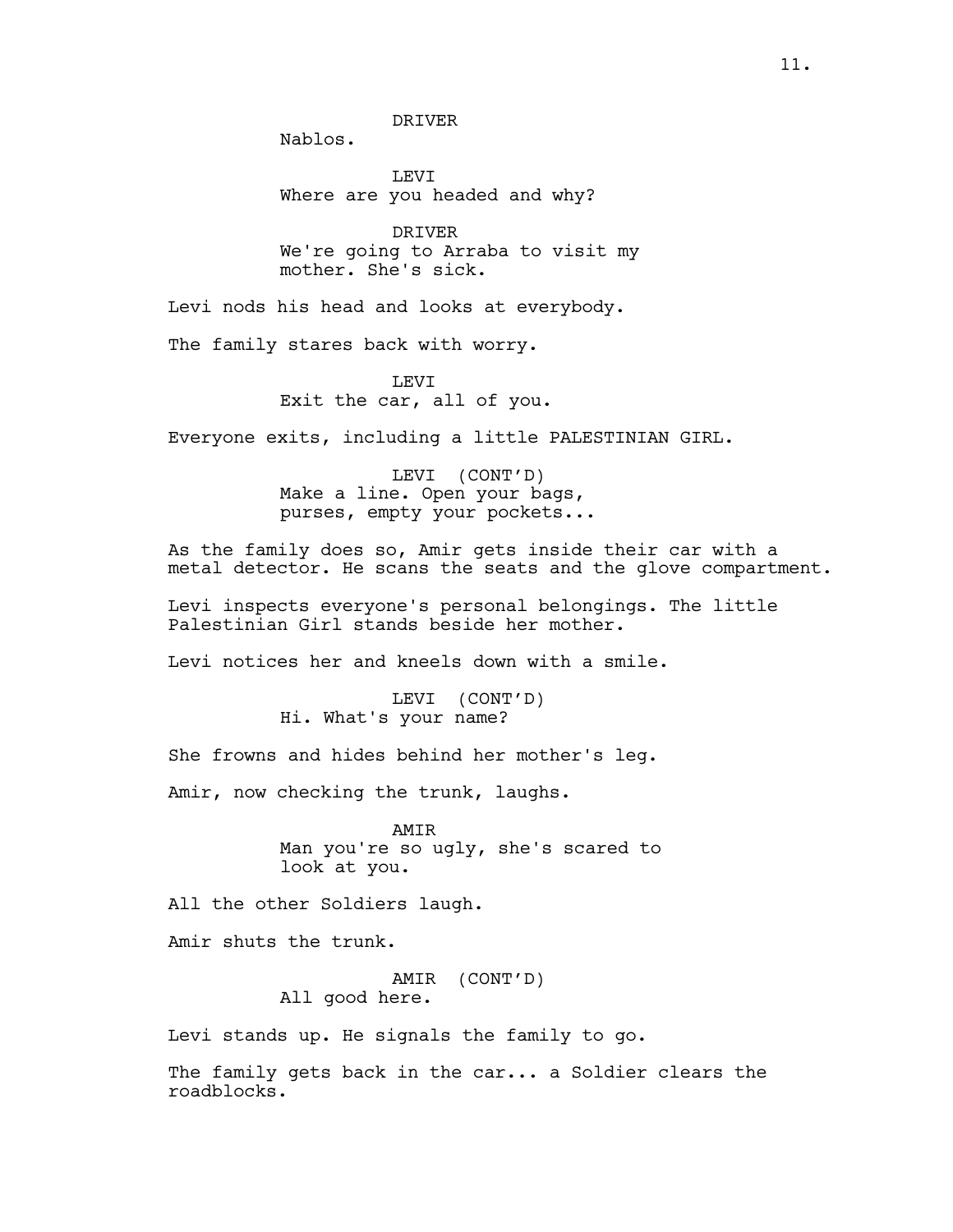As the car drives away, the Little Girl sticks her tongue out to Amir.

> AMIR (CONT'D) Why me? I didn't even do anything.

Levi crack up.

Amir notices a blue truck in the distance. He clears his throat and gets very tense.

EXT. TRUCK - EVENING

While Noor fixes her hair and scarf, she suddenly notices Hossein's Slingshot sticking out of his pocket.

> NOOR Hide that in the olives.

Hossein ignores her.

NOOR (CONT'D)

Hossein!

HOSSEIN It's fine. Everyone needs to STOP telling me what to do.

Noor looks worried... They truck slows down and stops.

EXT. ROADBLOCK/ ARMY BASE - EVENING

Levi approaches Abdullah's window while Amir slowly walks around the truck.

> LEVI (O.S.) Where do you come from?

ABDULLAH From our olive grove.

LEVI Where are you headed?

ABDULLAH

Jenin, home.

Amir makes his way to the back of the truck... where Noor and Hossein sit... Noor raises her head as Amir crosses... They lock eyes... a BANG breaks their stare.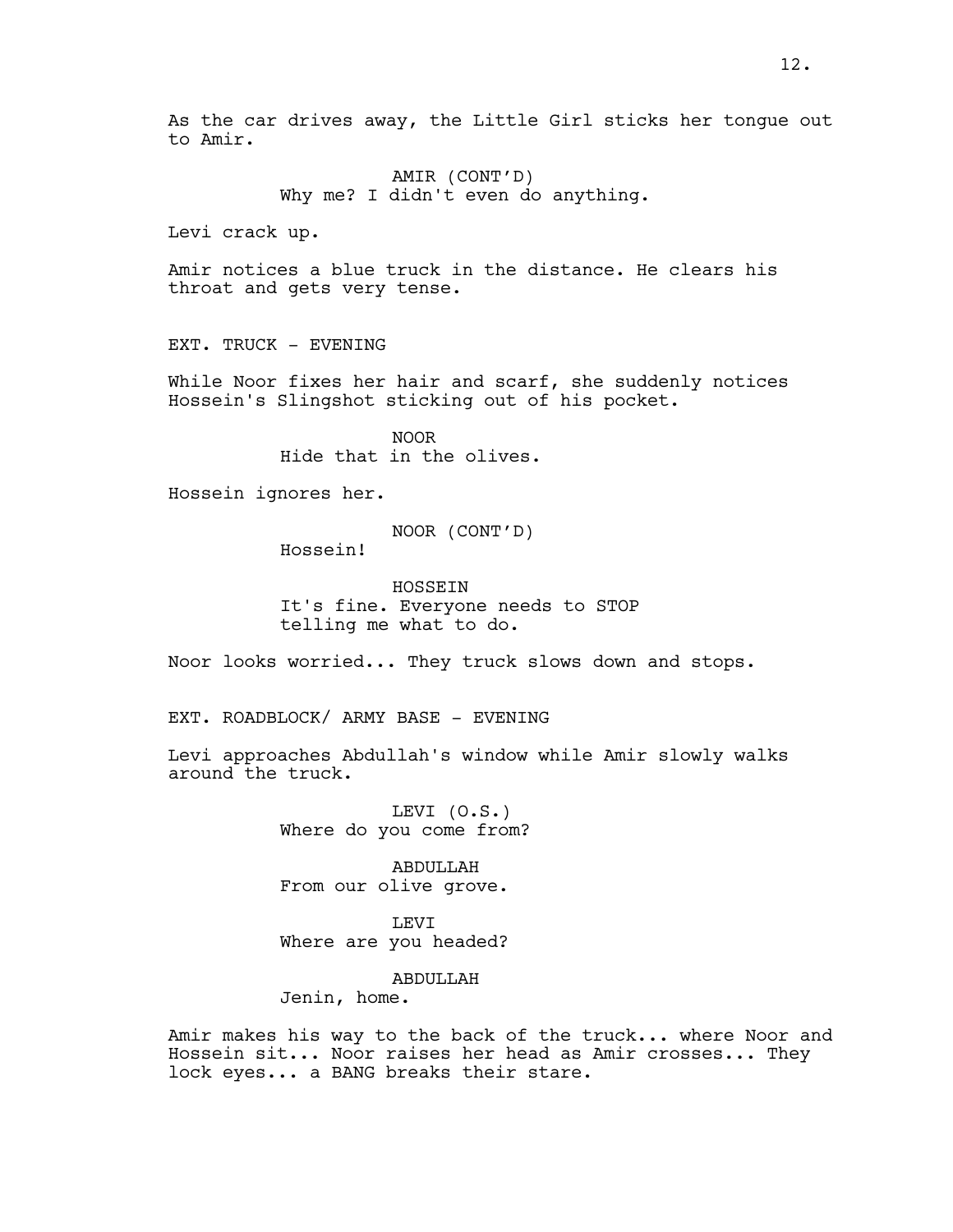Levi bangs on the door. Aunt Mona's sleeping baby jolts awake and cries.

> LEVI (O.S) Everyone out.

She shakes her head.

GRANDMOTHER Here give her to me.

AUNT MONA I got her. This is ridiculous.

They all exit the truck and form a line.

AUNT MONA (CONT'D) (to Grandmother) Please just unzip my bag.

Hossein jumps off the back and Noor slowly climbs down. Amir approaches Levi and hands him the metal detector.

> AMIR (O.S.) You check the car. I'll do the inspection.

Levi nods his head and goes straight to the olives in the back of the truck... sticking his hand through them.

Amir approaches the head of the line and inspects Grandfather... He empties his pockets and lets Amir pat him down... Amir moves to Uncle Zaid and inspects his pockets and pats him down. He gets to Grandmother, she lifts her bag up. He checks inside.

Abdullah stands next to Hossein, he suddenly notices the slingshot in Hossein's back pocket.

> ABDULLAH (whispers) Hossein.

Hossein looks at him. Abdullah gestures to throw the Slingshot out. Hossein shakes his head no.

> ABDULLAH (CONT'D) (whispers) What are you doing? They'll arrest you...

HOSSEIN (whispers) Then I'd be arrested for the cause.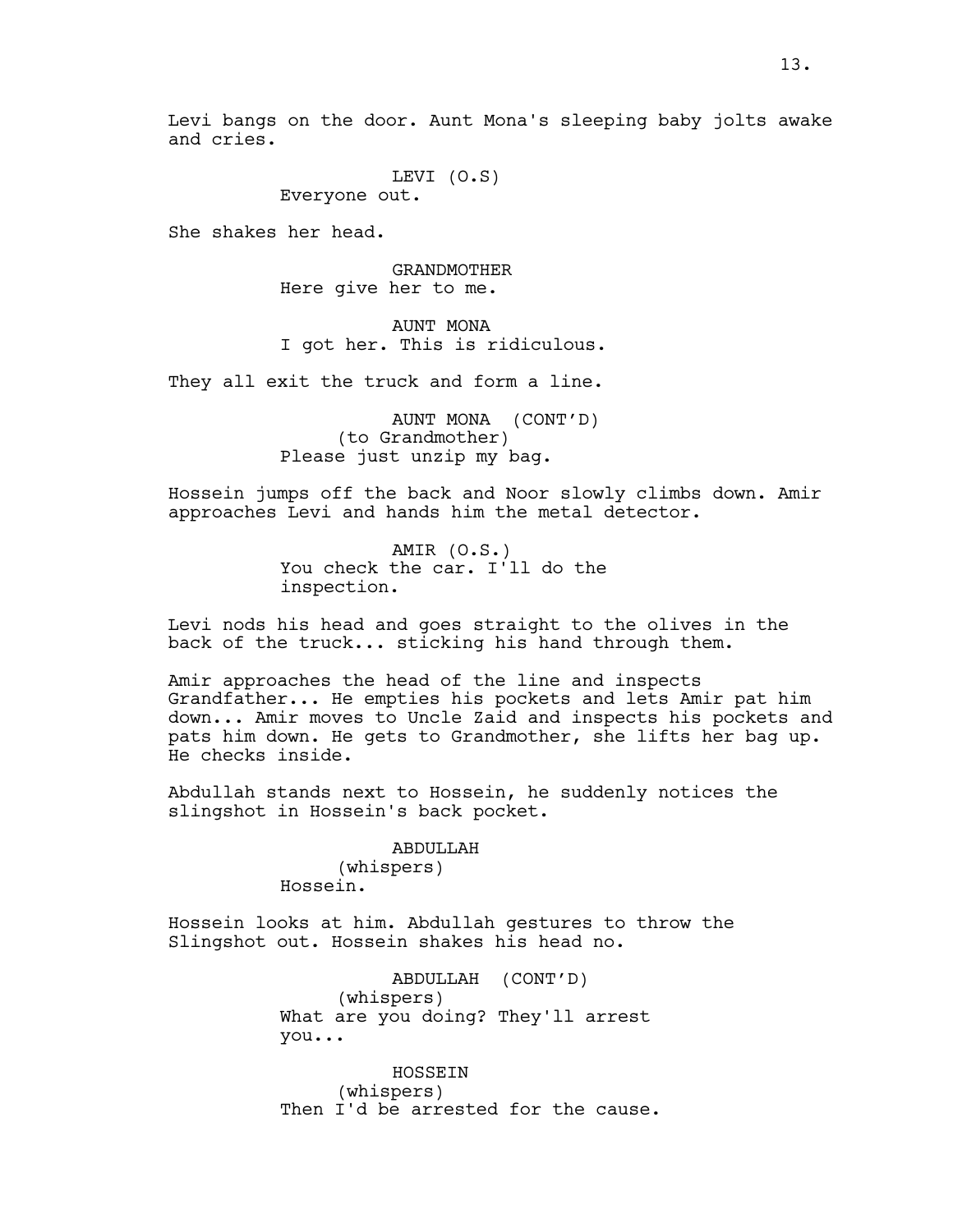## ABDULLAH (whispers) ARE YOU CRAZY?

Amir looks at the end of the line.

# AMIR

No talking!

He moves to Aunt Mona... he's one person away from Noor and glances at her for a split second.

Aunt Mona, annoyed, rocks her baby up and down. She gestures to her purse on the ground. Amir lifts the bag and examines the items inside.

Abdullah slowly gets close to Hossein and PULLS the sling shot out of his back. Amir notices the movement in the corner of his eyes.

> AMIR (CONT'D) HEY. What's going on?

Abdullah stands still as he slowly places the slingshot in his back pocket... Amir stares at them and slowly moves onto Noor...

He seems nervous... The two glance at each other. Noor opens her small purse... and he looks inside.

There's a green hairbrush, a white plastic cup, a small notebook, a pen and... a menstrual pad! Amir shies away...

Levi bangs the truck door shut.

LEVI (O.S) All good here.

Levi walks up to Soldier and they light their cigarettes.

Amir awkwardly moves from Noor to Hossein.

## AMIR

Pockets.

Hossein reveals his empty pockets. Amir pats Hossein's legs and rubs down his ankles.

> HOSSEIN (O.S.) The bomb isn't there.

Amir looks up.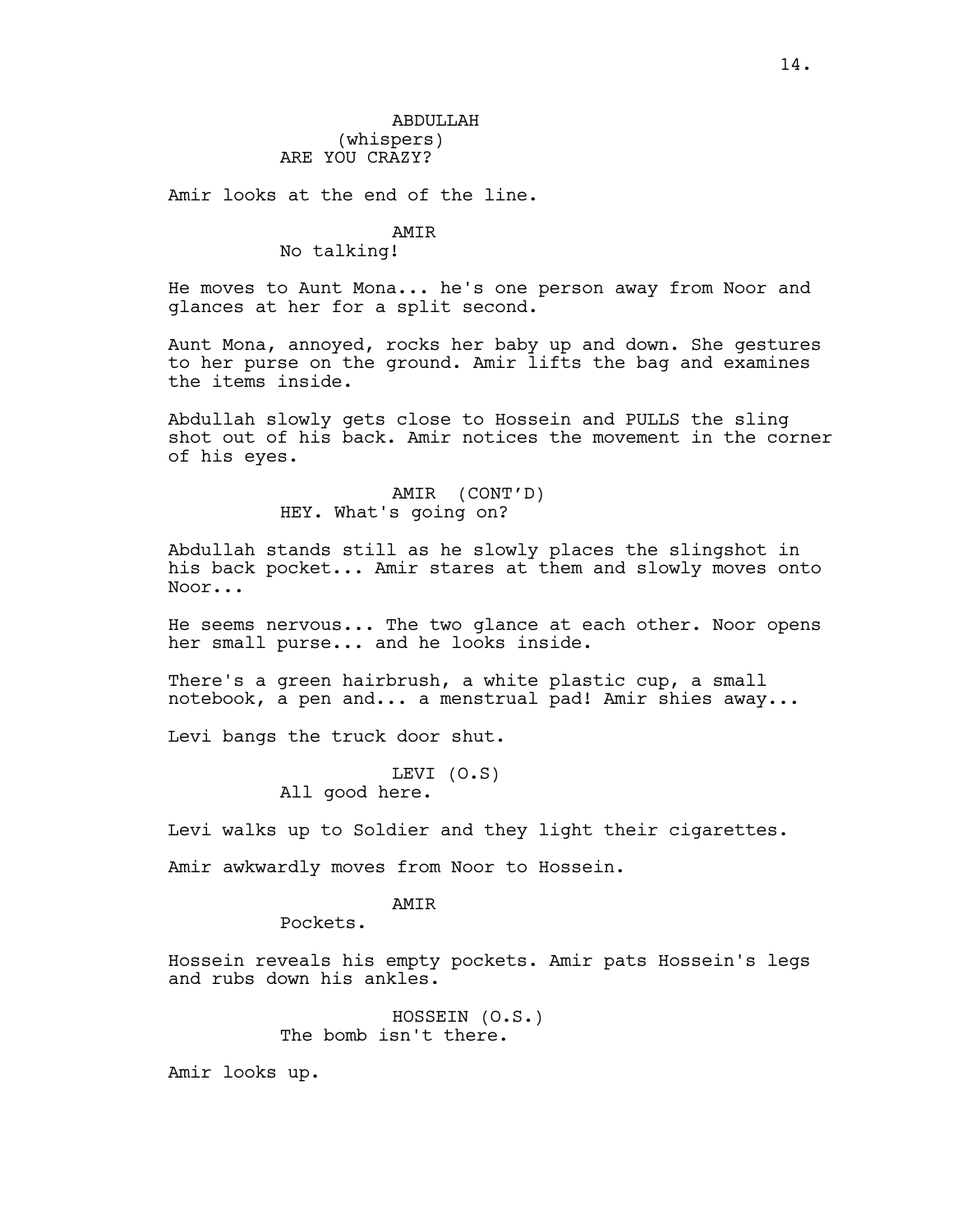## **AMTR** What did you say?

Abdullah's eyes widen.

Noor nervously stares at them.

Amir gets in Hossein's face.

AMIR (CONT'D) Should I be looking for a bomb?

Levi approaches.

LEVI What's going on?

Abdullah jumps in with an awkward smile.

ABDULLAH He's joking. It's just a joke.

**LEVT** 

Oh so we have ourselves a comedian? You won't be so funny after we put you in jail.

Grandmother and Grandfather nervously approach.

| GRANDMOTHER        | GRANDFATHER        |
|--------------------|--------------------|
| He's just a child. | He didn't mean it. |

Hossein firmly stands, doesn't break his eye contact with Amir...

> **LEVT** (to Amir) What did he say?

Amir glances at Levi and smirks.

AMIR Nothing. He just thinks he has really big balls.

Levi laughs. Amir notices the grandparents.

AMIR (CONT'D) Everyone back in line...

Amir gives Hossein a stern look and moves onto Abdullah. He checks his front pockets and moves his way to the back pocket... his hand touches the slingshot.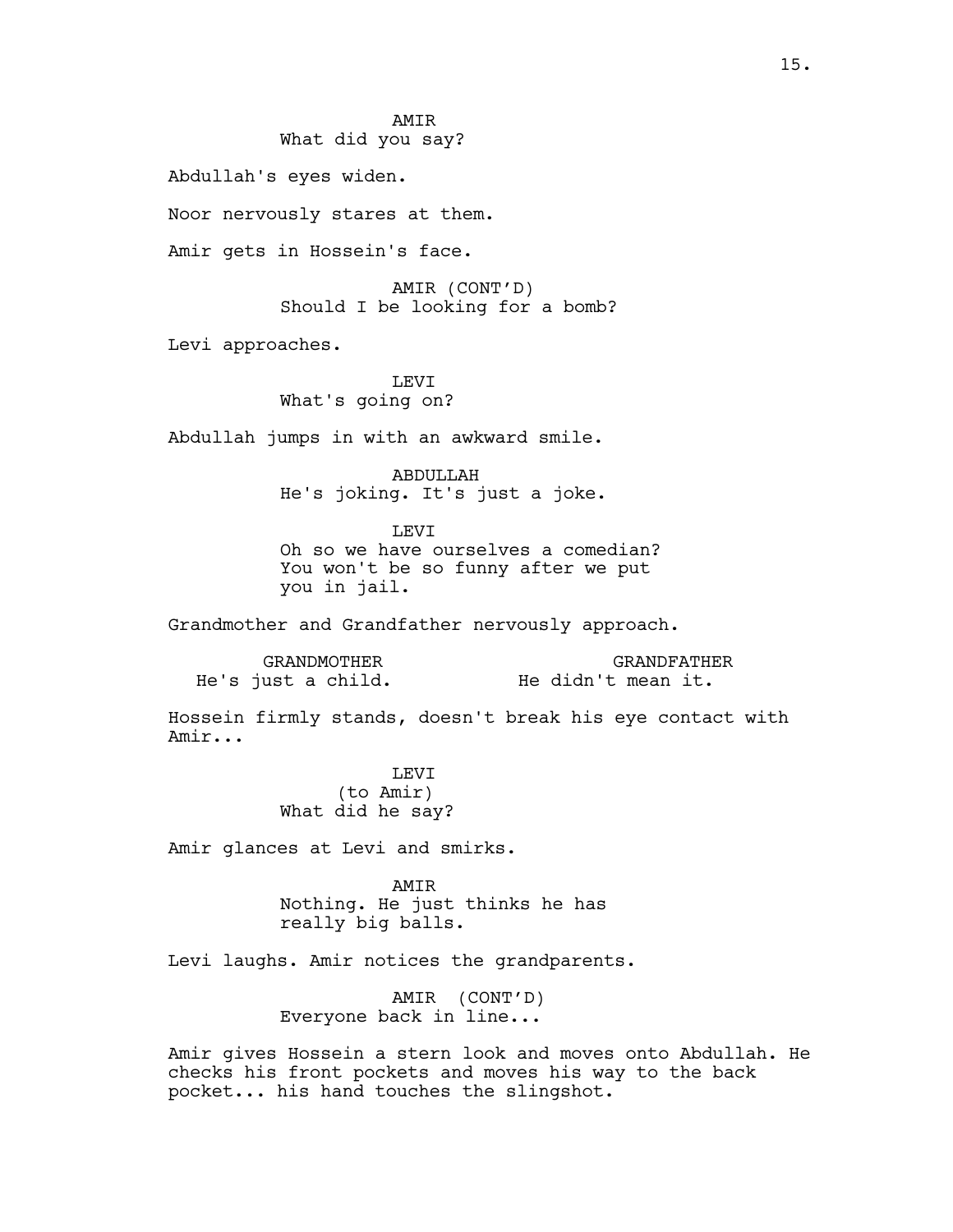Sweats clings to Abdullah's forehead. Amir stares at him... Abdullah looks away, defeated.

Amir pulls out the slingshot from Abdullah's pocket and... hides it in his uniform.

> AMIR (CONT'D) They're good.

LEVI (O.S) Alright, get in your car and drive away. Quickly.... quickly...

Abdullah glances at him... appreciative... and steps away.

The family gets in the car. Noor climbs in the back and rolls her eyes at Hossein... The engine starts and the car slowly moves away.

Without anyone noticing, Noor smiles at Amir... and he smiles back....

The next car approaches and Amir has to turn away... Noor drives off...

EXT. JENIN STREETS - SUNSET

The sun sets behind the hills, illuminating the small homes over the hill.

Abdullah drives up a narrow street. He pulls over, to let another car pass. The other car honks "Thank you".

A group of Old MEN sit outside of a house, drink tea and play backgammon. They wave at Abdullah as he passes by.

A group of BOYS play soccer and are forced to move the rocks they've set as their goal barrier, to let the truck pass.

EXT. ABDULLAH'S HOUSE - DUSK

Abdullah parks the car and Fuad is the first to jump out.

He joins his friends in the soccer match. He runs around and shoots the ball.

Noor hops out of the back and rushes inside while everyone else takes their time.

Abdullah hands Hossein a ladder.

ABDULLAH Son... what you did....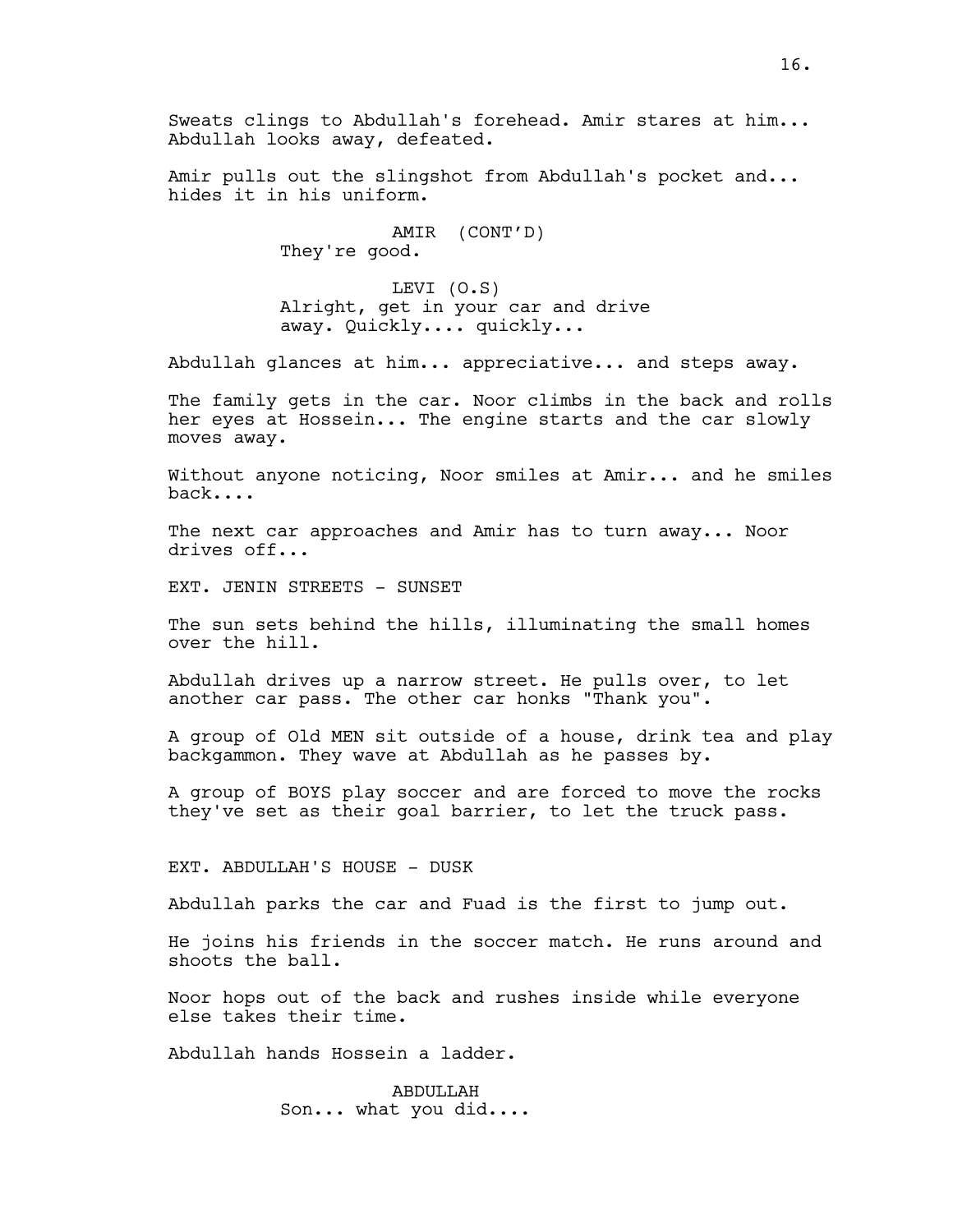Hossein pulls the ladder out of his hand and walks away...

Uncle Zaid and Grandfather approach with buckets. They all watch Hossein enter the courtyard...

## UUNCLE ZAID

## He's trouble.

Grandfather fills his bucket with olives....

## GRANDFATHER Not anymore than you two were.

... And rolls the heavy bucket through the courtyard door.

Abdullah looks worried...

INT. NOOR'S BEDROOM - TWILIGHT

HEBREW MUSIC plays from a broken down CD player. Noor sits at her desk, lost in her thoughts. She jots down words in her diary book.

> AUNT MONA (O.S.) NOOR. CAN YOU SET THE PLATES PLEASE?

## NOOR

COMING!

She continues to write, faster...

DIARY: Today was the 26th time we saw each other... I am in love with him and I can feel that he loves me too...

INT. KITCHEN - TWILIGHT

Mist rises from a pot as grandmother opens the lid. She stirs the rice and pokes holes in it with a wooden spoon.

She lifts the lid of another pan and tastes the stew. Fuad approaches and stands on his tiptoes to reach the plates.

> FUAD I want to take them.

GRANDMOTHER Okay I'll put them in your hands.

Fuad opens his arms.

GRANDMOTHER (CONT'D) Be careful.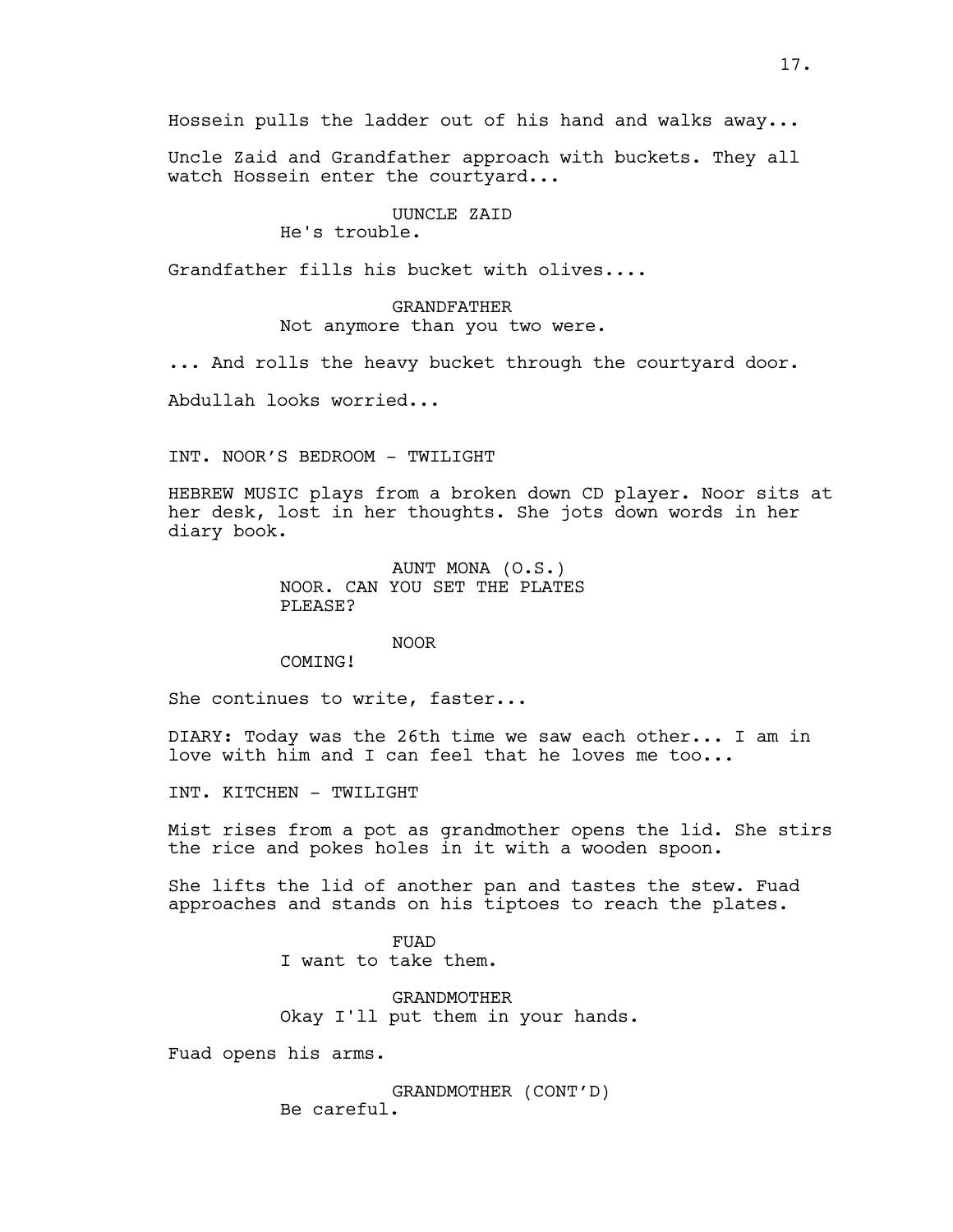He slowly walks out of the kitchen holding a few plates.

GRANDMOTHER (CONT'D) Be careful, and wash your hands...

Grandmother warily watches Fuad balance the plates as he exits the kitchen.

INT. LIVING ROOM - NIGHT

The family huddles around a tablecloth spread out on the ground, peppered with a simple, yet colorful Arabic meal.

Grandfather glances at the TV playing Terminator 1.

GRANDFATHER What is this garbage? Put on the news channel...

Fuad's is glued to the TV screen as Arnold Schwarzenegger speaks in Arabic and shoots his gun ...

Grandmother tries to feed Fuad, but he pushes her hand away.

GRANDMOTHER If you want to be like him you have to eat! How do you think he's so big? His grandmother fed him hummus and chicken.

Hossein and Noor laugh.

HOSSEIN Yah Arnold Schwarzenegger ate Baba-Ghanoush.

Grandfather looks around for the remote.

GRANDFATHER Where is the remote? Somebody change this crap.

TV: violence, explosions...

Hossein glances at the clock.

HOSSEIN NO WAY, BABA, the soccer match is going to be on. We have to watch that. Where's the remote?

Abdullah is lost in his calculations. He jots down numbers in a small notepad.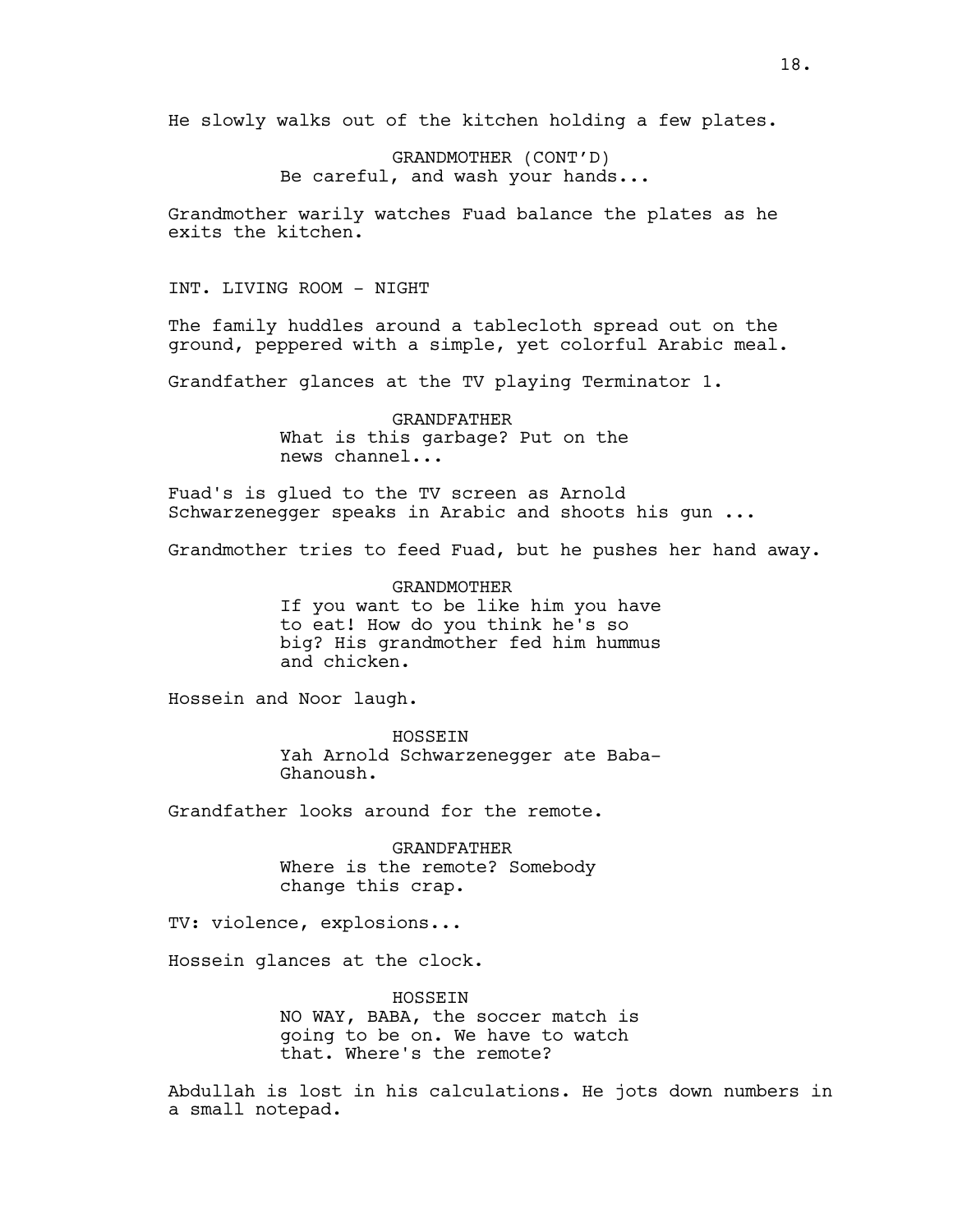ABDULLAH Mom, did you buy anything this week?

GRANDMOTHER Yes. I bought salt, rice and oil.

ABDULLAH Wow, we were out already?

Abdullah nervously adds those to the list.

GRANDMOTHER (sarcastically) No I bought them for my OTHER family that I secretly cook for.

A loud EXPLOSION from the TV makes Grandfather jerk.

GRANDFATHER (shouts) CHANGE THIS DAMN THING.

Abdullah notices the remote by his foot and switches the channel. Fuad SCREAMS and jumps up.

Grandfather's eyes follow the channels.

GRANDFATHER (CONT'D) Ah you passed it. Go back, go back.

Fuad runs to Abdullah.

GRANDMOTHER Fuad the show ended, they'll show the rest tomorrow.

NOOR Grandmother, it's a DVD. He's not stupid.

Fuad struggles to get the remote from him as Abdullah stops on the news channel.

> FUAD (Screams) Noooo Baba Nooo. Give me the remote.

Abdullah holds Fuad down and keeps the remote away.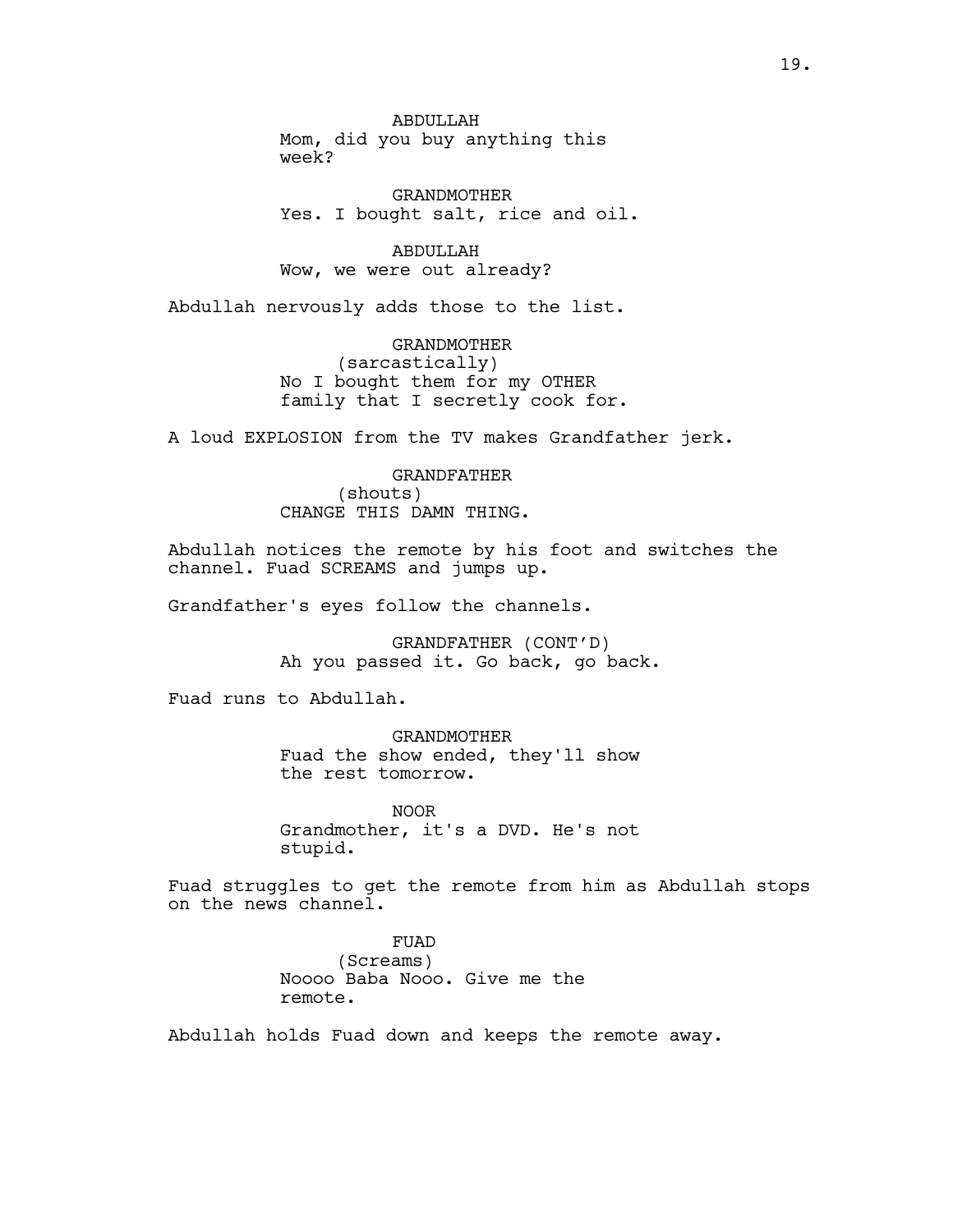20.

ABDULLAH (over exaggerated) Shh shh, oh my god look... It's Terminator 2.

TV: News footage shows Israeli TANKS and SOLDIERS shooting their weapons...

## FUAD

No it's not.

Fuad continues to reach for the remote, but Abdullah holds him down...

> ABDULLAH Shh shh wait one second.

TV: ARAB NEWS ANCHOR sits behind his desk.

## REPORTER

Israeli Officials have ordered for the building of the barrier wall to begin. The wall will cover approximately 700 kilometers, exceeding the length of the Green Line. Only a small portion of the wall is on Israeli land: 85 percent is on the West Bank...

Abdullah and Grandfather look very concerned. Uncle Zaid shakes his head.

> UNCLE ZAID This is bad. This is really bad.

Abdullah looks very worried...

Hossein checks the clock again.

HOSSEIN BABA COME ON. The match is on.

Fuad holds Abdullah's face.

FUAD (O.S) Ok at least switch to soccer.

ABDULLAH What soccer?

HOSSEIN Between Spain and Brazil.

Hossein looks desperate... Abdullah winks at him.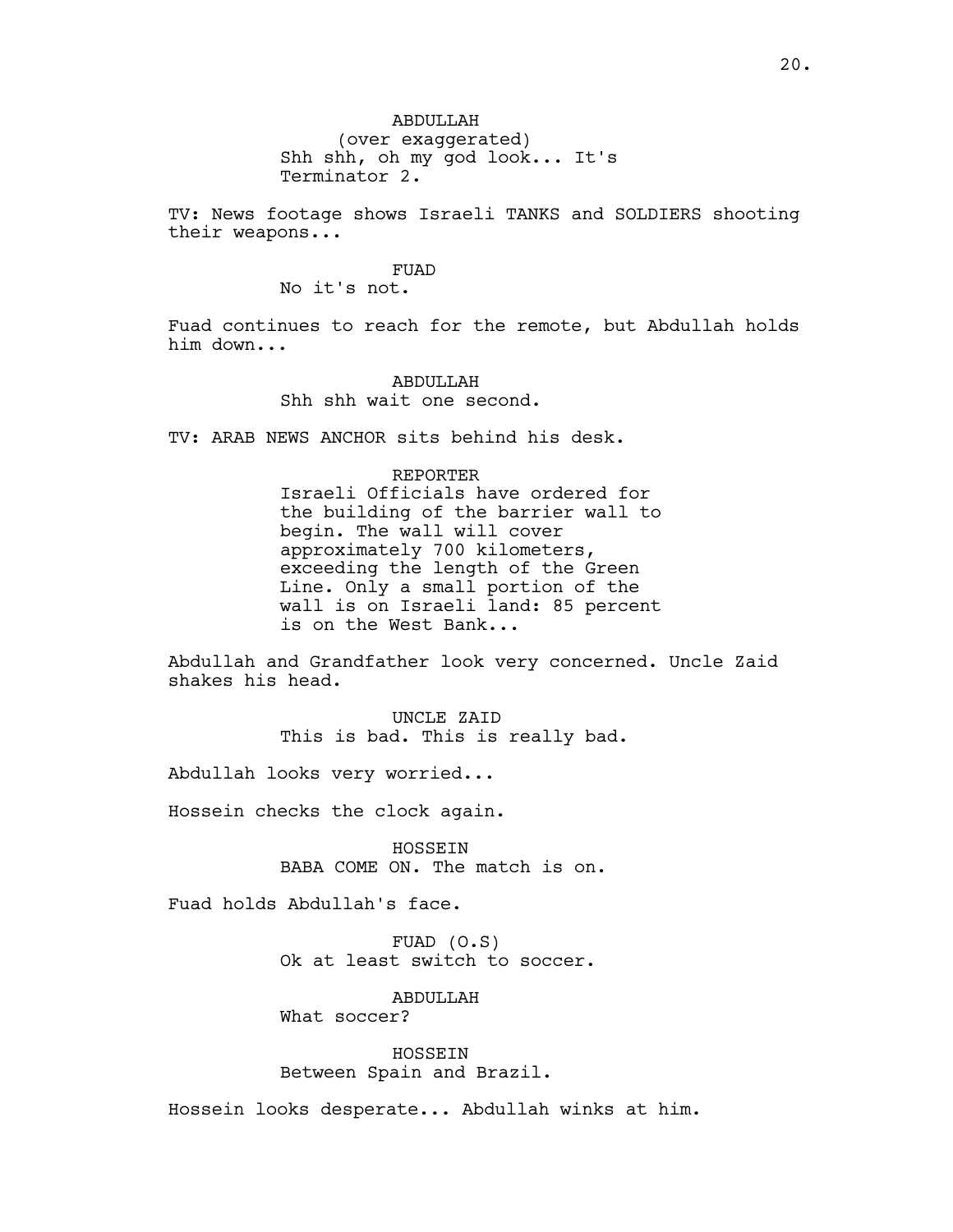### OK. We are watching SOCCER.

He throws the remote to Hossein who quickly switches the channel.

## GRANDFATHER Wait... what happened?

Fuad happily screams.

ABDULLAH I said WE will watch soccer, not YOU!

Abdullah lifts Fuad up and turns him upside down.

Grandmother shrieks.

GRANDMOTHER Watch his head. Allahoakbar... He's gonna throw up.

Fuad uncontrollably laughs as he hangs upside down.

ABDULLAH Only people who eat dinner get to watch TV. Alright, I'll be back. I'm just gonna go sell this skinny kid in the bazaar.

Abdullah walks to the door.

ABDULLAH (CONT'D) And make some money to buy more delicious food for us...

Fuad laughs, up side down.

ABDULLAH (CONT'D) And since they don't have to feed him, he'll sell fast.

The whole family laughs, except for Grandmother...

FUAD I don't eat food because I'm a robot...

Abdullah puts Fuad over his shoulder.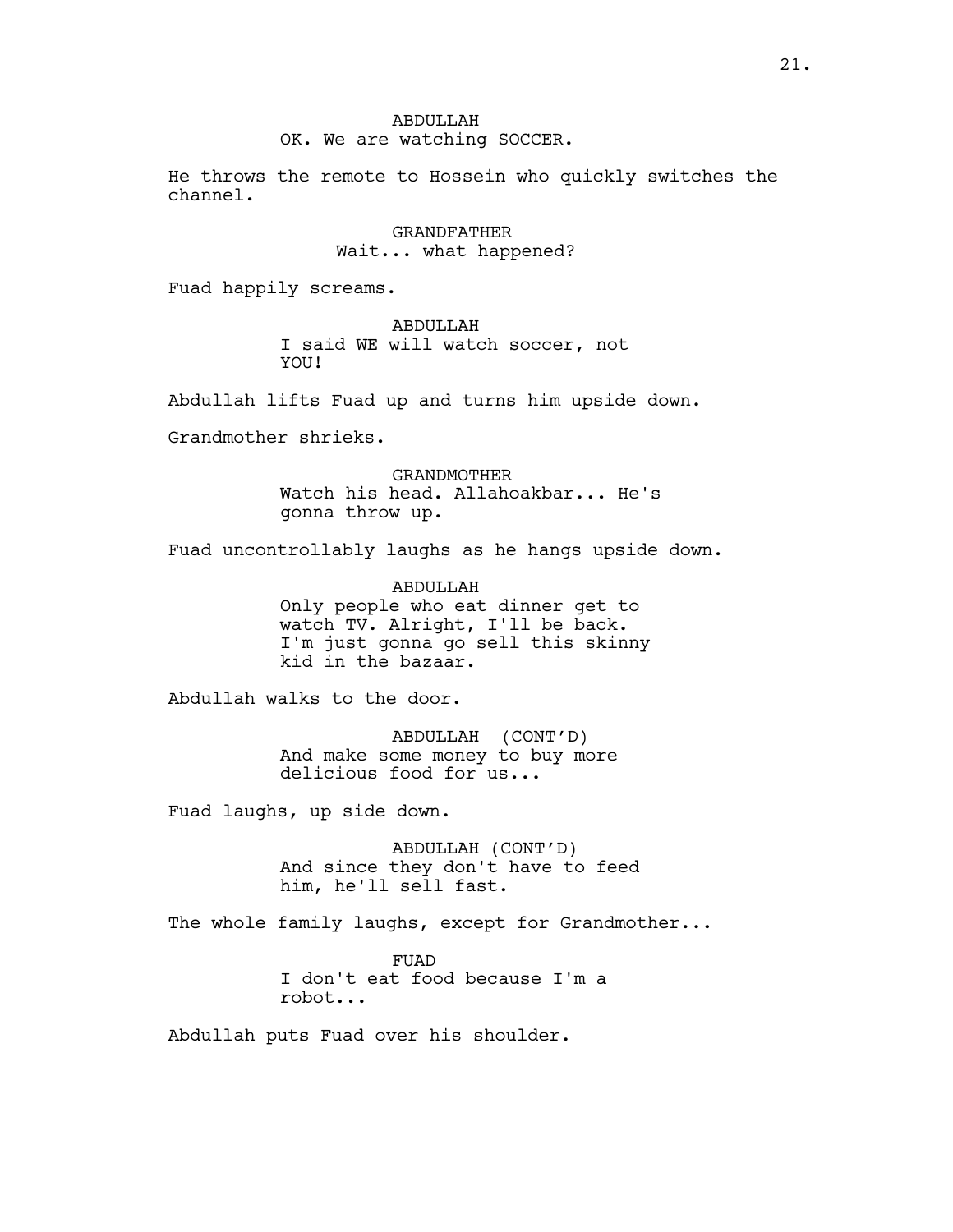Perfect. so we'll grab some batteries on the way. Say goodbye to your family.

## FUAD

Byeee...

Abdullah opens the door and looks at Fuad.

ABDULLAH Are you going to eat your food from now on?

Fuad shakes his head NO with a smirk on.

Abdullah takes a step out the door, Fuad holds onto the door frame, laughing.

Abdullah looks at him again.

ABDULLAH (CONT'D) Are you going to listen to your grandmother and eat your food?

Fuad shakes his head NO again and Abdullah tickles him.

FUAD Ahhhh okay okay.

ABDULLAH Okay what?

FUAD

I'll eat.

Abdullah stops tickling...

ABDULLAH

Eat what?

FUAD

Choc...

Abdullah's hand reaches to tickle but...

FUAD (CONT'D)

FOOD FOOD.

Abdullah squints... He puts Fuad down and spanks him. Fuad runs to Grandma who waits with a spoon of rice and chicken. Fuad eats the food and watches the soccer match.

AND GOAL!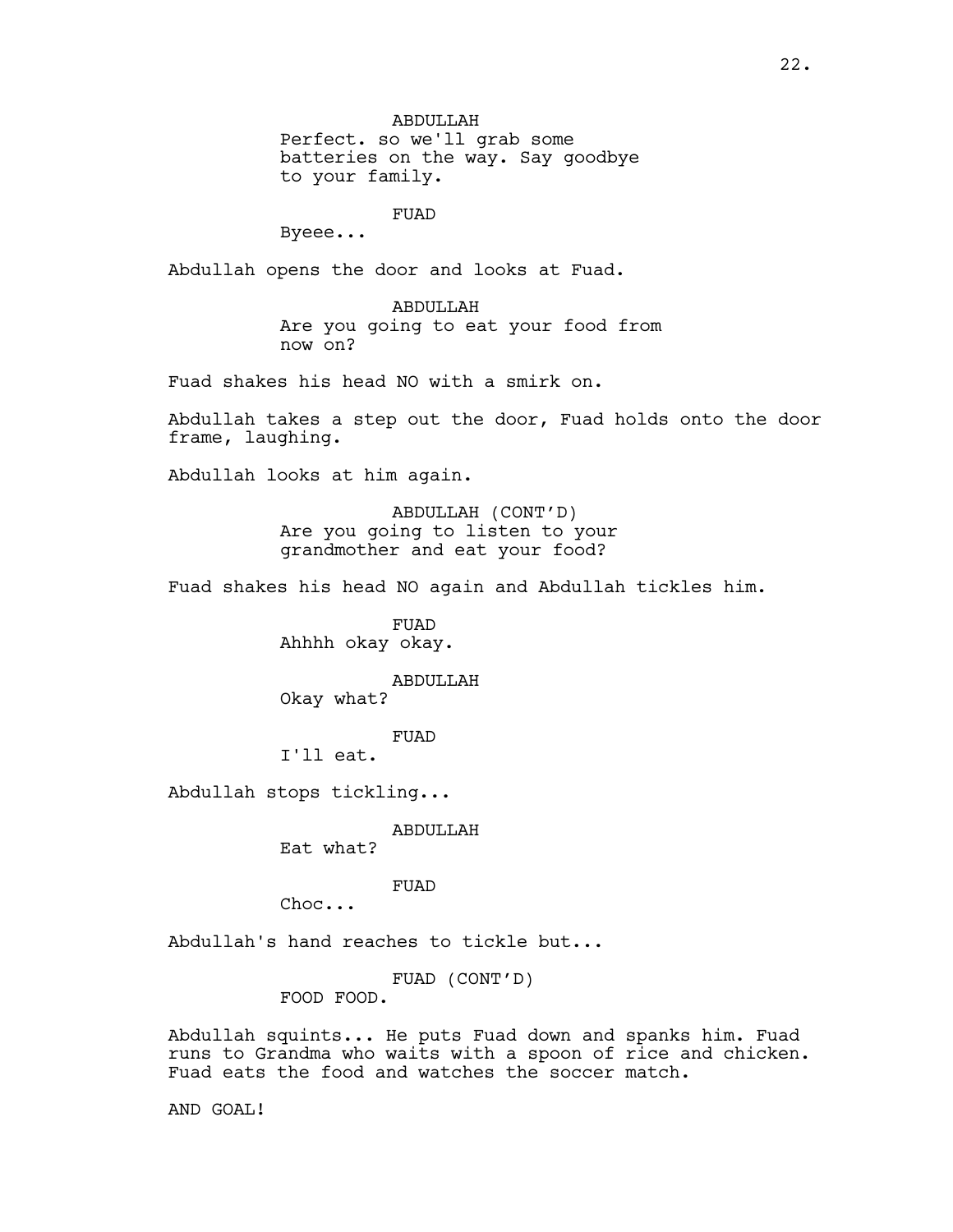### **HOSSEIN** AAAAAHHHHHH.....

TV: Brazilian players run around the field and cheer.

INT. MILITARY BASE - NIGHT

TV: Brazilian players run around the field and cheer.

10 ISRAELI SOLDIERS scream and cheer for the Brazilian team.

Amir grabs Levi's shoulder and shakes him.

AMIR Aaahh 5 minutes into the game man, only 5 minutes.

LEVI BRAZIL IS THE SHIT. WOOOH.

The soldiers tap on the tables and chant as the soccer game continues. The door suddenly opens and COMMANDER enters.

Everyone stands and salutes.

Commander's ASSISTANT turns the TV off and lowers the projector screen.

> COMMANDER What's the score?

RANDOM SOLDIERS One, nil. Brazil's ahead.

Commander smiles.

COMMANDER Nice. Alright, now to more important topics.

A map appears on the projector screen, showing the Israeli territory and the West Bank territory. A GREEN DOTTED LINE is drawn between the two regions.

> COMMANDER (CONT'D) The Israeli government will finally build a separation wall, a protective wall, a barrier, whatever you wanna call it... A WALL between the Israeli territories and the Palestinian West Bank Territories...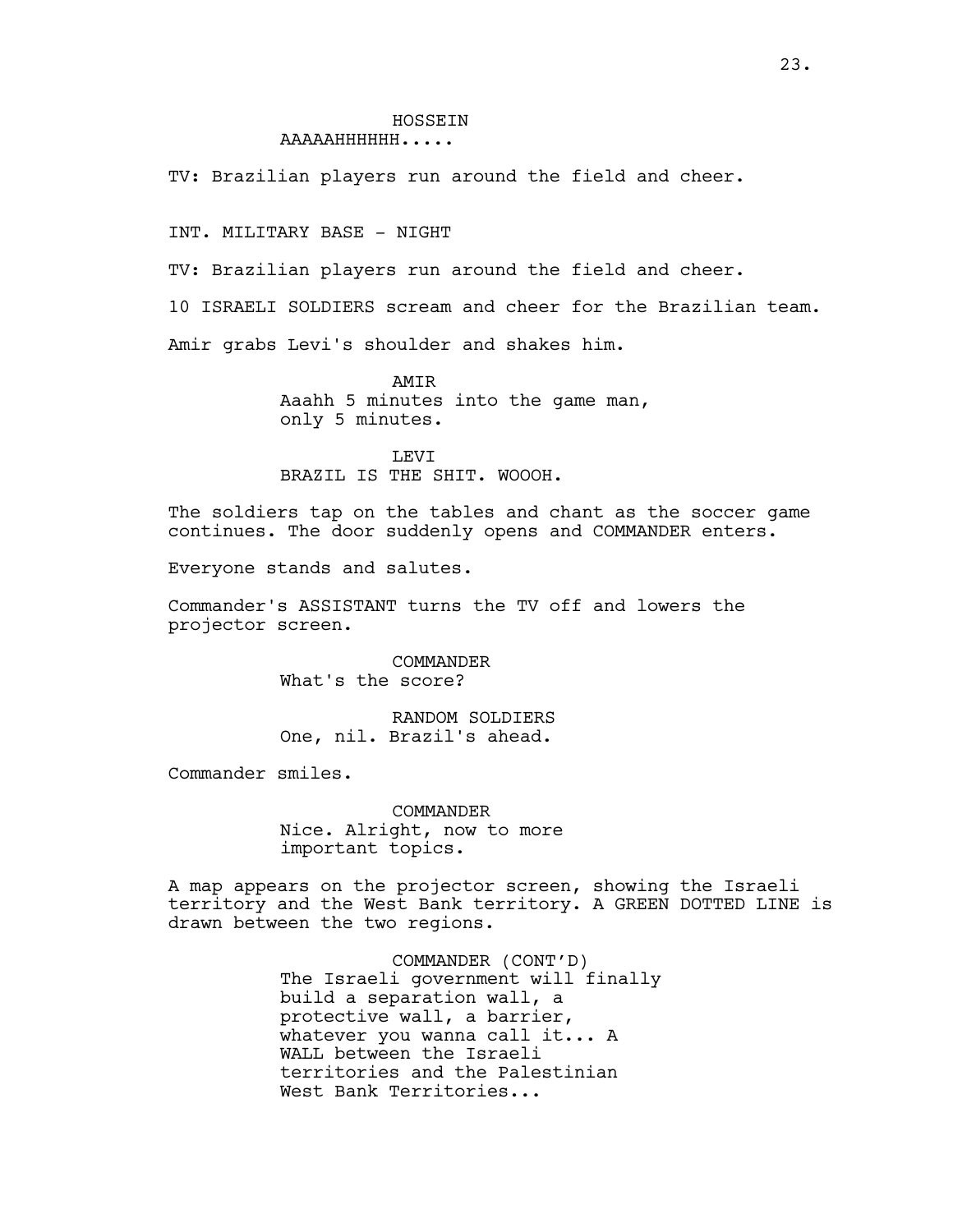The commander scans the room.

COMMANDER (CONT'D) We have orders to secure the areas in which the wall will be built in.

He points to the two sections on either side of the line. Amir carefully watches the projector screen...

> COMMANDER (CONT'D) Each Base has been ordered to secure certain areas. WE are in charge of 4 zones. I'm going to divide you to teams.

He looks at the soldiers and points to 5 of them.

COMMANDER (CONT'D) YOU are in charge of Zone 16 and 17.

He points to Idan, Amir and 3 more Soldiers.

COMMANDER (CONT'D) And you... are in charge of Zone 18 and 19.

He points to two small dots over the lengthy green line.

COMMANDER (CONT'D) You guys are to EVACUATE your designated zone from any persons... You will survey the area and draw the line... you will CLEAR your designated zone of anything that will get in the way of building the wall, and lastly you will oversea the installment of a temporary fence over your line.

The soldiers nod their heads, including Amir...

COMMANDER (CONT'D) Your mission is to SECURE the area before the engineers and builders come in to start their work. I want this done as soon as possible... and I don't want any trouble with the locals. If your zone is occupied, hand them a copy of the PERMIT and order them out.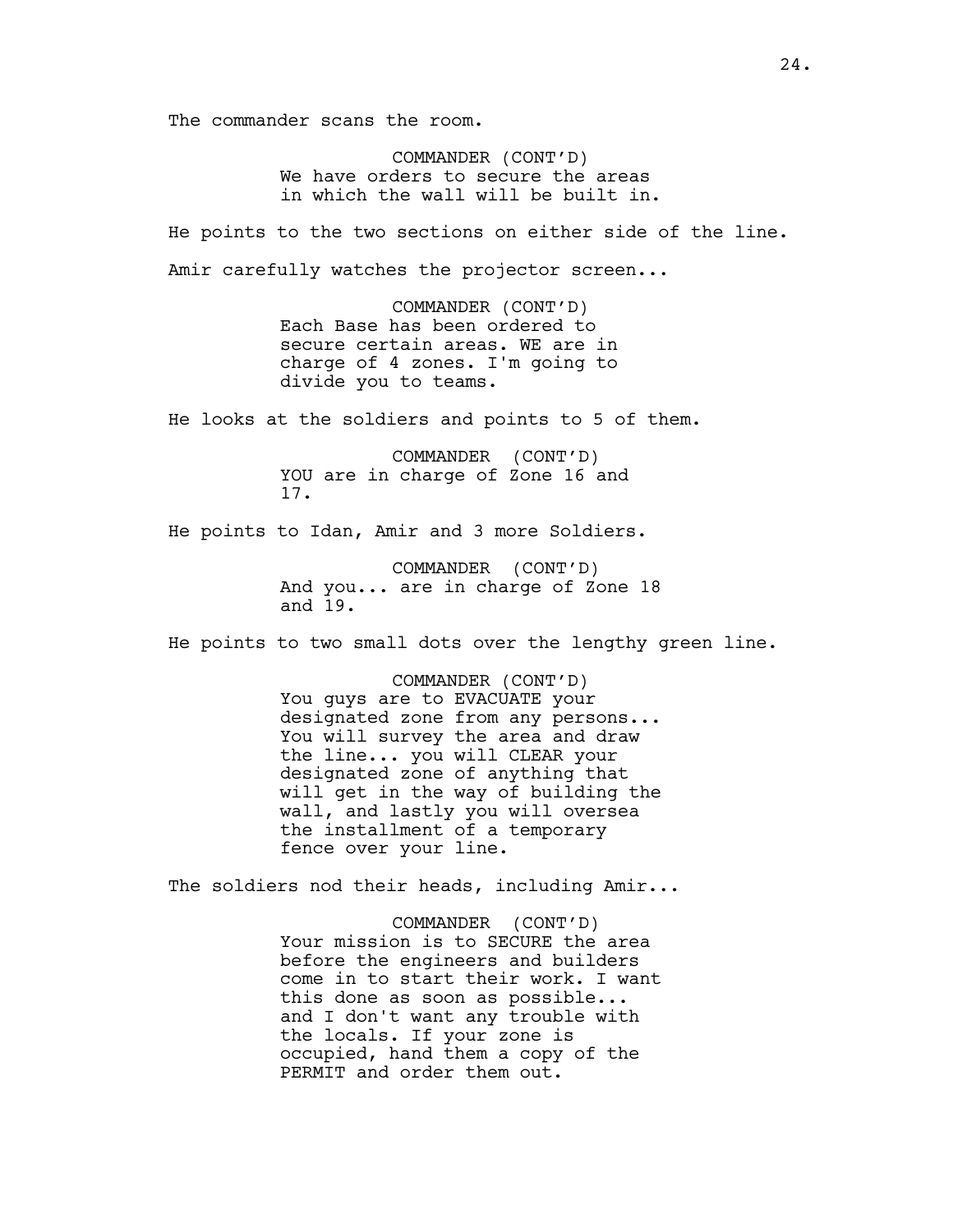Amir listen... he stares at the green dotted line on the map...

INT. LOCKER - NIGHT

Uniform unbuttoned, Amir sits on a bench in the empty locker room holding a sketch book. The sound of Soldiers SHOWERING can be heard in the distance.

Amir sketches an image of Noor with a black pencil.

Her eyes are light, her hair black and her scarf has fallen around her shoulders.

A soldier steps inside and Amir quickly changes the page... Other pictures of Noor are drawn in there. He nervously shuts the book and puts it in his locker.

He pulls out his cellphone and notices a few missed calls from MOM. He calls her back.

INT. TAMI'S BEDROOM - NIGHT

GILA (40) a beautiful, tired looking, Orthodox Jewish woman with a wig on, sits on a rug, folds clothes and places them in a duffle bag. Her cellphone rings, she answers.

> GILA Amir, I called 10 times.

> > AMIR (O.S.)

Hi Mom.

GTT<sub>A</sub> I was worried sick.

AMIR (O.S.) I've told you a hundred times not to worry about me. My job is extremely boring and unexciting.

### GILA

Well I can't help it. My baby is in the line of fire. You never know when a crazy person is going to try and hurt you... I mean you watch the news. You're aware of what's happening.

Gila gets up and walks around the room. It's a little girl's room with toys everywhere and stick-figured drawings hanging on the wall. Gila collects a few toys and crayons.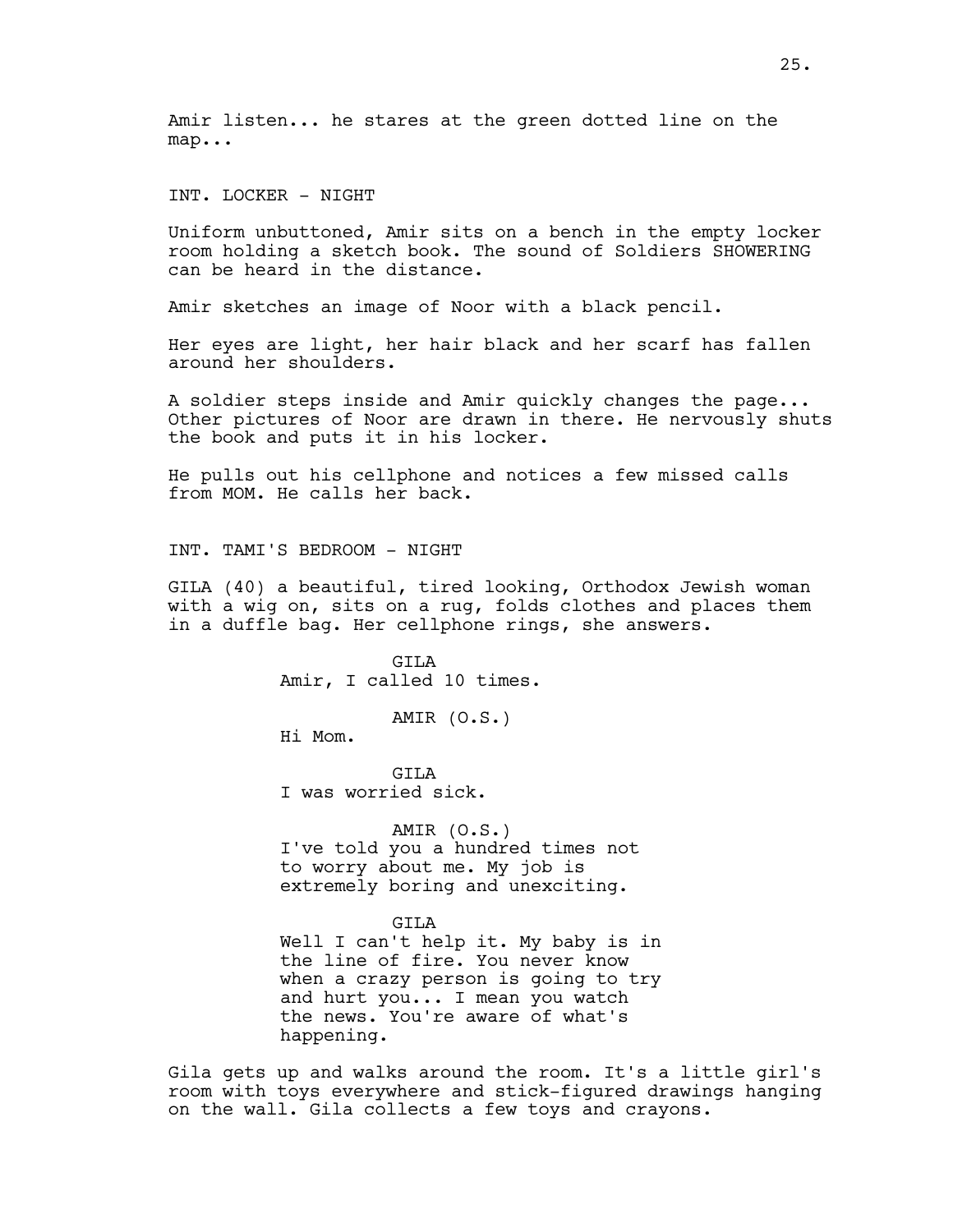GILA (CONT'D) I must say though, I was relieved to hear the news about the wall. I'm happy that we'll finally be able to feel safe...

AMIR (O.S.) It won't change anything ...

GILA (O.S.) (O.S.) No... I think creating this wall will force those people to only enter Israel through Border-Security instead of barging in from surrounding areas and then BLOWING themselves up in the middle of a super market.

### INT. LOCKER ROOM - NIGHT

Amir holds the phone to his ear...

AMIR Yeah but... I don't know... The wall is going to disrupt a lot of lives on the Palestinian side...

GILA (O.S.) Well it's either WE are disrupted or they are... I think separating ourselves from them, is best for both side...

Amir glances at the sketchbook in his locker...

AMIR So how's Tami? Are you getting ready for her surgery?

GILA (O.S.) She's... you know... I'm packing some toys and crayons for her...

AMIR How are YOU feeling?

INT. TAMI'S BEDROOM - NIGHT

Gila places the toys and crayons in the duffle bag.

GILA I'm... just fine.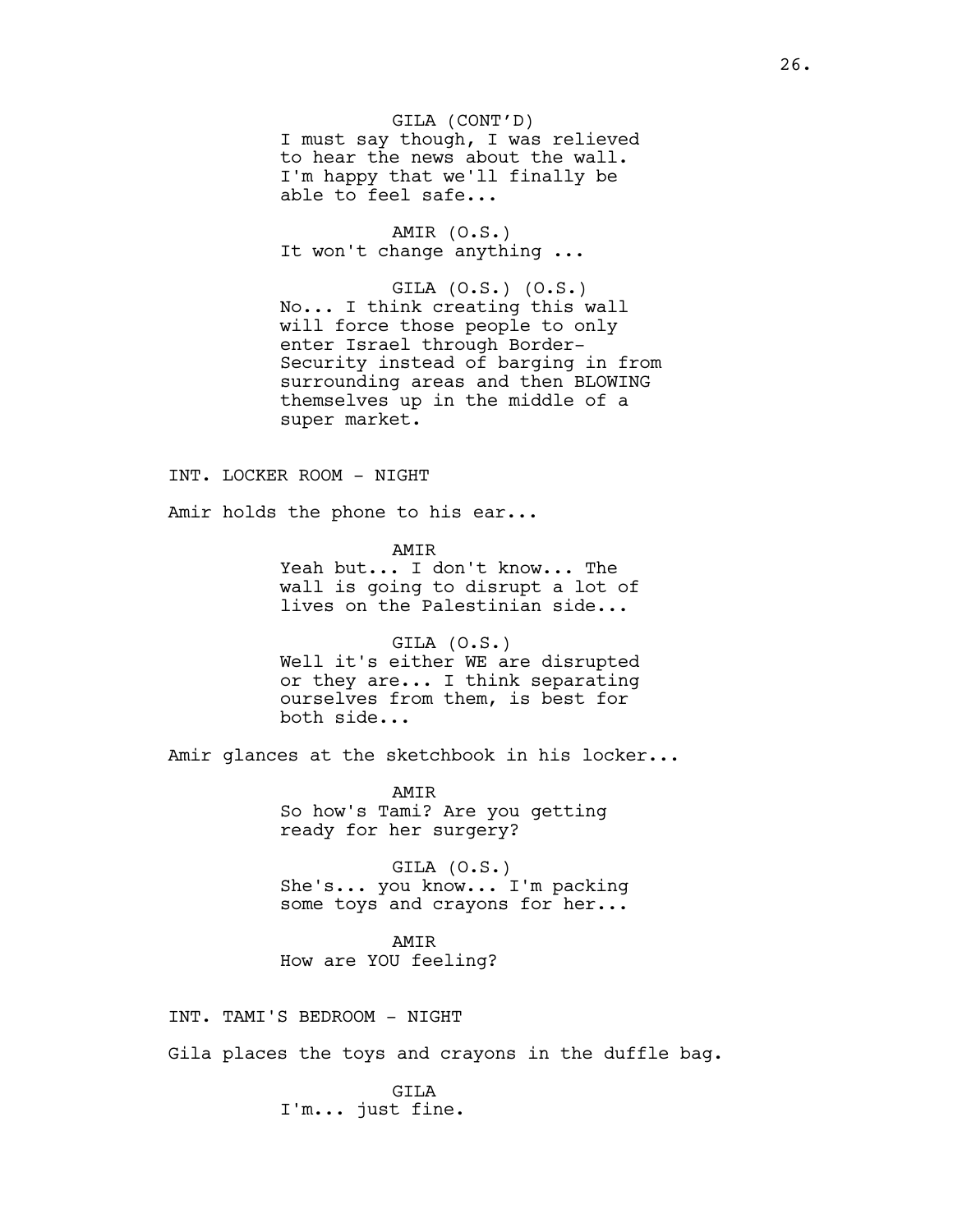Tears well up in her eyes...

AMIR (O.S.) Mom if you cry, you're going to make me cry in front of all these soldiers and that's bad... that's really bad...

Gila laughs and wipes her tears.

GILA I'm sorry. I should be strong and positive.

She takes a deep breath and shuts the suitcase.

GILA (CONT'D) Do you want to talk to her?

### INT. GILA'S LIVING ROOM - NIGHT

TAMI (4) pale skin, in her pajamas, has her head leaned back against SABBA's chest. Sabba, 75 year-old sweet, grandpa has a long white beard and a Kippah on his head... rocks the two of them back and forth on the chair as they watch a cartoon.

A framed photograph of Gila's HUSBAND in an Israeli air-force uniform hangs on the wall. A STAR OF DAVID hangs close to it.

Gila enters the living room.

GILA Tami, your brother wants to say hi.

She puts the phone on Tami's ear.

TAMI

Hello?

AMIR (O.S.) Hi sweetheart. How are you? I miss you so much.

### TAMI

Good.

INT. LOCKER ROOM - NIGHT

Amir smiles with the phone on his ear.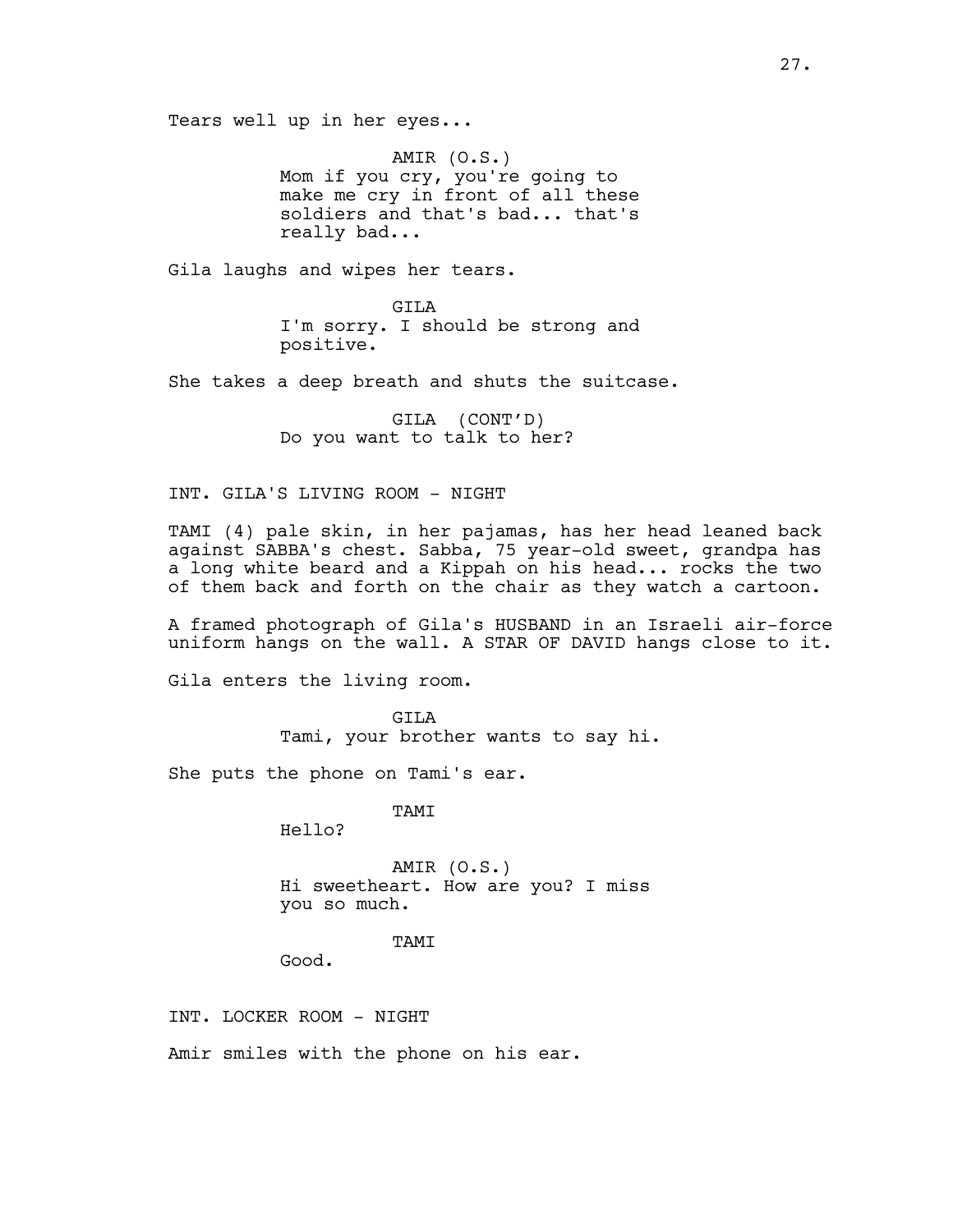**AMTR** You're such a strong girl, did you know that?

TAMI (O.S.)

Mhm...

AMIR I love you so much and I'm thinking of you all the time.

TAMI (O.S.) Will you come to the hospital tomorrow?

**AMTR** No... I'll be home for Shabbat.

INT. GILA'S LIVING ROOM - NIGHT

Gila stares at her daughter with despair. Tami is distracted by the cartoon on TV.

> GTT<sub>A</sub> Okay say goodbye now.

### TAMI

Bye.

Gila takes the phone from Tami and feels her forehead.

GILA Sabba, her temperature.

Gila walks to the kitchen as Sabba feels Tami's forehead...

SABBA Ooh, you're warm young lady.

INT. GILA'S KITCHEN - NIGHT

Gila takes a bag of ice from the freezer and wraps a towel around it.

> GILA So tell me about you. What are you eating? Do they feed you three meals? When do you come home?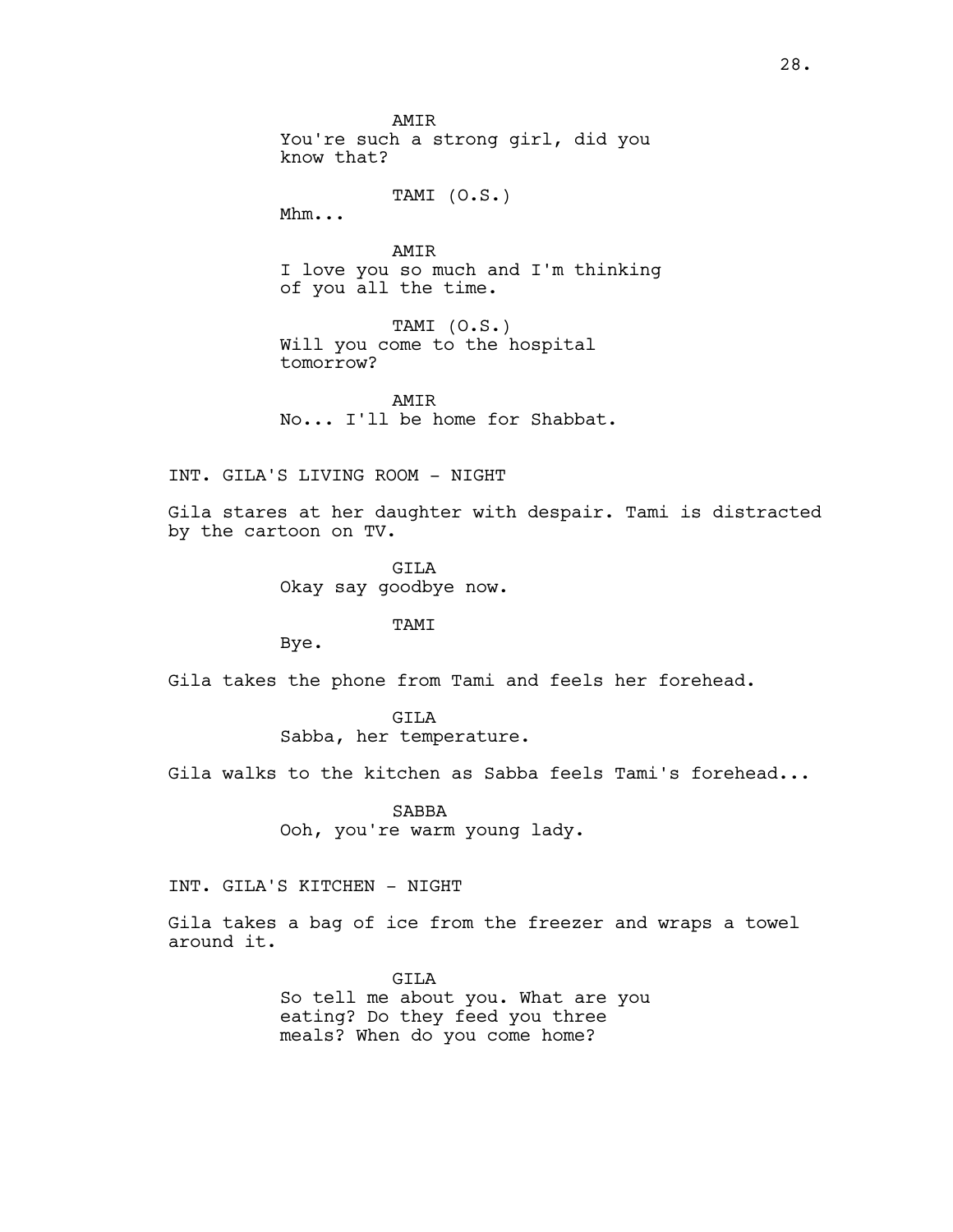Gila passes the ice-towel to Sabba and walks to Tami's bedroom... Sabba places the towel over Tami's head, but she moans and doesn't want to have it on.

> SABBA You want to see a magic trick?

Tami turns around, very interested. Sabba examines her face.

SABBA (CONT'D) Okay let's see. Point to your eyes.

Tami points to her eyes.

SABBA (CONT'D) Where is your nose?

Tami points to her nose. Sabba acts confused and squeezes her nose with a BEEP sound.

> SABBA (CONT'D) Are you sure?

Tami laughs.

SABBA (CONT'D) Oh but wait. You have to hold this on your head otherwise the trick won't work.

He places the ice-towel on her forehead.

Tami holds onto it, her eyes follow Sabba's every move. He CLAPS his hands and rolls up his sleeves.

> SABBA (CONT'D) Okay so you have a nose...

He wiggles his fingers and reaches for Tami's nose and... PULLS his hand.

> SABBA (CONT'D) And now you don't...

He pushes his thumb through his fingers, pretending that it's Tami's nose.

Tami SCREAMS and reaches for the "nose" in his hands.

**TAMT** Give it back.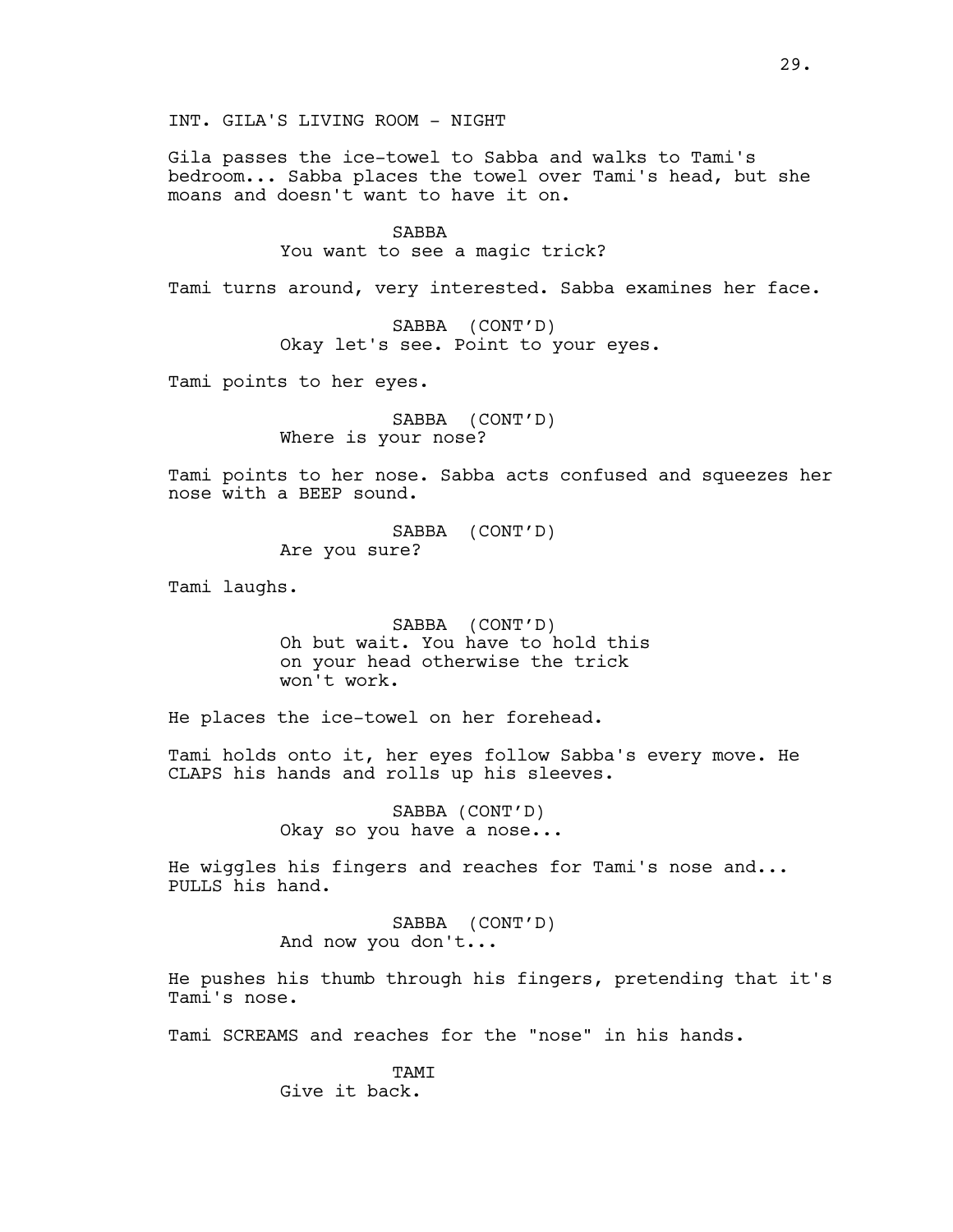TAMI (CONT'D) Give it BACK.

SABBA You don't want to lend it to Grandpa for a few days?... Why?

Sabba holds the "nose"/thumb against his own face... Tami starts to cry.

> SABBA (CONT'D) Okay okay. Here. I don't want your nose, I have my own. Hold onto that towel tight, otherwise I won't be able to put it back on.

Tami grips the ice-towel on her forehead as Sabba slowly approaches her face with the nose/thumb. He holds it over her nose and "places" it on there.

He pulls away and Tami touches her nose.

**TAMT** (sniffle) Is it there?

Sabba looks closely...

SABBA Yeah but it's just...

TAMI

WHAT?

SABBA It's just a little crooked.

Tami is about to cry again...

SABBA (CONT'D) Alright... hold still.

Sabba "adjusts" her nose.

Tami stares at him, waiting an approval.

SABBA (CONT'D) ... It's good.

She quickly jumps off and runs away. Sabba laughs.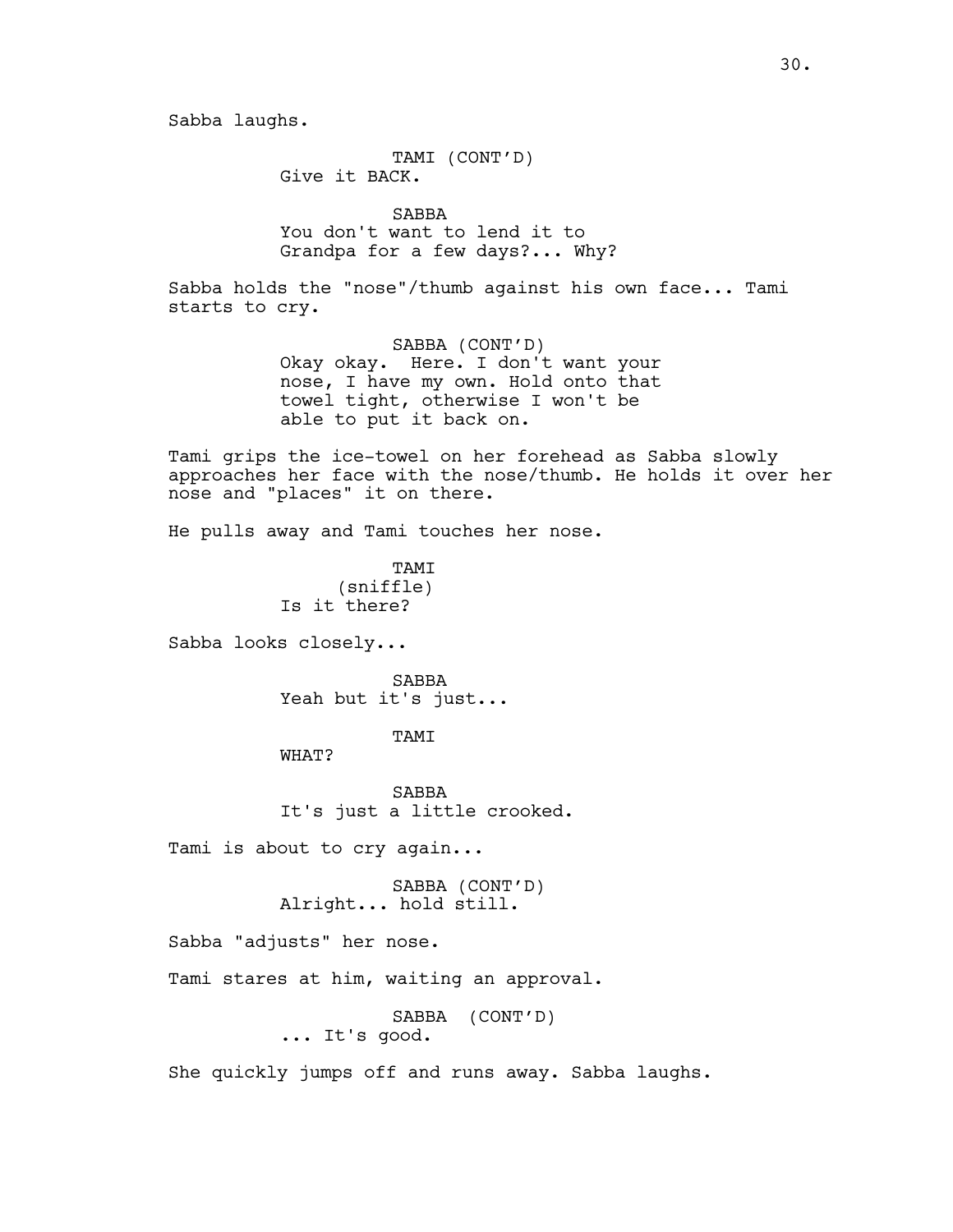Tami opens a bedroom door to, DANIEL (12) playing PlayStation silently in the dark.

PLAYSTATION GAME: is the POV of a man who shoots targeted people.

Daniel notices Tami at the door.

DANIEL (whispers) close the door.

Gila walks in behind her and opens the door wide open.

Daniel JUMPS and flies to his bed.

Gila turns the light on and notices the paused game.

GTT<sub>A</sub> I swear I'm gonna put this thing away...

Daniel pretends to be asleep.

Gila turns the TV off.

Daniel jumps up and screams.

DANIEL MOM I HADN'T SAVED IT.

GTT<sub>A</sub> Shhh that's enough.

Daniel slams his head into the pillow.

Gila takes Tami to his bedside.

GILA (CONT'D) Kiss your sister good night.

Daniel kisses Tami.

DANIEL Goodnight. I hope everything goes well tomorrow...

Gila smiles at him.

DANIEL (CONT'D) Mom, I hadn't saved my game. That's really unfair.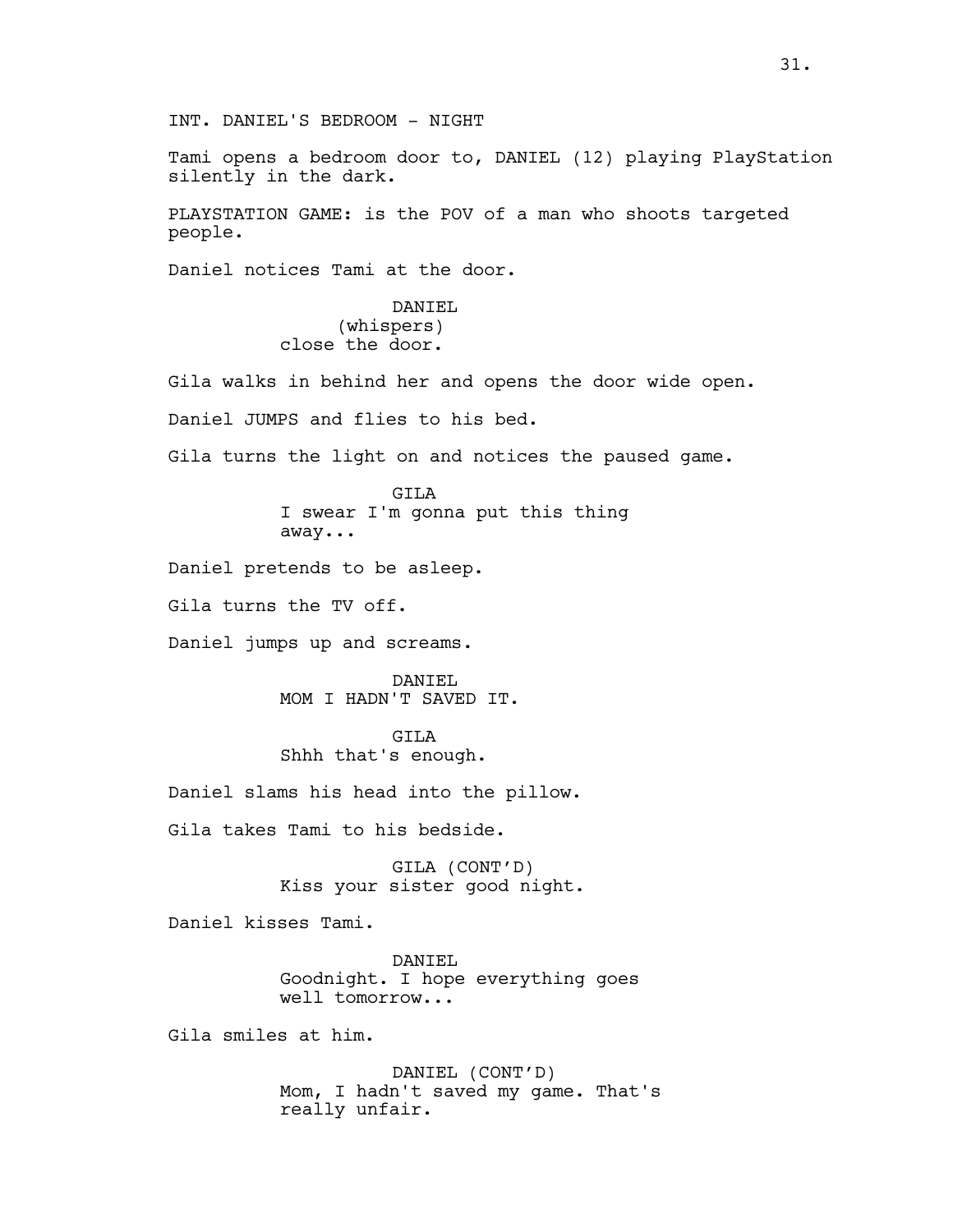GILA

Daniel, if Sabba tells me you're playing more than 2 hours a day... I'll tell him to hide the game somewhere you won't be able to find this time.

DANIEL

I know...

GILA And after school you...

DANTEL Come straight home.

GILA

Yes. You don't make any stops at your friend's homes or the market. And you get off at...? which bus station?

Daniel pretends to be asleep and snores. Tami giggles.

GILA (CONT'D) Daniel I need you to tell me which bus station.

Daniel snores louder and drools. Gila hides her laugh and tickles him. Daniel screams.

### DANTEL

(playfully) I get on the Haifa bus station and get off on Ilit. I walk home without making any stops, even if my shoes is untie...

Gila shakes her head. Daniel continues.

DANIEL (CONT'D) Then I get home and study and eat and eat more and study, and will NOT play games.

Gila rubs his head.

GILA You can tie your shoes and play your silly game, just not all day. Now go to sleep. Love you.

She kisses Daniel and gets up. Tami waves goodbye as they exit his bedroom.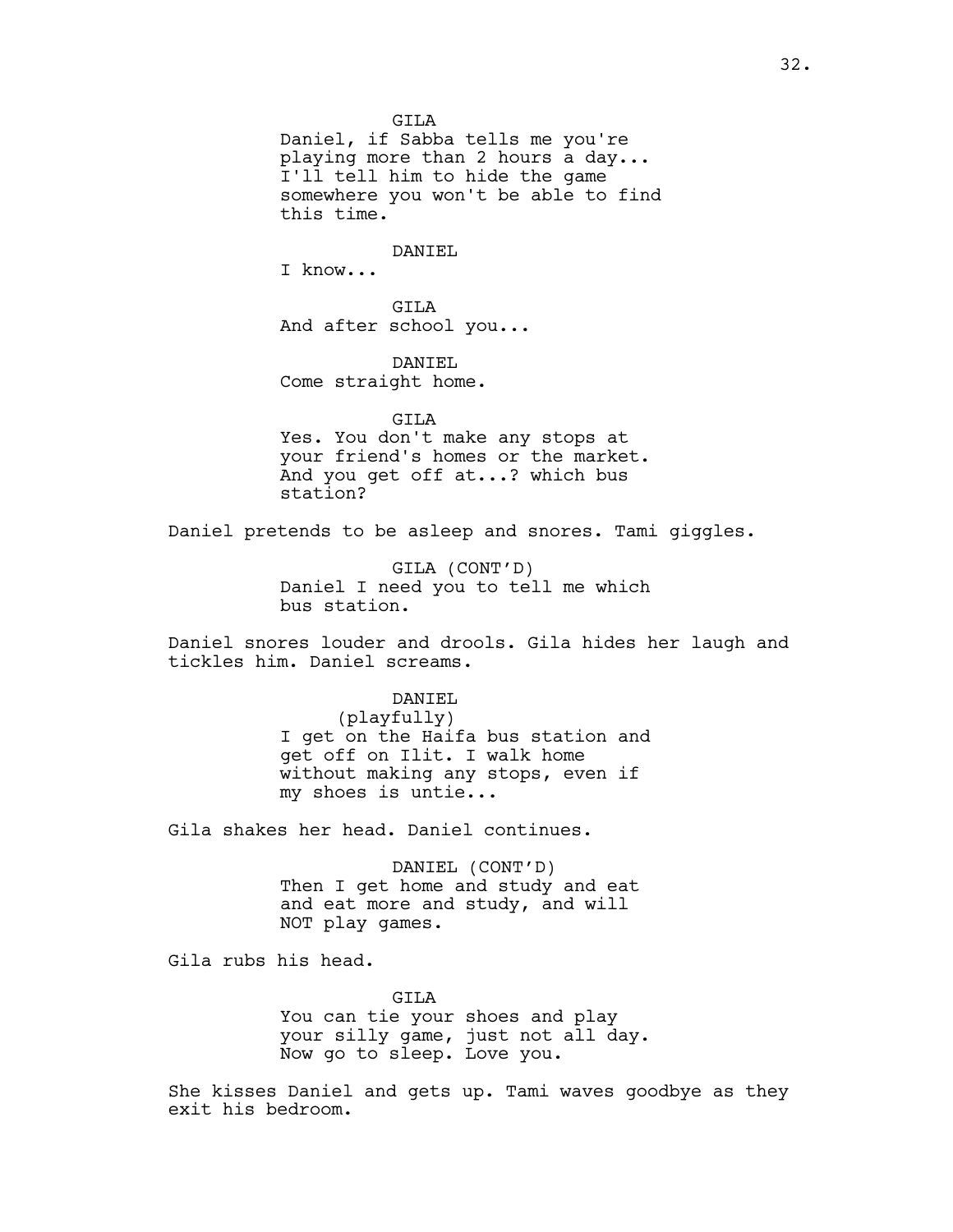INT. TAMI'S BEDROOM - NIGHT

Gila places a pill in Tami's mouth. She takes a sip of water...Gila puts another pill and Tami drinks water.

She tucks Tami in bed and kisses her.

GILA See you in the morning.

Tami closes her eyes... she looks very weak.

GILA (CONT'D) Sweet dreams.

Gila walks across the room.

INS. A STICK FIGURE DRAWING OF A GIRL WITH A HAPPY FACE IS ON THE WALL.

Bedroom light switches off...

EXT. HILLS - DAWN

The sun slowly peaks out from behind the hills.

EXT. MILITARY BASE - DAWN

Amir gets inside the driver seat of a military Jeep with Levi.

A bulldozer drives up behind them and honks. Amir drives away, the bulldozer follows.

EXT. ROAD - DAWN

Abdullah rallies the kids in the truck.

### ABDULLAH

Let's go...

Fuad is last. He runs out of the house with his toy gun and jumps on Grandfather's lap in the passenger seat.

Noor holds her hand out of the truck and watches the sun peek out as they drive towards the olive groves.

INT. JEEP - MORNING

The road gets bumpy. Levi zooms in on his GPS.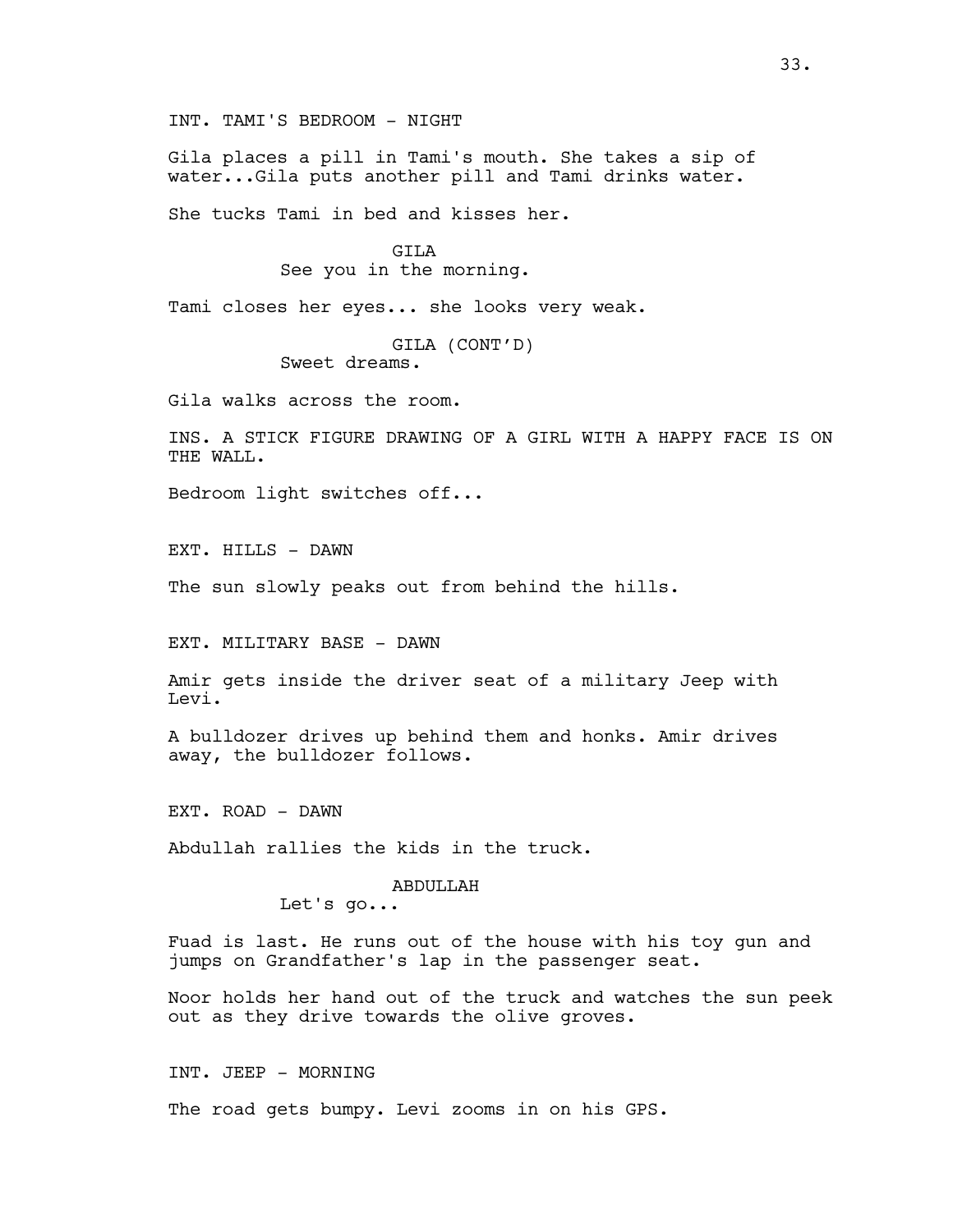Amir admires the trees, beautifully lit by the sun. He checks the mirror and...

> AMIR Oh no, the bulldozer lost us.

LEVI He'll be fine. There's only one road in this shit hole...

The Jeep heads deep into the heart of the olive fields.

EXT. OLIVE GROVE - MORNING

Hossein empties the back of the truck.

Noor and Grandmother lay the tarp down by a tree.

Abdullah climbs up a ladder while Fuad runs around.

EXT. OLIVE GROVE - DAWN

Abdullah reaches the top of the ladder and notices a military Jeep on the road pulling over...

He glances at Uncle Zaid and climbs down...

The Jeep slowly drives towards them and comes to a halt. Noor nervously watches as her father approaches the vehicle. Hossein walks alongside Abdullah.

> HOSSEIN What the fuck do they want?

ABDULLAH If you're not going to behave, stand back. I don't want trouble.

HOSSEIN DON'T TREAT ME LIKE A CHILD.

Hossein speeds up and passes Abdullah. Amir and Levi exit the Jeep with rifles on their shoulders.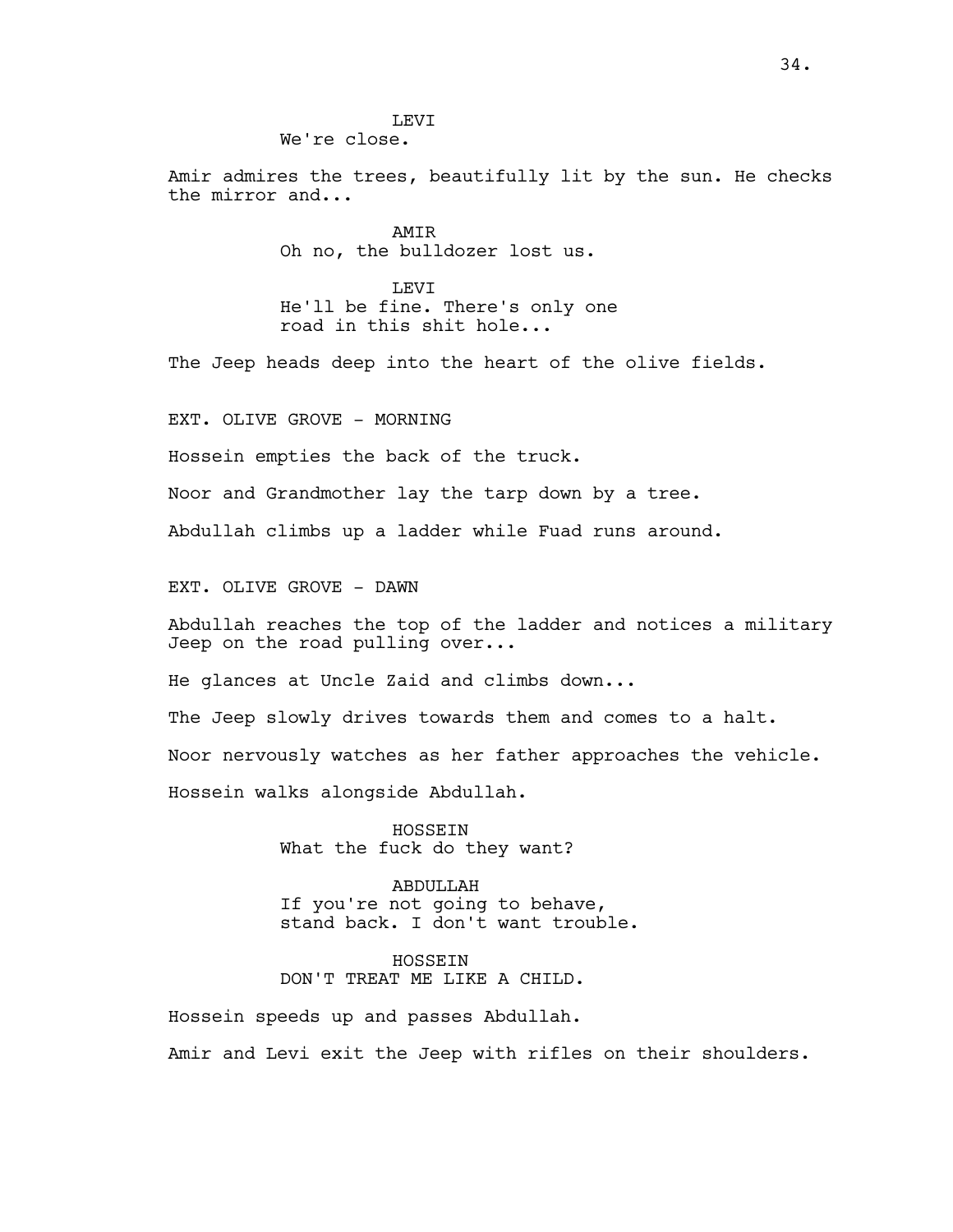Grandfather greets them and shakes hands. Amir recognizes Noor's family and scans the field... He spots Noor in the distance.

> GRANDMOTHER Good morning. How can we help you?

Noor stands next to Grandmother, Aunt Mona and Fuad who wants to join the men. But Noor holds him back.

NOOR

(whispers) No stay here and protect the ladies...

She gestures to his toy gun. Fuad tightens his grip and "guards" his grandmother and aunt while Noor slowly makes her way towards the men.

Levi pulls out an envelope and hands it to Grandfather. Noor walks up behind her father and smiles at Amir.

Grandfather opens the envelope and pulls out a paper. They all stare at it.

> GRANDFATHER What is this?

## LEVI

A permit.

ABDULLAH A permit for what?... We can't read Hebrew...

Levi and Amir exchange a look.

AMIR

The Israeli government has ordered a wall to be built between Israeli territories and the Palestinian West Bank territories. The wall will run through all of this land... so we have to ask you to evacuate...

Abdullah and his family look confused.

| GRANDFATHER       | UNCLE ZAID                   |
|-------------------|------------------------------|
| Evacuate? I don't | This is our land. This isn't |
| understand        | the border, we're inside the |
|                   | West Bank.                   |

Abdullah points to the hills around.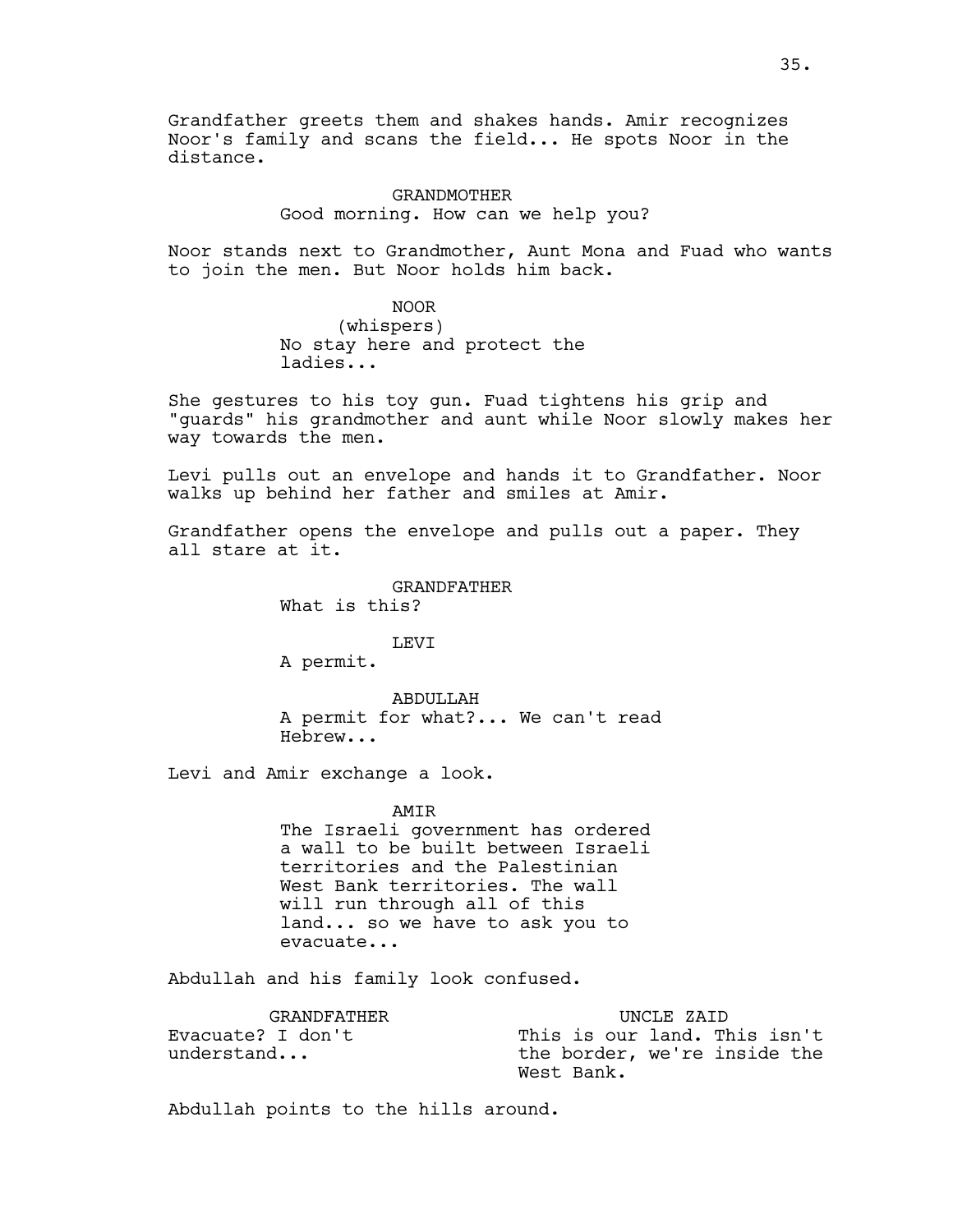ABDULLAH This isn't the border. All of this is our land. You want to build a wall in the middle of our land?

LEVI

Listen. We don't set the perimeter. We take orders... and that is to evacuate the zones. There are a hundred of these zones being cleared out today... so I'm sure you're not the only one who's confused...

ABDULLAH Confused? I'm not confused... We're not confused... your UNCLE ZAID map is wrong...

Grandfather puts his hand on Levi's shoulder. Hossein pulls the permit away from Grandfather.

#### GRANDFATHER

Son, most of these trees were planted by my ancestors. Some of them are thousands of years old. This land has been passed from generation to generation. Look at my hands.

He opens his rough and wrinkled hands.

GRANDFATHER (CONT'D) They've been made for one thing, to care for these trees. If you take my land from me... what would I be left to do?

Abdullah faces the soldiers.

#### ABDULLAH

We understand that you have your orders, but build the wall on the border, in between the two regions... Not here!

AMIR Sir, our orders say...

Abdullah interrupts...

(MORE) ABDULLAH (to Amir) If YOU...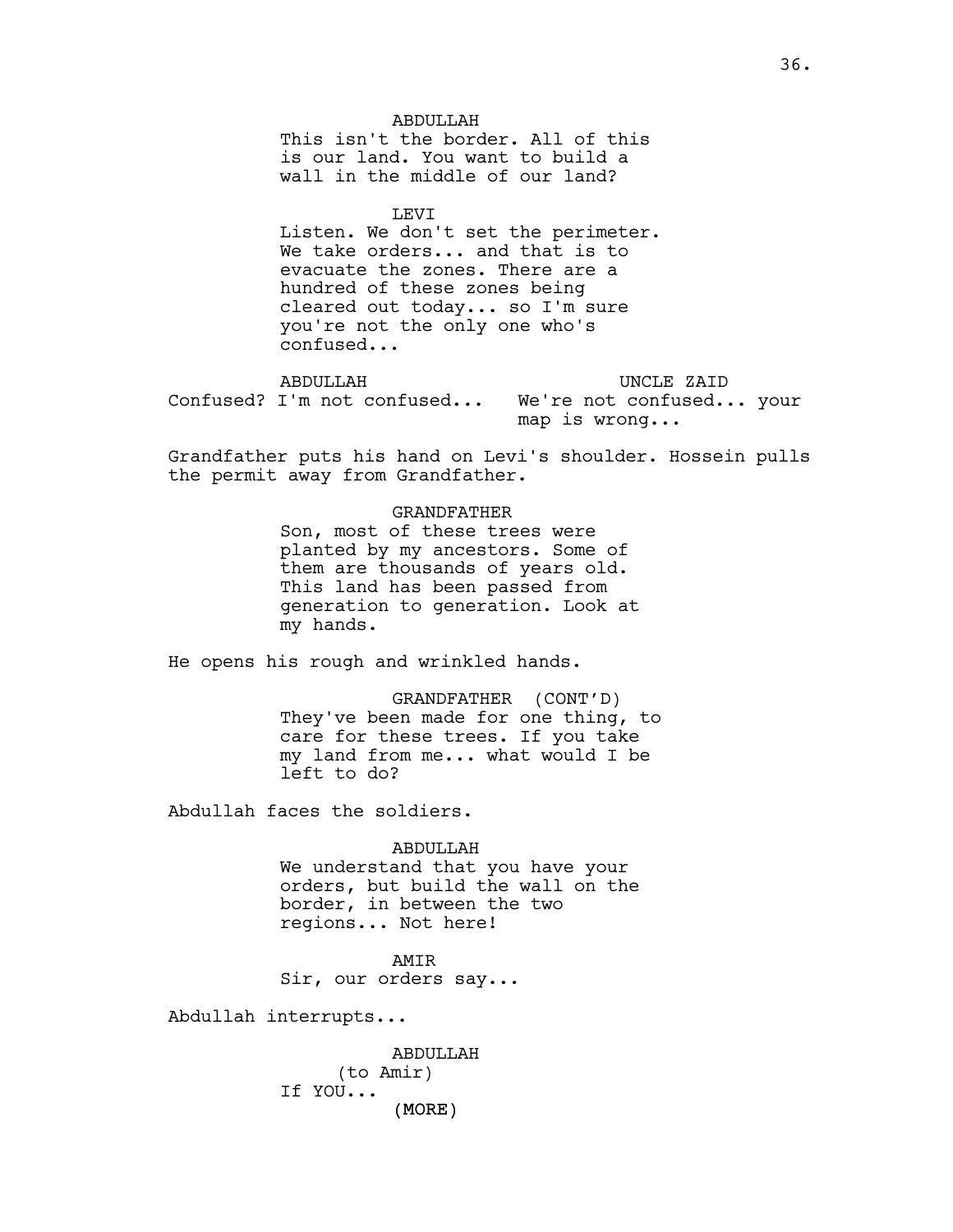## ABDULLAH (CONT'D)

if you wanted to build a fence between you and your neighbor's home, would you build the fence in HIS backyard?

Abdullah turns to his family for approval.

UNCLE ZAID

No, that's ridiculous.

#### LEVI

Well maybe my NEIGHBOR... is wrong. Maybe HE THINKS it's his backyard...

Amir taps on Levi's back.

AMIR

WIe understand your concern, but we're just doing our jobs. If you have an issue with this matter, take the permit to court and file a complaint.

Uncle Zaid chuckles.

UNCLE ZAID You think they care about our complaints?

Everyone speaks at the same time when Hossein suddenly crumbles the permit and throws it at Amir.

> HOSSEIN FUCK YOUR PERMIT, this is our land.

Levi GRABS Hossein's collar.

LEVI That's it. Throw him in the car.

Everyone huddles around Levi and Hossein and tries to reason with him.

UNCLE ZAID No... He's just upset. Imagine if this happened to it. I'm sorry. you. ABDULLAH He's young. He didn't mean

Grandmother runs towards them. Fuad stays behind with Aunt Mona and watches.

Grandmother pulls Hossein's arm, as Levi pulls it the opposite direction.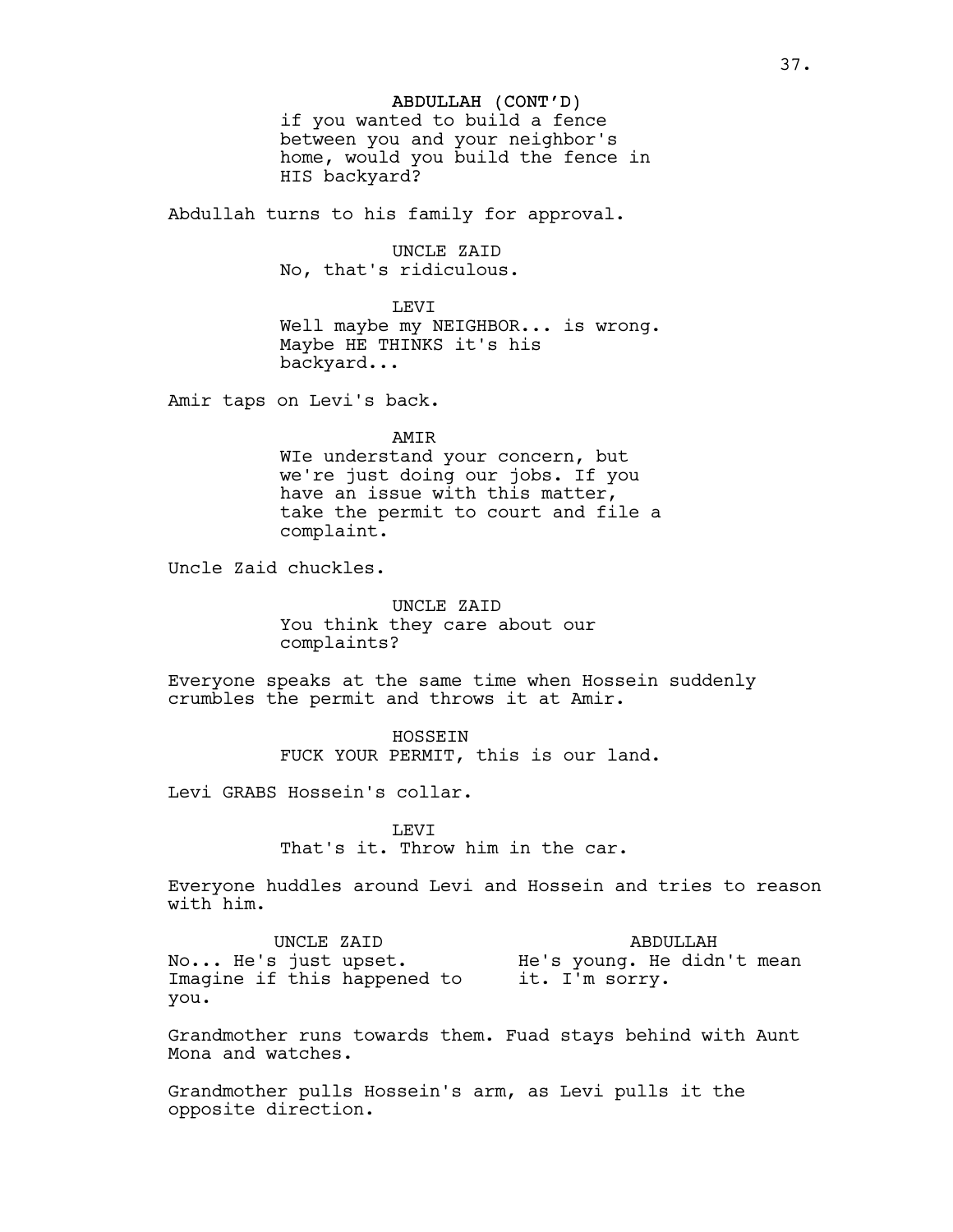# GRANDMOTHER He didn't mean anything.

HOSSEIN YES I DID. I'll SHOW you what happens when you FUCK with us.

Hossein struggles to get away as Amir and Levi pull him toward the Jeep. The family tries to stop them.

LEVI

GET OUT OF MY WAY. I'm not going to explain myself anymore. All of YOU EVACUATE RIGHT NOW, and as for him, HE'S going to jail.

Grandfather blocks Levi...

GRANDFATHER

Son you're angry. I apologize. Please just let him go and we can talk.

Amir tries to help Levi get Hossein to the jeep.

AMIR We don't have time to discuss anything. Please just follow the order and evacuate. You'll make everyone's life easier.

Suddenly the SOUND OF A BULLDOZER is heard.

They all looks at the road where a big Bulldozer appears driving towards them....

The family stares in confusion....

Hossein suddenly ESCAPES Levi's grip and sprints away.

Levi reaches for his rifle but Amir stops him.

AMIR (CONT'D) Leave him.

LEVI He's probably going to get his friends and come back with homemade bombs or something.

AMIR I'll keep an eye out for him.

Grandfather turns to them.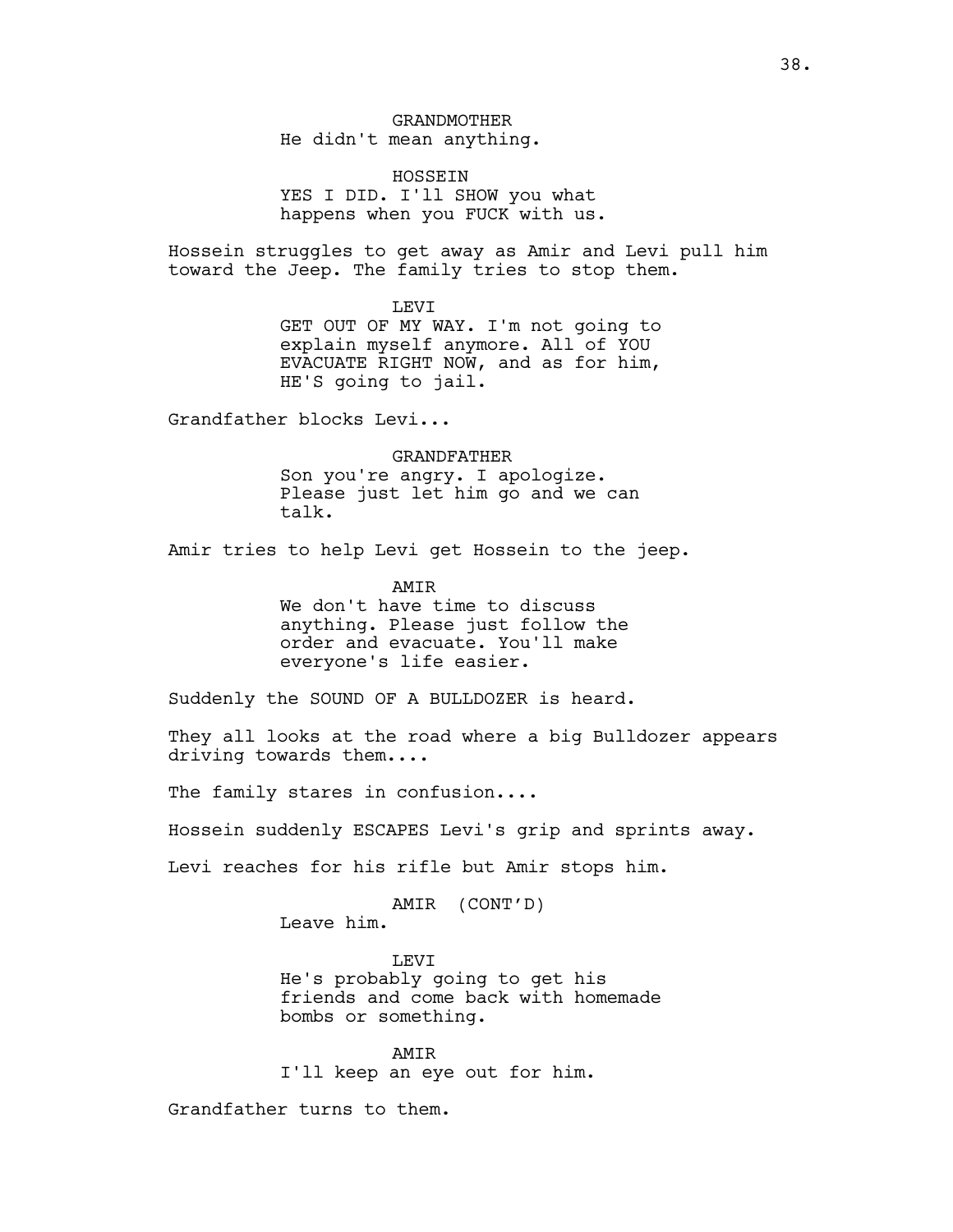Amir doesn't say anything. Levi signals the Bulldozer to get close...

The family rushes towards the bulldozer. Noor glances at Amir, disappointed, and follows her family.

Levi zooms in on his GPS screen and checks the coordination of the GREEN-LINE.

Amir pulls out a spray-can and shakes it.

**LEVT** Let's get this done with before they chew are heads off...

Levi shines a pocket-laser over the ground and draws a line.

Amir sprays the ground, drawing a white line over the laser.

Fuad watches his family approach the bulldozer. He wants to join them but Aunt Mona holds his arm.

> AUNT MONA No stay stay. Protect me and your baby cousin...

He is fooled and stays behind, gripping his toy gun tightly.

Amir sprays the ground... sprays over and around tree barks ... The white line splits the land into two...

Levi points to closest tree on the white line and signals the Bulldozer to BEGIN.

The Bulldozer engine ROARS.

The family turn and looks at the old olive tree.

### GRANDFATHER YOU CAN'T DO THIS.

The Bulldozer starts to move. Grandfather bangs on it's door.

Noor sprints towards the tree and stands in front of it with her arms wide open.

From a distant, Aunt Mona watches in worry. Fuad looks frightened...

Uncle Zaid and Abdollah wave their hands at the bulldozer.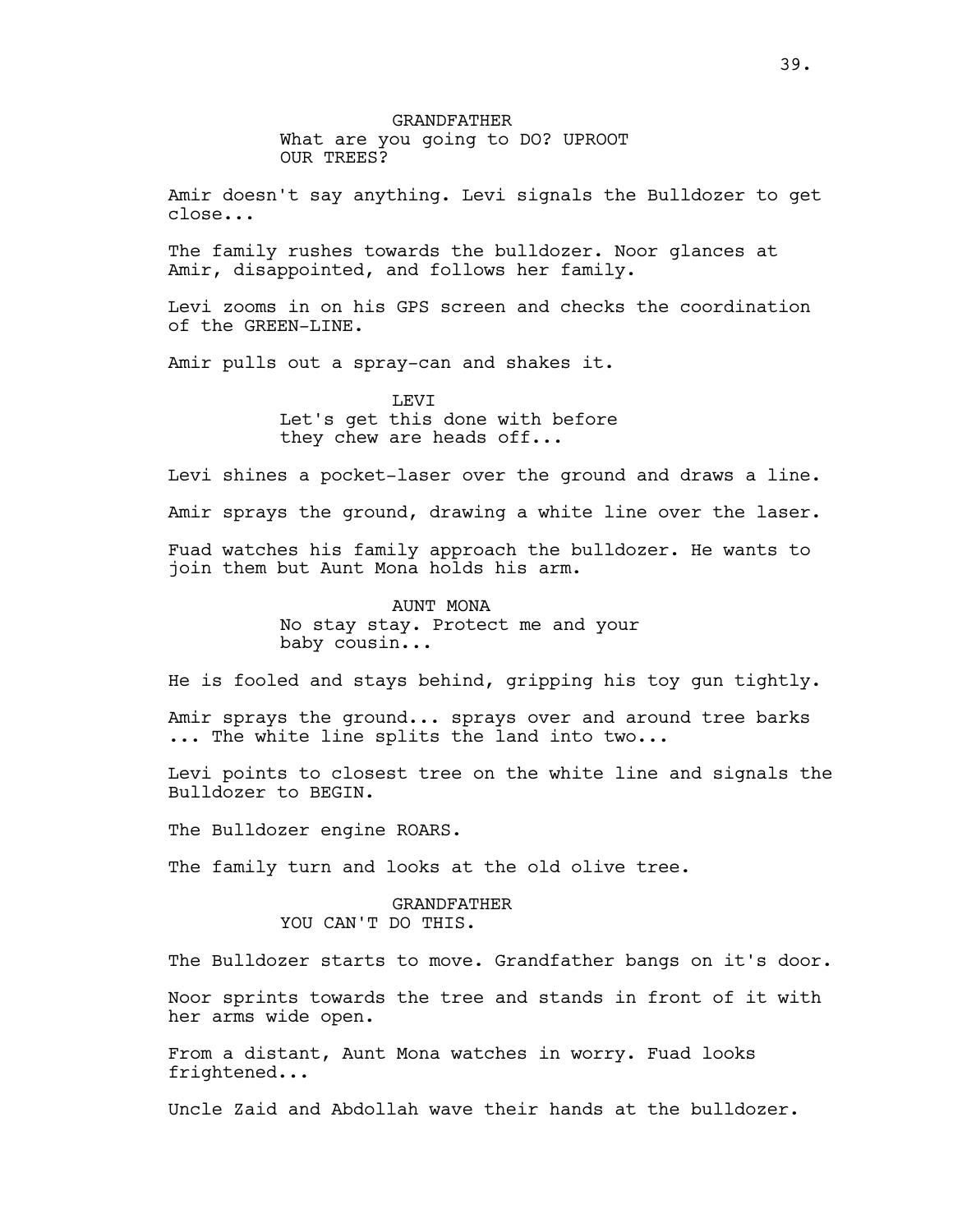# UNCLE ZAID

STOP STOP.

Grandmother joins Noor and guards the tree.

# LEVI

# Get out of the way.

Abdullah and Grandfather run alongside the roaring Bulldozer, banging on it's body.

## ABDULLAH DON'T DO THIS. STOP, STOP.

Grandfather trips and falls. Uncle Zaid helps him up.

Levi signals Noor and Grandmother who hug the tree.

## LEVI STEP AWAY. STEP AWAY.

Amir continues to spray a line when suddenly.. BANG. He raises his rifle at...

... Levi shoots his tear gas gun...

... Amir lowers his rifle ...

White smoke comes out of a tear gas canister by the tree. Noor and Grandmother cough...

Amir nervously scans around the field and over the hills...

Levi shoots another tear gas canister at Abdullah and Uncle Zaid, who walk backwards in front of the Bulldozer... They cough and clear the way.

The bulldozer continues to move foward.

As more white smoke covers air, Amir places a mask over his face... He can barely see anything but notices Noor still hugging the tree. He signals to her.

## AMIR GET OUT OF THE WAY.

The bulldozer gets closer and closer to her and the tree. Grandmother falls back coughing, while Noor refuses to let go. Her eyes shut, she hugs the tree tightly....

... The Bulldozer is inches away from Noor when suddenly Abdullah PULLS her away... The Bulldozer HITS the tree.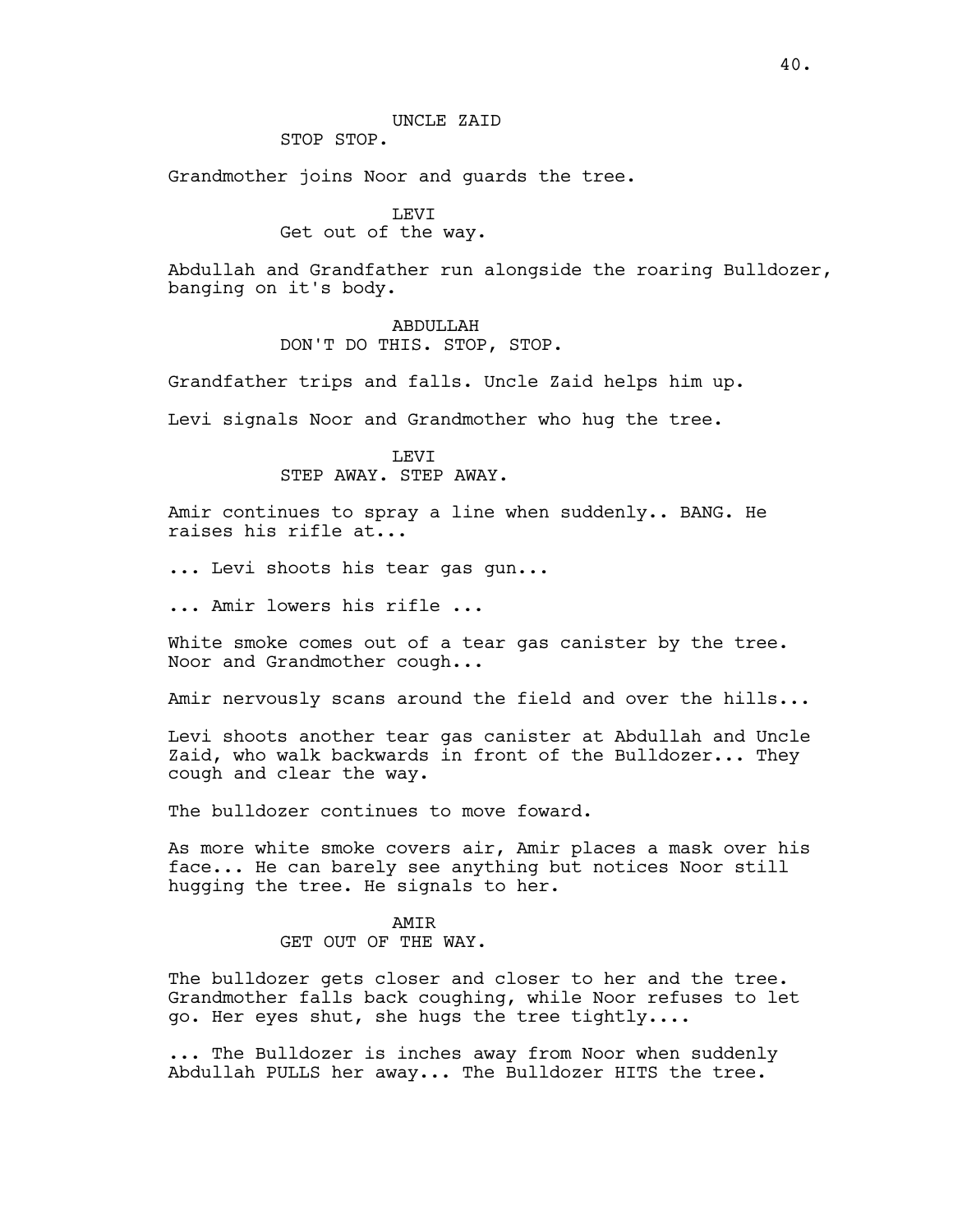NOOR

NOOO

Fuad screams and pulls away from Aunt Mona and RUNS towards his family... He runs through the white cloud of smoke...

Bulldozer pushes the tree, it's roots come out of the ground...

Grandmother lunges at Levi, slapping him in the chest.

Amir holds his rifle tightly and looks around the hills...

Fuad RUNS in the smoky air, toy gun in hand.

Noor SCREAMS... Abdullah holds her tightly...

- SLOW MOTION SEQUENCE-

Through the mask and in the corner of his eyes... Amir sees a gun in the midst of the smoke... His eyes widen... he turns and aims his rifle at the charging figure with the gun and...

SHOOTS...

FUAD GETS HIT...

THE TREE GETS UPROOTED...

FUAD DROPS TO THE GROUND...

THE TREE FALLS ON THE GROUND, CLEARING AWAY THE SMOKE...

- END OF SLOW MOTION SEQUENCE -

... The cloud of smoke clears away, revealing Fuad laying on the ground... blood leaks from his head...

Amir takes his mask off... he stares at little Fuad.

Abdullah stands up and looks in disbelief...

#### **ABDULLAH**

Fuad?

Unsure, he takes a few steps forward and... RUNS towards Fuad. Everyone stands in shock...

> ABDULLAH (CONT'D) (SCREAMS) FUAAAAD.

Abdullah drops to the ground beside him. Fuad lays in a pool of blood. Abdullah SCREAMS.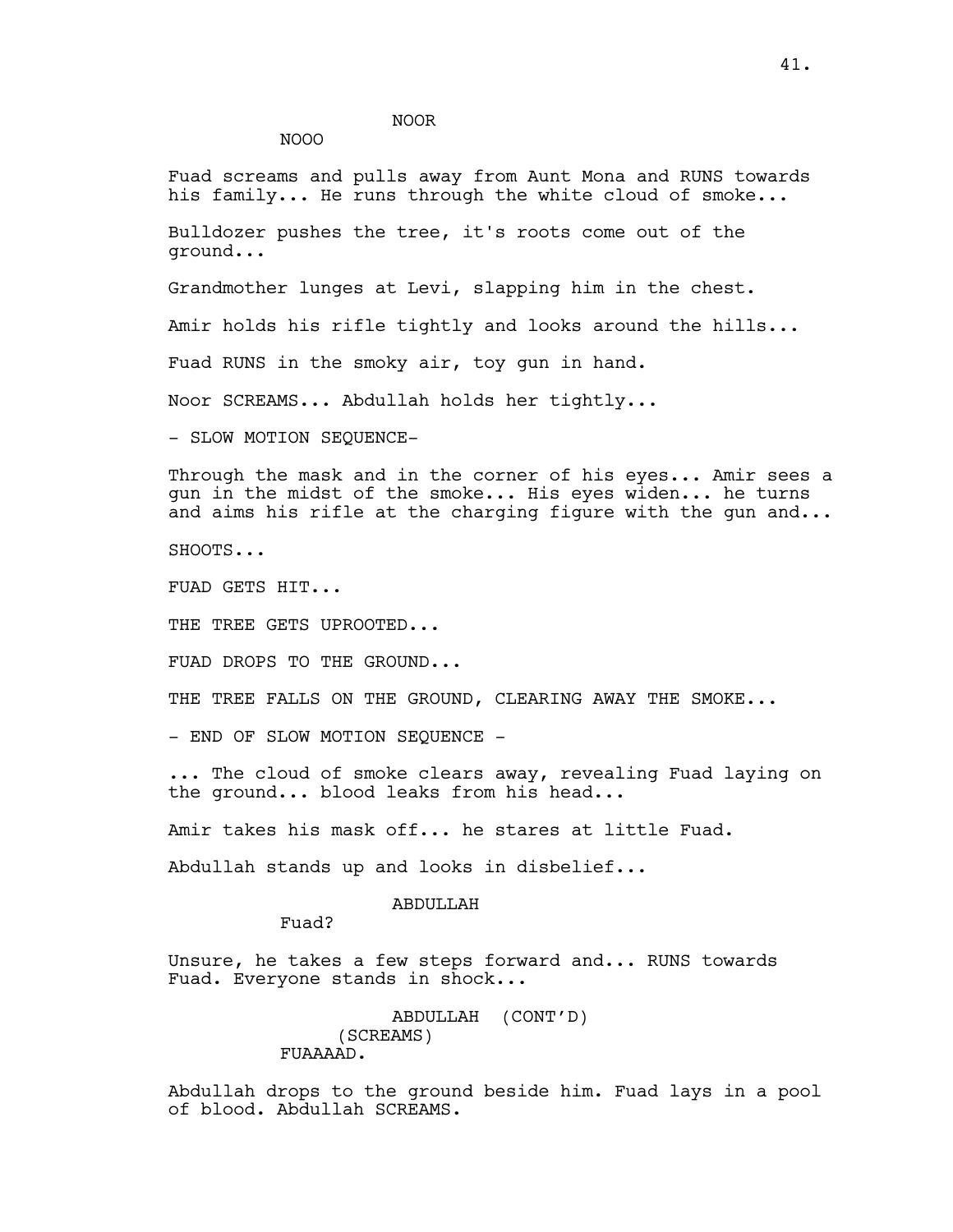## ABDULLAH (CONT'D) MY SON. MY SON.

The family run towards them... Screaming and crying.

Amir stands in shock. He glances at the toy gun.

#### AMIR

(to Levi) I thought, I thought...

Abdullah's hands are covered in blood as he touches Fuad's neck searching for a pulse. He puts his ear against his chest and listens carefully...

> ABDULLAH He's alive. GET THE TRUCK.

Uncle Zaid runs to the truck. Noor takes off her scarf and hands it to Abdullah who presses it against Fuad's head.

> LEVI (O.S.) We can call for an ambulance.

Grandmother charges at Levi and PUSHES him.

# GRANDMOTHER GET OUT. GET OUT. LEAVE US.

Amir walks backwards and falls to the ground, staring at Fuad with tears in his eyes... Levi squeezes Amir's shoulder.

Uncle Zaid pulls up with the truck. Everyone helps lift Fuad up. Abdullah gets in the backseat and gently holds Fuad in his arms. Everyone else hops in and they drive away.

Noor in the back of the truck glances at Amir, with disgust.

Amir, shocked, sits across from the pool of blood.

The toy gun is bloodied...

The tree is uprooted...

INT. TRUCK - DAY

Abdullah holds Fuad's head as the car rattles on the bumpy road. Uncle Zaid drives as fast as he can.

In the back, Noor watches through back back window... crying.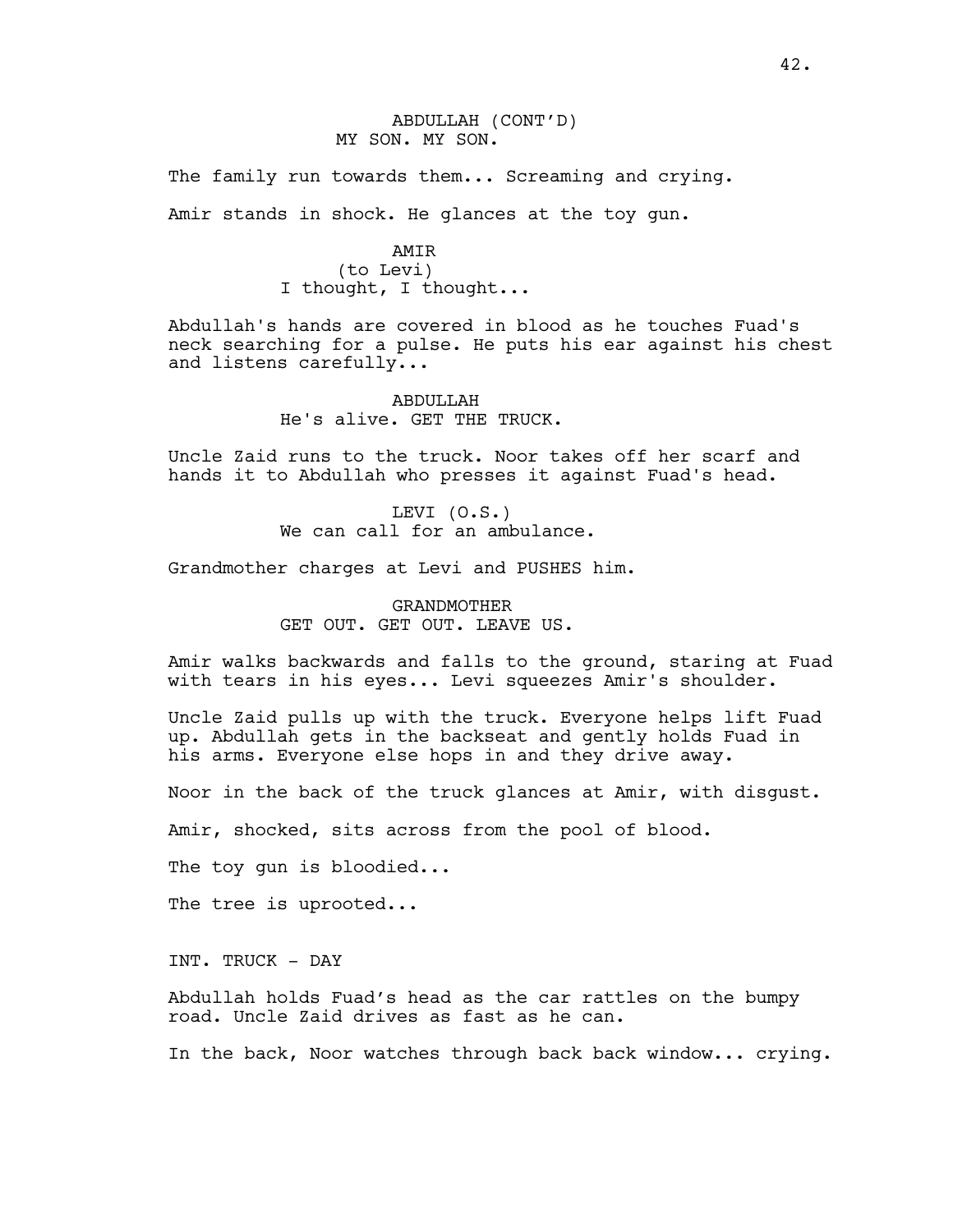EXT. OLIVE GROVE - DAY

Amir sits in complete shock. Levi pulls him up. Another group of SOLDIERS have arrived.

INT. JEEP - DAY

Levi helps Amir into the Jeep and places his rifle inside.

They drive away...

INT. CLINIC - DAY

Uncle Zaid slams open the clinic door. Abdullah bursts in holding Fuad in his arms.

> ABDULLAH HELP! My son's been shot.

INT. CLINIC ROOM - DAY

DOCTOR ALI (50) helps Abdullah lay Fuad on a bed.

DR. ALI What's his name?

ABDULLAH

Fuad.

Dr. Ali leans over and examines the wound.

DR. ALI FUAD? CAN YOU HEAR ME? FUAD?

He opens Fuad's eyelids and shines light in his pupils.

His pupils ADJUST to the light.

DR. ALI (CONT'D) (to the Nurse) Let's clean the wound.

NURSE reaches for the gauze while Dr. Ali ties Fuad's elbow with a pressure device.

Dr. Ali notices the family desperately watching...

DR. ALI (CONT'D) Everyone, please, outside.

They exit, Abdullah stares at Fuad on the bed...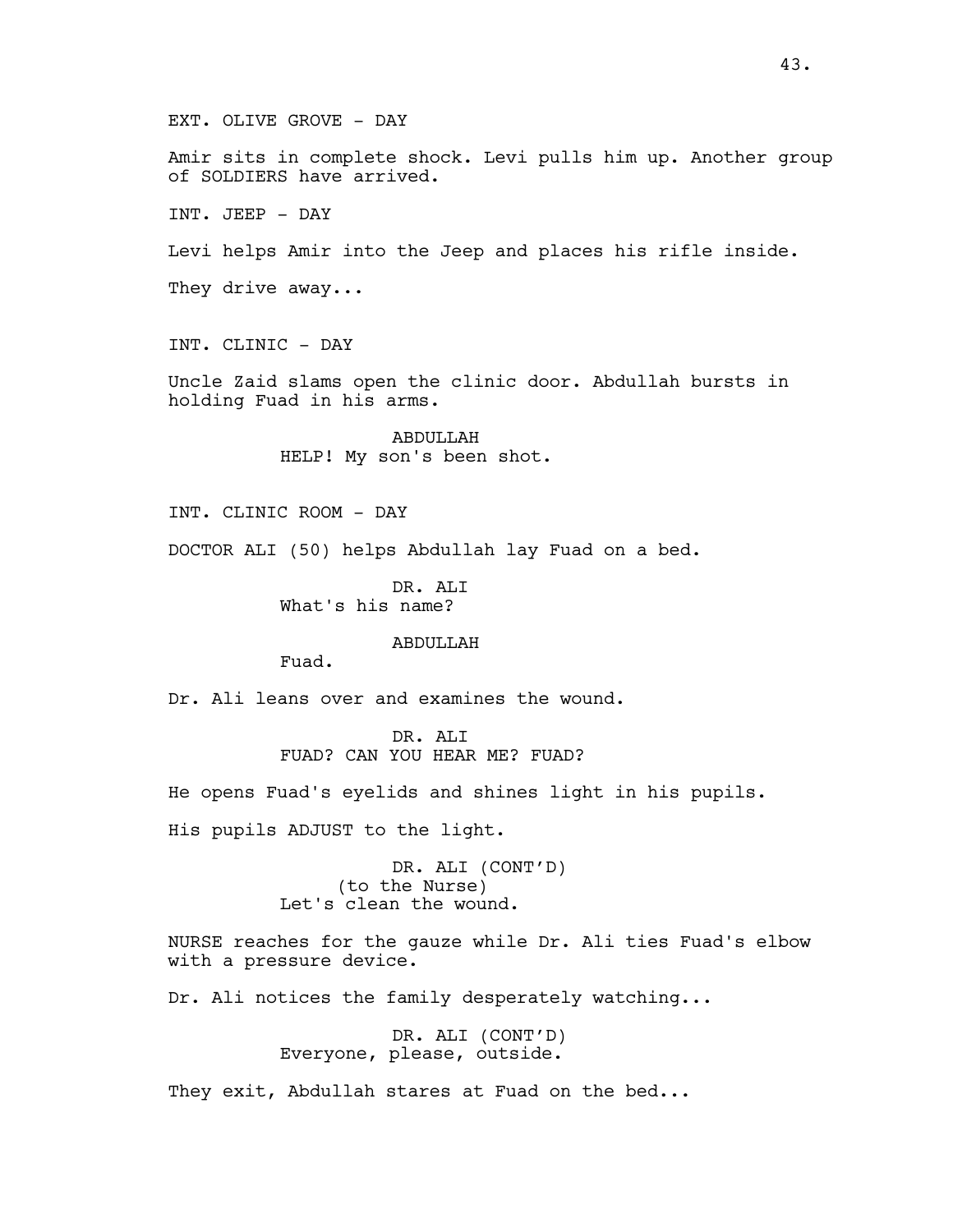INT. HOSPITAL HALLWAY - DAY

DR. RACHEL RANAN (40), walks down the hall with a smile on her face. She approaches Gila and Tami.

DR. RANAN

Hello.

She gives Tami a big hug and pulls out a gift for her.

Tami excitedly unwraps the gift. It's a sketchbook.

DR. RANAN (CONT'D) I know how much you love to draw.

GILA Wow. Thank you Dr. Ranan...

TAMI

Thank you.

Gila stands up and hugs Dr. Ranan.

DR. RANAN

How are you?

Gila takes a deep breath.

GILA

Nervous.

DR. RANAN I know... But it's the right decision...

INT. HOSPITAL ROOM - DAY

Tami gets prepped for surgery. An ISRAELI NURSE helps her wear a robe. Gila watches from across the room with Dr. Ranan.

> GTT<sub>A</sub> You said that the mechanical heart... may have side effects...

DR. RANAN Yes... unfortunately there is risk of internal bleeding... But the heart is only temporary... until we find her a match.

Dr. Ranan faces Gila.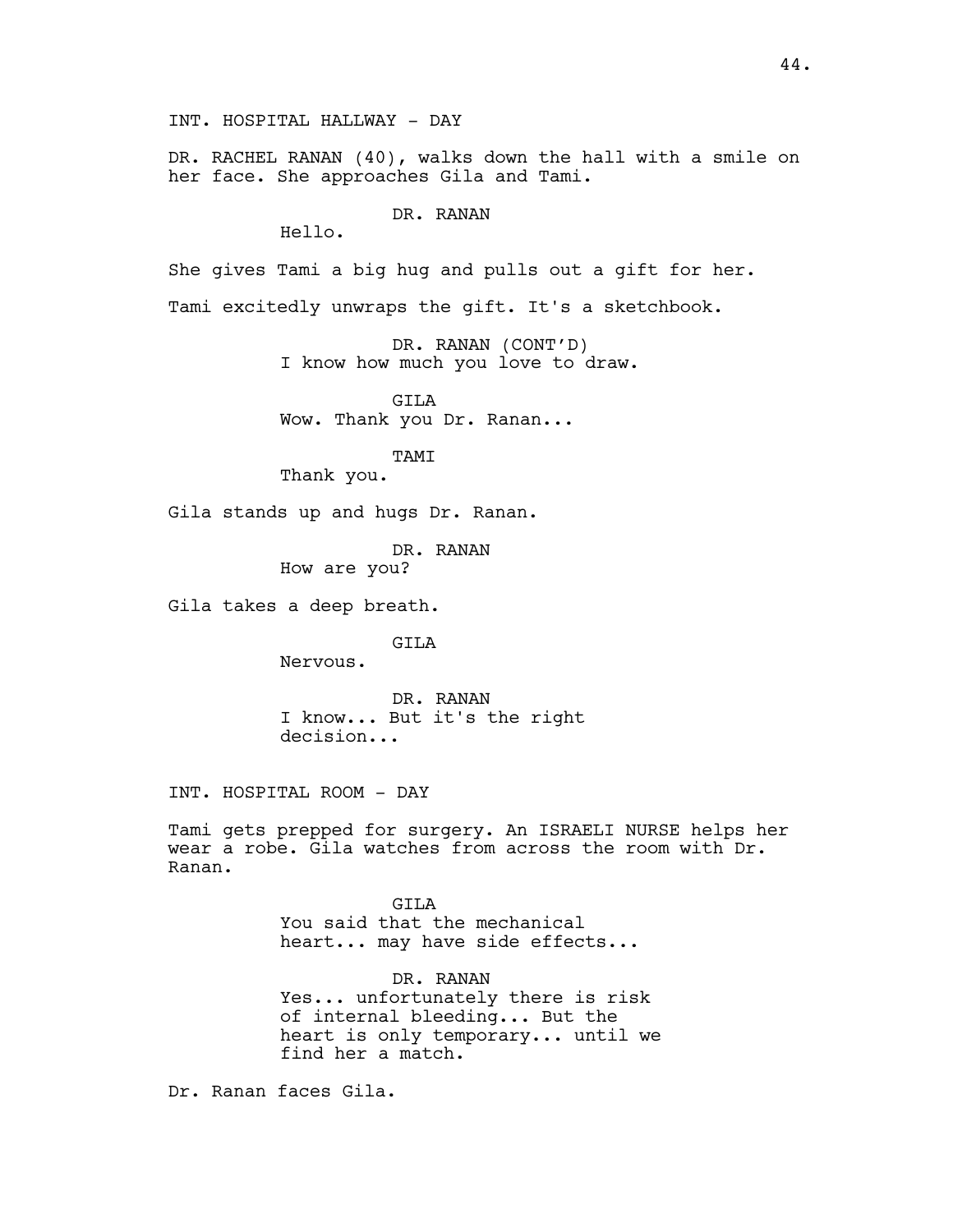DR. RANAN (CONT'D) Tami's own heart is very weak. There is a higher chance of Tami having a stroke, than complications with the mechanical heart...

Gila is drenched in worry.

GTT<sub>A</sub> When will we know?

DR. RANAN Know what?

GILA

That she's okay? That her body has accepted the mechanical heart?

DR. RANAN You'll know within a few hours of the surgery. If she has a high fever or nausea or...

Dr. Ranan stops and holds Gila's hands.

DR. RANAN (CONT'D) But we're going to stay positive and hopeful... that everything will go well.

Gila hide her nervousness and waves at Tami with a smile.

INT. LOCKER ROOM - DAY

Amir enters the empty locker room... He drops his rifle and unbuttons his uniform.

He walks up to the faucet and turns the water on... he stares at his own reflection in the stained mirror... He breaks down and cries...

INT. CLINIC WAITING ROOM - DAY

Abdullah and his family sit in a small waiting room. Grandmother prays under her breath.

Hossein rushes inside... Noor gets up and hugs him. She cries in his arms.

> HOSSEIN Where is he? Is he okay?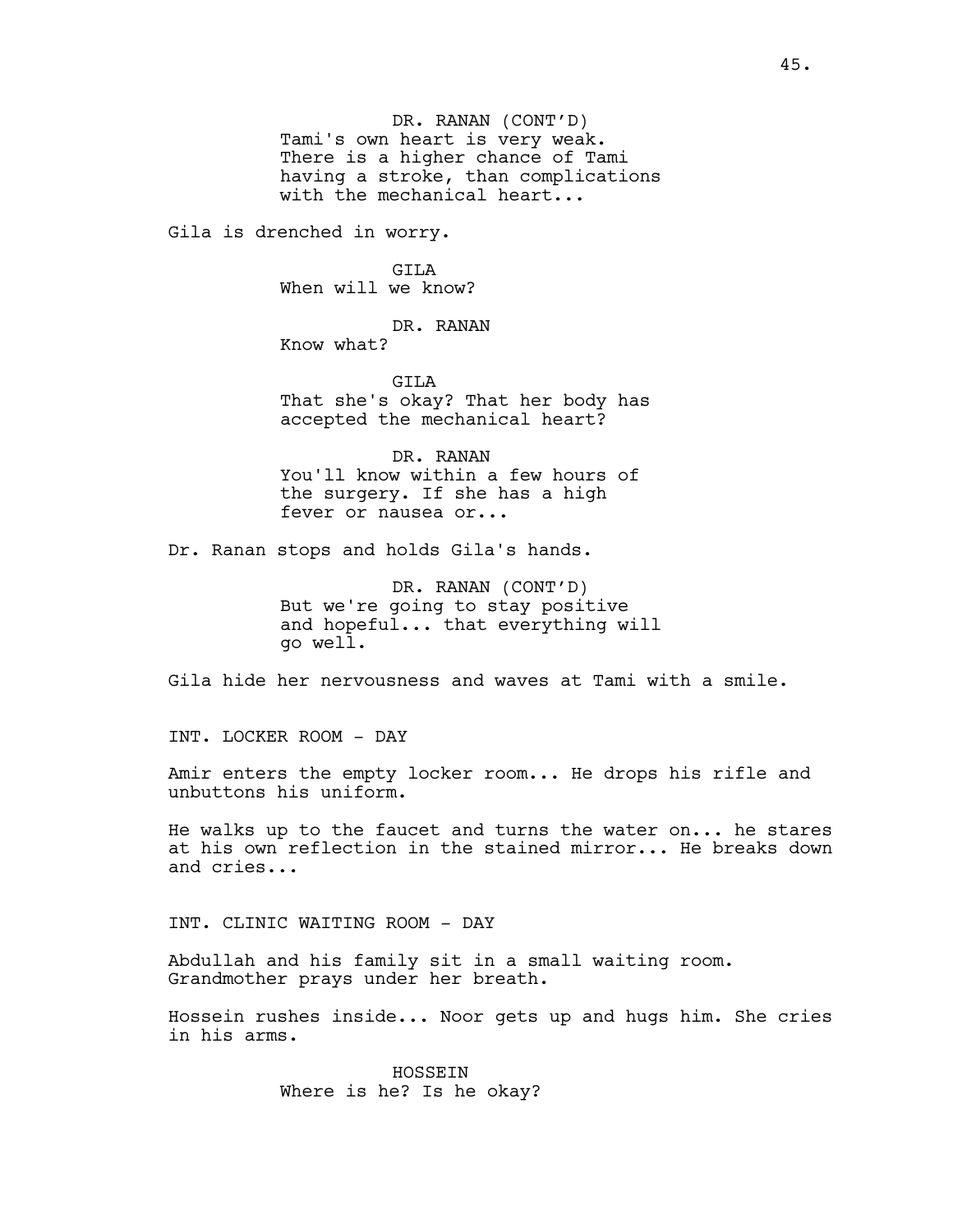HOSSEIN (CONT'D) I'm sorry. This is my fault. I shouldn't have left. I went to get my friends but I should have stayed with my brother and protected him and you and...

ABDULLAH Shhh....It's not your fault.

Abdullah hugs Hossein. His eyes barely open. The tear gas and the crying have made Abdullah's eyes very swollen. Dr. Ali suddenly enters the room.

Everyone gets up.

INT. CLINIC OFFICE - DAY

Dr. Ali and Abdullah stand across an X-ray of Fuad's head.

DR. ALI The bullet has entered the side of his head and bounced off the inside of his skull... It's still lodged in there.

Abdullah looks at the image with desperation.

DR. ALI (CONT'D) Right now the position of the bullet is very sensitive, if it moves even a little bit, it could disrupt the blood flow and cause even more damage...

Abdullah nods his head....

DR. ALI (CONT'D) It needs to be surgically removed, as soon as possible.

ABDULLAH Okay. Absolutely. Let's do it.

Dr. Ali shakes his head.

DR. ALI I'm not a surgeon.

Abdullah's eyes widen...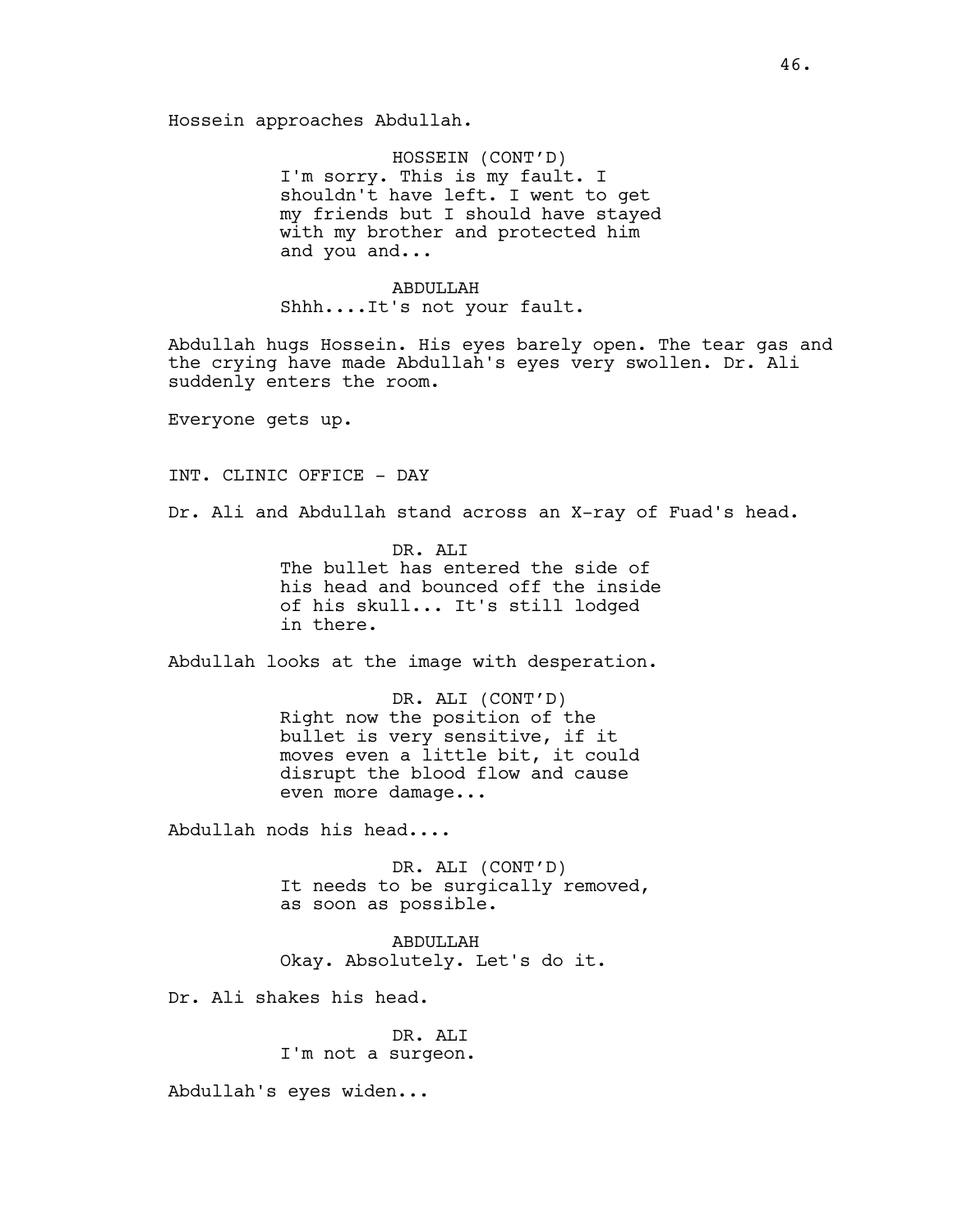ABDULLAH Okay so, where, how...

DR. ALI Your best chance is to get him to the nearest hospital.

ABDULLAH

Yes of course...

DR. ALI I have a colleague at the Nazareth Hospital who I can call to get a surgeon ready...

ABDULLAH Nazareth... in Israel?

DR. ALI

Yes.

Abdullah takes a moment...

ABDULLAH They're the ones who shot him... And now his life lies in their hands?

He looks up at Dr. Ali.

ABDULLAH (CONT'D) Even if your colleague agrees to help, we wouldn't be able to pass the border.

DR. ALI Well, my colleague can issue a day pass but... you know how they are at the border... There is no guarantee...

Abdullah looks at Fuad's x-ray.

ABDULLAH I'll take the chance.

Doctor Ali picks up the phone and dials a number.

EXT. CLINIC - DAY

The AMBULANCE-DRIVER places Fuad's gurney in the beat up Ambulance. Abdullah's eyes are glued to the street.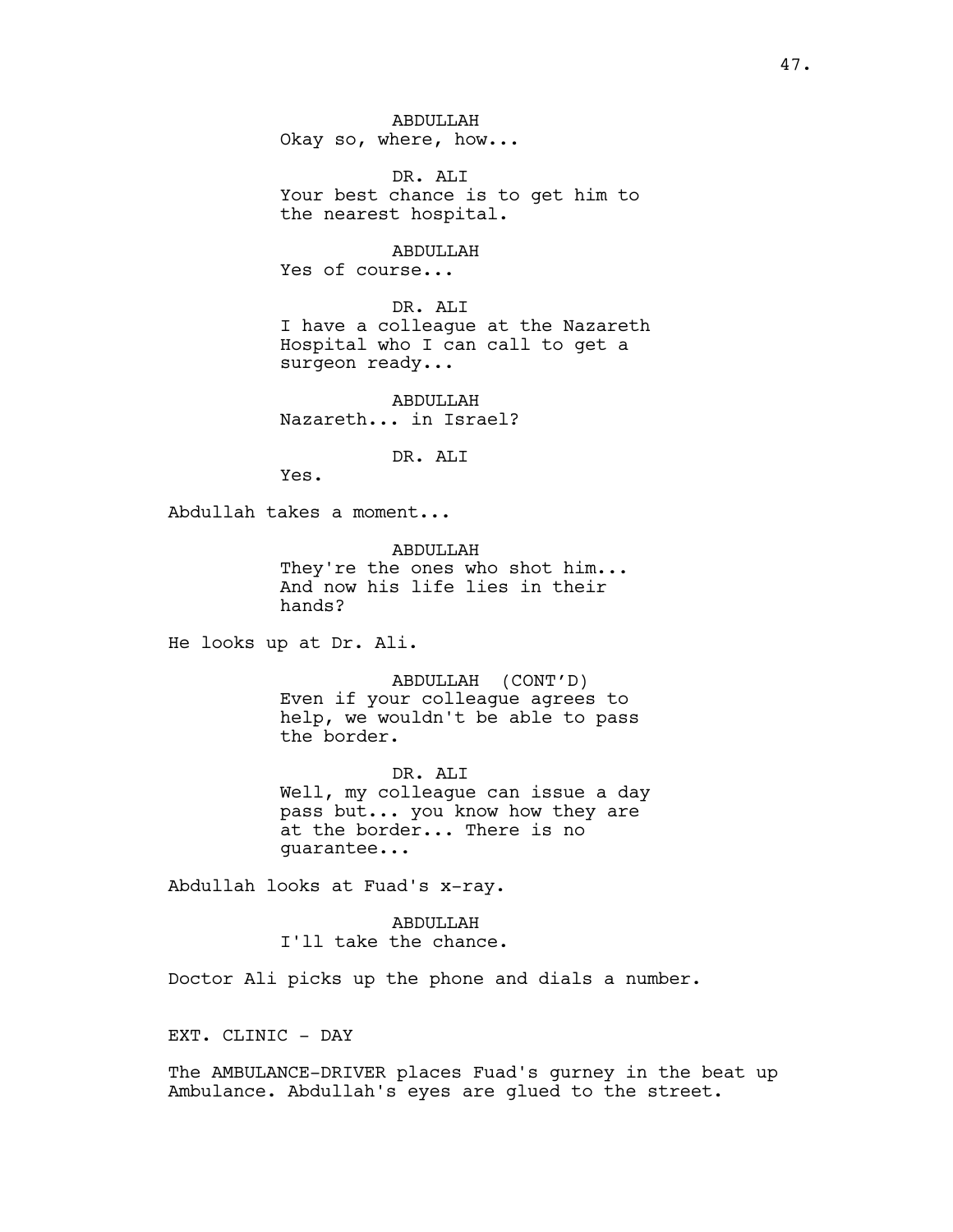Hossein appears in the distance running as fast as he can towards the ambulance. Noor runs to him and meets him halfway. She takes the two ID CARDS from him and sprints back to Abdullah.

Noor hands Abdullah the ID cards. He quickly closes the ambulance door. SIREN turns on and they drive off.

Hossein joins the rest of the family, catching his breath. They all watch the ambulance go...

> GRANDFATHER Allaho Akbar. God be with my grandchild.

Grandmother holds his arm.

GRANDMOTHER Let's go home.

They all walk except for Noor and Hossein.

GRANDMOTHER (CONT'D) Kids, let's go.

Noor glances at Hossein.

NOOR We'll come later...

Hossein hands Noor his checked Kufiyya scarf.

INT. SURGERY ROOM - DAY

Gila in blue scrubs and face mask, holds Tami's hand as she lays on the surgery bed.

SPECIALIST places a mask on Tami's mouth...

SPECIALIST Count to 10 sweetheart.

TAMI

1...2...

Tami's eyes slowly become heavy...

GILA I love you honey... I'll be right here when you wake up.

Tami's eyes shut.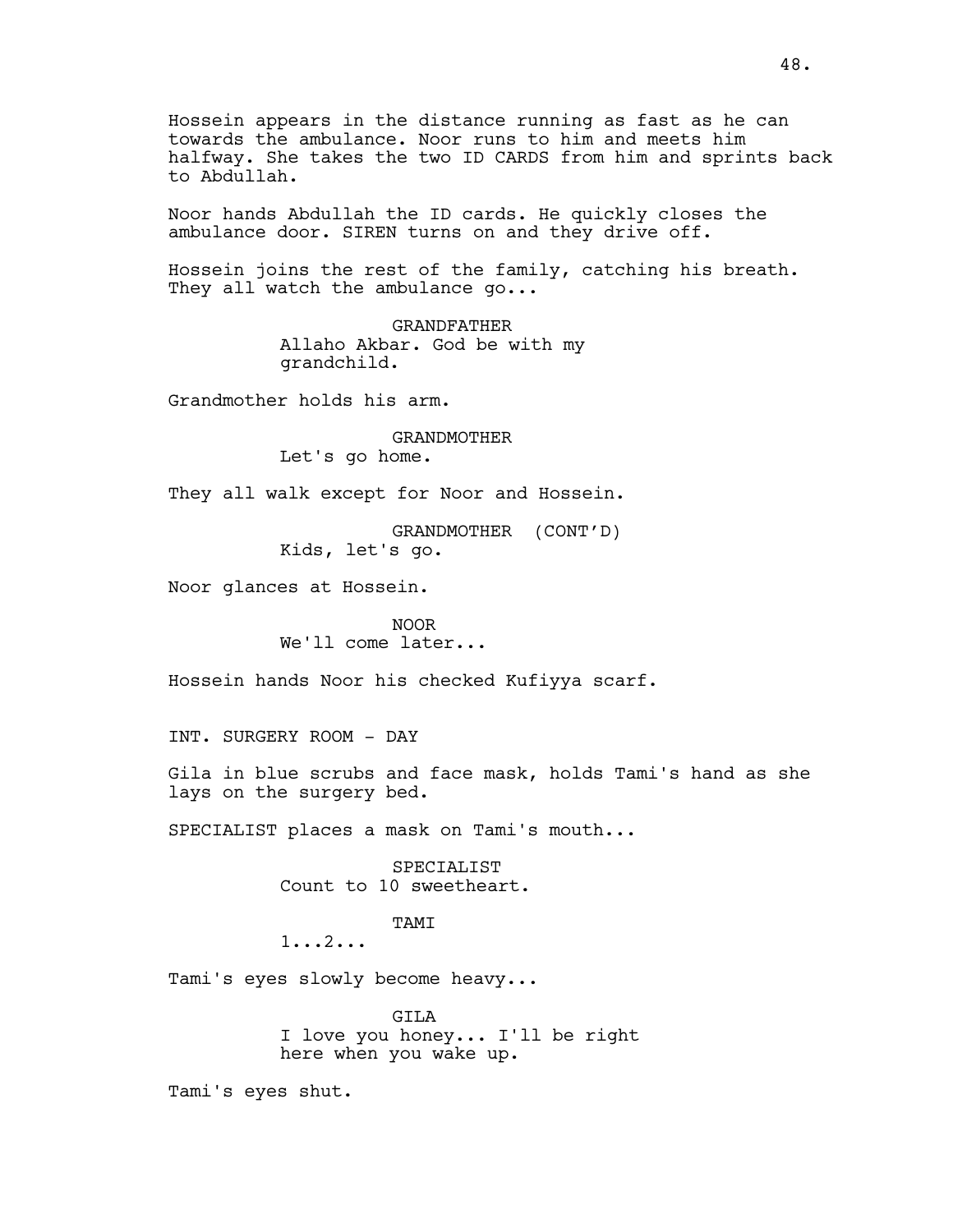Dr. Ranan turns to Gila.

DR. RANAN You can wait outside.

Gila watches Doctors and Nurses surround Tami as exits...

EXT. ROAD - DAY

The ambulance drives on the road. It hits traffic. A long line of cars are stopped behind the border.

The ambulance goes around the cars, over to the dirt road and passes them all.

INT. AMBULANCE - DAY

The IV rocks back and forth as it hangs from the ceiling.

Fuad's head is restrained with a medical head support on the gurney. Abdullah holds his hand.

> **ABDULLAH** I'm right here. Baba is right here. I know how strong you are.... My little hero, hang in there.

EXT. ISRAEL / PALESTINE BORDER CROSSING - DAY

The ambulance pulls up at the front of the long line of cars and approaches a big metal GATE. Tens of people stand in line with papers in hand, across from a building guarded by 10 SECURITY OFFICERS.

Abdullah opens the backdoor and gets out. The driver exits too... They both notice the ISRAELI AMBULANCE across the gate and wave at the ISRAELI PARAMEDIC.

Abdullah and the Driver pull Fuad's gurney out of the back.

FEMALE OFFICER (O.S.) HEY HEY HEY... What's going on?

They stop and turn to an Israeli FEMALE OFFICER with a rifle on her shoulder and a stern look.

> FEMALE OFFICER (CONT'D) Where do you think you're going?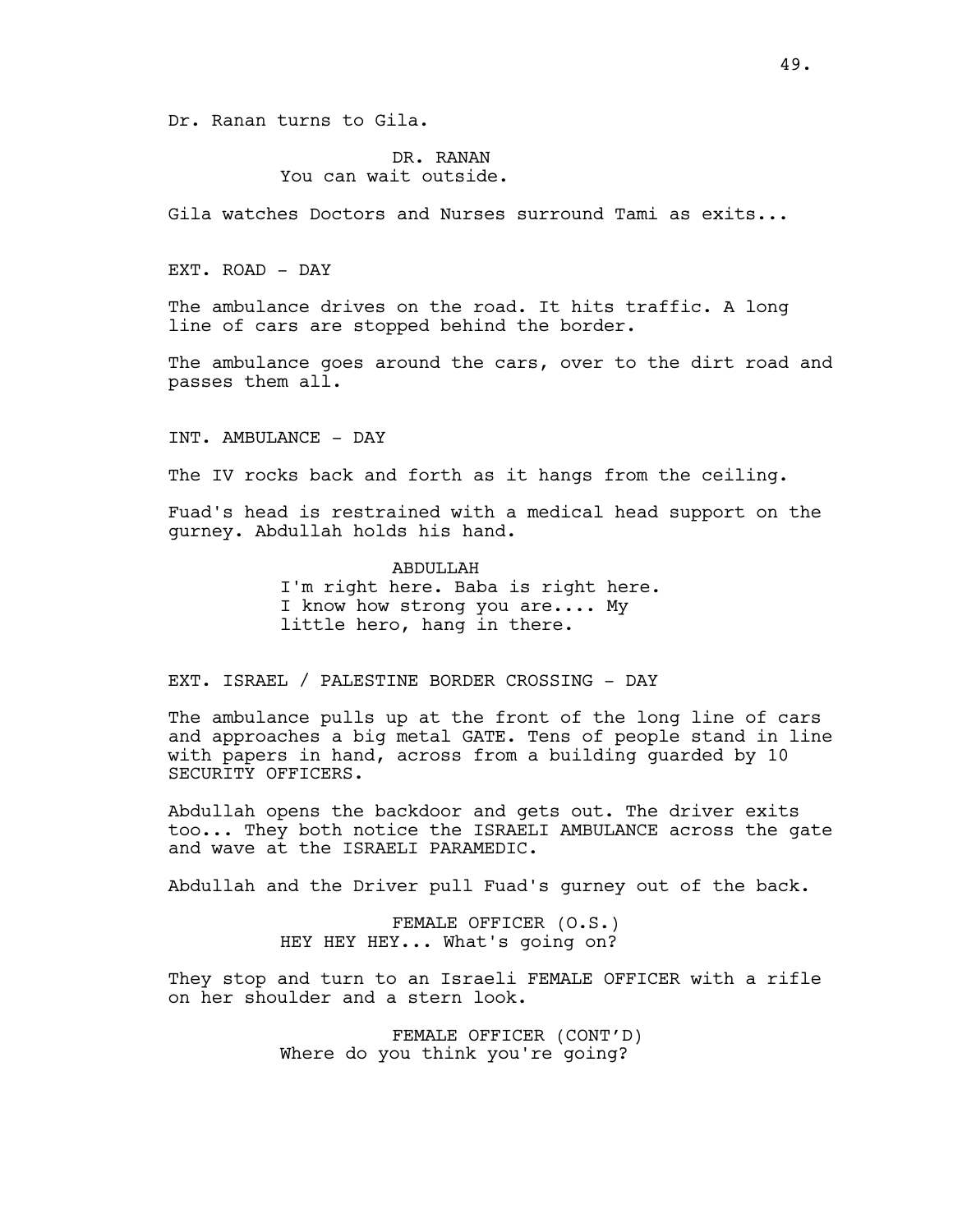DRIVER To the... The ambulance is waiting for him.

FEMALE OFFICER WHO SAID YOU CAN CROSS?

Abdullah and the Driver glance at each other.

ABDULLAH That Paramedic has our day pass.

FEMALE OFFICER WHO SAID YOU CAN CROSS?

Sweat clings to Abdullah's forehead. He breathes heavily...He pulls out their ID cards from his pocket and holds them up to her...

> ABDULLAH (his voice shakes) My son was shot. I need to get him to the hospital... for a surgery.

> FEMALE OFFICER You... and every person here has a very good reason to pass.

She points to the long line of cars and people.

FEMALE OFFICER (CONT'D) But it's MY job to keep ORDER.

DRIVER Yes. We're very sorry.

FEMALE OFFICER I can't let people just BARGE in whenever they want...

She stares at Abdullah... He still holds the ID cards up in the air.

> FEMALE OFFICER (CONT'D) NOT ALL GATES are open to Muslim men!

Abdullah's hands shake in anger. He breathes heavily. Sweat falls down his face.

The driver notices and squeezes Abdullah's shoulder...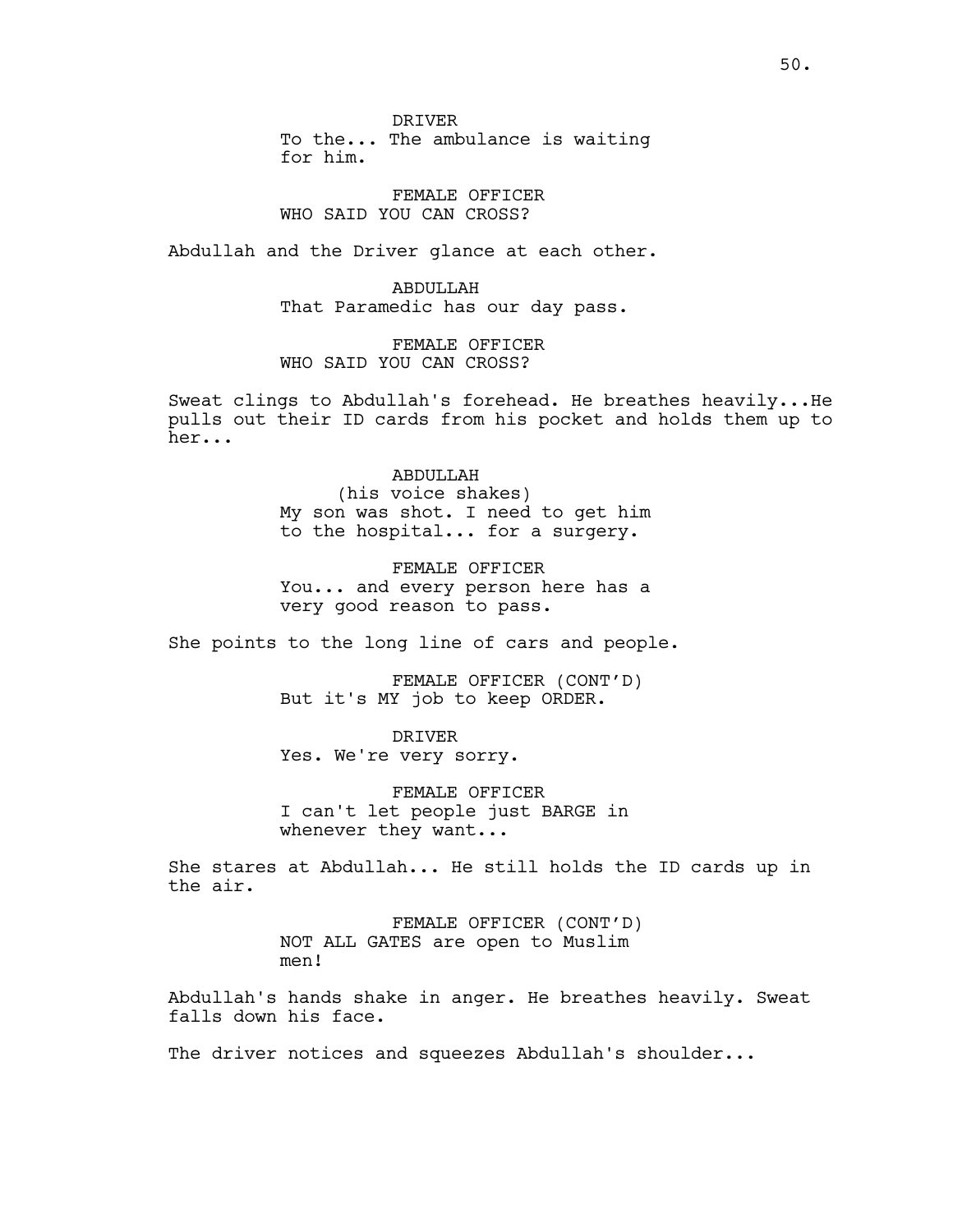DRIVER

We completely understand, thank you for explaining. I'm very sorry. We'll just wait for your orders.

Abdullah stares at the Female Officer. His face now quivers. His eyes well up and he still holds their IDs up towards her.

She takes a step forwards and pulls the IDs out of his hand. She opens them.

The Driver rubs Abdullah's back. A tear falls down Abdullah's eye... But he remains still...

ID CARD: Abdullah in the PHOTO is less broken and wrinkled.

Female officer checks Fuad's ID and glances up at Fuad on the gurney... She hands Abdullah back the IDs.

#### FEMALE OFFICER

Wait here.

She walks to the building.

Abdullah looks down at Fuad's ID and his smiling photo. He stares at the Female Officer by window and at the other Soldiers...

> ABDULLAH I hate them... I hate them all. I hope they all suffer like they've made us suffer.

AMBULANCE DRIVER Shh... they'll hear you.

Suddenly the gate OPENS.

The Female Officer signals them to pass.

Abdullah and the Driver quickly push Fuad's gurney through the open gate...

The Israeli Paramedics place Fuad on their gurney... they quickly put him inside their ambulance and they all get in.

The gate closes as the Israeli ambulance drives towards a city in the distance...

INT. AMBULANCE - DAY

Abdullah stares at the Female Officer through the window as they drive away...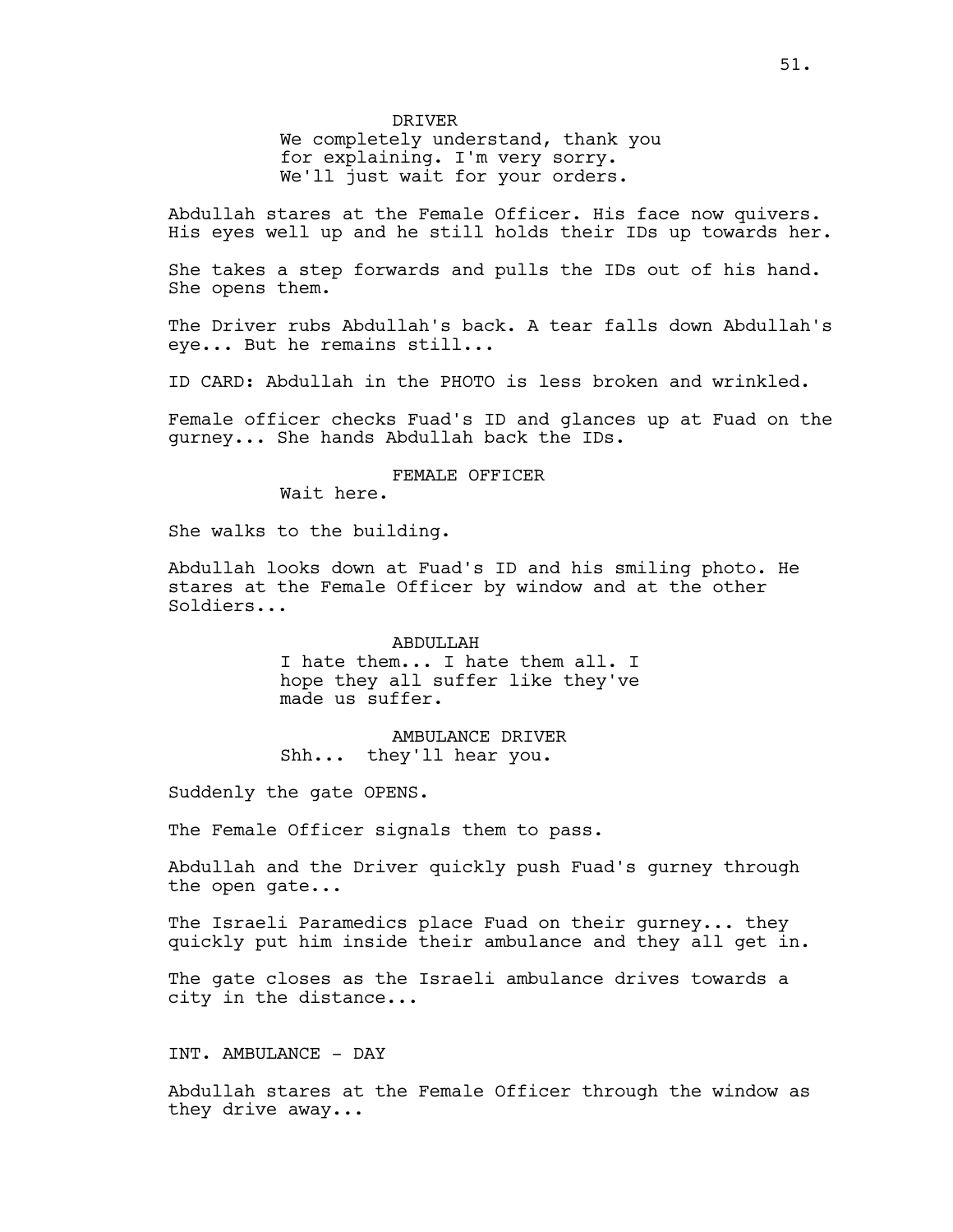EXT. VILLAGE - DAY

Noor wears Hossein's black and white checked Kufiyya scarf over her hair. Her and Hossein march in the street alongside a big group of people. More and more people join them from different homes and shops.

They head towards the olive grove.

INT. LOCKER ROOM - DAY

Amir sits on the bench and holds his head. Levi steps inside.

T.F.VT

Hey...

Levi sits next to him.

LEVI (CONT'D) Are you okay man?

Amir doesn't respond.

LEVI (CONT'D) I know you're upset... but you did the right thing...

Amir looks at Levi. He gets up and walks to his locker. Levi also stands.

> LEVI (CONT'D) I mean what if the gun WAS real? Then you wouldn't be here...

Amir SLAMS open his locker.

AMIR Yeah well the gun WASN'T real... and I shot a kid, a child... who could have been my own brother.

Amir empties his belongings from the locker and places them in a bag.

> LEVI What are you doing? These same people KILLED your FATHER. You're quitting over shooting a boy... who would have grown up to HATE you... and most likely SHOOT YOU for REAL.

Amir continues packing his belongings. Levi shakes his head.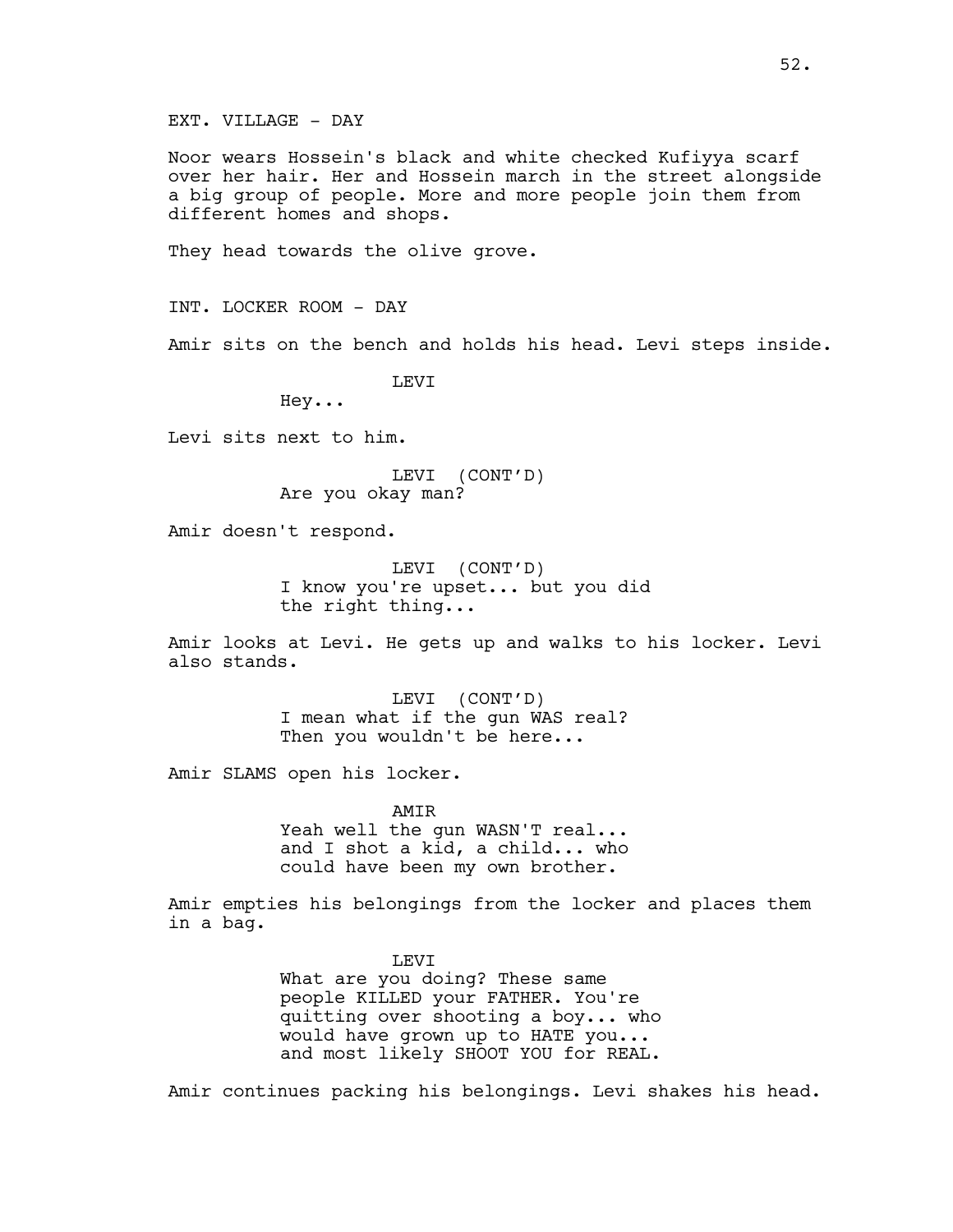Amir drops his bag and grips Levi collar.

LEVI (CONT'D) YES. LET'S SEE SOME ANGER. GET IT OUT...

Amir PUSHES Levi.

LEVI (CONT'D) Push me, beat me, it doesn't matter... I'm here for you. You're my brother. We're all brothers. You defended us by shooting at someone with a gun... you didn't know it's a child... Your goal was to defend you and me... I'd do the same for you...

Amir PUNCHES the locker. He PUNCHES... PUNCHES... PUNCHES. Levi approaches and puts his hand on over Amir's shoulder.

> LEVI (CONT'D) This is WAR man... It's US versus THEM... Things like this happen everyday. People lose their lives everyday. Your own father... He died to protect his country, to protect his family, to protect YOU...

Amir puts his head against the locker and cries.

AMIR But he was a boy... Just a little boy...

Levi picks up Amir's rifle.

LEVI One of these days another Palestinian boy is going to point a gun at you, and before you can decide to shoot or not, he'll BLOW YOUR BRAINS OUT.

Levi holds out the rifle to Amir.

LEVI (CONT'D) You're a GREAT soldier. You were just doing your job...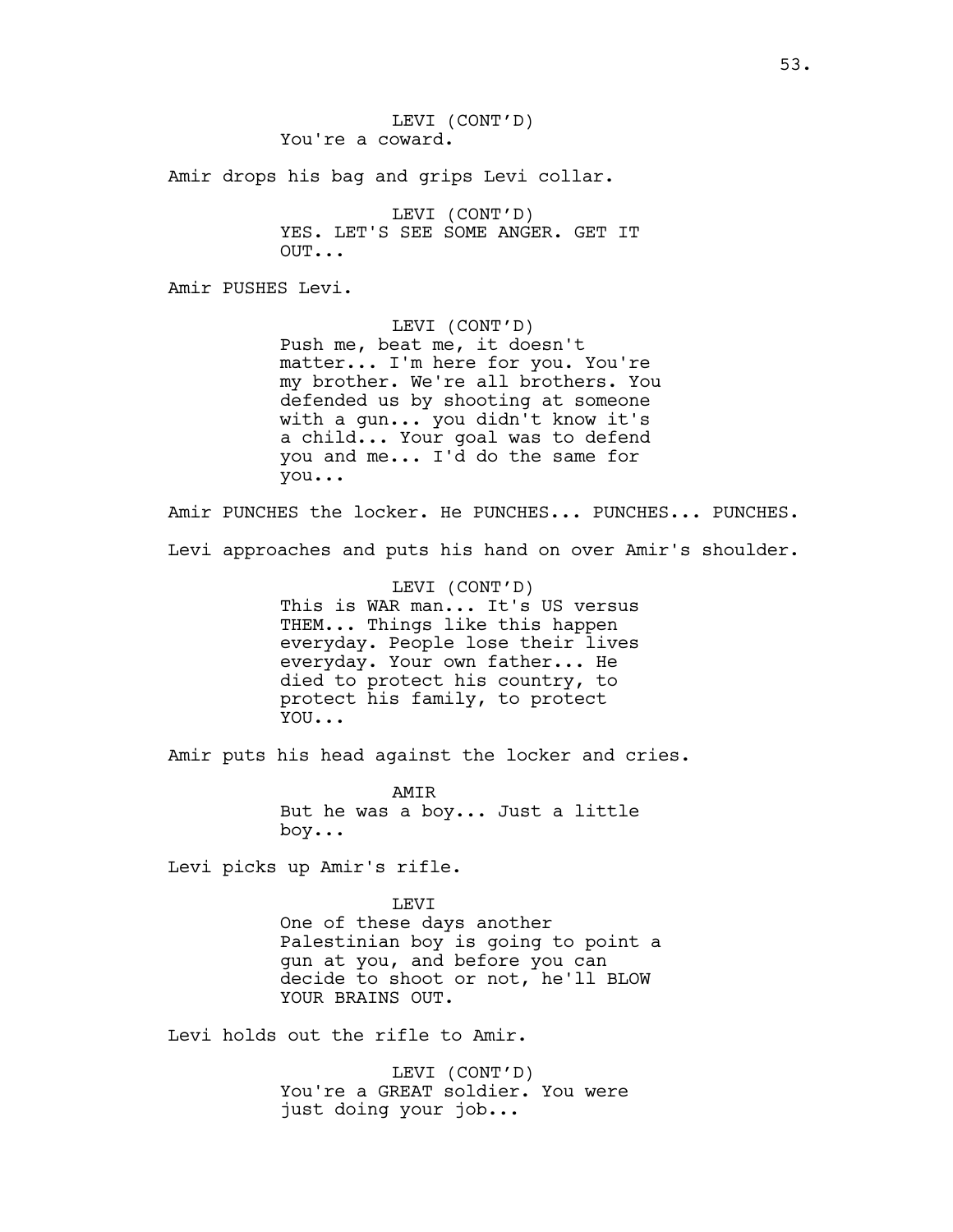Amir takes the Rifle. Levi gives him a big hug....

LEVI (CONT'D) I fucking love you man...

Amir still has doubt in his eyes.

LEVI (CONT'D) Now we have order to carry out...

Amir nods and puts his bag back in the locker.

EXT. NAZARETH, ISRAEL - DAY

The busy streets of NAZARETH are filled with cars, businesses, cafes, markets...

Old men gather and drink tea.

Boys play soccer in the streets.

INT. AMBULANCE - DAY

Abdullah watches from the ambulance window.

EXT. HOSPITAL - DAY

The ambulance pulls up at the HOSPITAL.

The Paramedics open the ambulance door and quickly get Fuad down and rolled inside.

INT. HALLWAY - DAY

Abdullah follows the Paramedics as they push the gurney down the hall. They gesture that he stays behind as they go through the EMERGENCY DOOR. Abdullah watches the swinging door until it shuts...

Abdullah sits on a bench in the hallway.

A few seats away, Gila is seated... lost in her thoughts.

Between them on the wall across, a small television airs news of the conflict.

Both parents sit on the same bench... drenched in worry...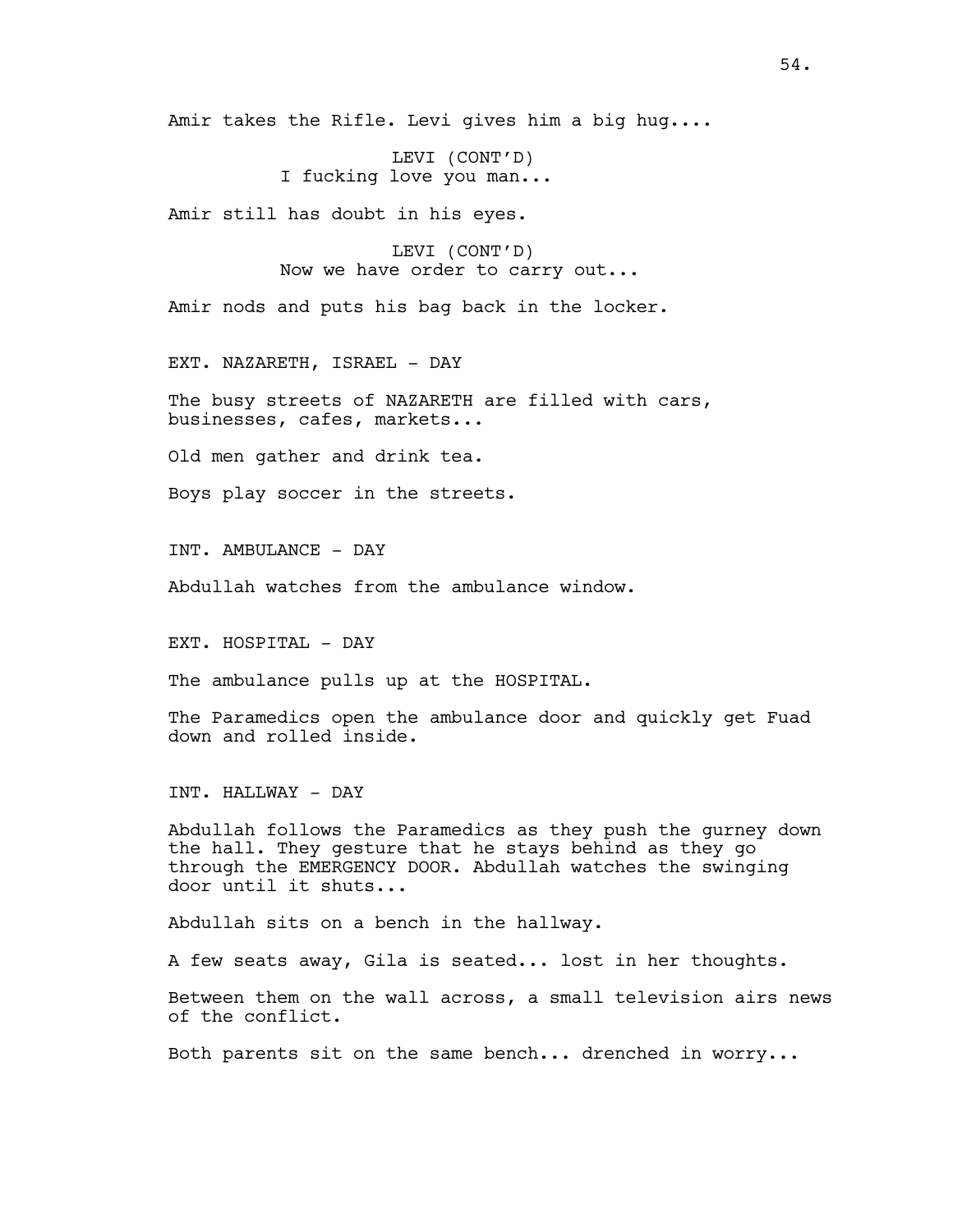EXT. OLIVE GROVE - AFTERNOON

Levi and Amir arrive at the Olive Grove. Amir exits the Jeep. He looks at where the blood was on the ground, it's covered with salt.

Other Soldiers are there... They spray lines over the ground as the Bulldozer uproots trees. A line of trees have already been uprooted.

A few SOLDIERS stand guard with rifles in hand.

Levi signals the Bulldozer to hurry up and get to the next tree.

Amir places his foot over the white sprayed line as he loosely holds his rifle... A soldier WHISTLES. Amir looks up to see...

A big group of PALESTINIAN PROTESTORS march towards them ... They CHANT SLOGANS.

Hossein and a few of his friends separate from the group and sprint up the hill.

Uncle Zaid runs towards Noor.

UNCLE ZAID How could you go protesting without your uncle?

Noor smiles.

They firmly march up to the trees next in line...

Levi stands beside Amir.

LEVI

Not again.

As Uncle Zaid jumps in front of a tree, the bulldozer comes to a stop... Noor protects the next tree over... And a PROTESTOR hugs the next one over...

Levi marches towards Uncle Zaid and pulls out his handcuffs.

UNCLE ZAID This is a peaceful protest. I don't want to fight...

Levi turns him around and puts handcuffs on him.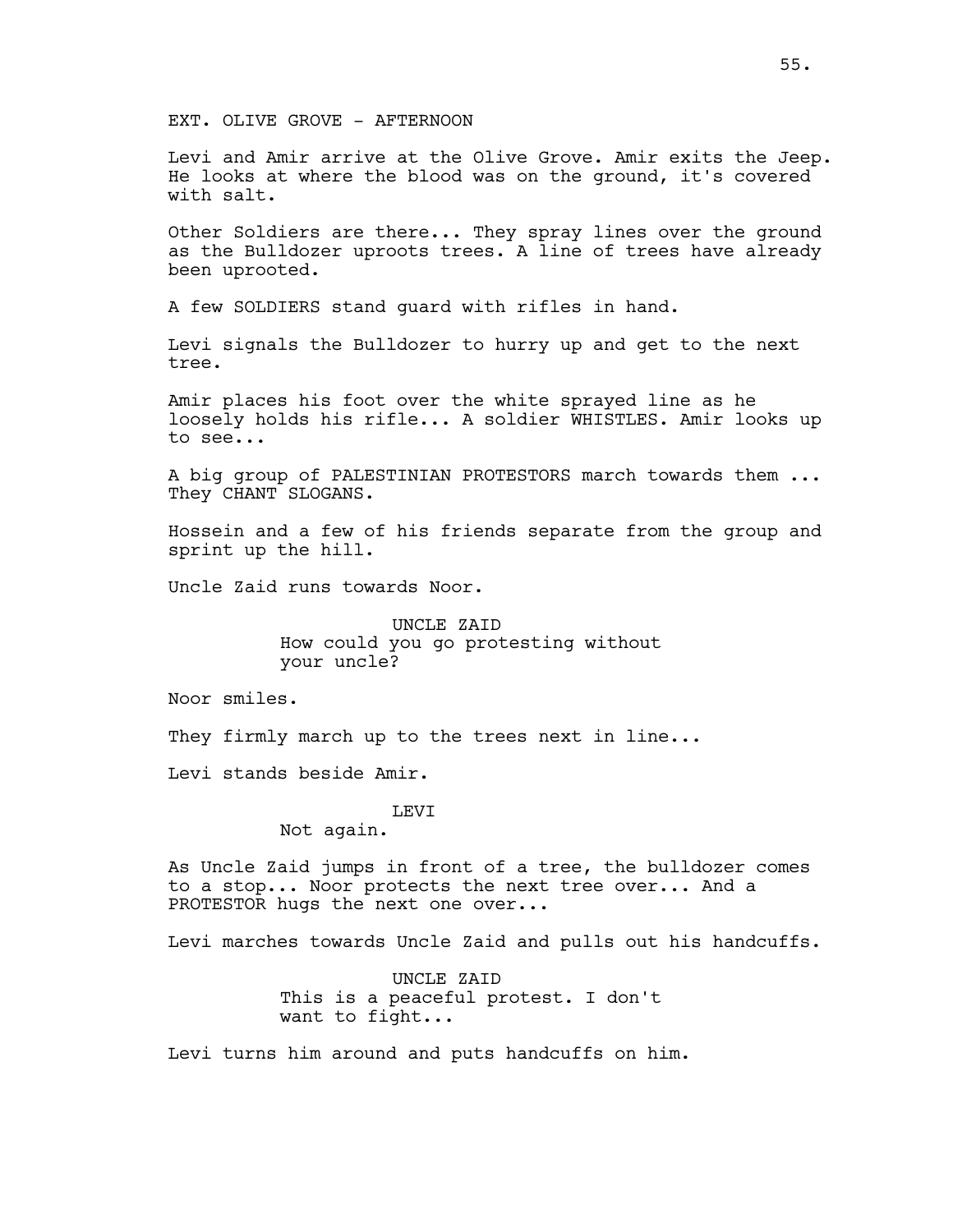**LEVT** Yeah me neither. I should have done this in the first place.

He pushes Uncle Zaid to a Soldier who escorts him to a van.

UNCLE ZAID (yells) You can't cut these trees. This is our land.

**LEVT** You've seen the permit, I'm not explaining myself again.

Levi signals the bulldozer to GO. It RAMS into the tree and uproots it.

Levi walks towards Noor when suddenly a ROCK STRIKES him in the face...Noor looks up...

... Hossein and his friend SLING ROCKS down.

Amir runs towards Levi. He and and Noor lock eyes. He helps Levi up, and runs towards the Jeep.

## AMIR (screams) Get your shields.

A rock CRACKS the Bulldozer window.

INT. HOSPITAL WAITING ROOM - EVENING

TV SCREEN: News footage shows a bigger fight between Israelis and Palestinians. Israeli tanks drive down a road. They shoot guns at Palestinians while Palestinians throw homemade bottle bombs at them.

Abdullah stares at the TV screen.

TV: An ISRAELI ANCHOR comments on the conflict.

Gila watches the news from a few seats away. She slowly turns her head towards Abdullah, just now noticing his presence.

His clothes and hands are bloody.

She scans him from head to toe...

He glances back at her, with anger in his eyes.

The two stare at each other with disgust. A Nurse approaches and breaks their stare.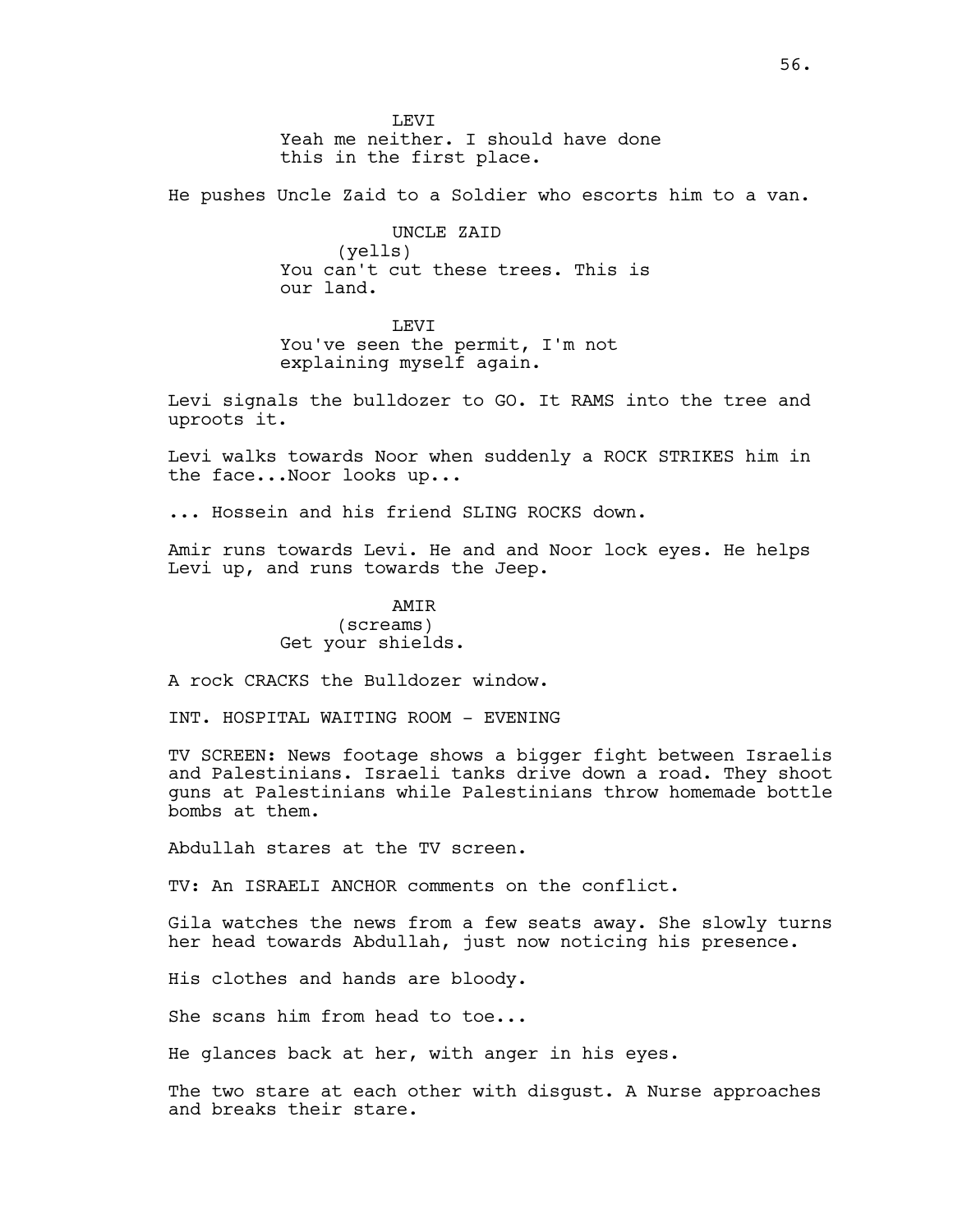Gila happily lifts her duffle bag and follows the Nurse down the hall....

Abdullah looks up at the clock. It reads 2:10 PM.

Dr. Ranan rushes down the hall. She approaches Abdullah and extends her hand.

> DR. RANAN You must be Mr. Khatib. I'm Dr. Ranan.

Abdullah stands up and shakes her hand.

DR. RANAN (CONT'D) Your son was taken to the surgery room. He's being treated by an amazing neurosurgeon. When my colleague Dr. Ali called, we immediately contacted our on-call specialist who rushed here as soon as he could.

She smiles. Abdullah doesn't...

ABDULLAH Is my son going to get better?

#### DR. RANAN

Well, we'll have to see when the surgery is over but... I just wanted to notify you that everything that CAN be done is being done. We're doctors, we care for ALL children no matter what side they're from. Our staff is doing their best to help your son.

Abdullah sits back down. Tired...

#### ABDULLAH

Thank you.

She notices his bloody hands and clothes.

DR. RANAN Would you like me to get you a clean shirt? To change?

Abdullah glances at the dried blood stains.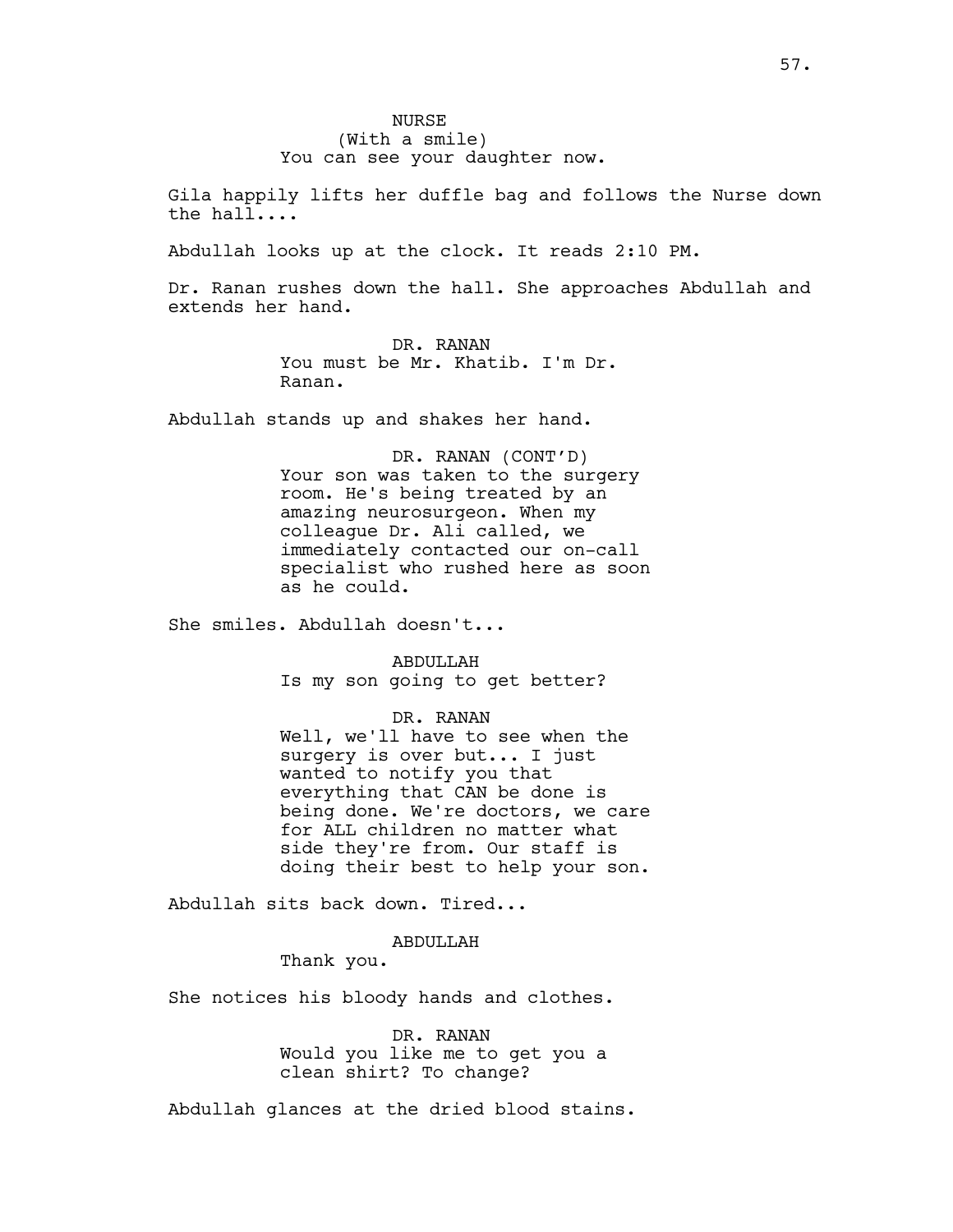**ABDULLAH** I don't know... Dr. Ranan sits next to him. DR. RANAN I heard what happened... I'm very sorry. I truly am. I wish this... this... cycle of violence and revenge would stop... Our children don't deserve this... Abdullah sits still, his head dropped... Dr. Ranan stands. DR. RANAN (CONT'D) I'm here if you need anything. Please don't hesitate to come talk to me... She walks away. ABDULLAH It won't. Dr. Ranan stops and turns around. DR. RANAN Excuse me? Abdullah looks at her. ABDULLAH The violence won't stop... An eye for an eye... Abdullah and Dr. Ranan stare... She walks away... Abdullah lowers his head and rubs his fingers over Fuad's blood. INT. HOSPITAL ROOM - EVENING Tami lays asleep on the bed. Her chest is bandaged with a tube sticking out leading to a red Berlin Heart VAD over her stomach that connects to a machine. Gila sits beside Tami and strokes her hair. She leans over and kisses her little hands. GILA I'm right here baby. Mommy is right here... You're such a strong

girl... I love you...

Tami is unconscious.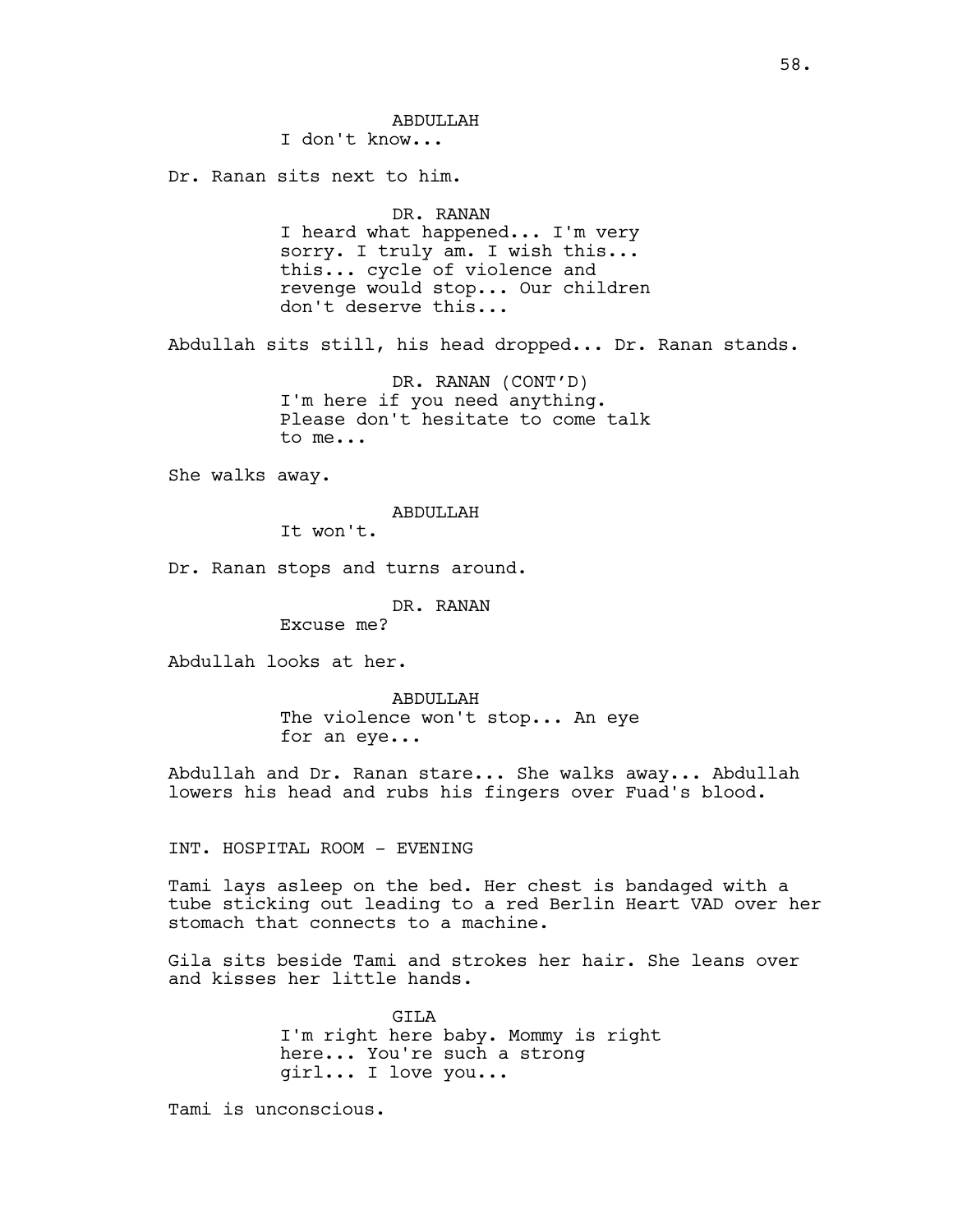EXT. OLIVE GROVE - AFTERNOON

Israeli Soldiers arrest a few Protestors and place them in the van...

Amir and Levi take out their metal shields, as rocks fly their way. Amir loads a tear gas gun and...

... aims it at the hill... BANG.

A canister shoots... it lands close to Hossein as he quickly KICKS it back down.

Amir aims his tear gas gun towards a crowd guarding a tree and SHOOTS...

The canister lands by a Protestor's feet. Smoke escapes and people disperse... coughing.

The soldiers put their masks on as smoke spreads through the air. Amir notices Noor by a tree...

Noor covers her mouth, she coughs, tears run down her cheeks. She backs up and heads towards the hill.

Levi shoots another tear gas canister. It lands next to a bush and sparks a fire.

Noor runs up the hill and joins Hossein and his friends. A canister lands on the hill. Hossein puts the canister in his slingshot and launches it down the hill.

It lands close to Amir. He comes out from behind his shield to kick, but gets HIT in the FACE by a ROCK. He bleeds from the nose and runs back behind the shield...

Rocks fly their way as Hossein and his friend launch them down...

Levi puts down his tear gas gun and lifts up his rifle... He aims at a Protestor and... BANG.

A PROTESTOR gets SHOT in the leg and falls.

Noor SCREAMS... anger fill her eyes....she picks up a rock...

INT. HALLWAY - EVENING

The Sun slowly sets... Abdullah checks the clock on the wall...

CLOCK: reads 6:10 PM.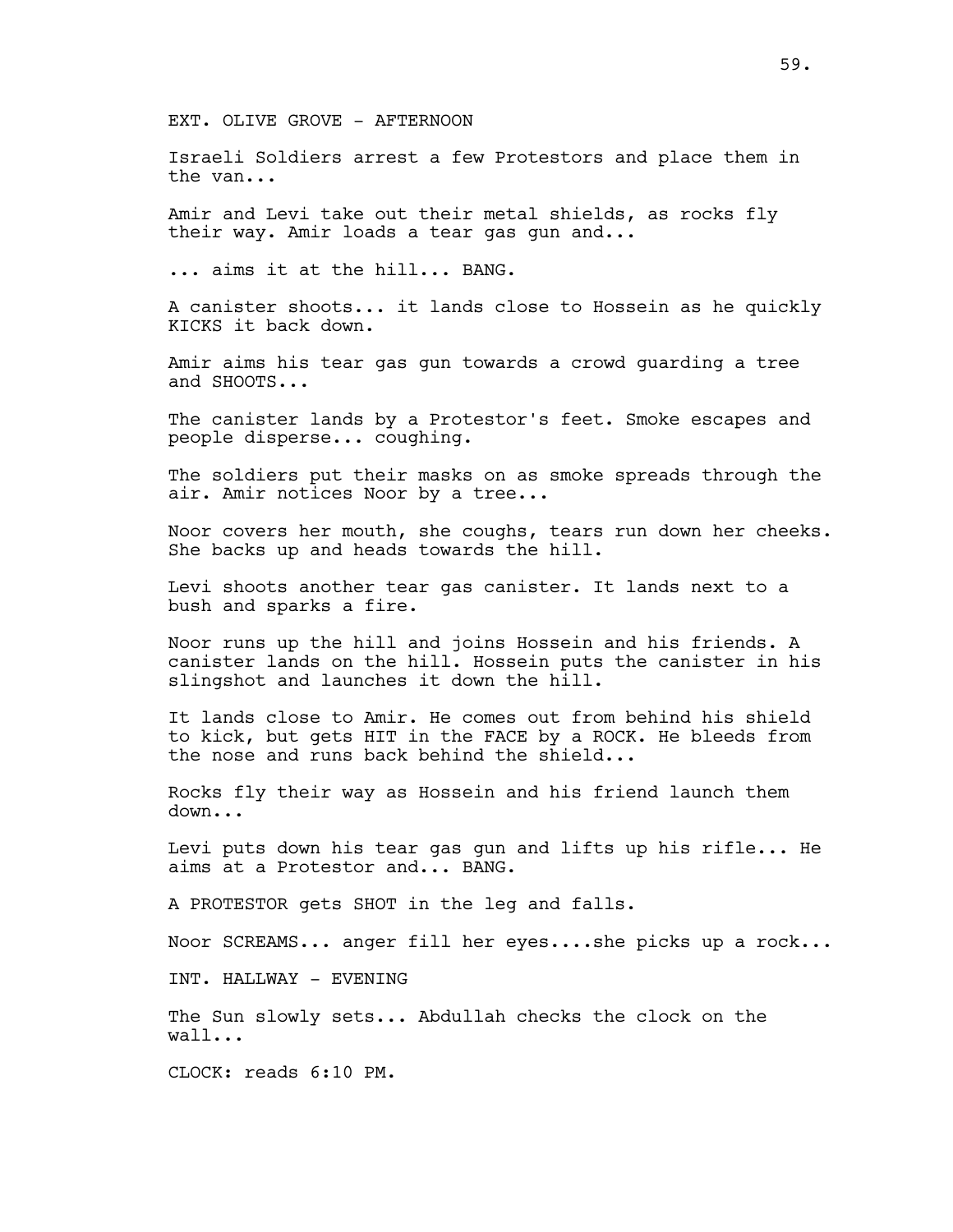He looks out the window and places his head against the glass. He shuts his eyes and listens to the sound of PEOPLE, CARS, KIDS... The sounds fade out... He hears himself breath... BAAAM... AN EXPLOSION!

Abdullah's head flies back as the window cracks.

A cloud of smoke appears not far from the hospital in the center of the town.

He stands in shock.

INT. HOSPITAL ROOM - EVENING

Gila and the Nurse rush towards the window, when suddenly...

TAMI

Mommy.

Gilda sees that Tami is awake. She runs back to her and holds her hand.

> GILA Hi baby. How do you feel? Are you okay?

Gila feels Tami's forehead... Tami blinks a few times, then passes out.

> GILA (CONT'D) Tami? Tami? (to the Nurse) Is this normal?

The Nurse has her hand over her mouth as she stares out the window. She glances back at Tami and nods her head.

Nurse quickly exits the room. Gila kisses Tami and follows.

INT. HALLWAY - EVENING

Gila enters the hallway filled with NURSES, PATIENTS and VISITORS all aimlessly standing around, shaken up.

A Nurse turns up the TV volume.

Everyone huddles around the small TV on the wall.

TV SCREEN: INT. NEWS STATION - Israeli Anchor places his hand over his ear piece.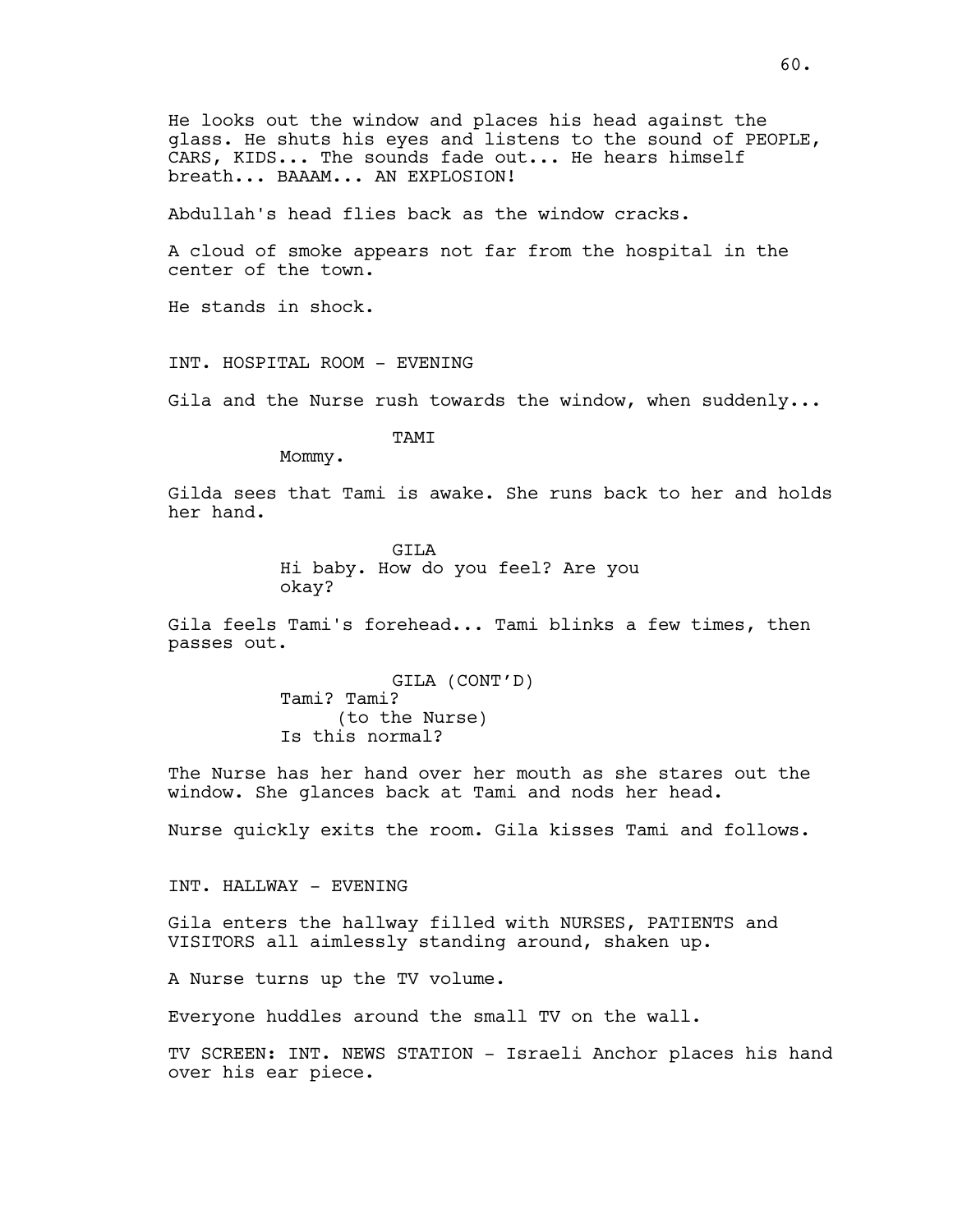ANCHOR We have breaking news. There's been an explosion...

TV SCREEN: HELICOPTER FOOTAGE SHOWS THE SMOKE FROM ABOVE.

Everyone in the hospital hallway watches the screen.

Abdullah stands by the window away from the crowd. He looks at the screen, then at the actual helicopter, hovering over the smoke.

TV SCREEN: A shaky camera films a dusty, shaken up REPORTER as he/she stands in the street.

> ANCHOR (O.S.) (CONT'D) We happen to have a correspondent who was reporting on another matter, at the site right now. Hello? Can you hear me? Tell us what happened.

REPORTER Yes... I... I can hear you. We're very shocked as you can imagine. There was a sudden explosion and...

ANCHORE (O.S.) What is it a suicide bombing? Where was it? Are there any casualties?

Gila holds her mouth. Everyone is upset as they watch the report... a Nurse cries... An ANGRY MAN in the crowd shakes his head...A few people make phone calls...

Abdullah is glued to the screen...

TV SCREEN: The handheld camera pans to reveal the aftermath of an explosion. Rubble, broken glass... bodies.

People at the hospital shriek.

TV SCREEN: The Reporter takes a few deep breaths. SIRENS can be heard approaching them.

> REPORTER There are casualties. I don't know how many... I think they were aiming for the bus station here in the corner of...

Gila PANICS. She PULLS out her phone and dials a number. RING... RING... RING.... No answer. She calls again... her hands shake... RING... RING...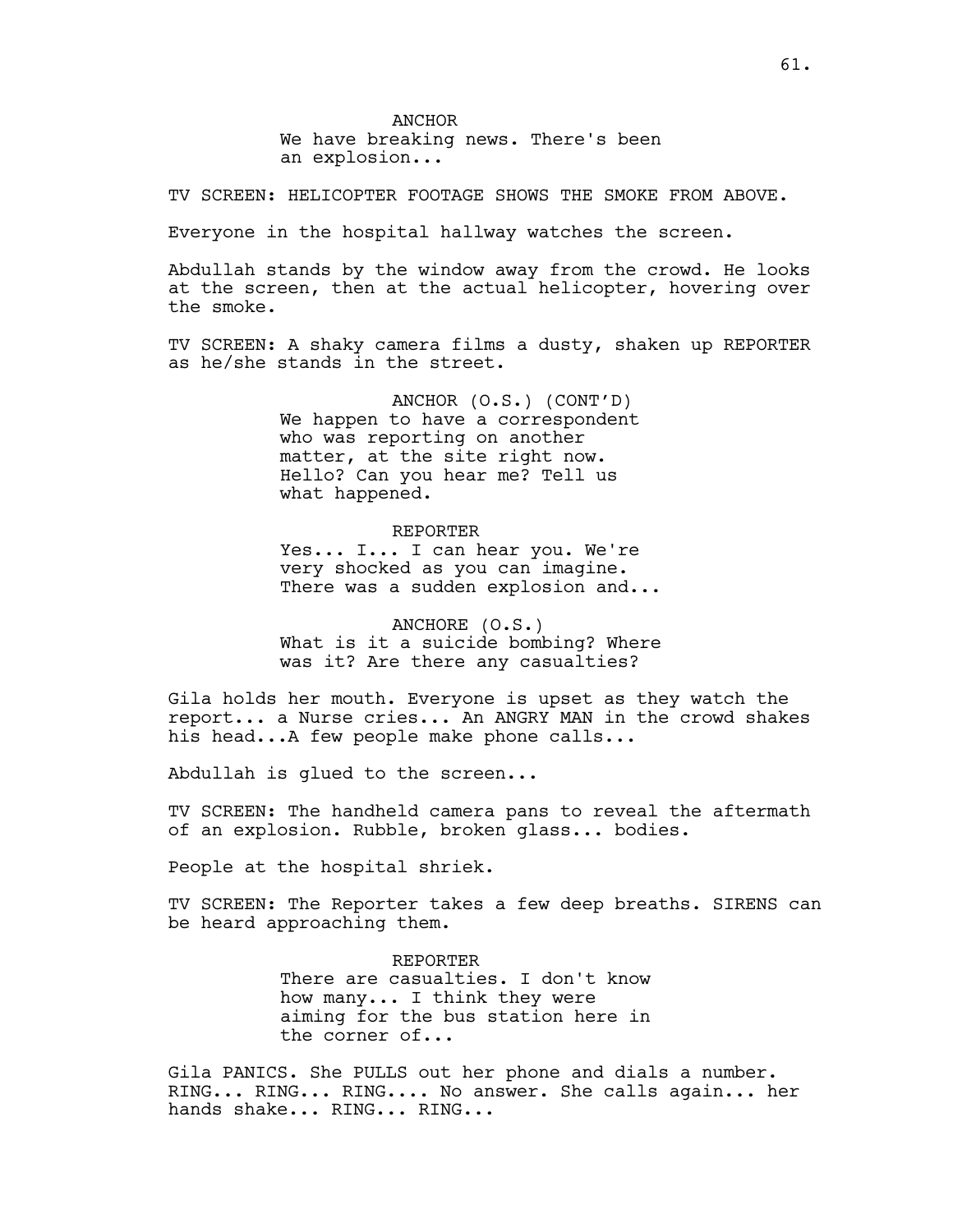SABBA

Hello?

GILA DAD, where's Daniel?

SABBA I don't know.

GILA What do you mean you don't know?

SABBA He's probably playing his damn game...

GILA (O.S.) I he home? Did you see him come home?

SABBA Yes. Where else would he be.

Gila is relieved.

Abdullah continues to watch the report.

TV SCREEN: Handheld camera shows a chaotic street. The police signal people to move. Fire fighters put out a fire; The paramedics help the injured...

> ANGRY MAN (O.S.) Fucking Arabs.

The Angry Man shouts at the TV.

ANGRY MAN (CONT'D) You want to DIE? Do it ALONE!

A few people agree with him.

Abdullah feels uncomfortable.

WOMAN How many people have to die before our defense team builds that wall?

Abdullah slowly moves away from the crowd...

Gila notices him.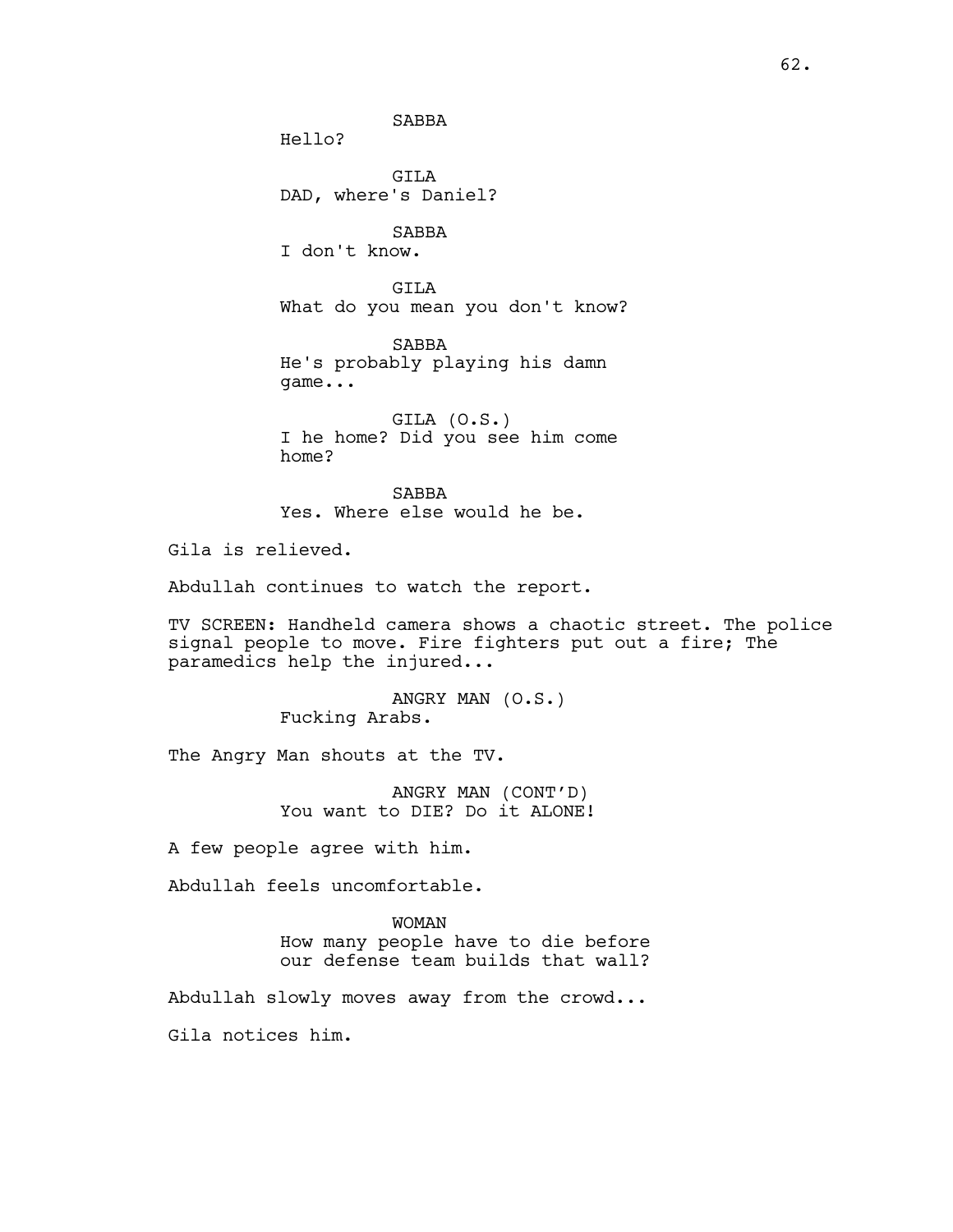GTT<sub>A</sub>

Don't blame our defense team. It's not their fault. It's people like HIM who we should blame.

She points to Abdullah, who almost made it out of the circle. He stops.

Everyone stares at him.

GILA (CONT'D) I don't even know what he's doing here. YOU DON'T BELONG HERE.

Gila faces the crowd.

GILA (CONT'D) I'm not comfortable with him being at the SAME hospital as my CHILD, while HIS BROTHERS are killing our people out there.

Everyone agrees. Abdullah ignores them and continues to walk. The Angry Man pulls his arm.

> MAN What is your business here?

ABDULLAH I don't have to explain myself to anyone.

ISRAELI WOMAN YES YOU DO.

Gila approaches Abdullah.

GILA WHY do your people do this to us? WHY don't you just let us LIVE IN PEACE?

Abdullah chuckles.

ABDULLAH

This...

He points to the TV.

ABDULLAH (CONT'D) happens to us EVERY DAY.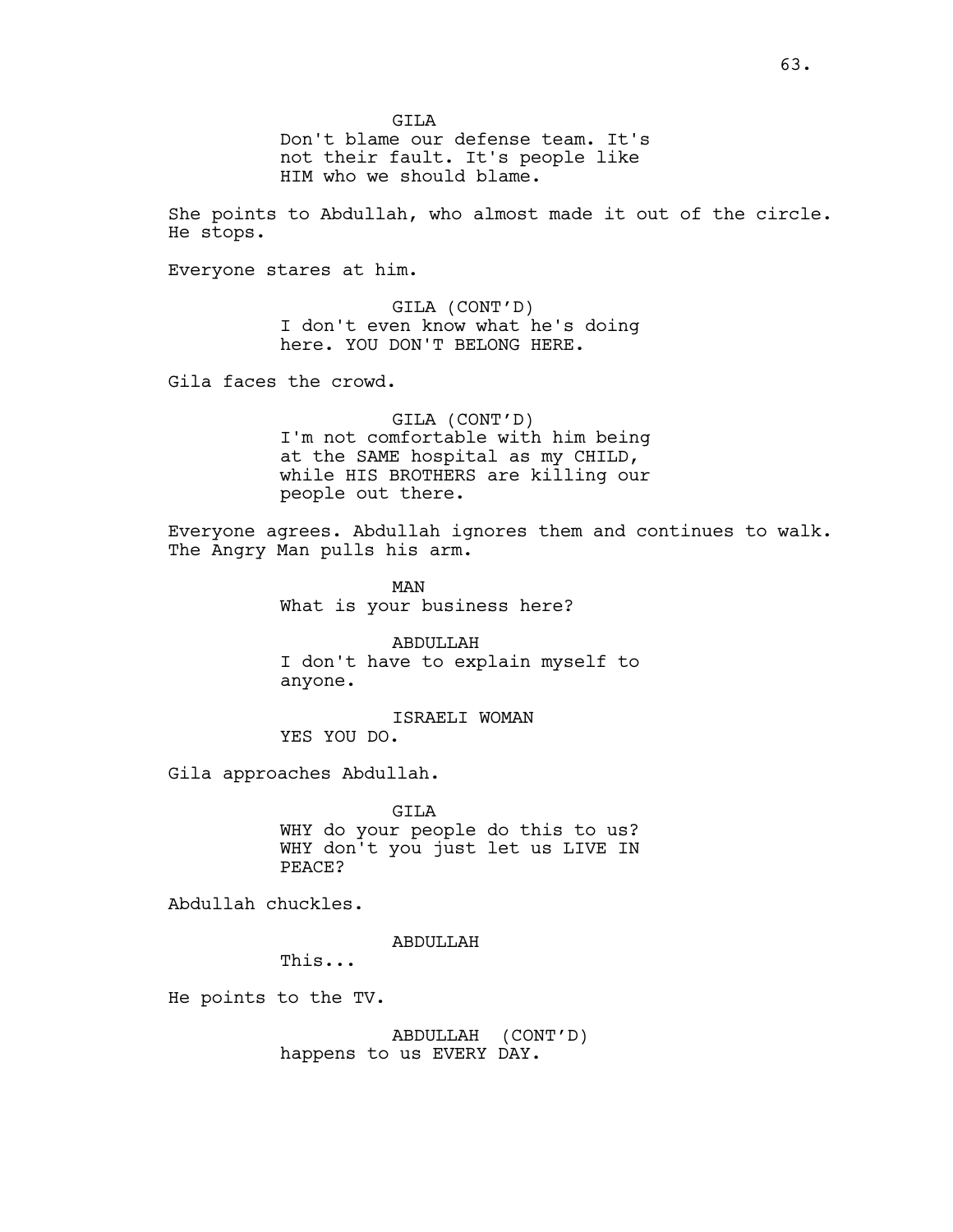GTT<sub>A</sub>

HAS AN ISRAELI CITIZEN EVER COME TO YOUR TOWN AND BLOWN HIMSELF UP?

ABDULLAH NO but they do a LOT WORSE...

GILA Worse than blowing up a bus station? With school girls and boys in it?

Gila takes a step closer to him.

ABDULLAH (yells) Is there a DIFFERENCE between BLOWING UP people and SHOOTING THEM RIGHT IN THE HEAD?

GTT<sub>A</sub> YES! ONE IS WORSE.

They get in each others' faces as the sound of AMBULANCE SIRENS get louder and louder...

> ABDULLAH More Palestinians have been killed than you can ever imagine...

GTT<sub>A</sub> You think Jews haven't suffered enough?

ABDULLAH They have, but WHY DO WE HAVE TO PAY THE PRICE?

The hospital door opens and the PARAMEDICS run inside the hall. Abdullah and Gila are forced to stand back as the gurneys are pushed passed them.

They both watch MEN, WOMEN and CHILDREN... bloodied and burnt... lay on the gurneys and pass them by.

The medics go through the emergency door and everyone chaotically disperses... Nurses rush to their stations... Gila stares at Abdullah with disgust... He walks away.

EXT. OLIVE GROVE - DUSK

Smoke rises in the orange sky as an olive tree burns...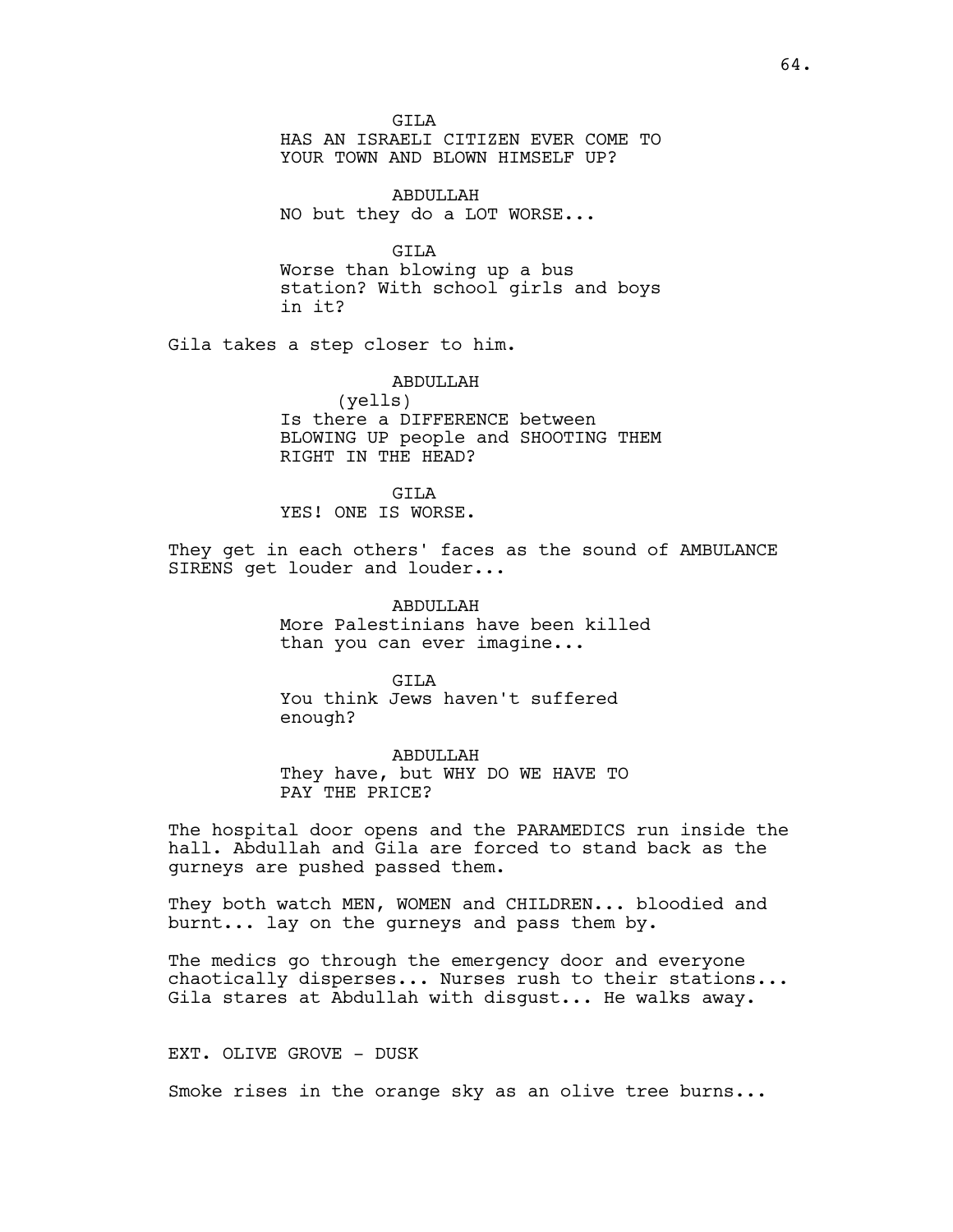Hossein, his Friends and now NOOR, continue to throw rocks.

Levi and Amir take guard behind the shields. Levi peeks his gun out and shoots.

Hossein's arm is GRAZED by a bullet. He falls back. Noor and the Friends, duck their heads down as bullets fly their way.

More trees and dried grass catch fire...

As the flames get bigger...the shooting dies down...

Amir, blood covering his nose, gestures to the soldiers to stop... He look up at the hill.

Noor drops the rock in her hand and stares at the once beautiful olive grove... now destroyed.

Tears well up in her eyes. Protestors help their injured... Noor helps Hossein up... Protestor slowly disperse...

A line of trees burn in-between Palestinians on one side and the Israelis on the other side...

Amir watches Noor through the flames as she walks away... He wipes the blood off of his nose.

Burnt bushes, uprooted trees, shattered glass, smashed canisters... Smoke rises to the sky... The sun slowly sets... the sky is now red like blood.

INT. ISRAELI HOSPITAL ROOM - DUSK

The hospital is filled with people. Everyone runs around. Dr. Ranan finds Abdullah in the midst of the chaos.

> DR. RANAN Fuad's surgery is done. Come with me.

Abdullah follows.

INT. EMPTY HOSPITAL ROOM - DUSK

Dr. Ranan opens the door and Abdullah enters an empty room with only Fuad's bed inside.

He rushes towards Fuad.

A tube sticks out of his mouth, attached to a ventilator. Another tube sticks out from behind his bandages and goes into a drain.... A monitor shows a graph...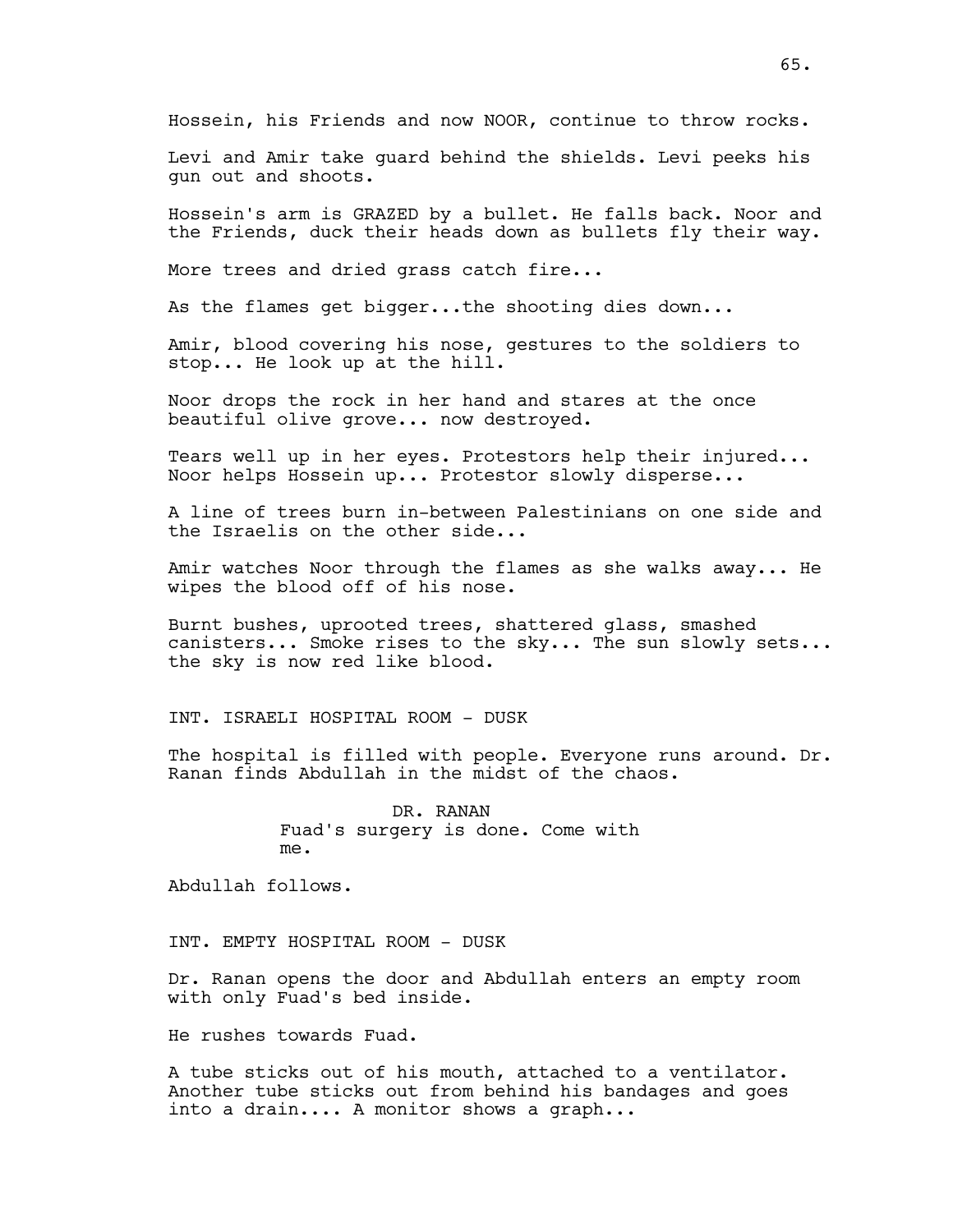Abdullah gently kisses Fuad's forehead and holds his hands.

DR. RANAN The bullet was taken out and they closed the wound... there was tissue damage... let's hope that he heals but even...

ABDULLAH He'll heal... he's a strong boy...

Abdullah kisses Fuad's hand.

Dr. Ranan lowers her head...

DR. RANAN ... but even if he heals... he most likely won't fully recover... There's a chance that he may have memory loss or... or not be able to walk again...

Abdullah stares at her... He drops to the chair beside Fuad... and rests his against the bed... He prays under his breath....

Dr. Ranan, upset... slowly exits and shuts the door.

INT. HOSPITAL ROOM -DUSK

Tami opens her eyes... Gila smiles at her. Their room is now filled with PATIENTS and NURSES running around...

GILA

Hi baby.

Tami turns her head over to the bed beside her's... a CHILD with burnt face is being treated.

TAMI

Mommy what happened to him?

Gila looks over at the Burnt Child... She nervously flags down a Nurse.

> GTT<sub>A</sub> I'm sorry, is there another room we could take Tami to? A more quiet room where she could rest?

> NURSE No... I'm sorry. We're very full as you can see.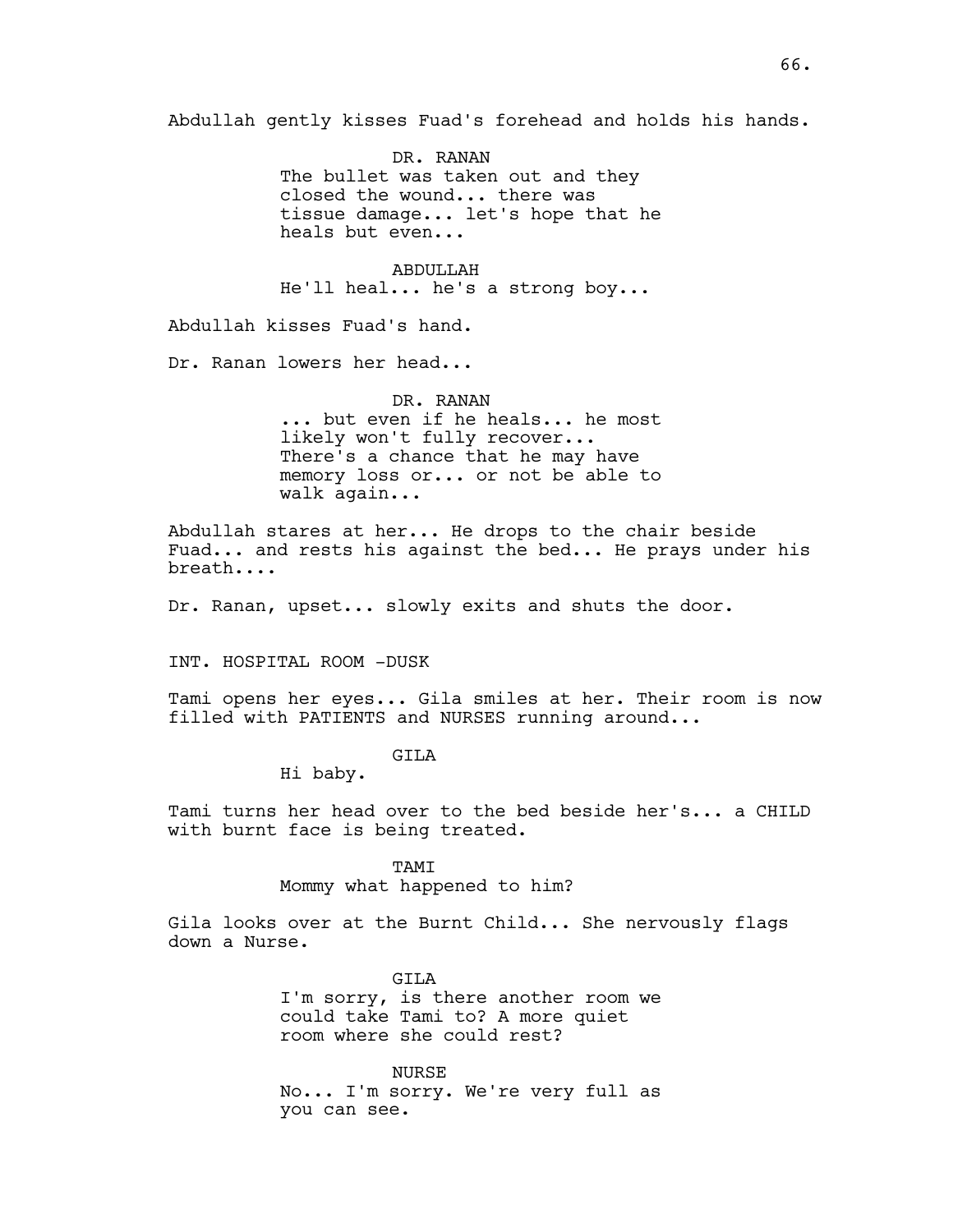GILA Please. She's getting very anxious. I don't think that's good for her... The Nurse glances at Tami. People MOAN and CRY. NURSE I'll see what I can do. GILA Thank you so much. The Nurse walks away. Gila holds Tami's hand. TAMI Mommy what happened to the boy? GILA Bad guys did something... very bad. TAMI Why? GILA They just want to hurt us. TAMI Who are the bad guys? GILA The ones your brother is fighting. The Nurse comes back. **NURSE** I can move her. INT. HALLWAY - DUSK Tami's bed is rolled down the hallway. Gila follows holding the heavy duffle bag. The Nurse stops at a closed door and opens it... She rolls Tami's bed inside. Gila follows. INT. EMPTY HOSPITAL ROOM - DUSK Abdullah glances up at a Nurse rolling in a bed. He suddenly locks eyes with Gila...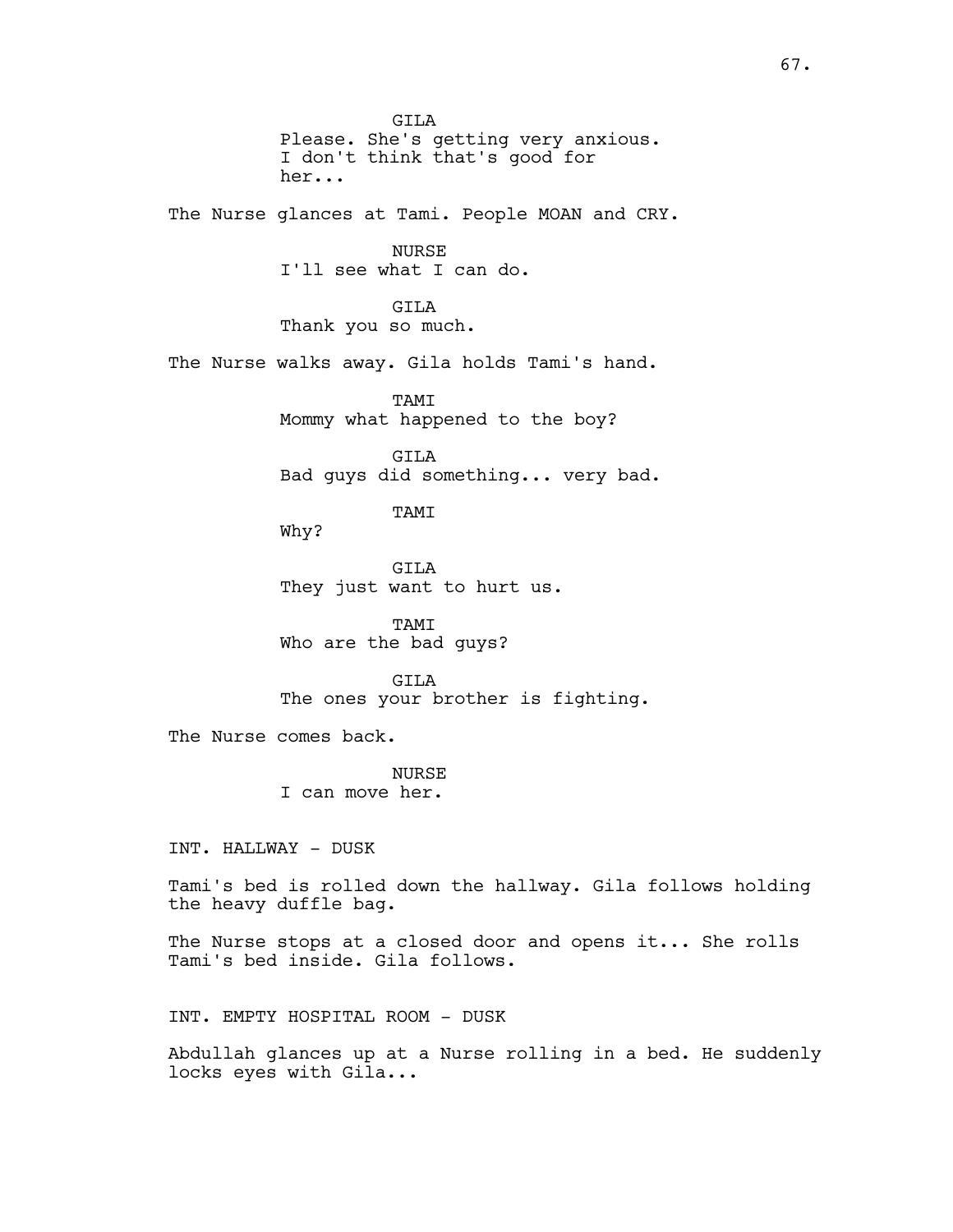The Nurse places Tami's bed close to Fuad's bed and locks the wheels. She connects the IV and rearranges the machines...

Gila nervously looks at Abdullah... and finally approaches the Nurse...

> GILA I'm sorry... But is there another room we could go to?

The stops and looks at Gila with frustration.

#### NURSE

Why?

Gila gestures to Abdullah with her eyebrows. The Nurse turns her head to Abdullah and Fuad, then back at Gila.

> NURSE (CONT'D) (whispers) I'm sorry. This isn't a hotel. We're in a state of shock. You just have to make do with what there is.

She hands Gila a button.

GILA Press this if you need anything.

The Nurse exits and shuts the door.

Gila uncomfortably looks at Abdullah whose chair faces Tami's bed... She notices a sheer curtain hanging from the ceiling between the two beds and approaches it.

Tami gets a good look at Fuad before Gila PULLS the curtain between their beds....

She pulls up the chair and sits next to Tami... Gila clears her throat and pulls out a Torah from the duffle bag.

TAMI

Mommy?...

GILA

Yes.

TAMI Why did the bad guys hurt that boy?

Tami gestures to Fuad... Gila is lost for words. She pulls out crayons and a sketchbook from the duffle bag.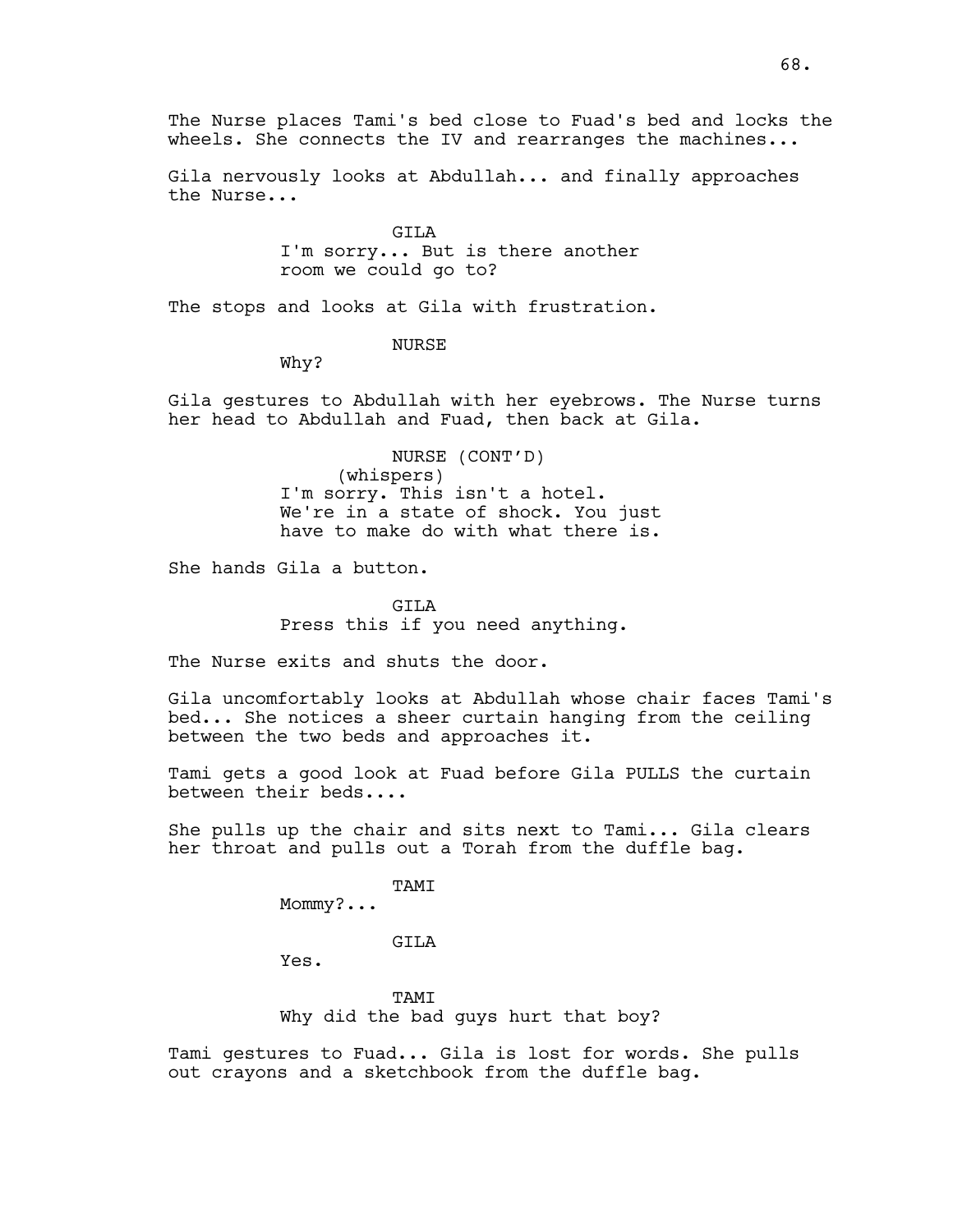GTT<sub>A</sub> Here baby. Why don't you draw something?

Tami takes the crayons and slowly starts to draw...

Gila and Abdullah sit in a big room beside their children's beds... with a white curtain hanging between them...

EXT. OLIVE GROVE - TWILIGHT

Floodlights shine light on the perimeter. The white sprayed line is still visible on the smoky, burnt grass. A firetruck drives away as a soldier picks up trash from the ground.

Amir stares at the destroyed Olive grove as he holds his rifle in hand...

Levi approaches with a first-aid kit.

LEVI You need something for that face'a yours?

Amir feels his nose and shakes his head.

AMIR

I'm okay.

LEVI I told you they're out to get ya. It's okay though, you'll live through this one.

Amir smirks. Levi approaches the next soldier.

A big TRUCK pulls off of the road and into the field.

It stops. The driver gets out and walks to the back of the truck and opens the door.

3 long spikes hold barbed wire fencing. The driver pulls the edge of the fence down and nails it to the ground over the WHITE LINE.

The truck Driver gets in the vehicle and drives... unspooling barbed wire fence behind it as it moves forward.

Amir stares down... his feet are on both side of the line. He steps over to one side as the truck passes him, locking him in the Israeli side...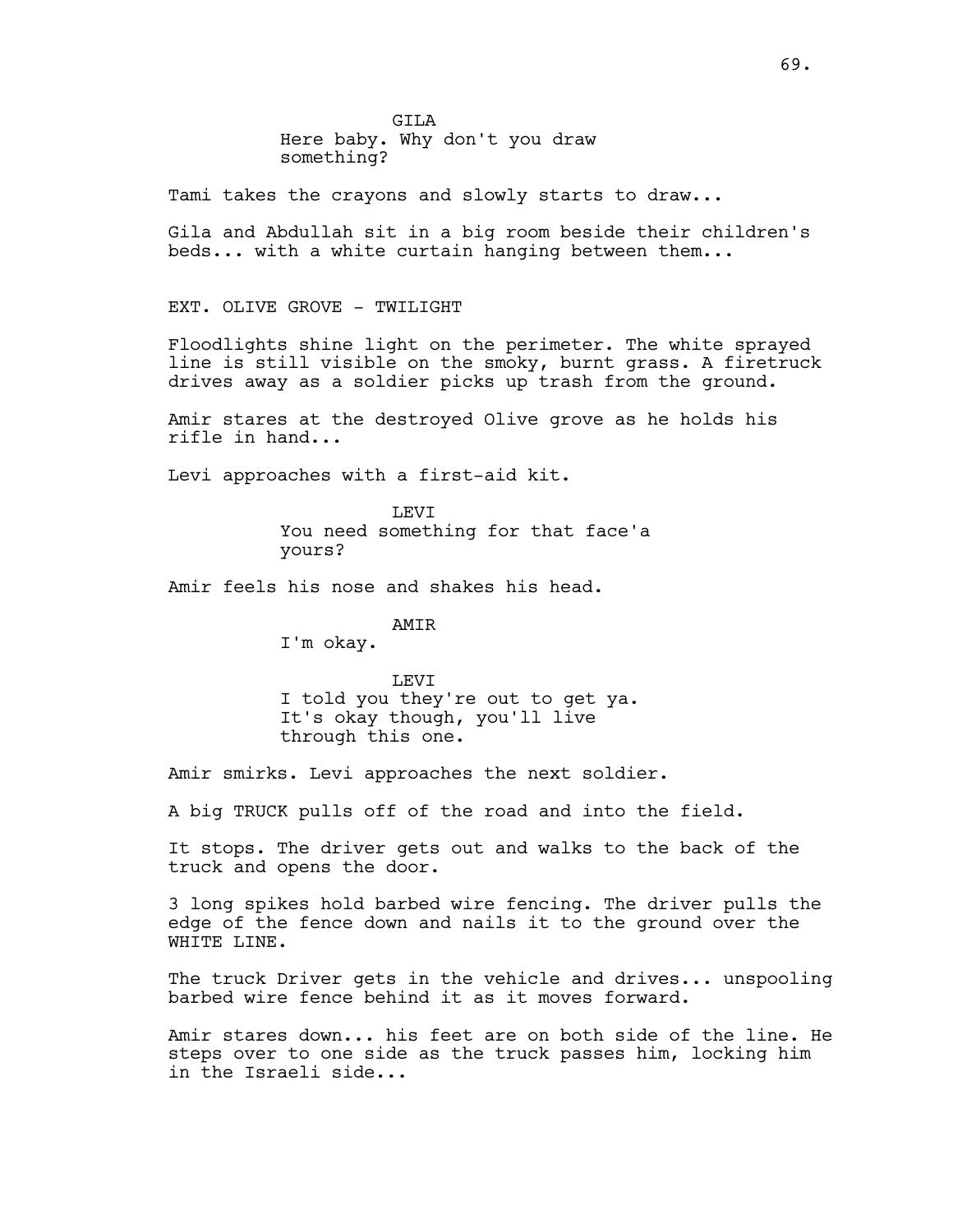## INT. LIVING ROOM - NIGHT

The TV entertains itself. Grandfather prays in the corner of the living room.

Noor rocks her baby cousin over her legs. Hossein SCREAMS in pain from the bedroom.

She puts the sleeping baby down and walks to the door.

INT. FUAD / HOSSEIN'S BEDROOM - NIGHT

Aunt Mona and Grandmother, help Hossein put a shirt on. His arm is bandaged.

> GRANDMOTHER Come eat some soup.

HOSSEIN I'm not hungry. I just want to sleep.

They slowly exit the room. Noor stands by the door...

HOSSEIN (CONT'D) Any news from Baba?

Noor shakes her head and glances over at Fuad's bed.

HOSSEIN (CONT'D) Okay... I want to sleep. Shut the door please.

Noor gently closes the door.

Hossein waits for a moment... then sits on the ground and quickly pulls out a box from underneath his bed.

With every movement his arm HURTS.

He unfolds a small piece of paper.

INS: There are instructions drawn, on how to make a homemade bomb in a bottle.

INT. NOOR'S BEDROOM - NIGHT

Noor enters her bedroom. She pulls out her journal and sits on her bed and scrolls through it.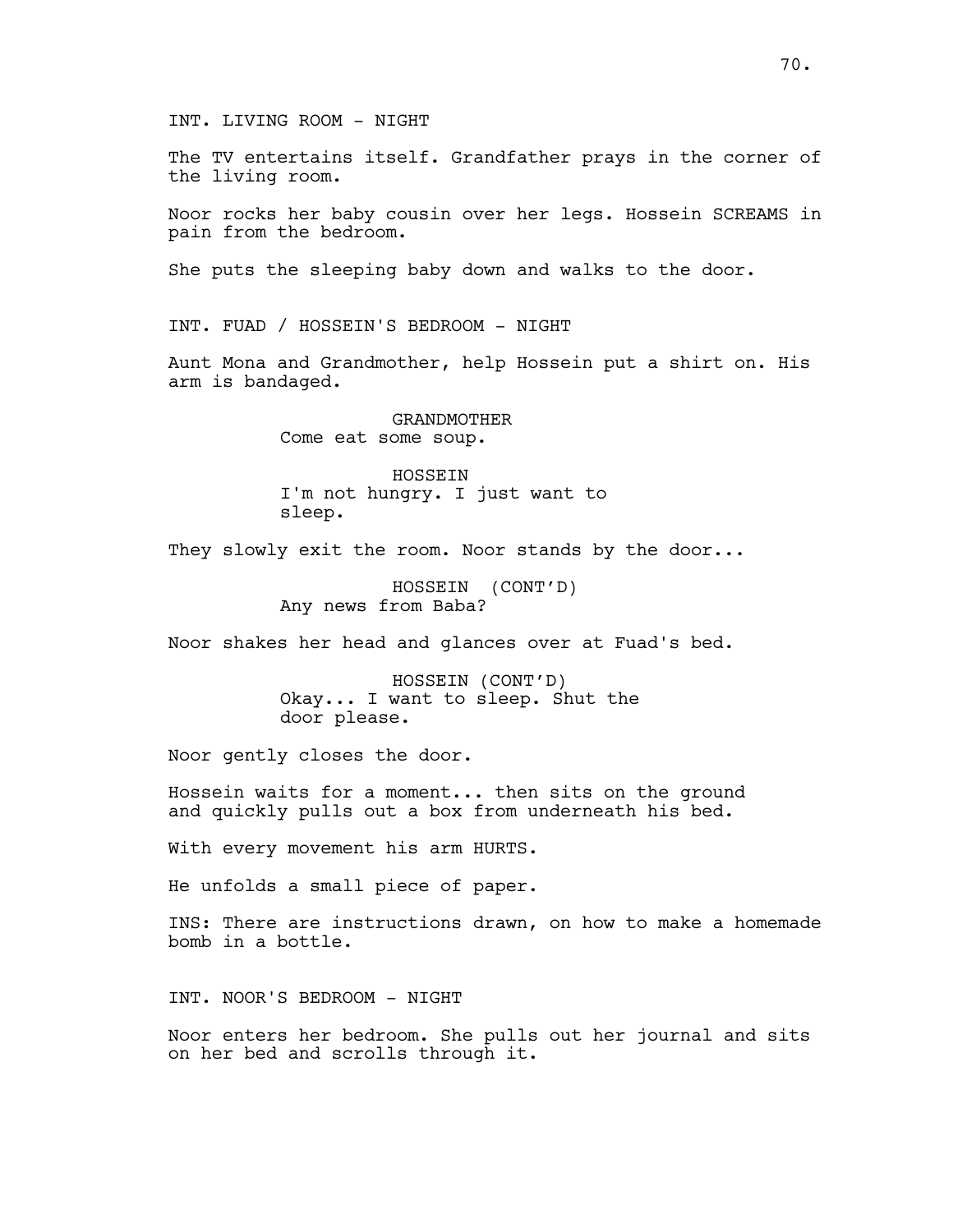Noor laughs and rips a page off... and another... and another. She rips ALL of her diary book and SCREAMS into her pillow.

INT. HOSPITAL ROOM -NIGHT

SKETCHBOOK: A childish, stick-figure of a girl and a boy is drawn by Tami.

She adds a flower in the girl's hand and carefully colors it...

Tami holds the paper out to Gila who is reading the Torah.

TAMI

Finished.

Gila takes the drawing...

GTT<sub>A</sub> Wow... it's beautiful. Do you feel okay honey? Would you like some water?

She feels Tami's forehead.

**TAMT** You can give it to him now.

GILA

To who?

Tami points at the curtain. Gila confused... then realizes..

GILA (CONT'D) Oh... No... NO!

TAMI

Why?

GILA (whispers) Because... because he's asleep.

TAMI He can see it when he wakes up.

Gila puts the drawing down and tucks her in bed.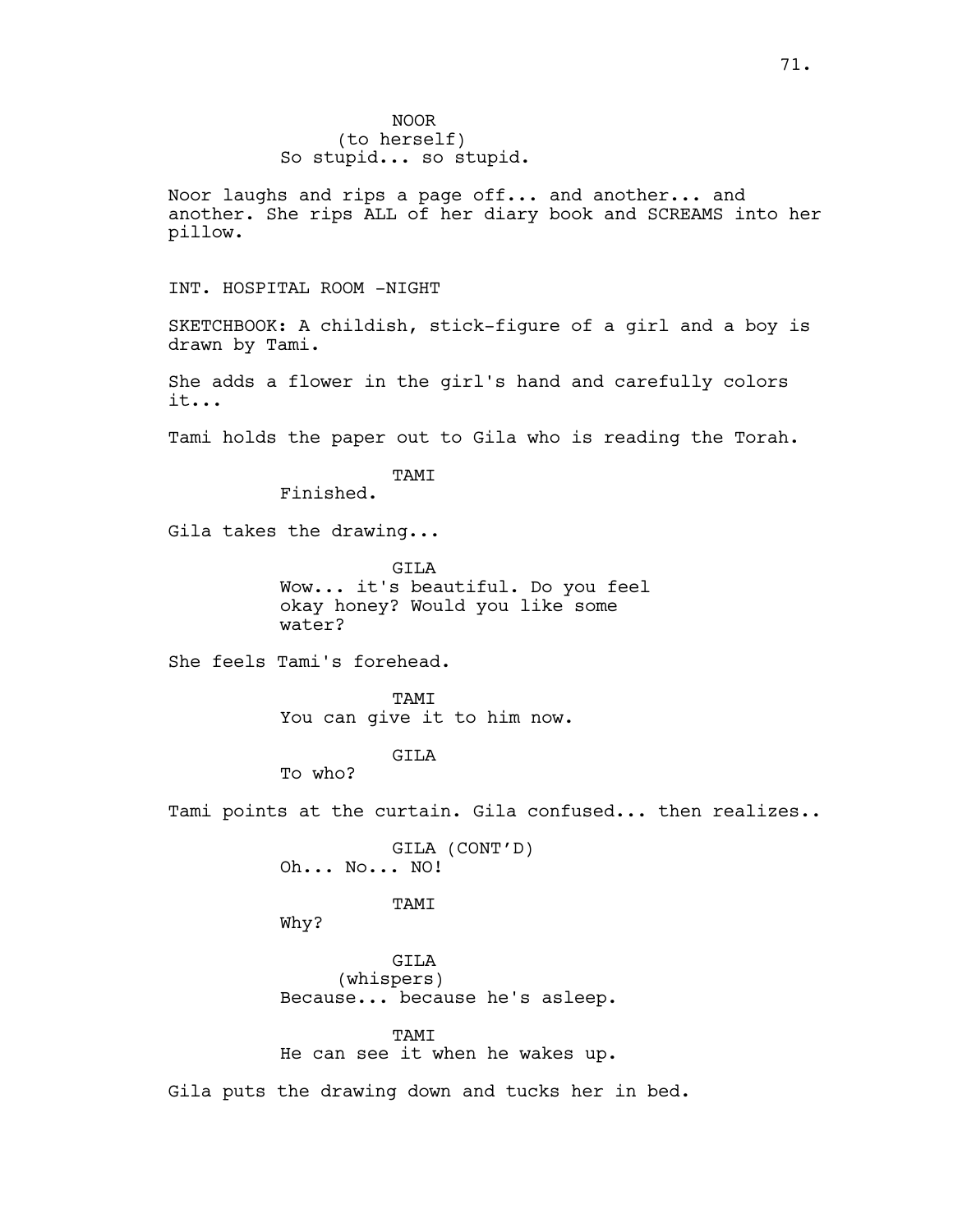GTT<sub>A</sub> No honey he's asleep and you should rest too. **TAMT** But I drew it for HIM... GILA (whispers) I can't just go put a drawing on someone's bed Tamar. No! TAMI Give it to his Dad then. GILA (whispers) He's too busy (louder) THAT'S ENOUGH. Now rest please. Gila puts the drawing on the table and puts away her crayons... Tami's eyes well up. GILA (CONT'D) Oh honey... TAMI Why don't you give my drawing to him... I drew it for him... Tears fall down Tami's eyes. Gila strokes her hair... GILA What a silly little girl. Don't cry honey. Please don't cry. Gila looks at the drawing again... SKETCHBOOK: A boy and a girl stand in a field and smile. The girl has a flower in hand. She glances at Tami... GILA (CONT'D) I'll give it to him if you stop crying. Tami holds her tears back. Gila is nervous... She rips the paper out of the sketchbook and hesitantly walks over to the curtain... she takes a moment and... opens the

corner of the curtain...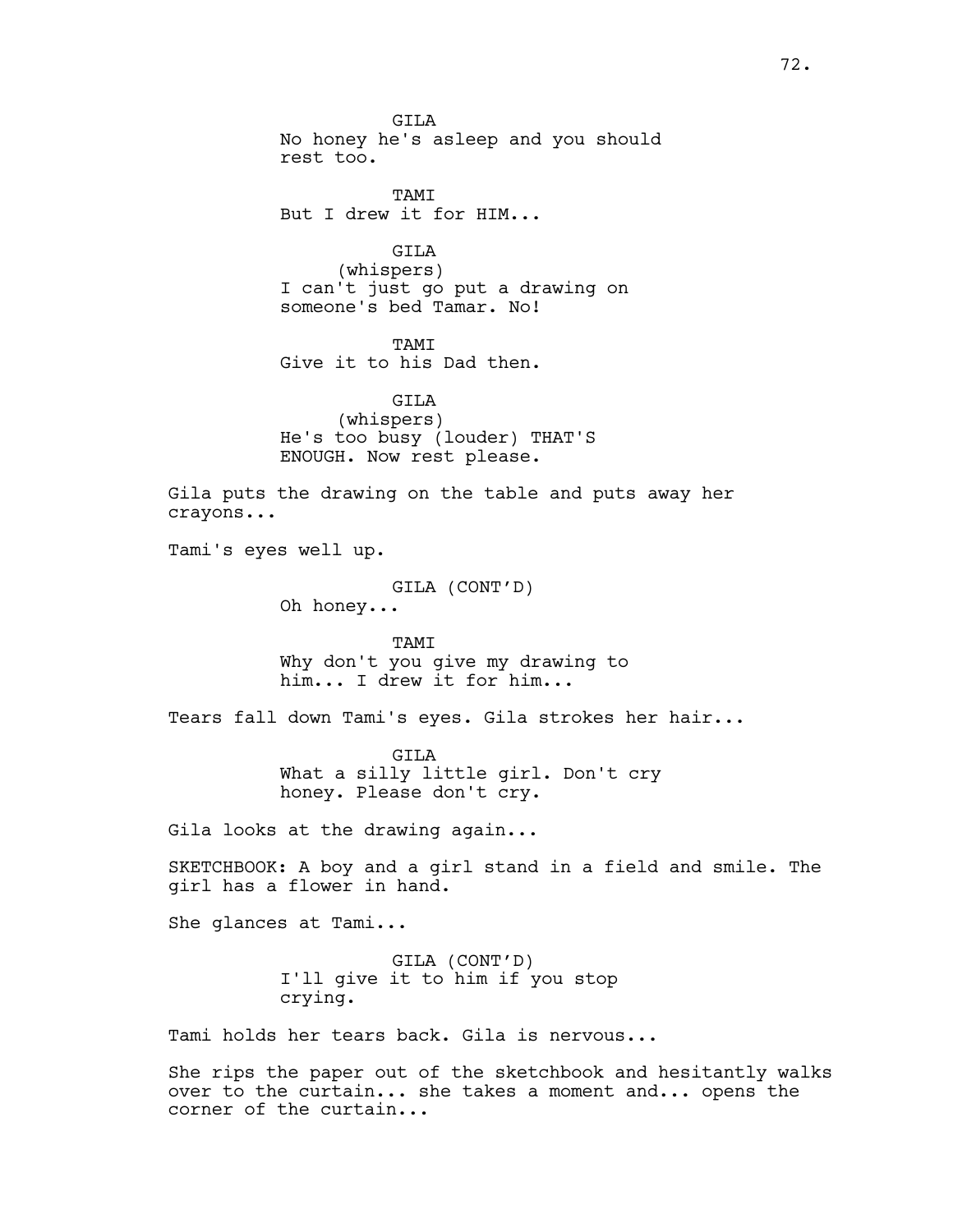Gila coughs to get Abdullah's attention. But he has his head down and prays.

> GILA (CONT'D) My daughter.... My daughter drew this for your son....

Abdullah doesn't react.

Gila awkwardly looks back at Tami.... Then takes a step towards Fuad...

... and gently places the drawing on his bed. She goes back and shuts the curtain.

Abdullah lifts his head and looks at the drawing.

DRAWING: The smiling faces of two kids stare back at him.

Gila sits on the chair and awkwardly smiles at Tami.

ABDULLAH (O.S.) Who drew this?

Gila turns her head...

GILA Excuse me?

ABDULLAH (O.S.) Who drew this?

Gila pulls the curtain half way open.

GILA My daughter drew it. For your son.

Abdullah leans to the side and looks at Tami.

ABDULLAH YOU drew this?

Tami nods her head... Gila looks confused...

Abdullah holds the drawing against his eyes...

ABDULLAH (CONT'D) Are you sure? It's pretty good...

Tami smiles...

ABDULLAH (CONT'D) You've taken drawing classes?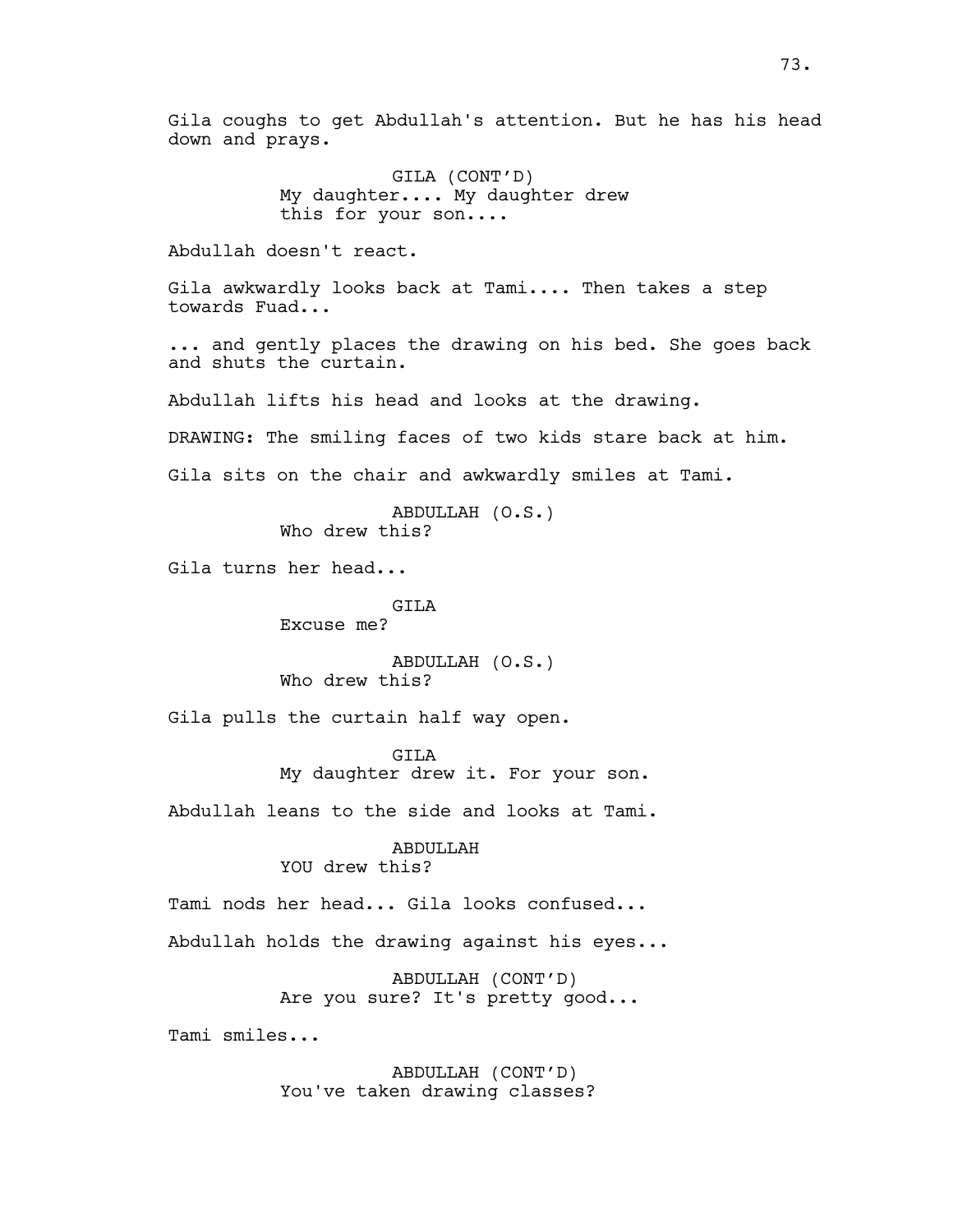Tami shakes her head NO.

Gila smiles...

Abdullah squints and looks at the girl on the page.

ABDULLAH (CONT'D) This one looks like you.

Tami smiles... Abdullah moves the paper back and forth across his face, checking to see if Tami and the drawing look alike.

She laughs.

Gila is so happy to see Tami laugh.

ABDULLAH (CONT'D) Big eyes, small nose, cute curly hair... this must be you.

Tami nods her head...

ABDULLAH (CONT'D) I knew it! ... Well thank you for drawing it... I'll put it right here and give it to my son when he wakes up.

Abdullah places the painting under Fuad's hand. Gila glances at Fuad and the head bandages...

> TAMI I can draw a horse and a rabbit too!

Abdullah acts impressed.

ABDULLAH Wow... So are you going to be a painter when you grow up?

TAMT YES... AND a doctor.

ABDULLAH And a doctor?

Gila laughs.

TAMI Yes... AND a farmer.

Abdullah and Gila laugh together...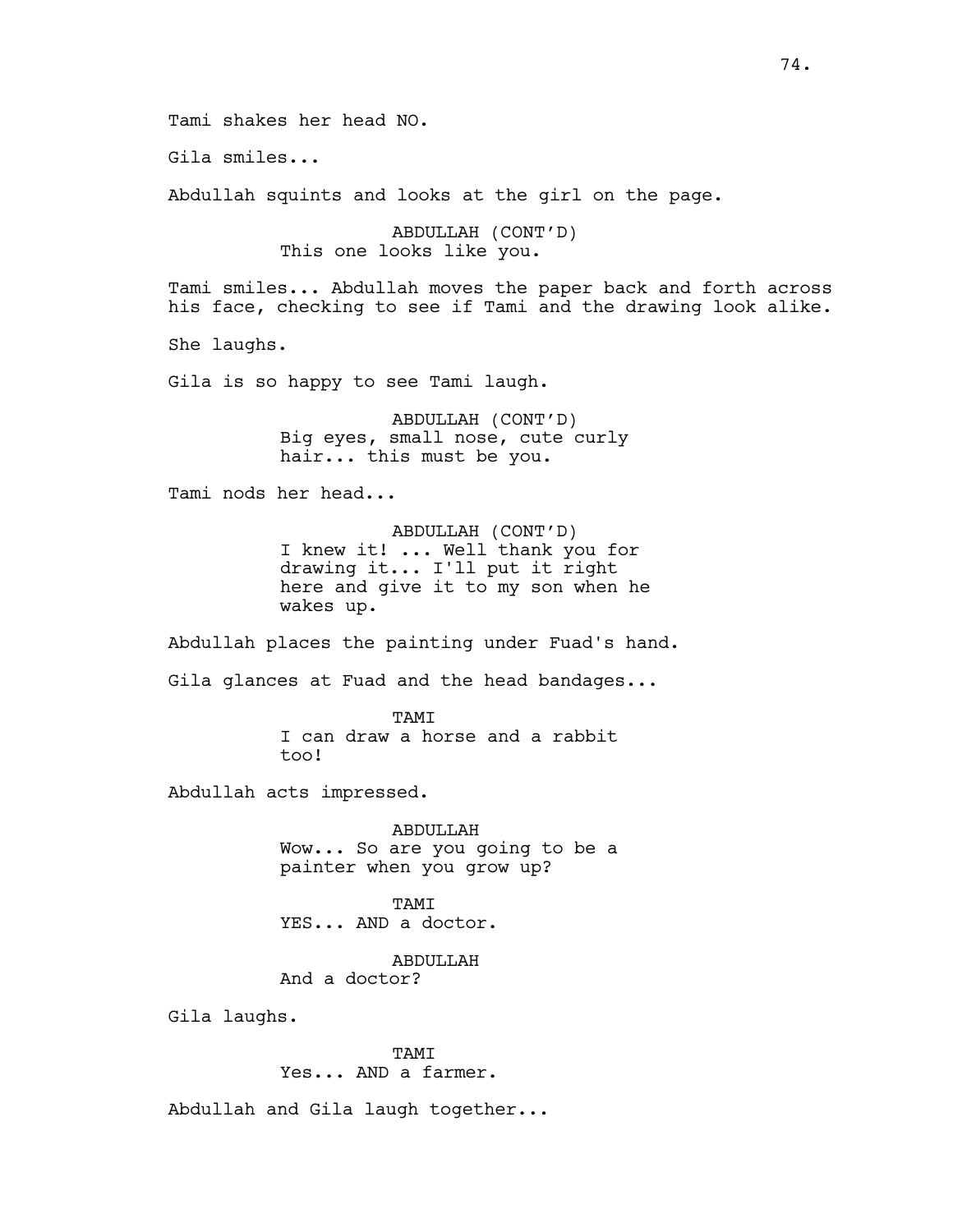Gila's smile fades away... Tami suddenly keeps blinking... She looks tired... Gila feels her forehead and tucks her in again.

# GILA

Okay time to rest now.

Tami blink and blinks until she... passes out...

Abdullah leans back...

GILA (CONT'D) Thank you... for your compliments.

ABDULLAH I wasn't joking, she's pretty good.

They awkwardly communicate through the half-open curtain.

Gila turns her chair towards him.

GILA Drawing is her favorite thing to do... She doesn't go anywhere without her crayons...

ABDULLAH What's her name?

GILA Tami.... well Tamar.

ABDULLAH That's a nice name. Is she your only child?

GILA No... I have 2 more ... BOYS!

ABDULLAH Me too actually... 2 boys and a girl.

GILA How old are they?

ABDULLAH Fuad is my youngest, he's 6.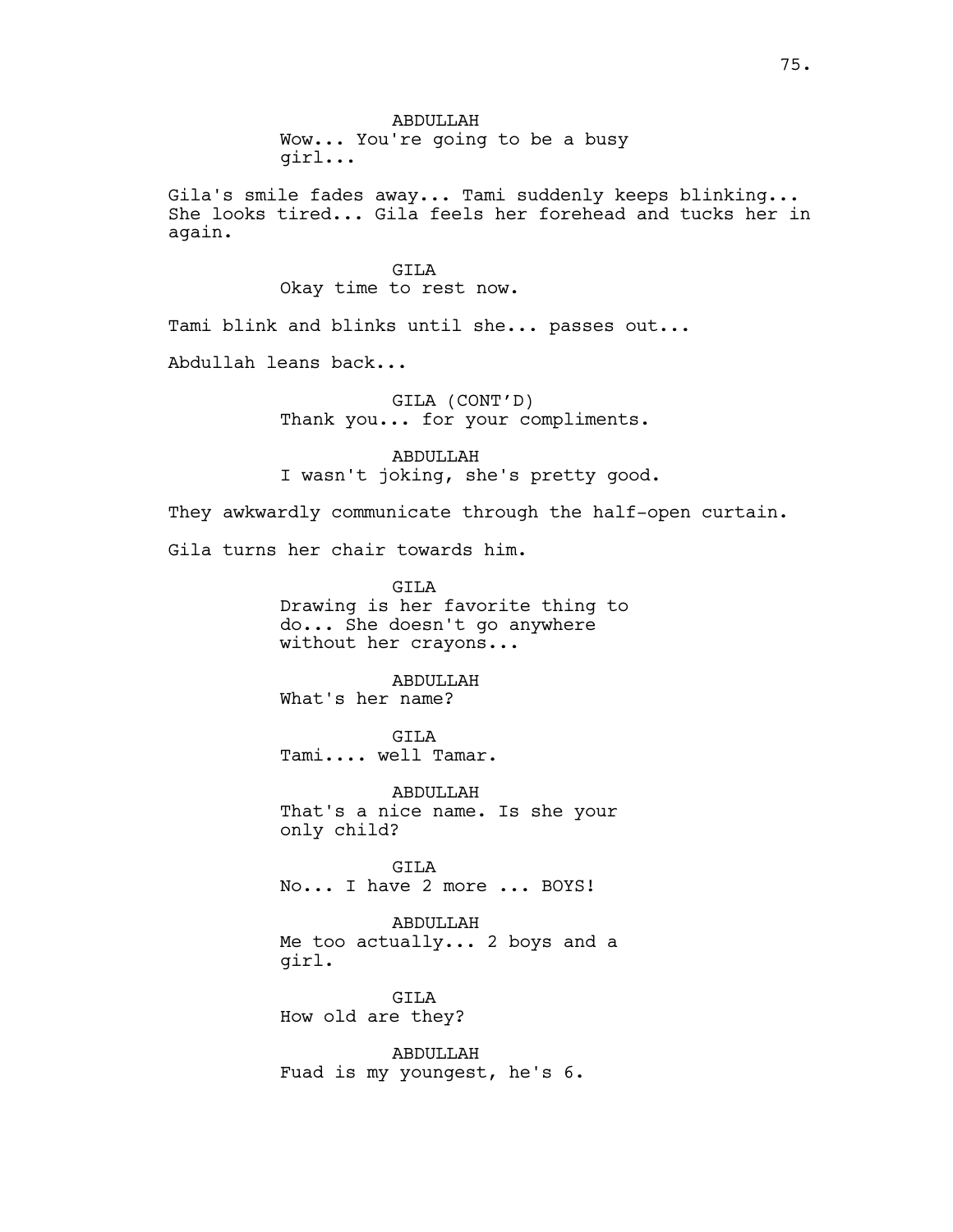Gila leans over and glances at Fuad with a smile... She lowers her head...

> ABDULLAH (CONT'D) My other son is 13, and my daughter is 16.... What about you?

> > GILA

I'm uh 40...

ABDULLAH

No...

He smirks.

ABDULLAH (CONT'D) Your kids...

GILA

Oh...

Gila chuckles... embarrassed.

GILA (CONT'D) Tami is 5, my oldest is 18 and the middle one is 10... who's home probably playing video games...

ABDULLAH Ah yes. My boys are addicted too.

Gila rolls her eyes.

GILA It's that age... nothing else matters... only games, action movies, soccer...

Abdullah laughs and nods his head...

GILA (CONT'D) My 10 year old can live in front of the TV... Literally...

ABDULLAH

Same...

GILA If you just sprinkle a little bit of food here, leave a little cup of water there, he's good to go for a whole month straight.

Abdullah laughs.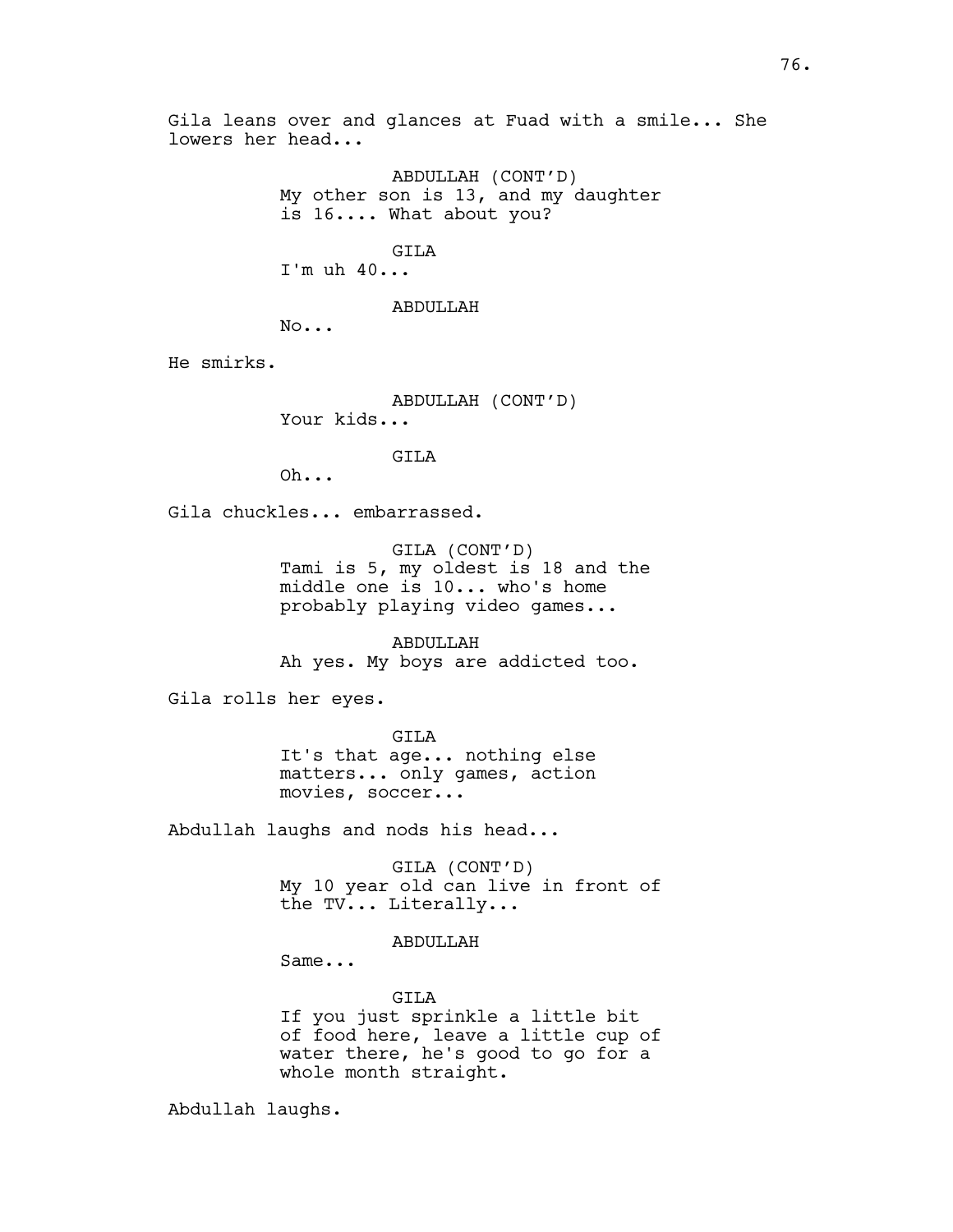#### ABDULLAH

My kid WOULD get up for a bathroom break, but that would be the ONLY reason to step away from the TV...

The two parents laugh.

GILA I always say that if there's an earthquake they won't even notice.

They crack up.

ABDULLAH They wouldn't even flinch...

GILA The whole neighborhood could blow up and they won't even know....

Their laughter dies down as they realize what was just said... awkward silence...

Gila suddenly pulls out clothes from the duffle bag and lays them over her lap one by one.

Abdullah notices Tami's tubes, Machine, etc...

ABDULLAH Do you mind if I ask... what your daughter is here for?

Gila flattens the clothes on her lap.

GILA She has.... Cardiomyopathy... it's a heart condition.

The curtain remains half closed, half opened.

GILA (CONT'D) We found out when she was only 11 months old and have pretty much been in and out of hospitals ever since...

ABDULLAH When will she get better?

Gila presses on the clothes....

GILA Well... the doctor said that she might have... a heart failure...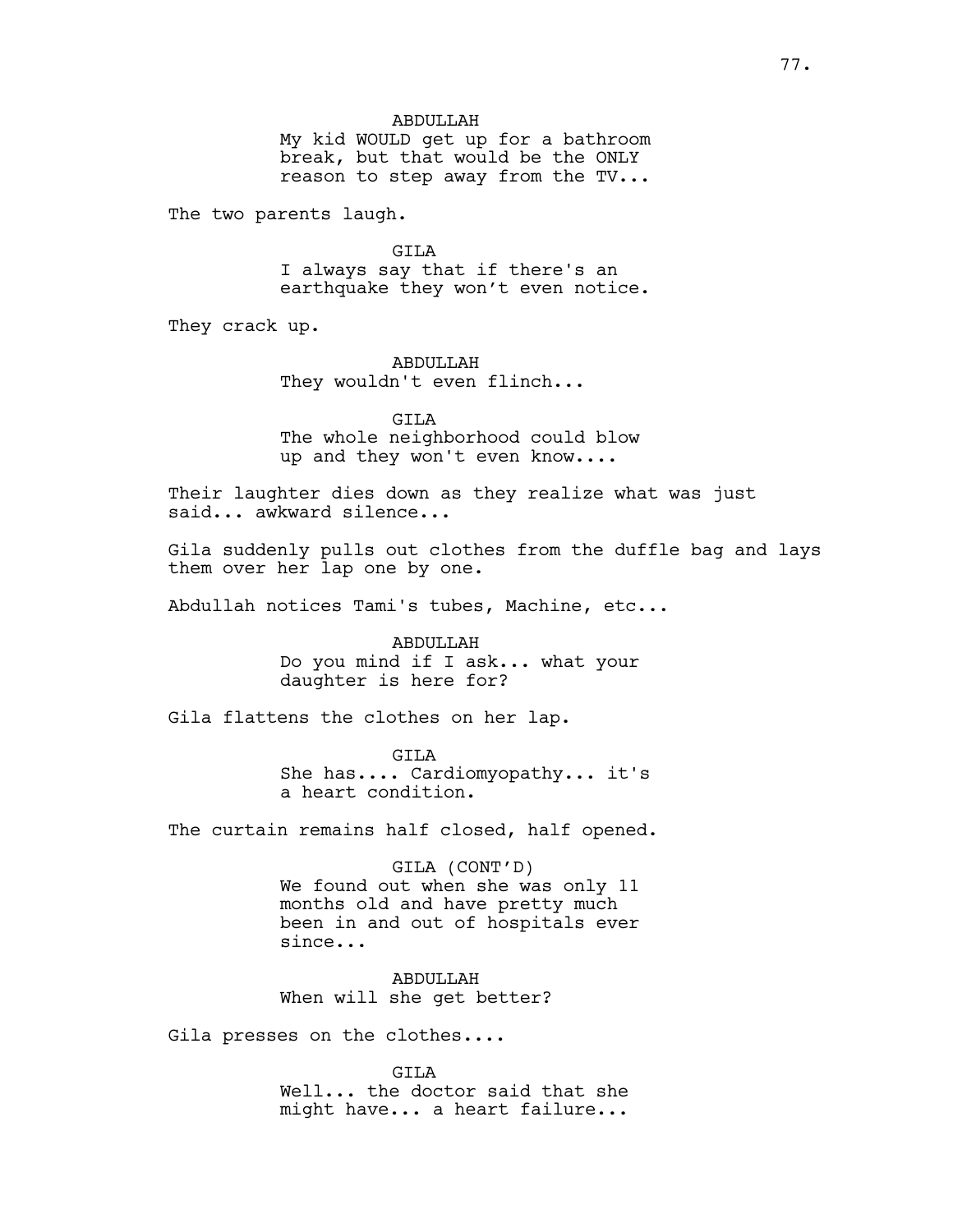Abdullah pulls his chair closer too and opens the curtain slightly more.

They're positioned across from each other with a half-opened curtain between them. Their children lay asleep behind them.

> GILA (CONT'D) (lower voice) ... So we decided to remove her heart... and replace it with a mechanical one for now...

Abdullah stares at the small mechanical heart on Tami's bed.

ABDULLAH How can someone without a heart be so sweet?

Gila's eyes well up. She smiles.

GILA She's is... she's very sweet...

ABDULLAH Inshallah she'll get better.

GTT<sub>A</sub> I pray everyday...

She smirks.

GILA (CONT'D) Sometimes I have the silliest dreams for her. I wish for her to be able to run.. and play outside... and fall, and scream. Come home all... muddied up and dirty...

She laughs as tears fall down her cheeks.

Abdullah glances at Fuad...

ABDULLAH (sarcastically) Then you'd wish she'd just stay home and watch TV instead.

She laughs and wipes her tears... She glances at Fuad...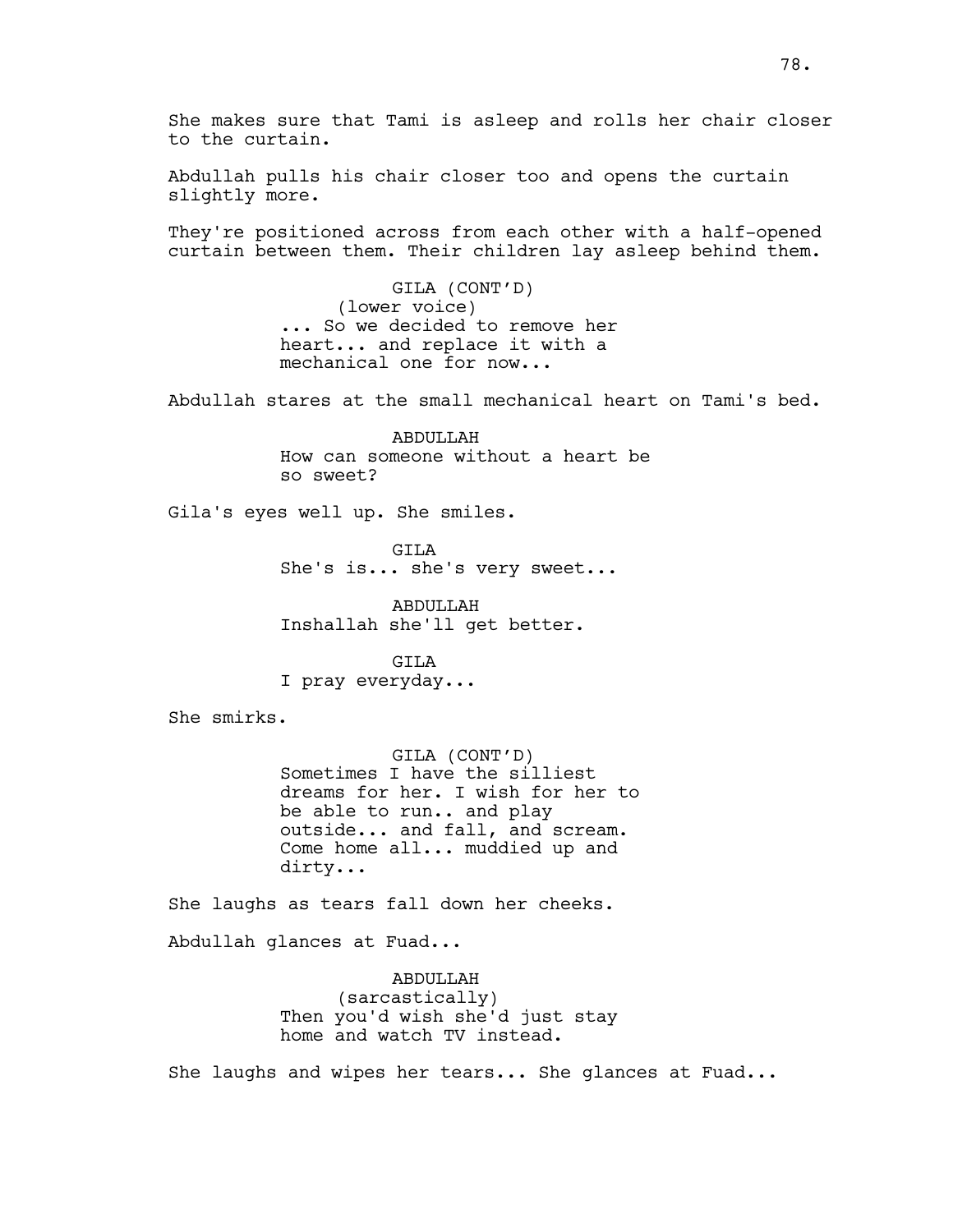# What happened to your son?

Abdullah gathers his thoughts.

ABDULLAH We're a part of a board game...

He takes a deep breath and looks at her.

ABDULLAH (CONT'D) Except... we're not the players, we're just the pieces.

She thinks for a moment... and lowers her head...

# GILA

And your wife? Is she...?

### ABDULLAH

She passed away... giving birth to our daughter... There were... complications with her pregnancy and we had to get to a hospital. But there was a curfew that night. I thought, there's NO way they'd turn away a pregnant woman... So we drove to the border.

Gila looks disturbed.

ABDULLAH (CONT'D) I was wrong. They didn't let us pass... and she didn't make it, neither did our baby...

Tears in his eyes, he looks at Fuad.

ABDULLAH (CONT'D) Now if she saw me here today with Fuad... she wouldn't forgive me for letting this happen to our son.

Abdullah cries. Gila pulls the curtain open and gets even closer to him...

> GILA No... no you can't blame yourself for this. Your wife doesn't blame you either. You're a good father, I can tell. And your wife, she isn't gone... She lives in your sons and your daughter. Just like my husband...

(MORE)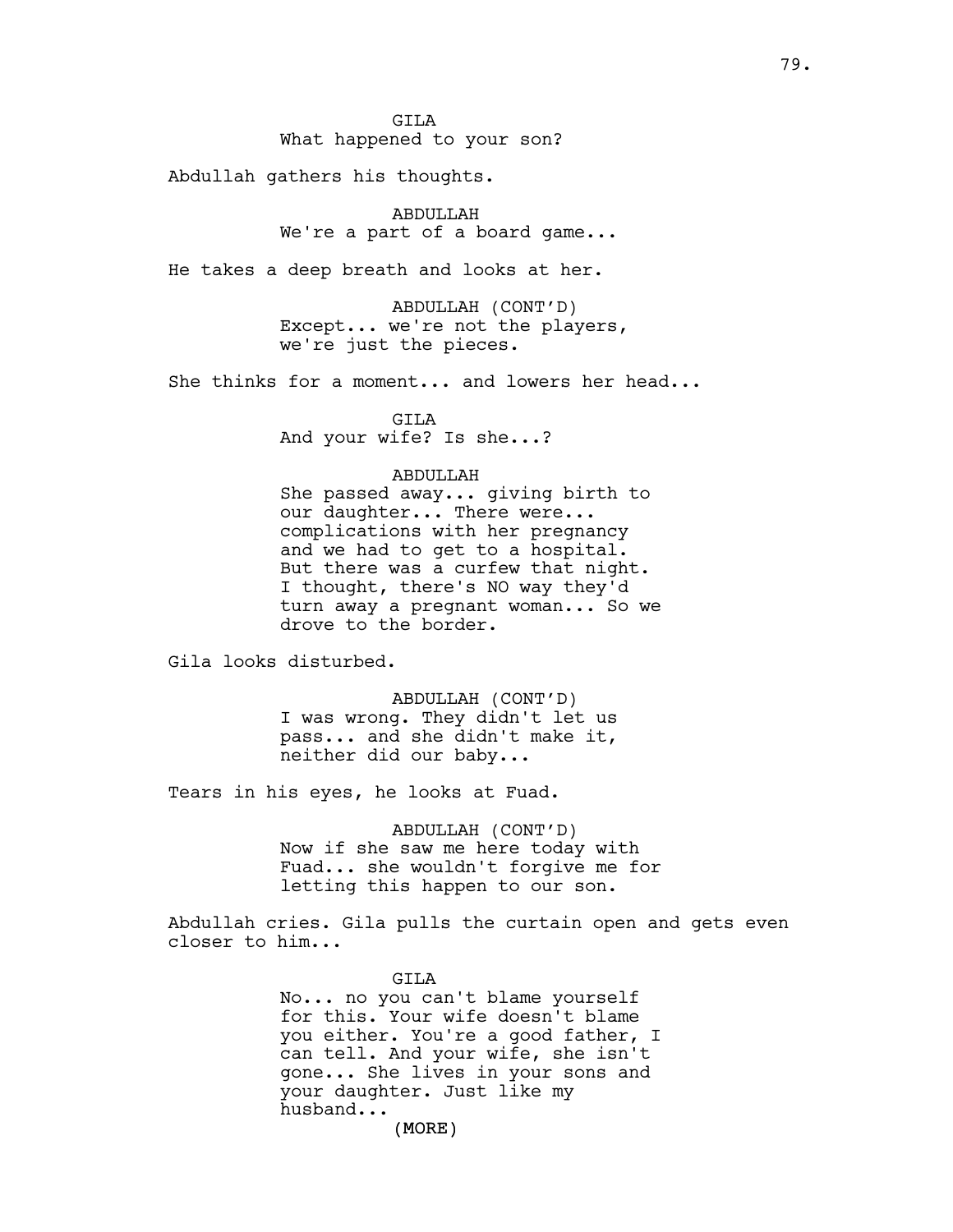#### GILA (CONT'D)

He was killed in war when Tami was only 1. I was heartbroken that he wasn't going to see our kids grow up... I wanted him beside me through the good and the bad... but I realized that he didn't leave us... He's here... He lives my kids, in their eyes, in their hearts... Your wife... is fighting alongside your son right now... So is my husband...

Abdullah raises his head. The two stare at each other.

GILA (CONT'D) We're not alone...

Moonlight shine through the window. Gila and Abdullah sit directly across from each other. The curtain is pulled open all the way. Their kids are asleep behind them.

EXT. NAZARETH / ISRAEL - NIGHT

Candles unevenly and beautifully are placed on the ground next to photographs of the victims...

Israeli people quietly stand holding candles... there are hundreds of people who've gathered...

INT. ARMY BASE - NIGHT

TV SCREEN: People place candles by the shrine. Some cry... Some hug each other...

Ten or so soldiers quietly watch the news on TV.

REPORTER (O.S) Our hearts go out to their family and friends... our prayers are with the injured.

Amir and Levi watch... Amir lowers his head. Levi has tears in his eyes.

The Commander walks inside. Everyone stands up and salutes. He gestures for them to sit and continue watching the live news report...

> COMMANDER There are crazy people out there who want to hurt us...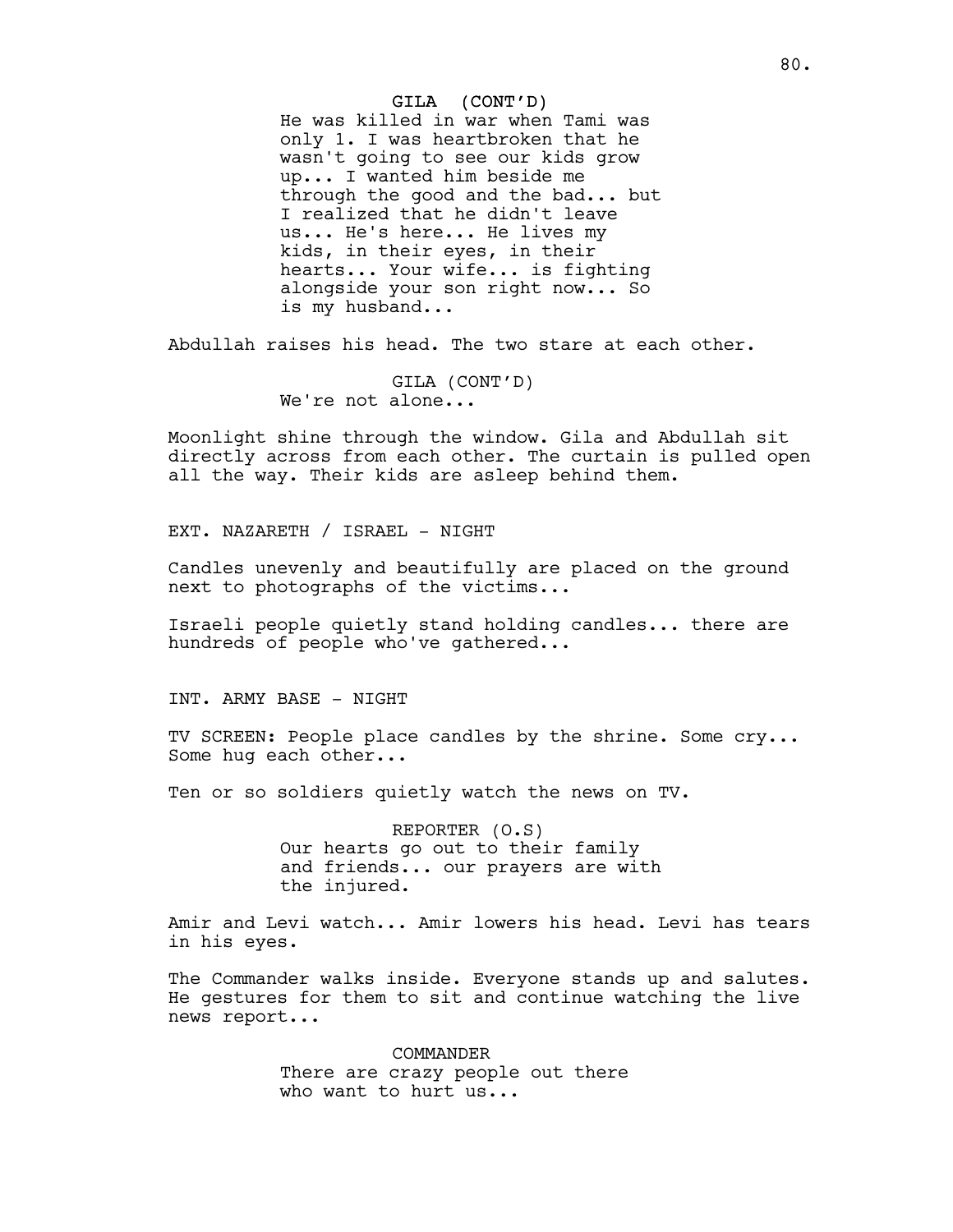COMMANDER (CONT'D) THIS is why we do what we do. THIS is why we build walls and fences. THIS is why we carry guns and protection...

Amir listens.

COMMANDER (CONT'D) These people come from cities, towns and villages just like this one... They come in different shapes, colors and ages, so if you're fooled by a poor little old farmer... you lose...

Amir thinks...

COMMANDER (CONT'D) I need you all to go out and arrest the ones who caused trouble today at the Olive Grove.

Amir and Levi look up at the Commander.

COMMANDER (CONT'D) We don't need anybody trying to stop us over building this wall anymore.... today they have rocks... tomorrow they have guns... and the next day... THIS.

He points to the TV screen.

COMMANDER (CONT'D) I trust that you can protect your country and your families.

The soldiers are motivated.

COMMANDER (CONT'D)

GO.

They all get up and hustle out.

COMMANDER (CONT'D)

Amir.

Amir stands in attention.

AMIR

Yes sir.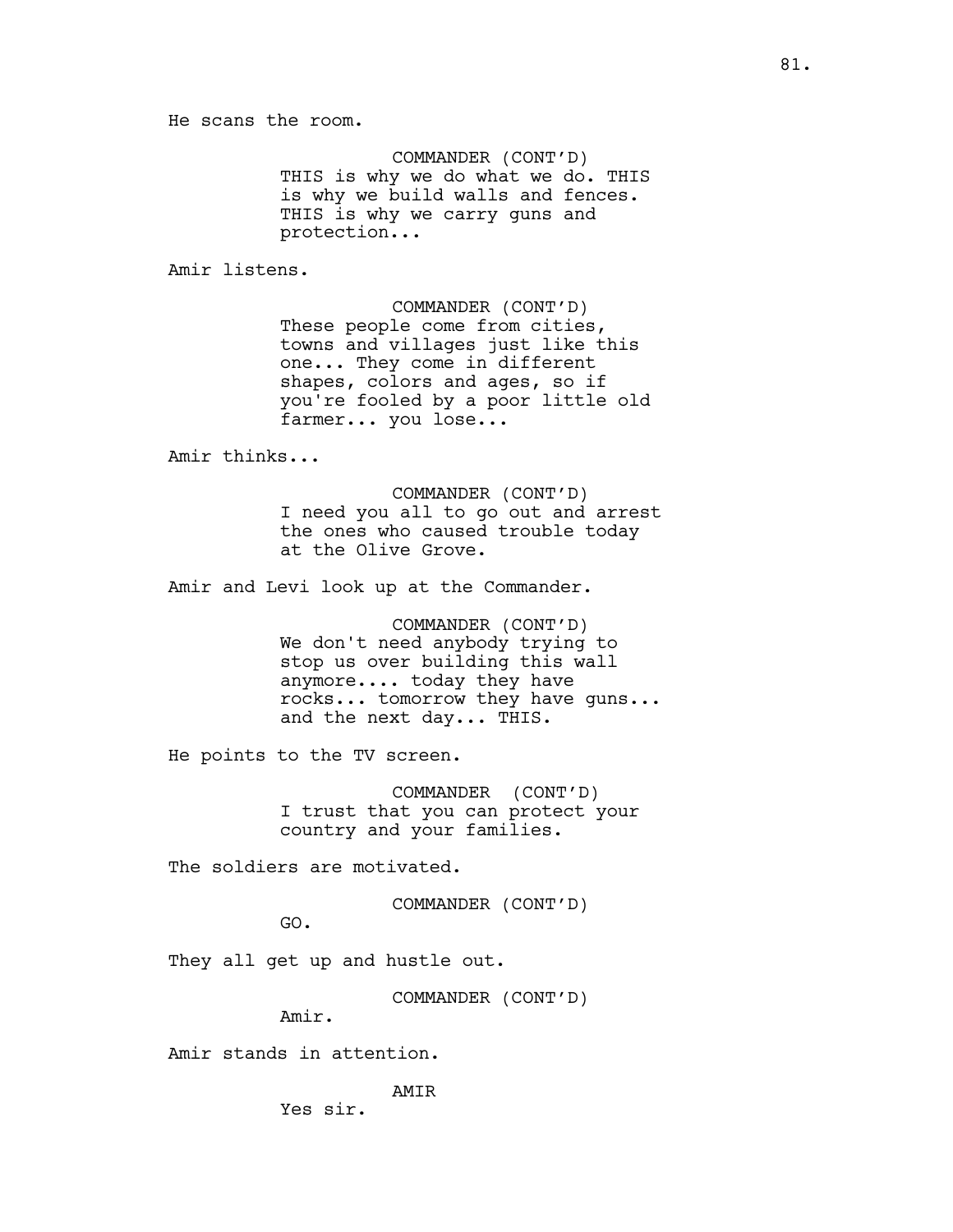# COMMANDER Son... your father would be proud.

Amir looks at him.

### AMIR Thank you sir.

Commander nods his head.

### COMMANDER You're dismissed.

Amir leaves the Commander and joins Levi. They exit the building.

EXT. BASE - NIGHT

Amir, Levi and 2 other soldiers get in the Jeep. Amir waves down a hummer.

> **AMTR** Let's split. I'll get the kids on the hill.

SOLDIER We'll arrest Protestors.

The vehicles drive off.

INT. JEEP - NIGHT

Amir steers a Jeep through a dark, narrow street.

Levi holds his rifle in hand... Another Soldier sits in the back...

INT. NOOR'S ROOM - NIGHT

Noor tosses and turns in bed. She can't sleep.

INT. GRANDPARENTS' BEDROOM - NIGHT

Grandfather lays in bed with his eyes open while Grandmother reads the Quran... She looks out the window and prays.

INT. FUAD / HOSSEIN'S BEDROOM - NIGHT Hossein looks over the directions on the paper.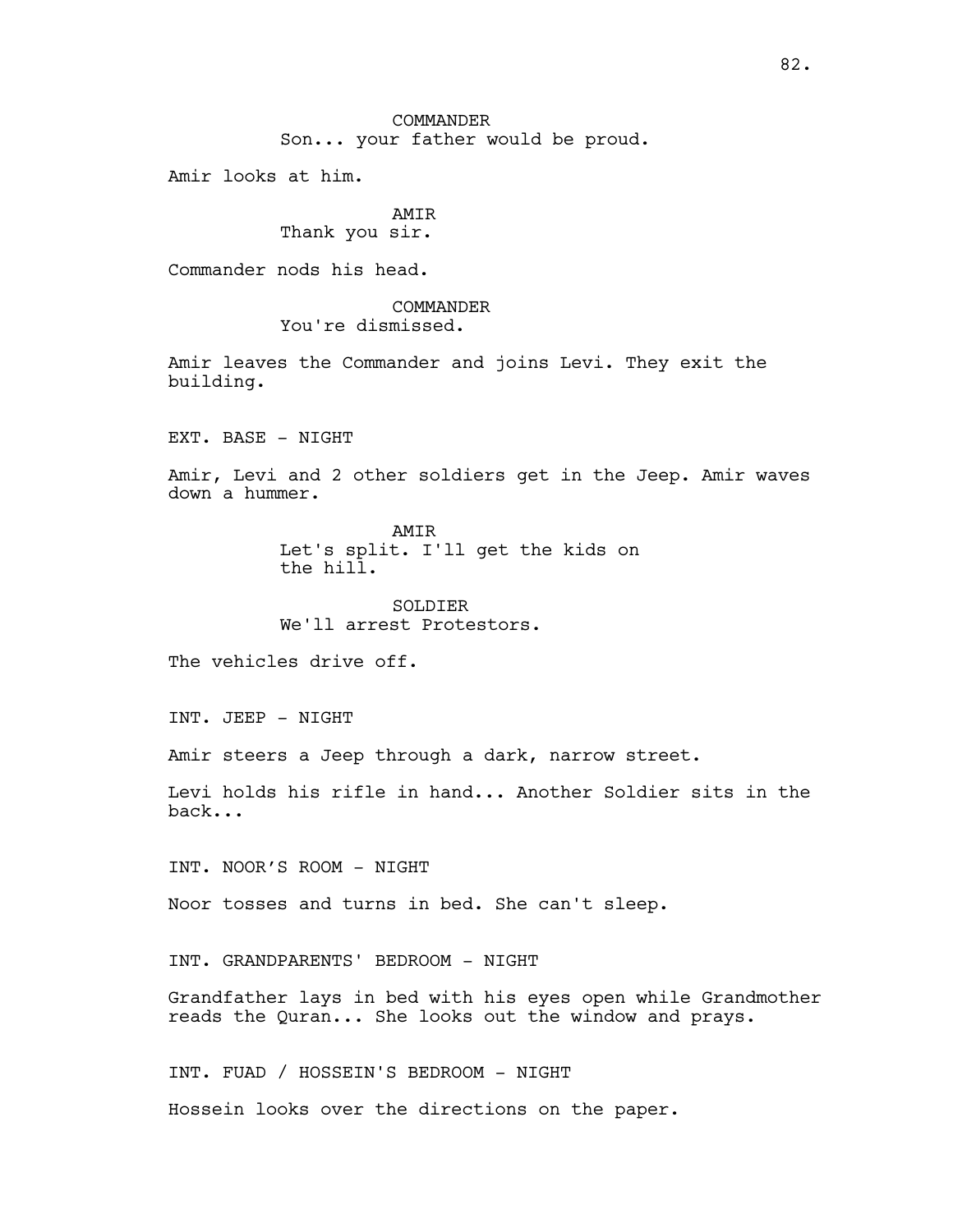He carefully aligns three small coke bottles with a blue liquid inside... and tapes them together...

He feels pain in his arm... looks up at Fuad's empty bed and continues to tape the bottles...

INT. NOOR'S BEDROOM - NIGHT

Noor notices HEADLIGHTS from her window. A vehicle stops by her house. She sits up in bed...

> NOOR (whispers) Baba...

INT. LIVING ROOM - NIGHT

Noor exits her bedroom in her pajamas and her hair down.

She opens the house door and looks across the courtyard, at the metal door. She sees SOLDIER BOOTS under the door... Suddenly a BANG... BANG.. BANG

Noor stands frozen... She shuts the house door and breaths heavily...

Aunt Mona and Grandmother rush into the living room.

NOOR It's the soldiers...

Hossein exits his bedroom, nervous.

Grandfather slowly walks out of his room.

GRANDFATHER If we don't open, they'll break the door and come in. Let's not give them an excuse to get angry.

He slowly walks across the living room.

GRANDFATHER (CONT'D) We have nothing to hide. Open the door..

Hossein runs back inside his room.

Noor blocks Grandfather.

NOOR NO. They're here to arrest Hossein.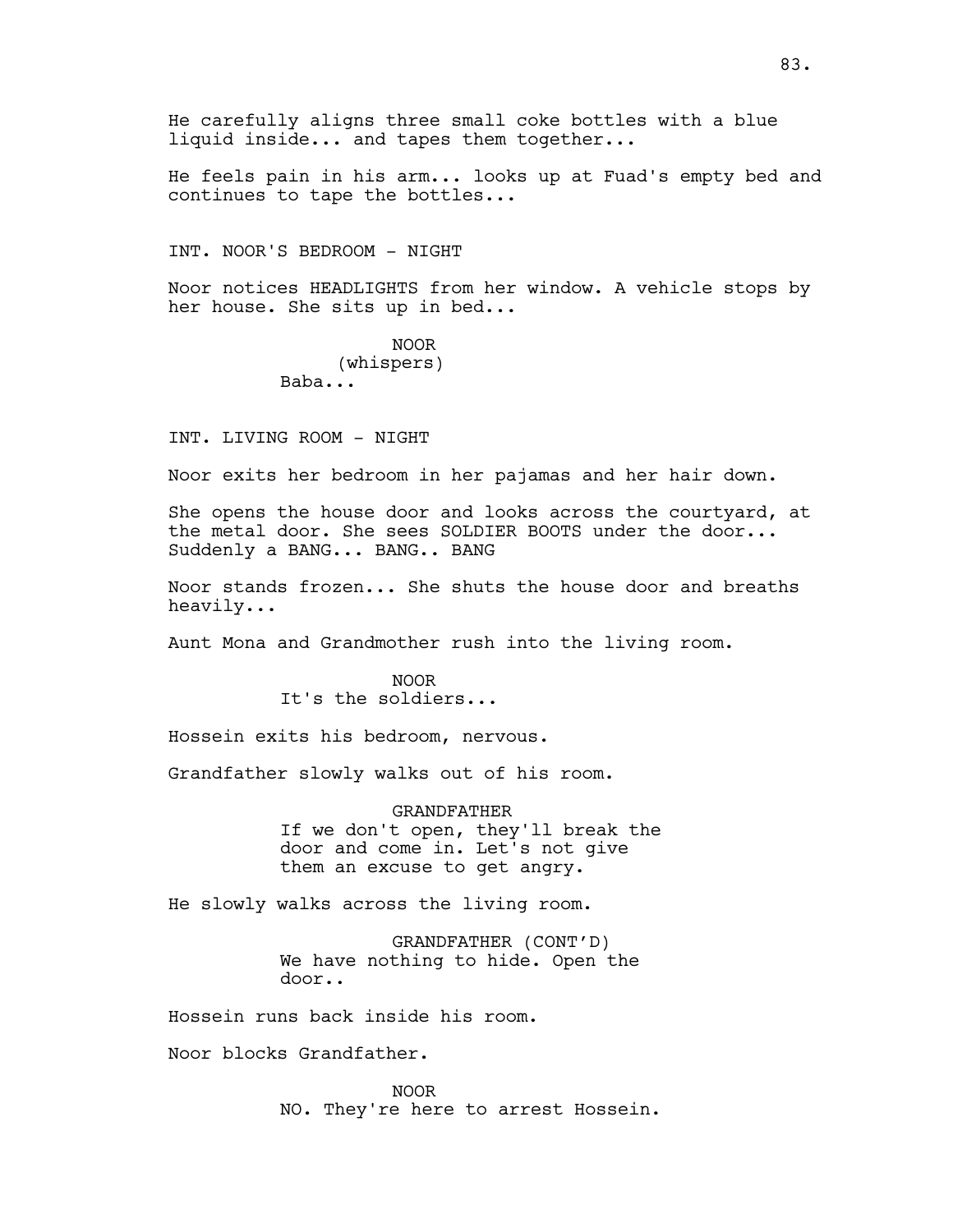More BANG on the door is heard from the courtyard.

SOLDIER (O.S.) Open the door.

#### GRANDFATHER

Do we have a choice? They'll take him even if we don't open the door. At least if WE open, we may have room for negotiation.

He gets by Noor and opens the door... Grandfather slowly walks through the courtyard.

Noor notices Hossein is gone. She sprints towards his bedroom and bumps into him by the door.

> NOOR Grandfather is letting them in.

He looks nervous. His face is red.

HOSSEIN They would have broken in anyway... Just don't let anyone go into my room...

She wonders why...

HOSSEIN (CONT'D)

No one!

NOOR

Why?

The soldiers ENTER.

Hossein and Noor lock eyes with Amir and Levi...

Aunt Mona and Grandmother hold hands.

GRANDMOTHER Haven't you caused us enough pain? Why don't you leave us alone?

Grandfather gestures at her to be quiet.

#### GRANDFATHER

We have nothing to hide. We're a peaceful family. My grandchildren were trying to protect their land today... It was supposed to be a peaceful protest...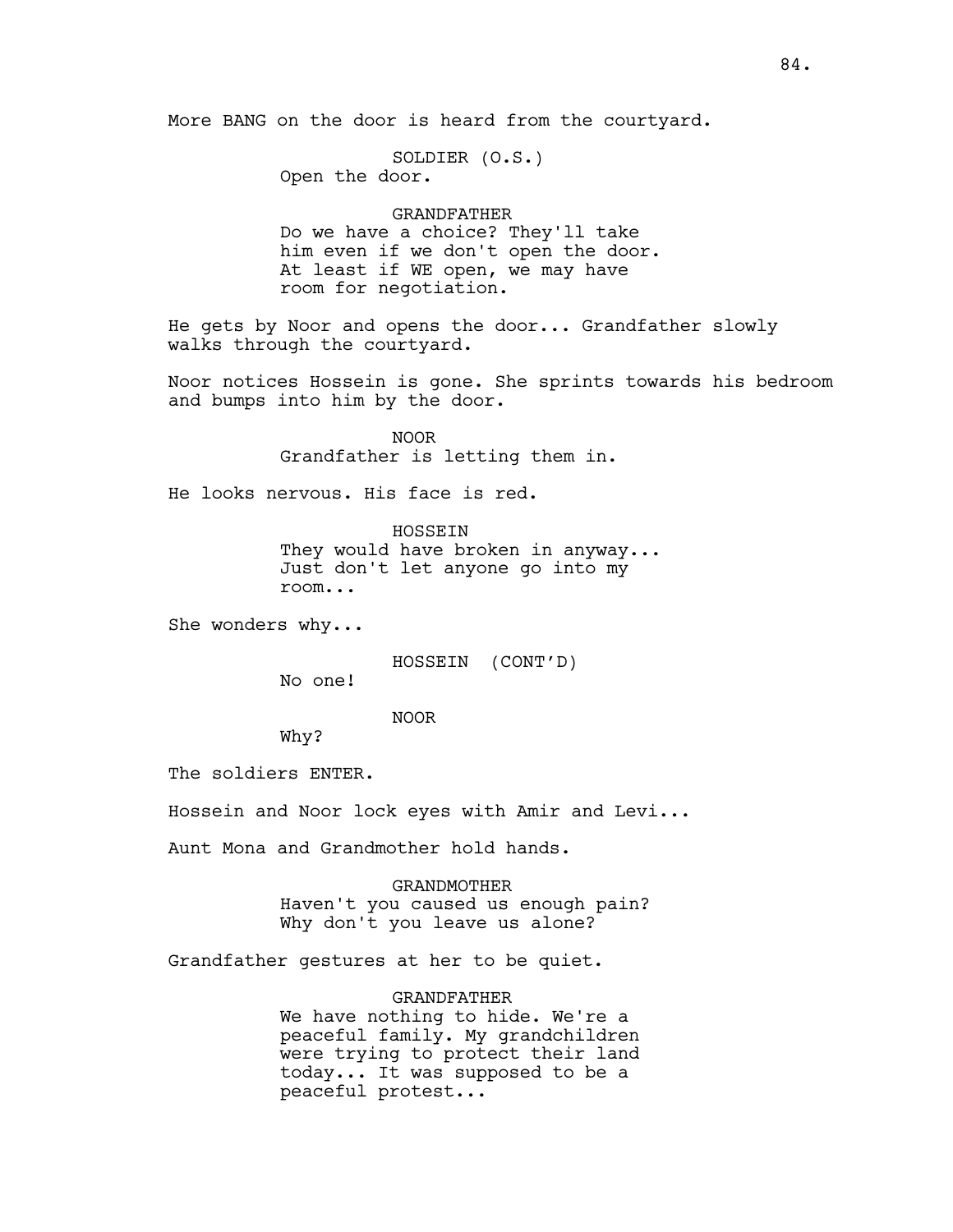AMIR We're here for him.

Amir looks at Hossein.

### HOSSEIN

Here I am...

Hossein walks up to them. Levi gets suspicious and looks around ...

> GRANDMOTHER Why are you taking him. He didn't do anything wrong.

Amir turns Hossein around and puts handcuffs on him.

HOSSEIN Watch the arm OW...

Levi slowly starts to scan the room...

Hossein nervously glances at Noor who stands by Hossein's bedroom door.

> GRANDMOTHER He's done nothing wrong. He was just upset...

AUNT MONA Where are you taking him? And where did you take my husband? You have to tell us!

Amir ignores them and wonders why Levi is doing... Levi walks around and gets close to Noor.

She stares with anger...

NOOR Isn't it enough that you burnt our trees and SHOT my brother? WHAT ELSE DO YOU WANT FROM US?

Levi brushes her aside and enters Hossein's bedroom.

Hossein is drenched in sweat.

NOOR (CONT'D) WHY DON'T YOU LET US LIVE IN PEACE? GET OUT OF MY HOUSE. GET OUT.

Levi exits the bedroom holding a home-made bottled bomb. Noor can't believe her eyes.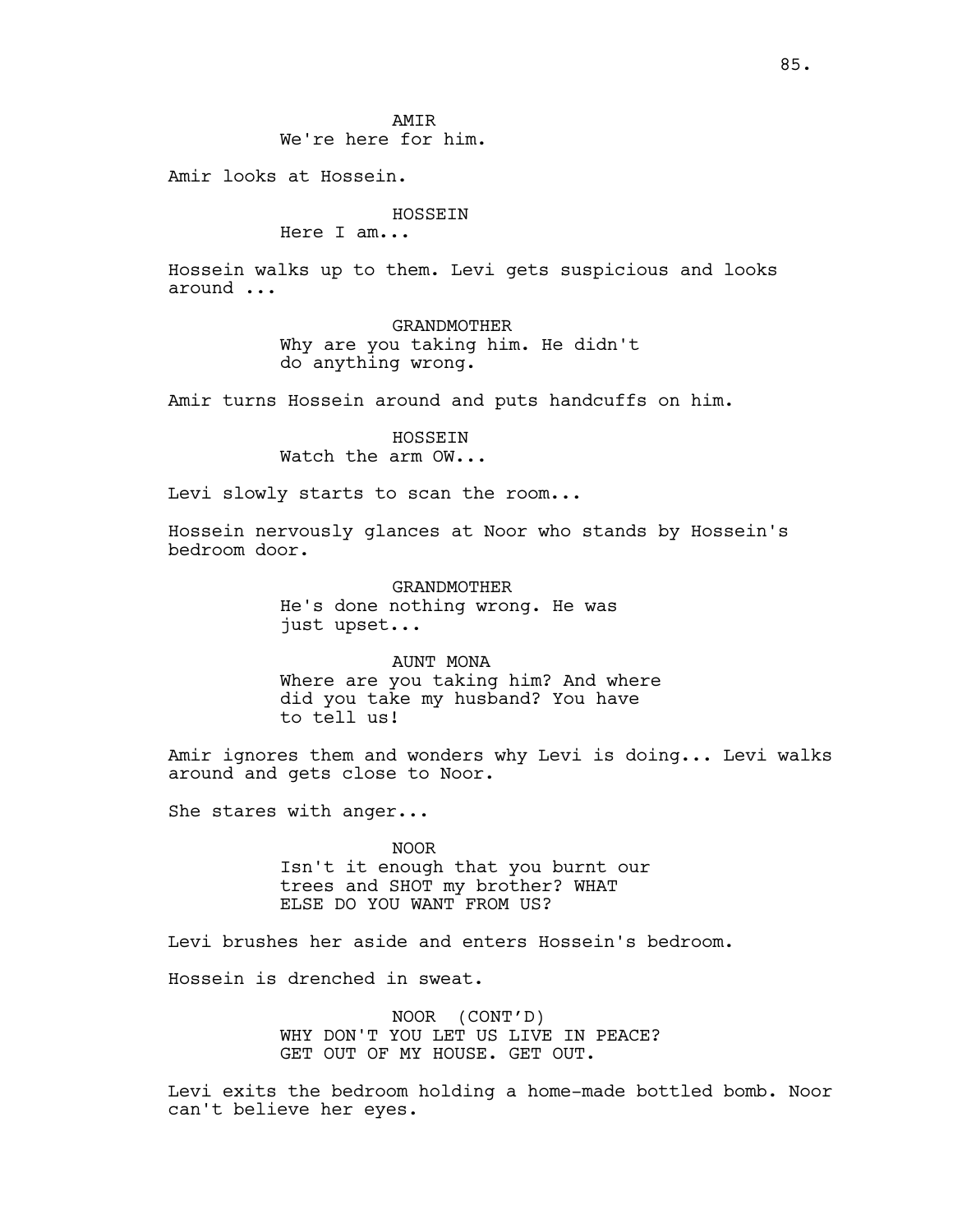Grandfather and Grandmother stand frozen...

GRANDMOTHER NO... You put it there. That wasn't there. My Hossein wouldn't have such a thing.

Amir pulls on Hossein's arm, he SCREAMS as he's taken to the door.

Hossein glances at his family...

Noor has tears in her eyes.... Levi approaches her.

LEVI Say goodbye to this brother too...

Noor's eyes widens.

NOOR

(screams)

NOOO

She charges at Levi and tries to hit him, but Aunt Mona holds her back... Levi and Amir exit... Noor pulls away RUNS after them...

EXT. COURTYARD - NIGHT

Grandmother and Grandfather follow the soldiers through the courtyard, Noor catches up and PULLS on Hossein's arm.

> NOOR (CONT'D) DON'T TOUCH MY BROTHER. LET HIM GO.

She screams and tries to hit Amir and Levi, but Grandfather holds her back.

Amir and Levi drag Hossein out the door. The family follows.

EXT. STREET - TWILIGHT

Noor struggles to get Hossein away from them, but Levi pushes her... She falls... and quickly gets back up.

Amir and Levi shove Hossein in the back of the Jeep ... Noor charges at Levi.

> NOOR (CONT'D) Don't you hurt my BROTHER. I HATE YOU. I HATE YOU ALL.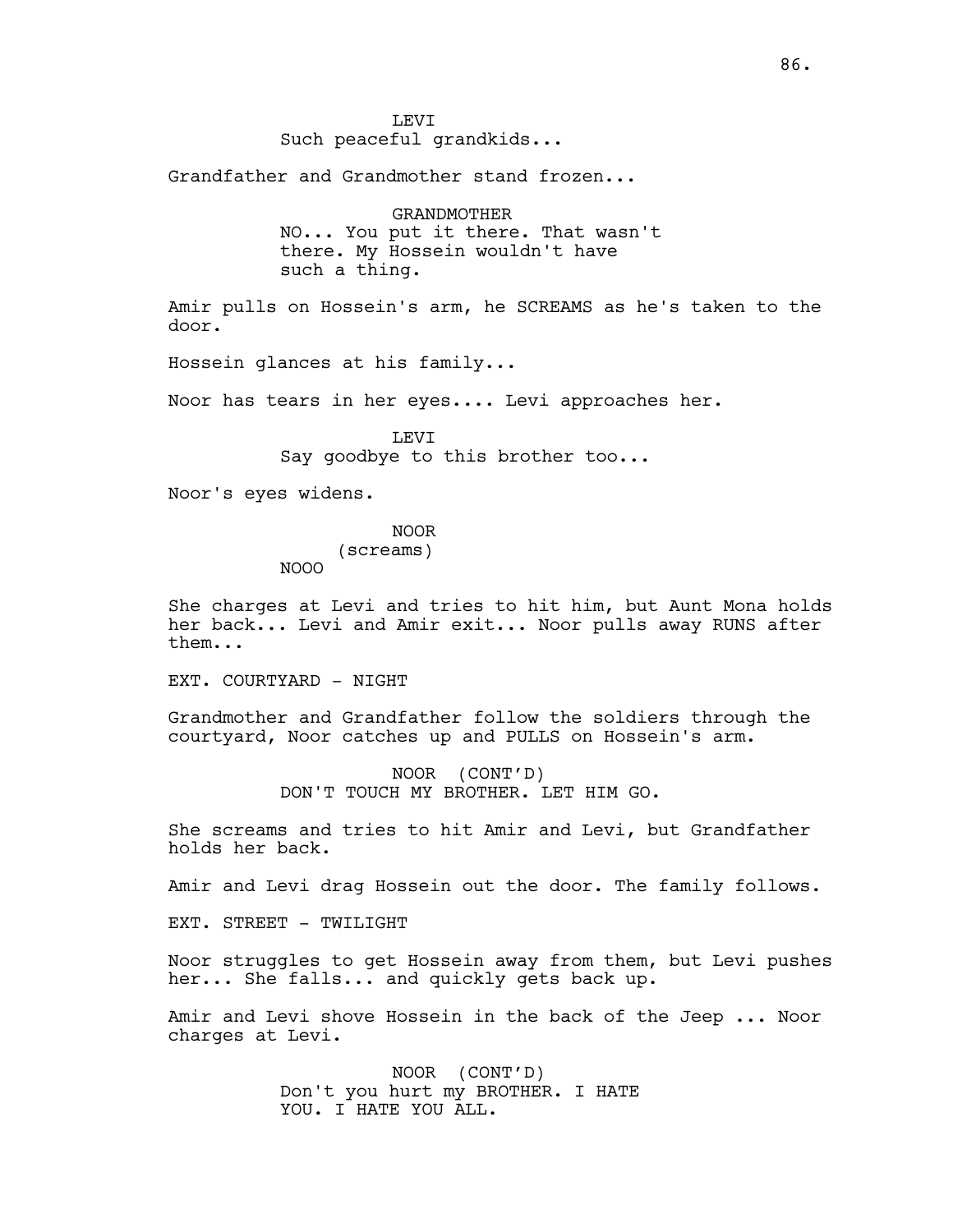Grandfather holds Amir's arm, not letting him close the door.

GRANDFATHER Please. He's only 15. He made a mistake...

GRANDMOTHER Where are you taking him? Don't you dare hurt him.

Grandmother cries as she is held back by the third Soldier.

Hossein stares at Noor and Grandmother.

HOSSEIN I'm not scared.

Amir finally manages to shut the backdoor. They jump inside as Noor and Grandmother bang on the windows.

The Jeep accelerates...

... Noor follows.

EXT. JENIN/STREETS - NIGHT

The Jeep lights up the dark narrow street as it speeds through. Noor runs after them... The lights get further and further away leaving darkness behind.

Noor stops... catches her breath and drops to her knees.

INT. PRIVATE HOSPITAL ROOM - NIGHT

Abdullah is fast asleep beside Fuad's bed. Tami's drawing is still under Fuad's arm.

FUAD (O.S)

Dad...

Abdullah opens his eyes...

FUAD (O.S) (CONT'D)

Dad...

He jolts up and looks at Fuad. HE IS AWAKE! Abdullah stares in disbelief.

ABDULLAH

YOU'RE AWAKE.

Abdullah hugs Fuad.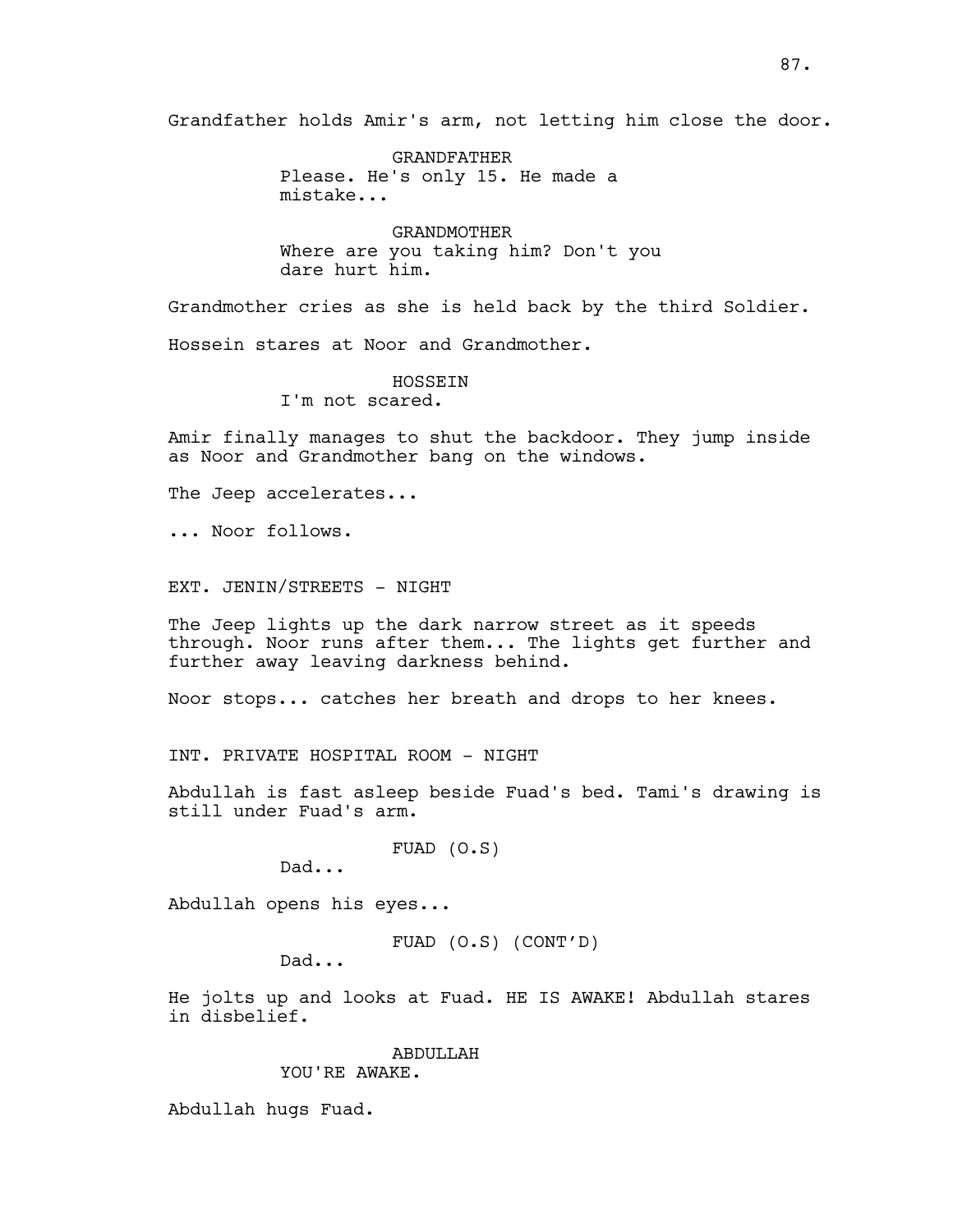ABDULLAH (CONT'D) You're awake.... My son... Thank you God thank you.

He cries as he kisses Fuad's neck.

FUAD I want to sleep more... Just 5 more minutes...

Abdullah laughs, tears in his eyes.

ABDULLAH Yes. Sleep as much as you'd like.

FUAD I was having such a good dream...

Fuad closes his eyes. Abdullah laughs then suddenly... BEEP... BEEP... BEEP...

Abdullah jolts AWAKE. He looks at Fuad... He's unconscious with a tube in his mouth, connected to a ventilation machine.

Abdullah is confused. He looks over to...

... The MONITOR next to Fuad. It BEEP... BEEP... BEEPS... He stands up... Not knowing what to do.

ABDULLAH

Fuad?

Gila wakes up and stands.

GILA What's going on?

Abdullah shakes Fuad.

ABDULLAH

Fuad?

Dr. Ranan and a Nurse hurry inside.

Dr. Ranan examines the drain while Nurse checks Fuad's blood pressure...

NURSE

140/90

RANAN Inject 2 mg Atropine and let's get him to the ICU.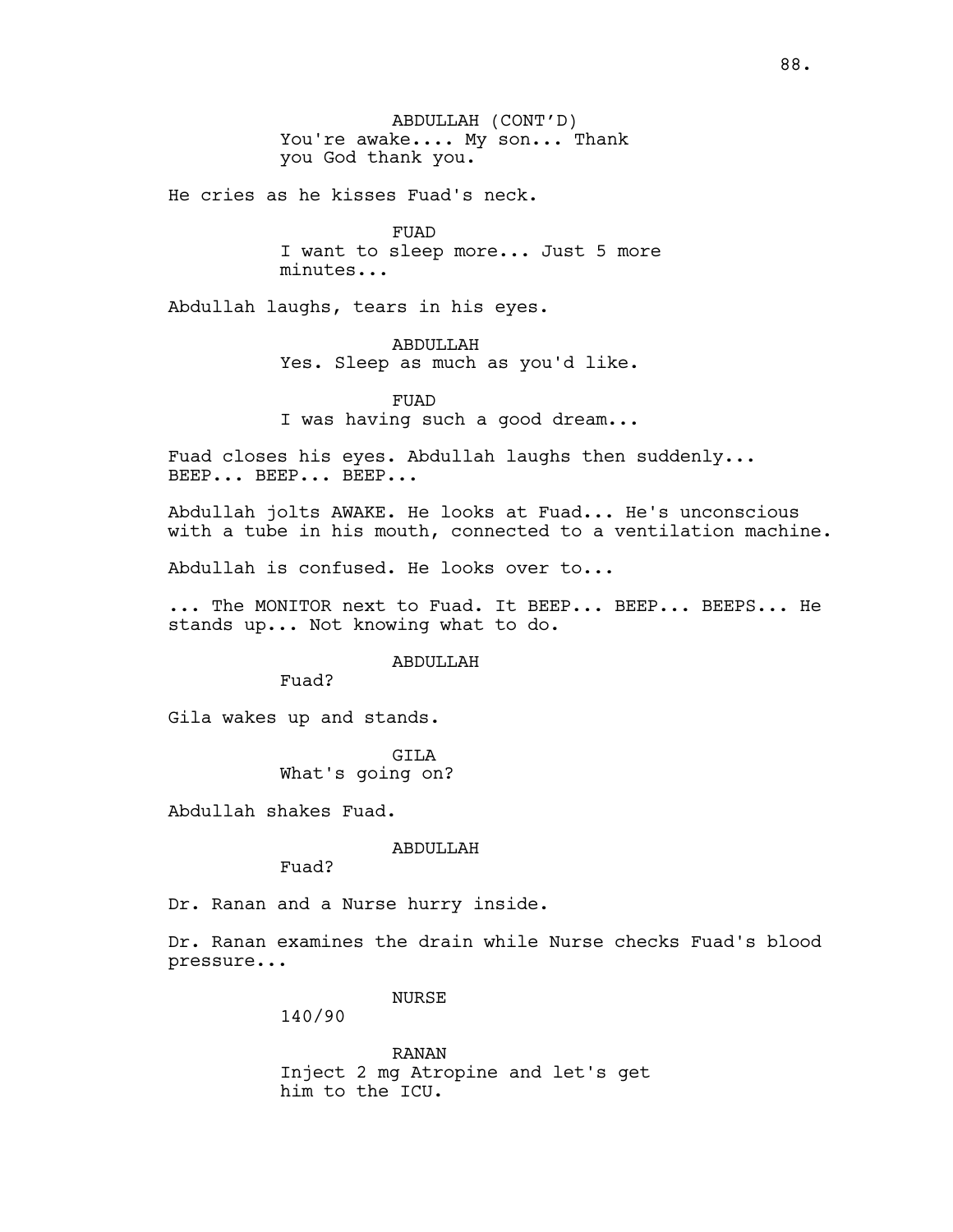The Nurse injects the medication into Fuad's vain.

Dr. Ranan pulls out the tube from his throat and puts an oxygen mask over his face. They roll his bed out of the room.

Abdullah helplessly follows.

INT. ICU - NIGHT

Two more Nurses and Dr. Ranan hover around Fuad trying to save him. Dr. Ranan attaches sensors around Fuad's head and presses a button on the NeuroSense monitor. Nurse turns on a machine, connected to a heart monitor showing his pulse...

Abdullah desperately watches...

ABDULLAH (to himself) He was just talking.... He just wanted to sleep more.

The machine continues to BEEP.

Dr. Ranan opens Fuad's eyelids and moves his head right to left. She shines a flash light and...

... his pupils don't adjust... Fuad stares into nothingness as light hits his pupils.

Dr. Ranan puts down the flashlight...

She takes a moment and then turns around and faces Abdullah... The two other Nurses adjust the monitors and exit the room.

Dr. Ranan stares into Abdullah's eyes. He shakes his head NO.

ABDULLAH (CONT'D) He just wanted to sleep longer...

Her eyes well up.

RANAN I'm so sorry. We did everything we could... He is ...

He brushes passed her, refusing to listen...

ABDULLAH

NO... FUAD...

Dr. Ranan holds her tears back and exits the room... Leaving the two of them alone....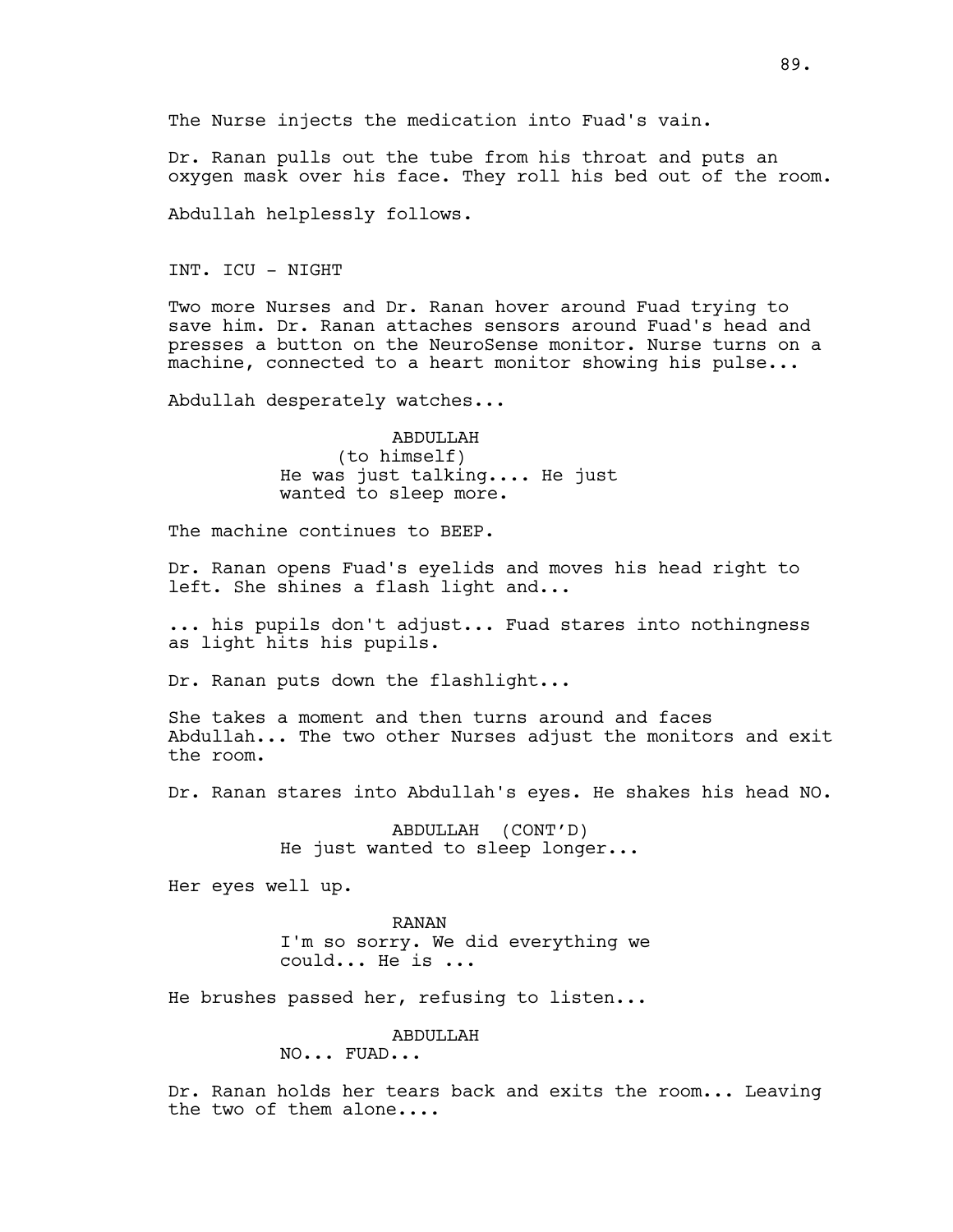Abdullah falls to his knees by Fuad's bed... He pulls on the sheets...SCREAMS and CRIES.

> ABDULLAH (CONT'D) FUAAAD. NOOO...

He gets up and holds Fuad's face to his head.

ABDULLAH (CONT'D) FUAAD... MY SON... MY BABY... OPEN YOUR EYES. PLEASE OPEN YOUR EYES. NAAAA GOD NOOOOOOOO....

Fuad lifelessly lays in bed...

Abdullah rests his head in the sheets and CRIES...

INT. PRIVATE HOSPITAL ROOM - TWILIGHT

Gila prays under her breath... Tami wakes up, she looks weaker that ever. Her lips are chapped and her skin is pale.

> GILA Hi. How do you feel?

Gila caresses Tami's face and notices how HOT her body is....

GILA (CONT'D) You're very warm.

Gila presses the Help Button and takes off the bed cover...

Tami looks over where Fuad's bed was.

**TAMT** Where is the boy?

Gila doesn't know what to say... She removes Tami's shirt.

GILA Let's get you cooled down.

Tami looks at her mother.

TAMI Am I going to die?

Gila stops....

(MORE) GILA What?... No!... I've told you before... Kids don't die... They...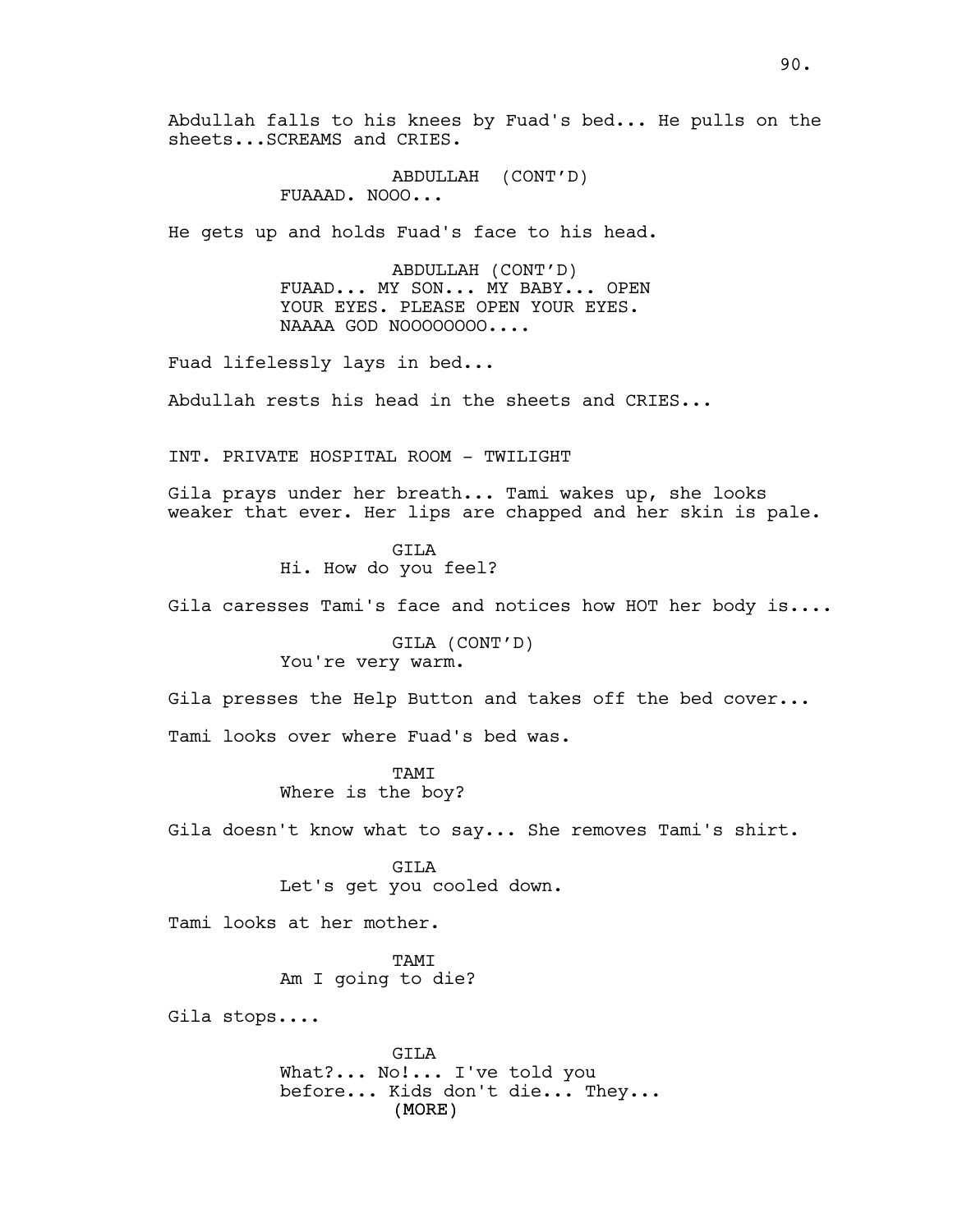GILA (CONT'D) just go somewhere special. Somewhere beautiful with...

TAMT ... green trees and flowers... is that where he went?

Gila can't hold her emotions back anymore. She bursts into tears and holds Tami tightly in her arms...

EXT. STREET - TWILIGHT

Noor wipes her tears and stands up.... her face is filled with rage....

EXT. COURTYARD - TWILIGHT

Noor enters the courtyard and walks up to the old olive tree, lit by the moonlight.

She steps into the dirt and walks around the tree. A chicken cage is on the ground.

Noor removes the cage and starts to dig through the dirt with her bare hands.

She DIGS...

... and DIGS...

... and DIGS.

Her hand clutches onto something and She PULLS...

... she pulls out a LARGE OBJECT WRAPPED IN CLOTH...

... places it down and unwraps it...

It's an old RIFLE!

Noor checks the breech and picks up the box of bullets.

She wraps the fabric around her neck and leaves the yard, barefoot...

EXT. PRISON - TWILIGHT

Amir, Levi and another Soldier exit the prison building and get into the Jeep.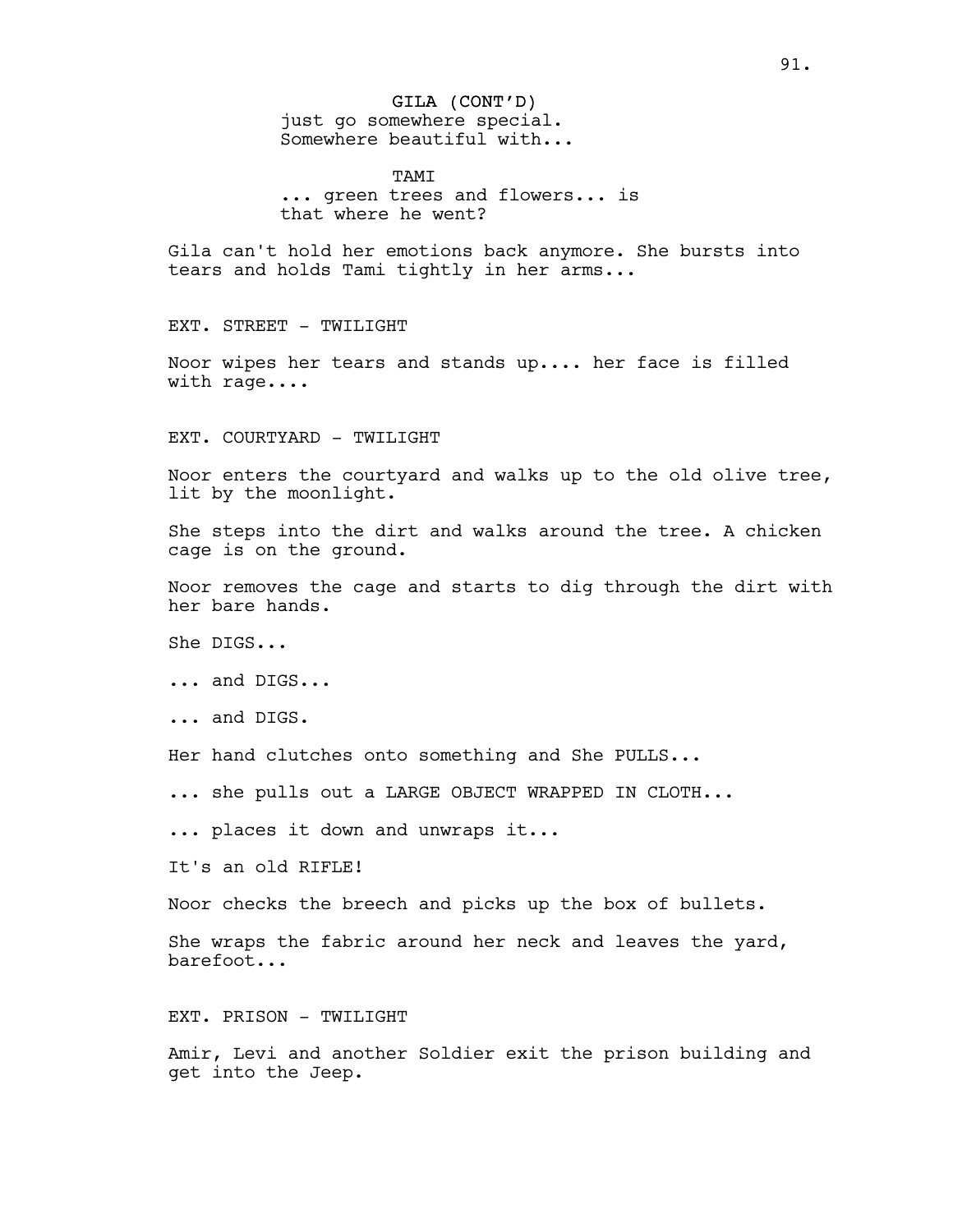INT. JEEP - TWILIGHT

Amir sits in the driver's seat. He glances at Levi next to him.

```
AMIR (O.S.)
Let's finish this.
```
They drive off.

EXT. DIRT ROAD - TWILIGHT

They drive on a dirt road, heading towards the olive fields.

The sky is light blue... Sun slowly peeks from behind the hills...

EXT. STREET - TWILGHT

Wind rips through Noor's hair as she sprints through the olive field, rifle in hand.

Sun slowly rises, shining through the leaves.

EXT. OLIVE GROVE - TWILIGHT

Noor steps into the burnt field.

A barbed wire fence lays across the land.

Uprooted trees are piled in a corner.

Smoke rises from burnt grass...

Noor hears the JEEP in the distance and holds her rifle tightly...

INT. JEEP - TWILIGHT

Amir pulls up and puts the car in Park. He glances at Levi.

AMIR I survey, you two spray.

Levi and the Soldier in the back laugh. They open the door.

EXT. OLIVE GROVE - MORNING

The soldiers exit the car.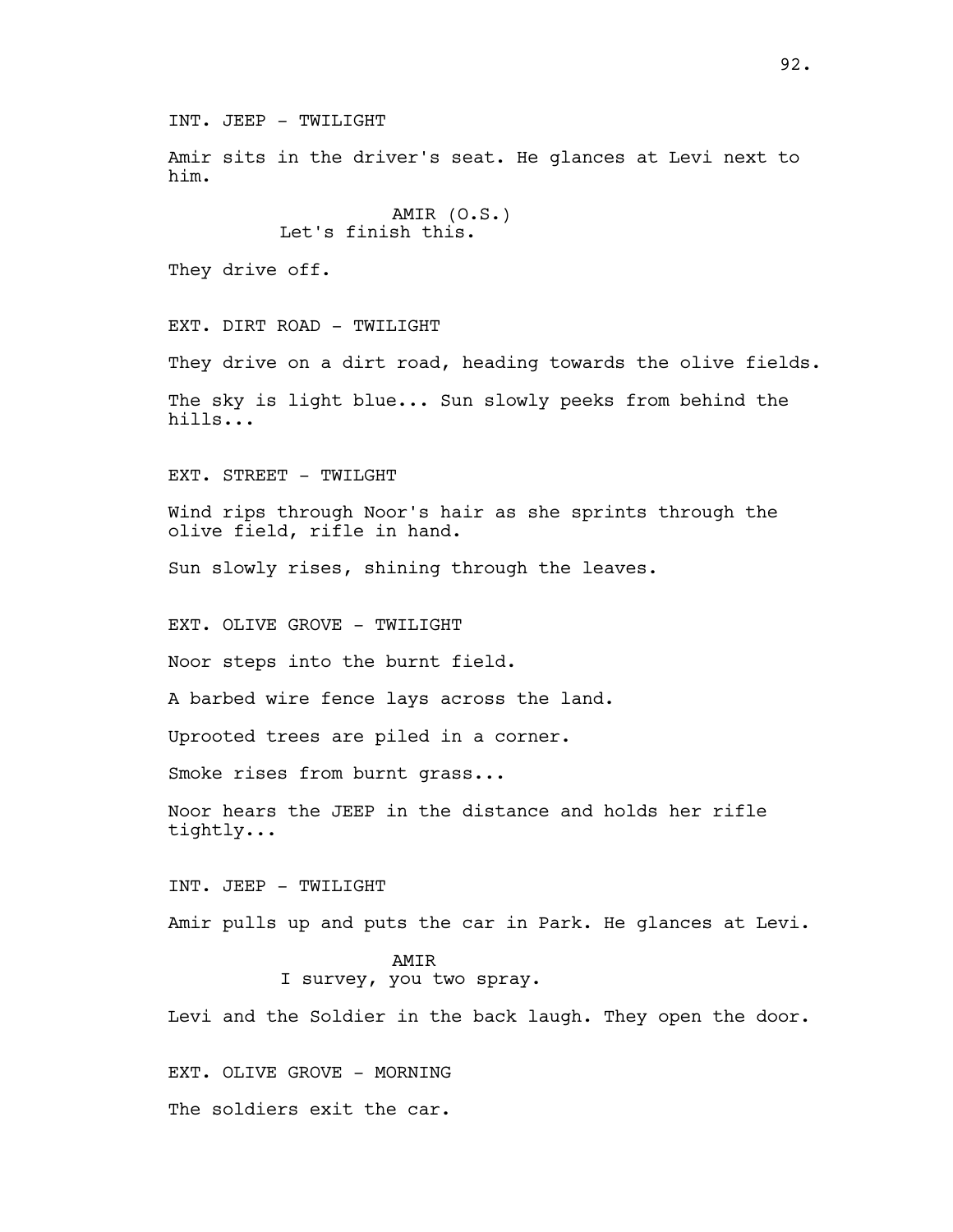### **UP THE HILL:**

Noor lies on the ground over the hill staring them down.

She holds her rifle tightly and pulls the bolt action...

### **DOWN THE HILL:**

Levi hands Amir the GPS... The Soldier pulls out spray cans from inside...

**UP THE HILL:**

Noor aims and places her finger on the trigger...

She takes a deep breath and .... SHOOTS.

### **DOWN THE HILL:**

LEVI gets HIT. He falls and SCREAMS. Amir PULLS him behind the Jeep and looks up.

Soldier pulls out his walkie.

**SOLDIER** Back up back up. Man down. We need back up.

Levi SCREAMS in pain as blood gushes out his thigh.

Amir scans the hill and spots...

... NOOR standing up and running.

Amir faces the Soldier.

AMIR Put pressure on that.

He sprints toward the hill.

LEVI Amir no, wait for backup...

**UP THE HILL:**

Noor runs between the trees.

Amir sees her in the distance and runs after her...

He suddenly stops.... He's lost her.

Noor catches her breath as she hides behind a tree...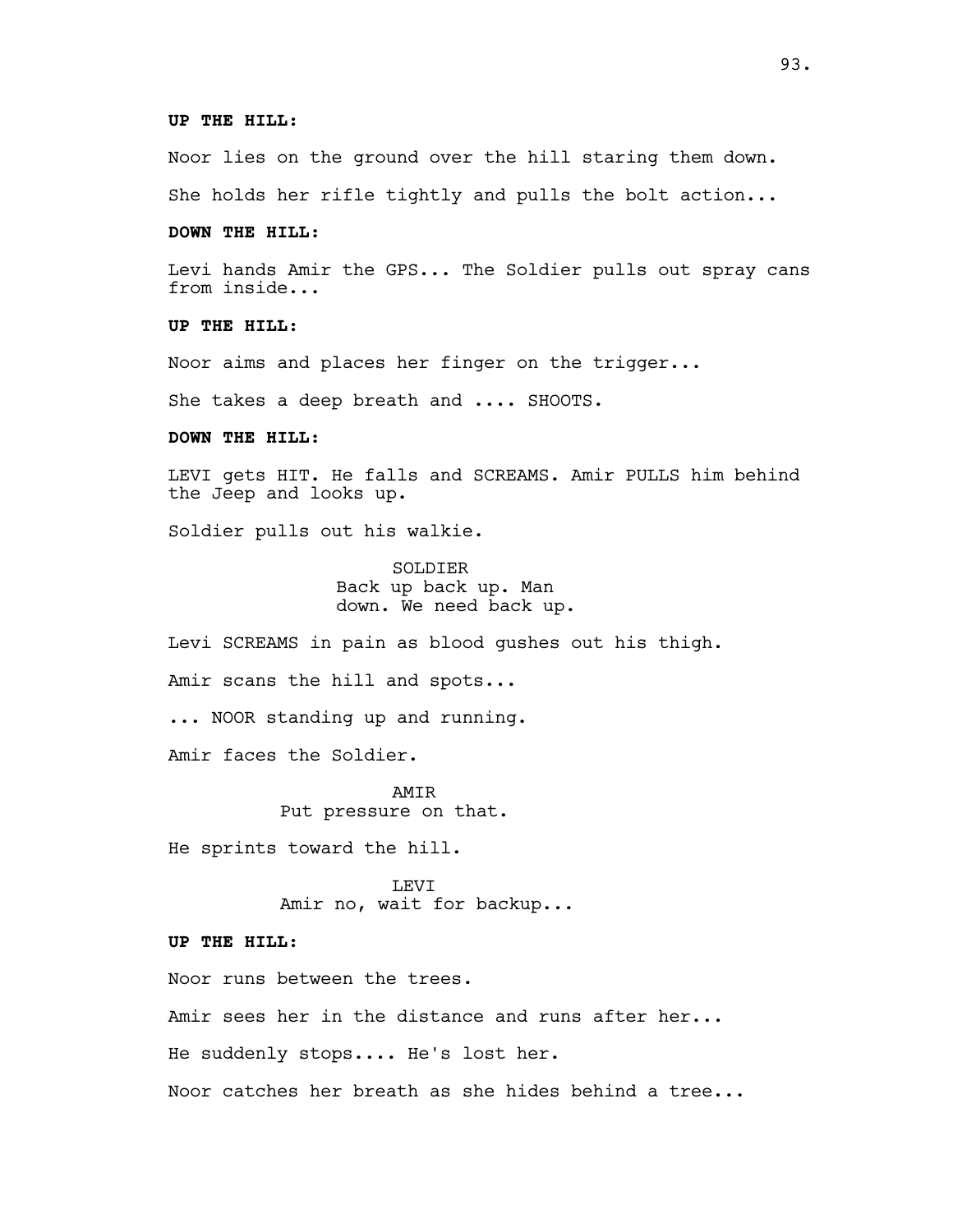Her heart beats fast... She slowly lifts her rifle and peeks her head out from behind the tree...

AMIR (O.S.)

Drop it.

She STOPS... Slowly turns around.... Amir stands behind her.

He breathes heavily and loosely holds his rifle up.

Noor is frozen... She looks at her own rifle...

AMIR (CONT'D)

DROP IT.

She slowly turns her body towards him... her rifle aiming down then suddenly SHE RAISES IT.

Amir jolts and points his rifle at her...

Noor and Amir stand under an olive tree over a hill with their weapons pointing at each other.

She heavily breathes and points her gun at him.

He catches his breath and points his gun at her.

AMIR (CONT'D) Don't do this... drop your weapon...

Noor continues to point...

AMIR (CONT'D) (shouts) I SAID DROP IT.

NOOR

She tightens her grip.

NO.

**AMTR** Please... or I'll have to shoot...

She angrily looks at him.

NOOR

Go ahead...

She pulls the bolt action...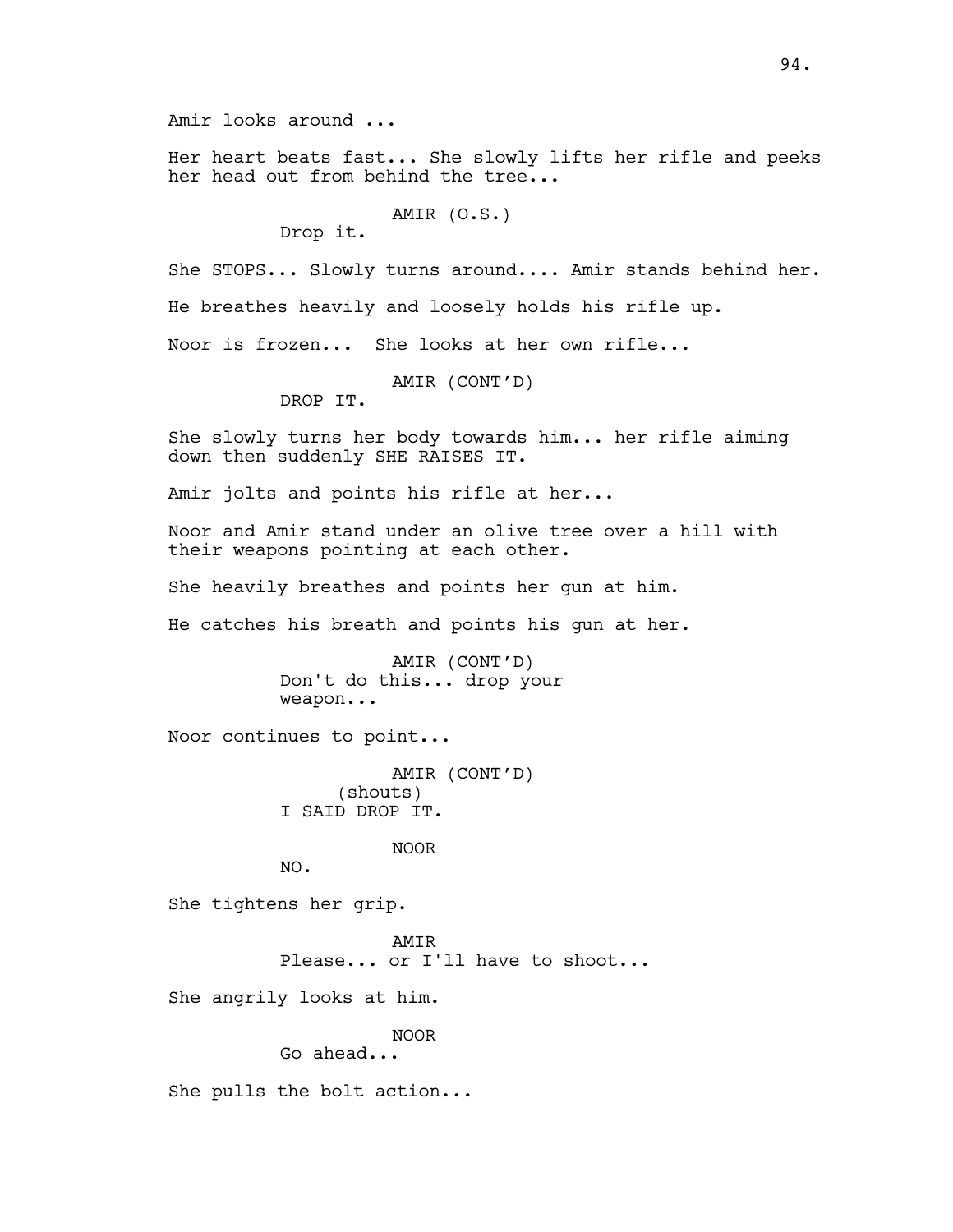NOOR (CONT'D) Because I WILL if you don't. Amir nervously looks at her... She puts her finger on the trigger... Sweat falls down Amir's face... He holds the gun tightly... He slowly places his finger on the trigger as well... He holds his breath... shuts his eyes AND... lets go... He drops his arm... Noor stares in disbelief. Amir tosses the weapon to the ground.... Noor glances at the weapon, then at him. AMIR I shot your brother... You have every right to shoot me... An eye for an eye... Isn't that the rule of the game. Noor tightens her grip and takes a step closer. Amir looks up to the sky Tears well up in her eyes... She points the gun to his heart... Amir looks into her eyes... A tear falls down Noor's cheek as she adjusts her grip... NOOR (whispers) I hate you. She raises the gun and puts it against his head. Noor cries.... Amir closes his eye, awaiting his destiny... Her hand shakes.... Amir squints his eyes... Her finger grips the trigger and.... She releases... She can't do it... Noor drops her weapon. ... and hysterically cries....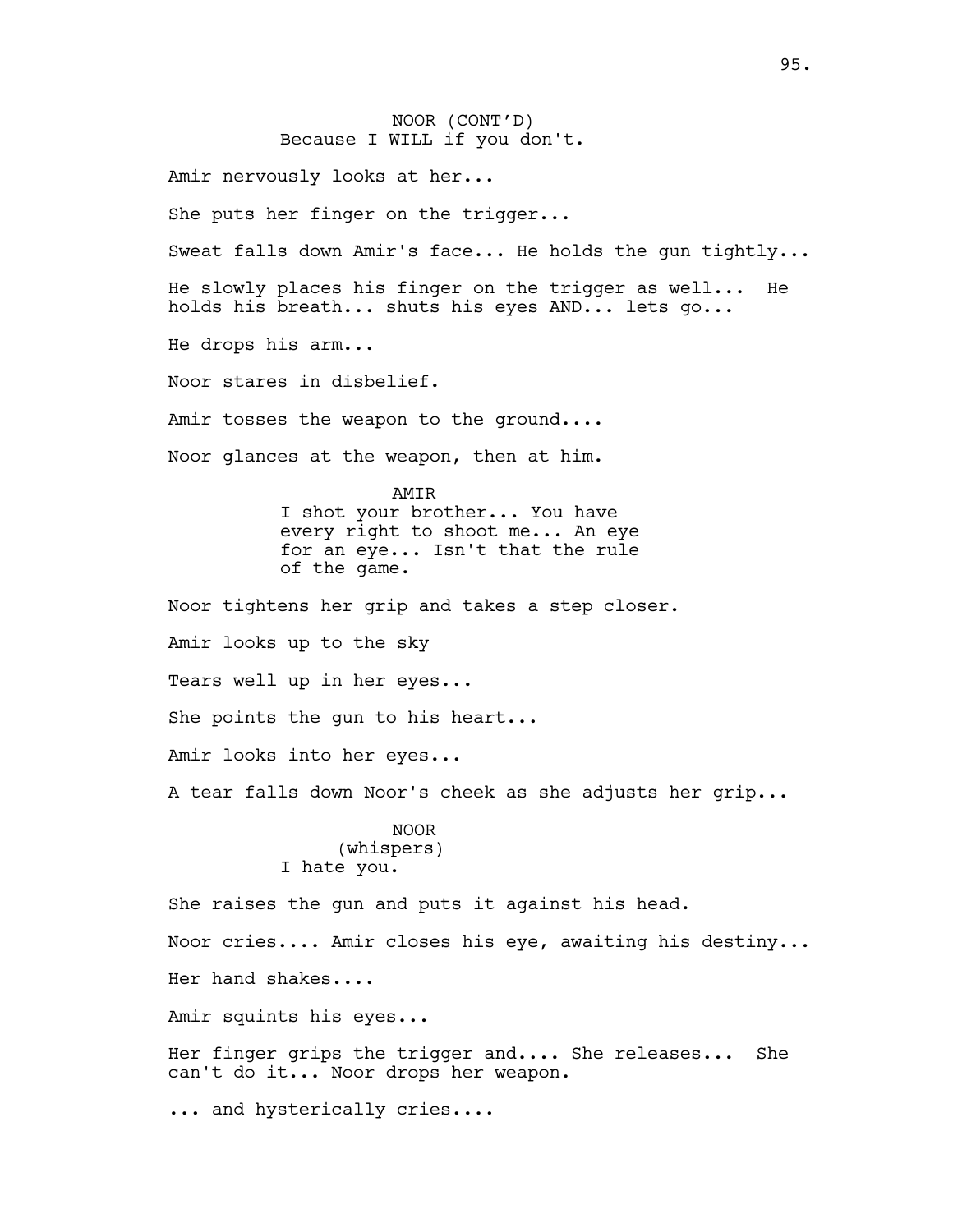He takes a step close and pulls her in his arms...

She hugs him back... They hold each other tightly as Noor continues to cry...

> AMIR I'm sorry... I'm sorry for everything....

Noor and Amir hug under the olive tree with their weapons on the ground....

SOLDIER (O.S.)

AMTR?

They both look towards the sound.

He brushes his hand over her cheeks. She puts her hand over his... They stare into each other's eyes...

**AMTR** 

Go. I'll distract him.

She slowly steps back and... runs away...

Amir watches her go....

INT. ICU - DAWN

A beam of sunlight reaches Fuad's bed.

Abdullah opens his swollen eyes... he lifts his head up.

He feels a paper under his elbow... he looks down and ... there is Tami's drawing. He picks it up.

INS: A happy boy smiles back at him.

Abdullah's eyes turn to...

INS: A smiling girl holding a flower.

Abdullah notices a heart monitor connected to Fuad... The GRAPH shows a continuous PULSE.

Abdullah places his head over Fuad's chest...

BUH-BUMP... BUH-BUMP... BUH-BUMP... BUH-BUMP...

Abdullah closes his eyes and listens...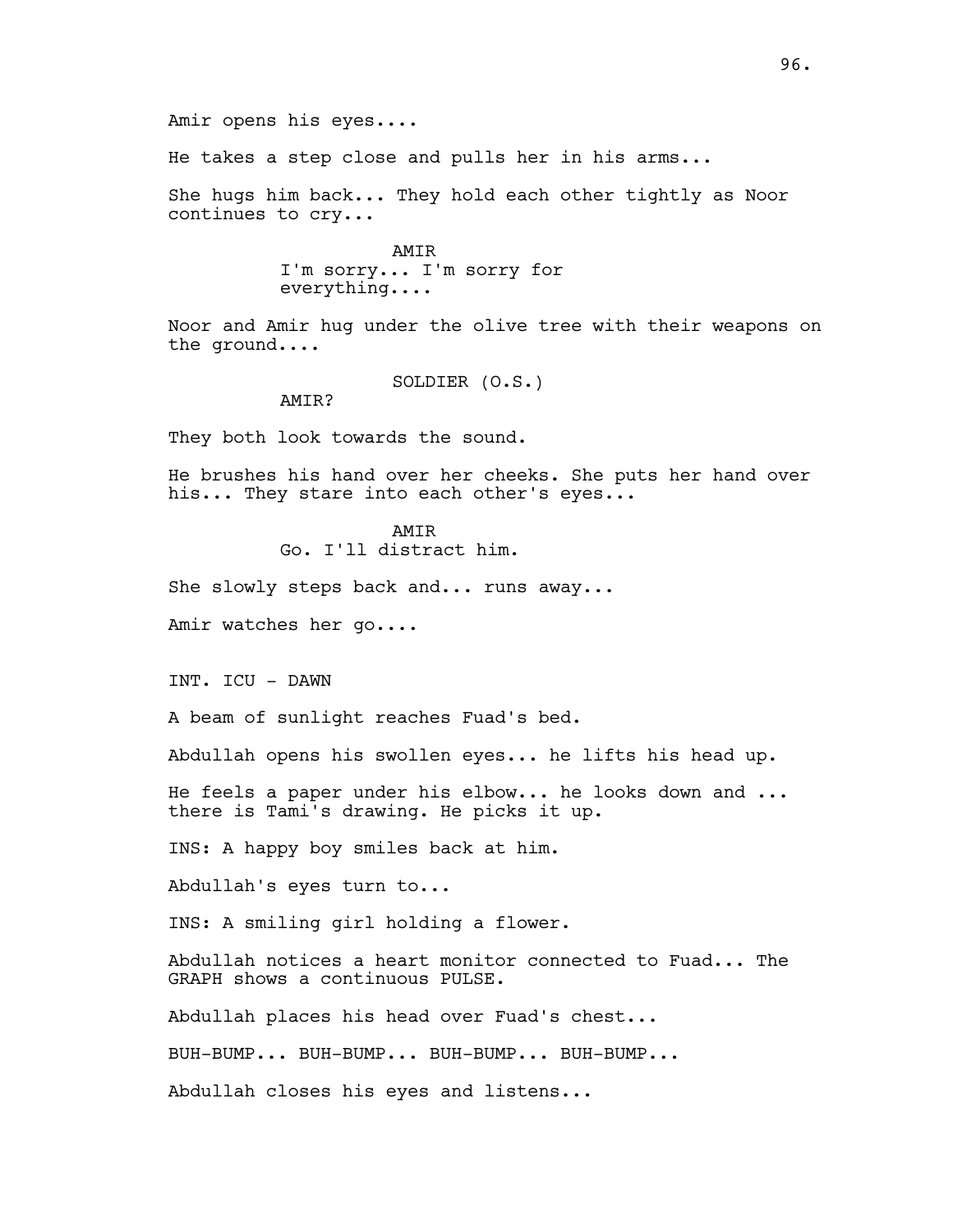Dr. Ranan enters the room.

Abdullah lifts his head.

ABDULLAH His heart is still beating.

DR. RANAN Yes... with the help of that machine... But his brain is dead ... And there was nothing else we

could have done... I'm so sorry...

Abdullah thinks...

ABDULLAH What happens now?

Dr. Ranan steps closer...

DR. RANAN You can choose to say your goodbyes ...we turn off the machine and arrange for him to be transported back to Palestine... or you can choose to...

ABDULLAH Donate his organs...

DR. RANAN

Yes...

ABDULLAH Would his heart save that little girl's life?

DR. RANAN It very well could.

Abdullah glances at the drawing of the SMILING GIRL and at Fuad's lifeless face...

> DR. RANAN (CONT'D) I'll give you a moment alone to make a decision.

ABDULLAH I already have.

They glance at each other.

- SLOW MOTION MONTAGE - ABDULLAH LEANS OVER FUAD AND KISSES FUAD...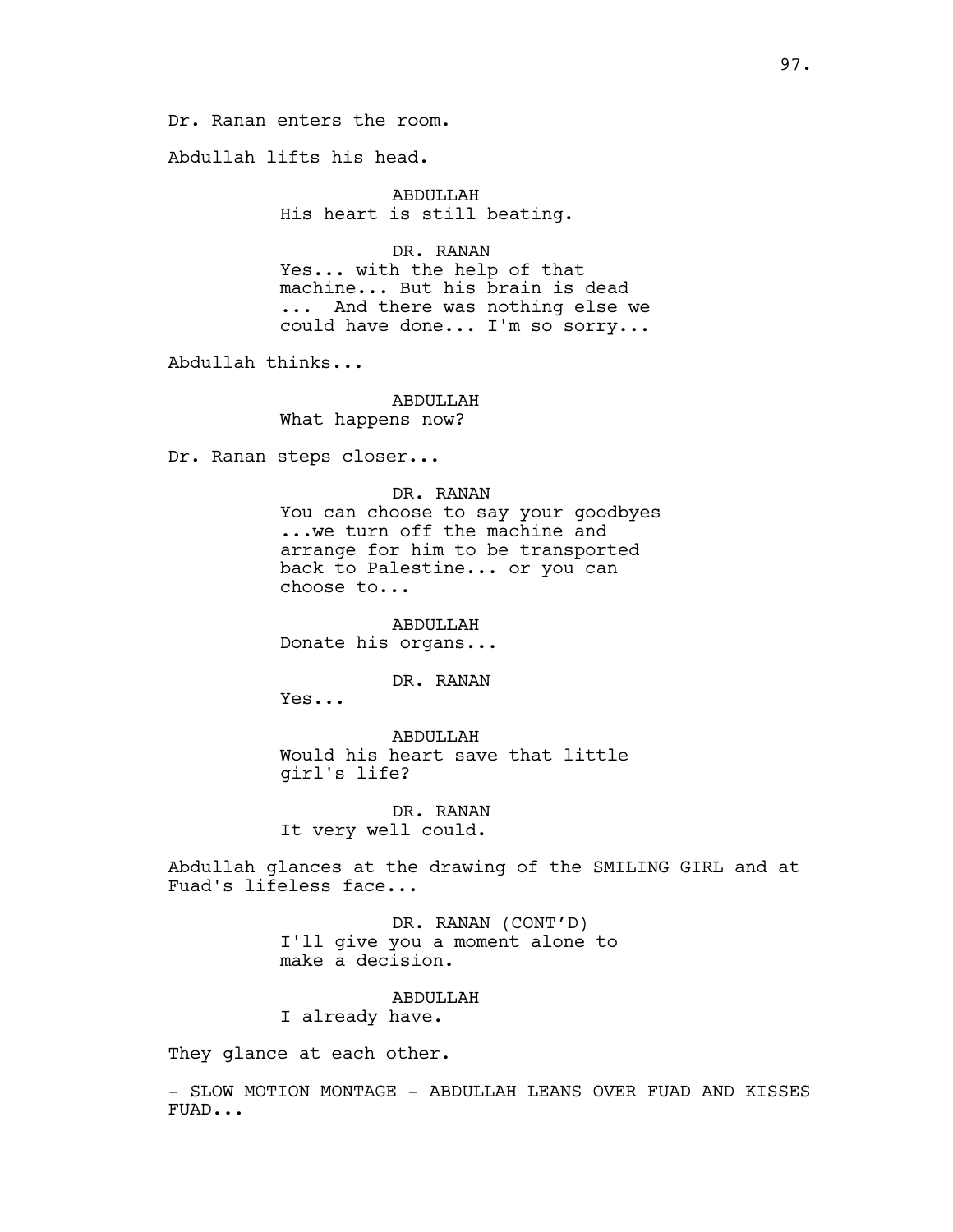DR. RANAN AND A NURSE UNLOCK FUAD'S BED...

ABDULLAH WATCHES AS FUAD IS ROLLED OUT OF THE ROOM...

ABDULLAH WALKS IN THE HALLWAY OF THE HOSPITAL...

FUAD IS PLACED IN A DARK ROOM...

DR. RANAN ENTERS A ROOM. NURSE ATTENDS TO TAMI. DR. RANAN APPROACHES GILA AND SHARES THE NEWS...

GILA BREAKS DOWN AND CRIES IN JOY...

TAMI IS ROLLED OUT OF THE ROOM...

ABDULLAH OPENS THE HOSPITAL DOOR. SUNLIGHT SHINES IN HIS EYES...

A SURGICAL LIGHT IS TURNED ON... SHINING ON FUAD...

GILA RUNS DOWN THE HALLWAY...

TAMI IS ROLLED IN UNDER THE SURGICAL LIGHT...

GILA OPENS THE HOSPITAL DOOR. ABDULLAH IS GONE...

TAMI AND FUAD LAY SIDE BY SIDE OVER THEIR BEDS IN A SURGERY ROOM... A WHITE SHEET IS PLACED OVER EACH CHILD, WITH A HOLE ALIGNED WITH THEIR CHESTS...

FADE TO BLACK.

TEXT ON THE SCREEN: 1 YEAR LATER

EXT. OLIVE GROVE - DAY

Beautiful gray clouds cover the sky.

A CONCRETE WALL stretches across a fielD as far as the eye can see.

Their side of the field, is half burnt...

Noor digs a hole in the ground and places a baby olive plant inside....

Abdullah is on top of the ladder, brushing the leaves of an old tree.

The entire family is there, including Hossein... They attend to the remaining olive trees.